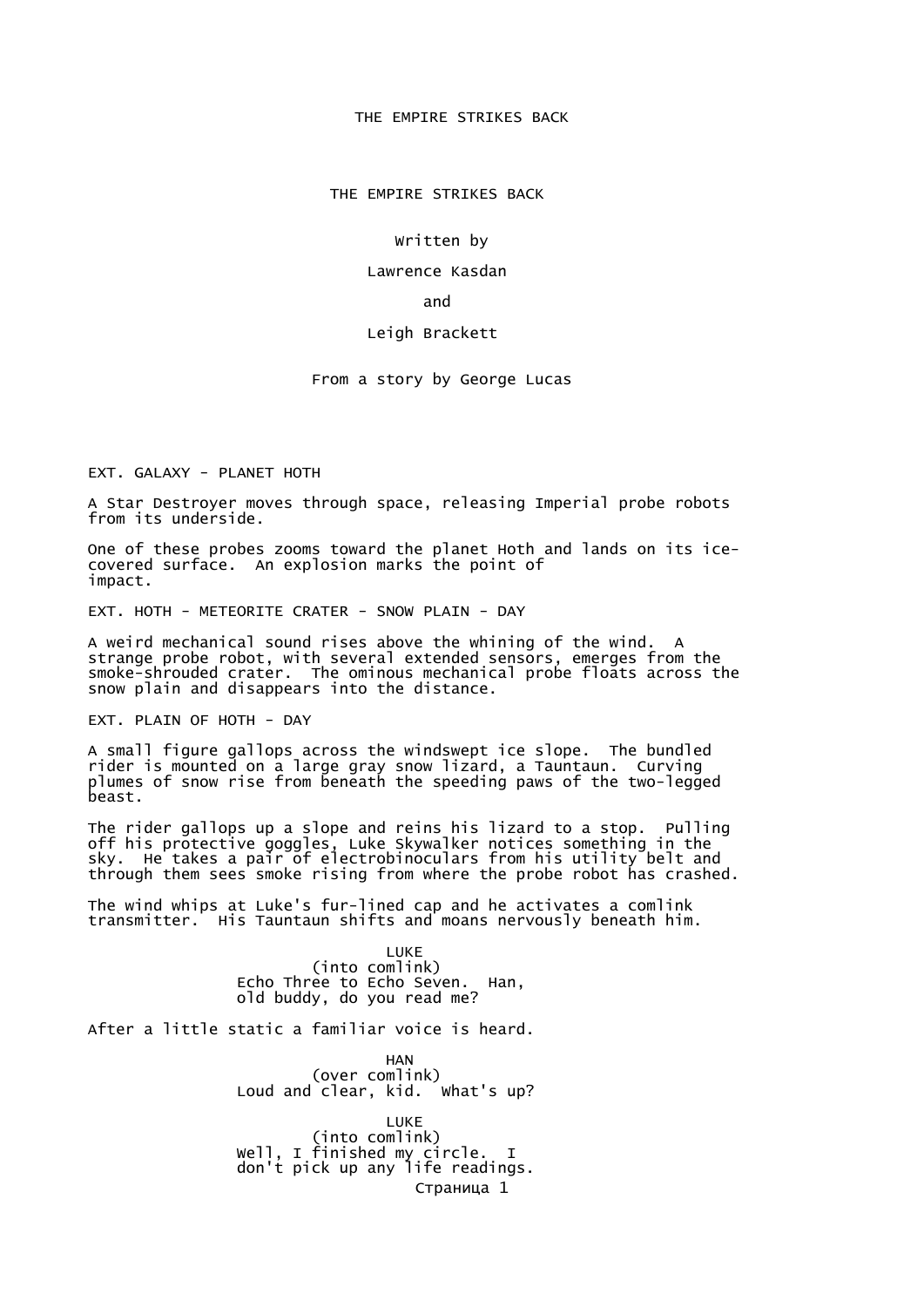**HAN**  (over comlink) There isn't enough life on this ice cube to fill a space cruiser. The sensors are placed, I'm going back.

**LUKE**  (into comlink) Right. I'll see you shortly. There's a meteorite that hit the ground near here. I want to check it out. It won't take long.

Luke clicks off his transmitter and reins back on his nervous lizard. He pats the beast on the head to calm it.

**LUKE**  Hey, steady girl. What's the matter? You smell something?

Luke takes a small device from his belt and starts to adjust it when suddenly a large shadow falls over him from behind. He hears a monstrous howl and turns to see an eleven-foot-tall shape towering over him. It is a Wampa Ice Creature, lunging at him ferociously.

**LUKE** Aaargh!

Luke grabs for his pistol, but is hit flat in the face by a huge white claw. He falls unconscious into the snow and in a moment the terrified screams of the Tauntaun are cut short by the horrible snap of a neck being broken.

The Wampa Ice Creature grabs Luke by one ankle and drags him away across the frozen plain.

EXT. HOTH - REBEL BASE ENTRANCE - DAY

A stalwart figure rides his Tauntaun up to the entrance of an enormous ice cave.

INT. HOTH - REBEL BASE - MAIN HANGAR DECK

Chewie!

Rebel troopers rush about unloading supplies and otherwise securing their new base. The rider, Han Solo, swings off his lizard and pulls off his goggles.

He walks into the main hangar deck toward the Millennium Falcon, which is parked among several fighters. Mechanics, R2 units, and various other droids hurry about. Han stops at the Millennium Falcon where his Wookiee copilot, Chewbacca, is welding on a central lifter. Chewie stops his work and lifts his face shield, growling an irritated greeting to his boss.

# **HAN**

The Wookiee grumbles a reply.

**HAN**  All right, don't lose your temper. I'll come right back and give you a hand.

Chewbacca puts his mask back on and returns to his welding as Han leaves.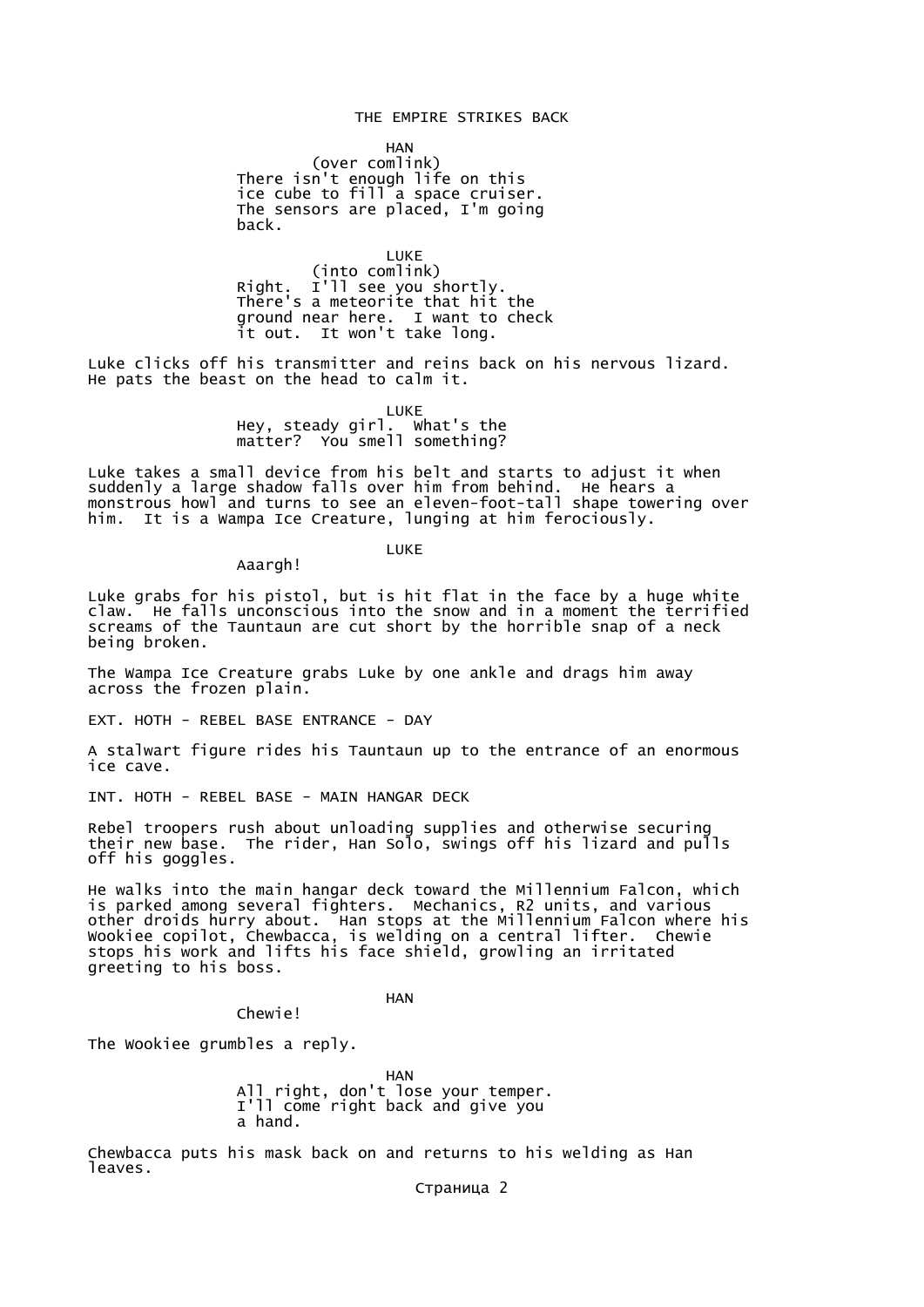INT. HOTH - REBEL BASE - COMMAND CENTER

A makeshift command center has been set up in a blasted area of thick ice. The low-ceilinged room is a beehive of activity. Controllers, troops, and droids move about setting up electronic equipment and monitoring radar signals.

General Rieekan straightens up from a console at Han's approach.

RIEEKAN

Solo?

**HAN** No sign of life out there, General. The sensors are in place. You'll know if anything comes around.

> RIEEKAN Commander Skywalker reported in yet?

**HAN**  No. He's checking out a meteorite that hit near him.

 RIEEKAN (indicates radar screen) With all the meteor activity in this system, it's going to be difficult to spot approaching ships.

Taking a deep breath, Han blurts out what is on his mind.

**HAN**  General, I've got to leave. I can't stay anymore.

Princess Leia, standing at a console nearby, is dressed in a short white combat jacket and pants. Her hair is braided across her head in a Nordic fashion. She overhears their conversation and seems somewhat distressed.

> RIEEKAN I'm sorry to hear that.

**HAN**  Well, there's a price on my head. If I don't pay off Jabba the Hut, I'm a dead man.

 RIEEKAN A death mark's not an easy thing to live with. You're a good fighter, Solo. I hate to lose you.

**HAN** Thank you, General.

He turns to Leia as Rieekan moves away.

**HAN**  (with feeling) Well, Your Highness, I guess this is it.

**LEIA** 

That's right.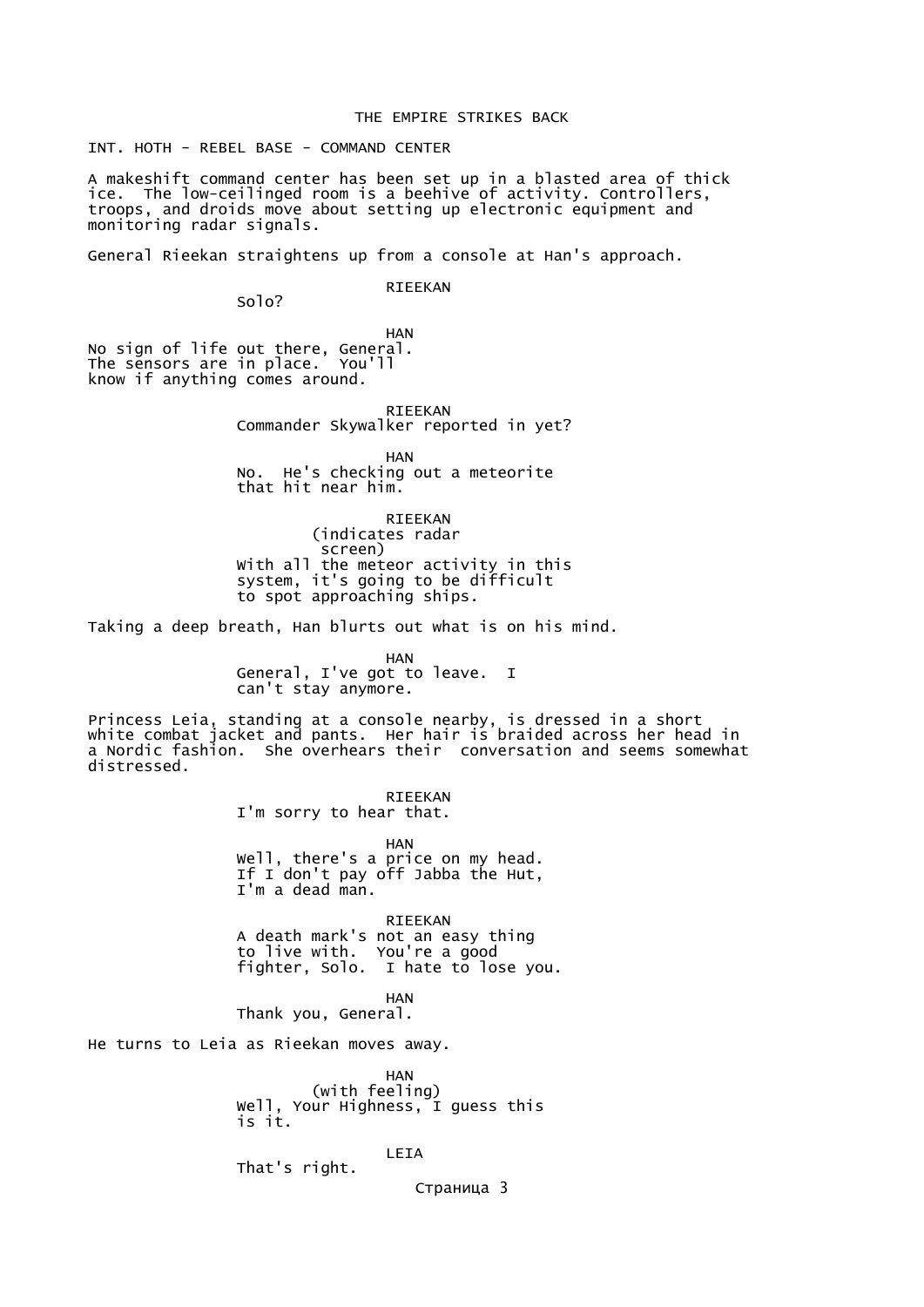Leia is angry. Han sees she has no warmth to offer him. He shakes his head and adopts a sarcastic tone.

**HAN**  (cooly) Well, don't get all mushy on me. So long, Princess.

Han walks away into the quiet corridor adjoining the command center. Leia stews a moment, then hurries after him.

INT. HOTH - REBEL BASE - ICE CORRIDOR

Han!

LEIA

Han stops in the corridor and turns to face Leia.

**HAN**  Yes, Your Highnessness? **LEIA**  I thought you decided to stay. **HAN**  Well, the bounty hunter we ran into on Ord Mantell changed my mind. LEIA Han, we need you! **HAN**  We? **LEIA**  Yes. **HAN**  Oh, what about you need? LEIA (mystified) I need? I don't know what you're talking about. **HAN**  (shakes his head, fed up) You probably don't. **LEIA**  And what precisely am I supposed to know? **HAN**  Come on! You want me to stay because of the way you feel about me. LEIA Yes. You're a great help to us. You're a natural leader... **HAN**  No! That's not it. Come on. Aahhh - uh huh! Come on.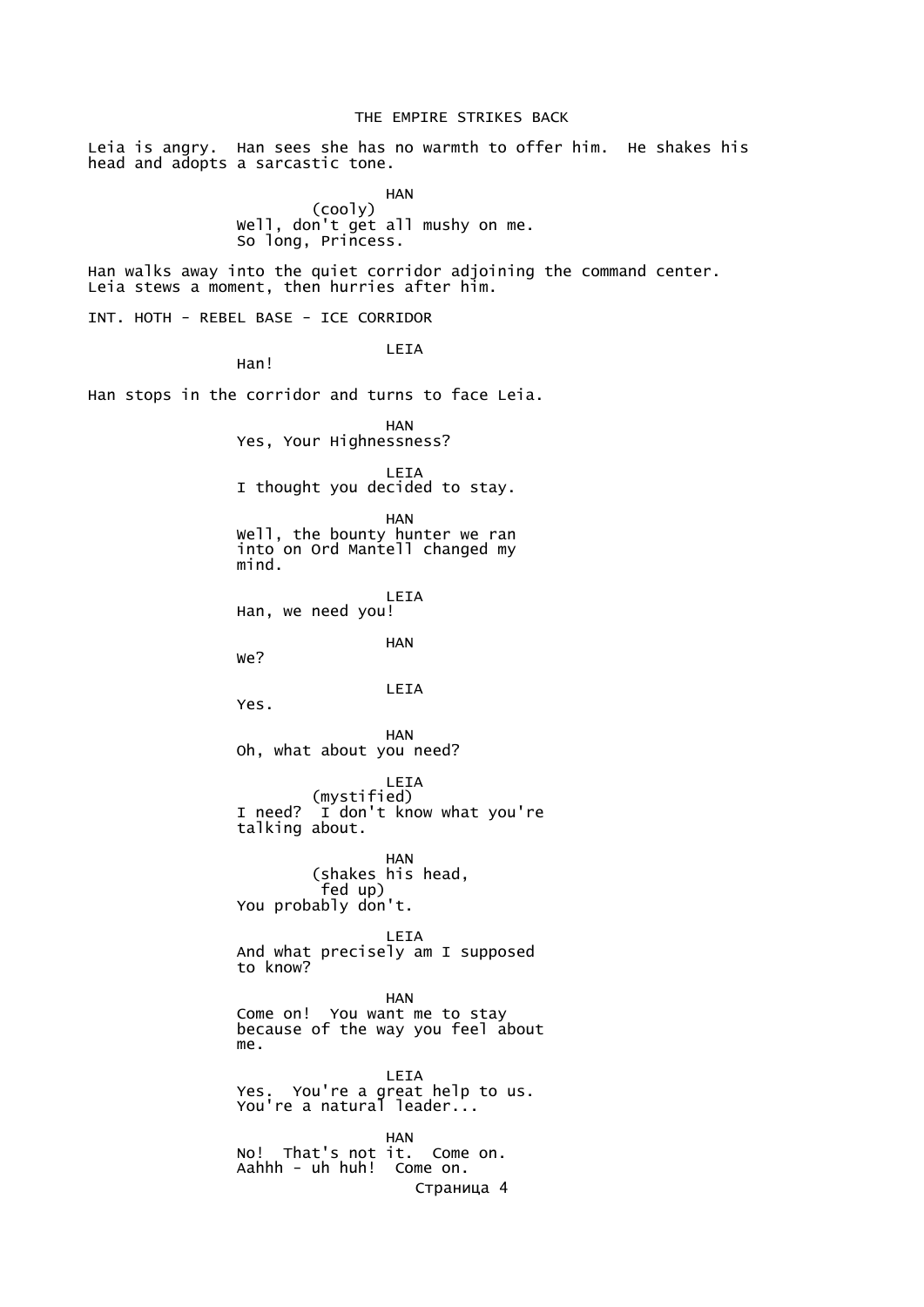Leia stares at him, understanding, then laughs.

LEIA

You're imagining things.

**HAN**  Am I? Then why are you following me? Afraid I was going to leave without giving you a goodbye kiss?

**LEIA** I'd just as soon kiss a Wookiee.

**HAN**  I can arrange that. You could use a good kiss!

Angrily, Han strides down the corridor as Leia stares after him.

INT. HOTH - REBEL BASE - ANOTHER ICE CORRIDOR

A familiar stream of beeps and whistles herald the approach of Artoo-Detoo and See-Threepio, who appear around a corner and move along an ice wall toward the main hangar.

**THREEPIO**  Don't try to blame me. I didn't ask you to turn on the thermal heater. I merely commented that it was freezing in the princess' chamber. But it's supposed to be freezing. How are we going to dry out all her clothes? I really don't know.

Artoo beeps a stream of protesting whistles.

THREEPIO

Oh, switch off.

INT. HOTH - REBEL BASE - MAIN HANGAR DECK

The two robots stop at Han Solo's space freighter. Han and Chewie are struggling with their central lifters.

**HAN**  (to Chewie) Why do you take this apart now? I'm trying to get us out of here and you pull both of these.

Chewie grumbles in irritation.

THREEPIO

Excuse me, sir.

**HAN**  (to Chewie) Put them back together right now.

> THREEPIO Might I have a word with you, please?

**HAN** What do you want?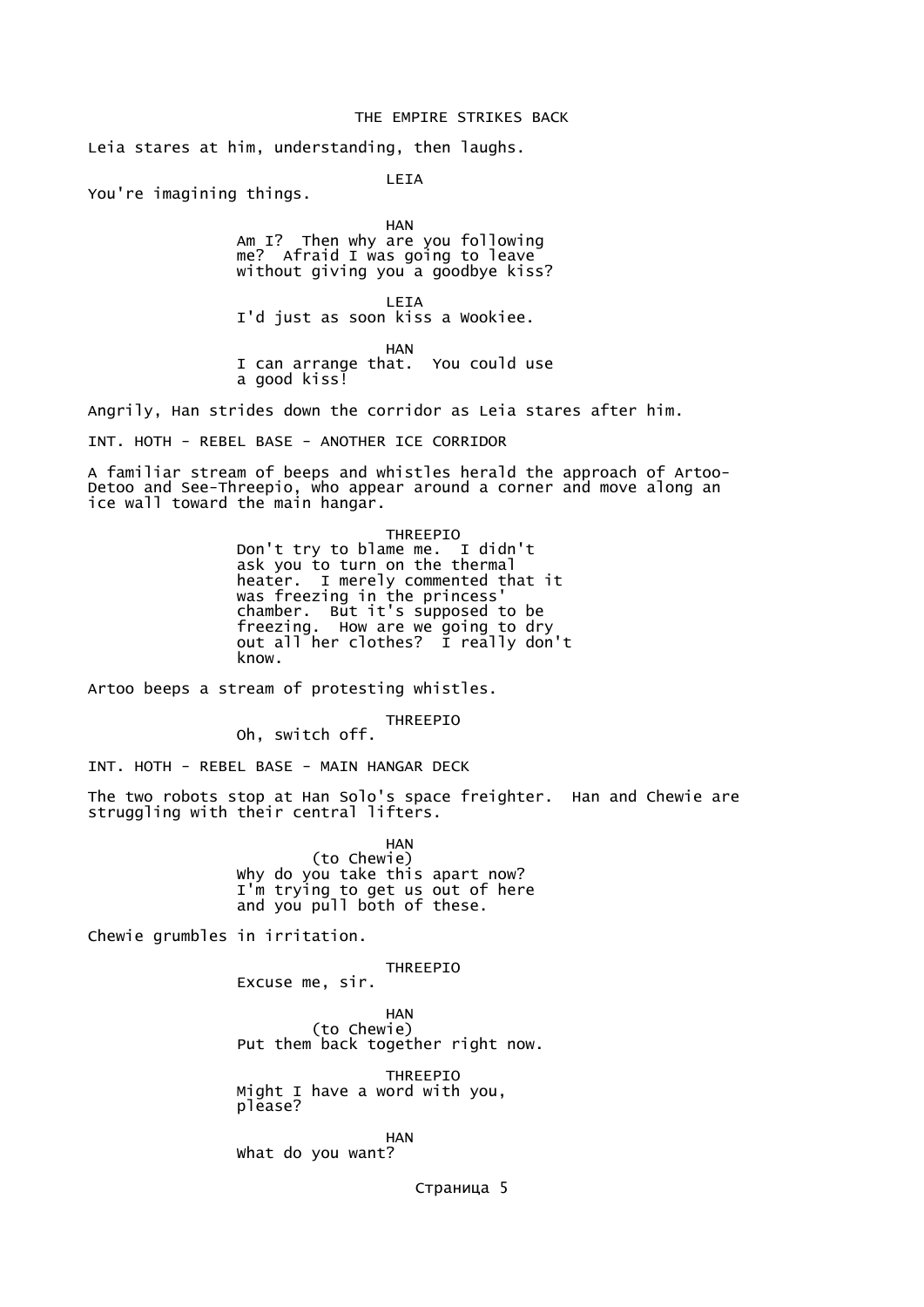THE EMPIRE STRIKES BACK<br>THREEPIO **THREEPIO**  Well, it's Princess Leia, sir. She's been trying to get you on the communicator. **HAN**  I turned it off. I don't want to talk to her. **THREEPIO**  Oh. Well, Princess Leia is wondering about Master Luke. He hasn't come back yet. She doesn't know where he is. **HAN**  I don't know where he is. THREEPIO Nobody knows where he is. **HAN**  What do you mean, "nobody knows"? Han glances at the fading light at the entrance of the ice cave as night slowly begins to fall on the planet. THREEPIO Well, uh, you see... Han jumps down off the lift, as Threepio follows him. **HAN**  Deck Officer. Deck Officer! THREEPIO Excuse me, sir. Might I inqu... Han abruptly puts his hand over Threepio's mouth as the deck officer approaches. DECK OFFICER Yes, sir? **HAN**  Do you know where Commander Skywalker is? DECK OFFICER I haven't seen him. It's possible he came in through the south entrance. **HAN**  It's possible? Why don't you go find out? It's getting dark out there. DECK OFFICER Yes, sir. The deck officer leaves hurriedly, as Han takes his hand off Threepio's mouth. THREEPIO Excuse me, sir. Might I inquire what's going on? **HAN** 

Why not?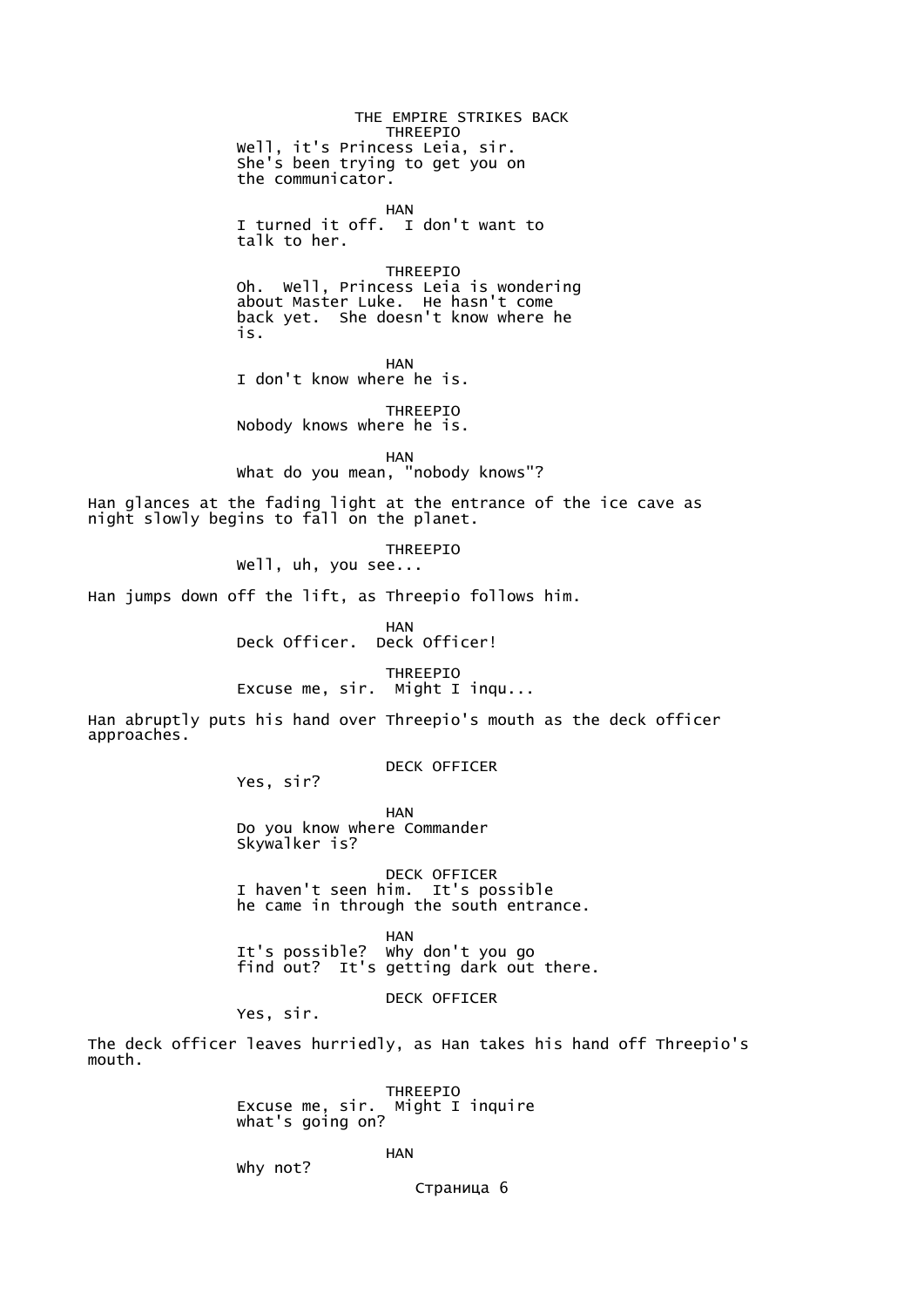THREEPIO Impossible man. Come along, Artoo, let's find Princess Leia. Between ourselves, I think Master Luke is in considerable danger.

INT. HOTH - REBEL BASE - MAIN ICE TUNNEL

The deck officer and his assistant hurry toward Han as he enters the tunnel.

> DECK OFFICER Sir, Commander Skywalker hasn't come in through the south entrance. He might have forgotten to check in.

**HAN** Not likely. Are the speeders ready?

> DECK OFFICER Not yet. We're having some trouble adapting them to the cold.

**HAN**  Then we'll have to go out on Tauntauns.

> DECK OFFICER Sir, the temperature's dropping too rapidly.

**HAN**  That's right. And my friends out in it.

 ASSISTANT OFFICER I'll cover sector twelve. Have com-control set screen alpha.

Han pushes through the troops and mounts a Tauntaun.

 DECK OFFICER Your Tauntaun'll freeze before you reach the first marker.

**HAN** Then I'll see you in hell!

Han maneuvers his mount out of the cave and races into the dark bitter night.

EXT. HOTH - ICE GORGE - DUSK

The jagged face of a huge ice wall sits gloomily in the dim twilight of a Hoth day. Luke hangs upside down, ankles frozen into icy stalactites, his extended arms within a foot of the snow floor. One side of his face is covered in a dried mask of frozen blood. He opens his eyes as a chilling moan of the hideous ice creature echoes off the gorge walls. Luke pulls himself up, grabs hold of his ankles, and futilely tries to unfasten the throngs.

Exhausted, he drops back into his hanging position. As he hangs there, he spies his lightsaber lying near a pile of his discarded gear, about three feet out of reach.

He focuses on the saber and, as his hand strains toward the weapon, he squeezes his eyes tight in concentration.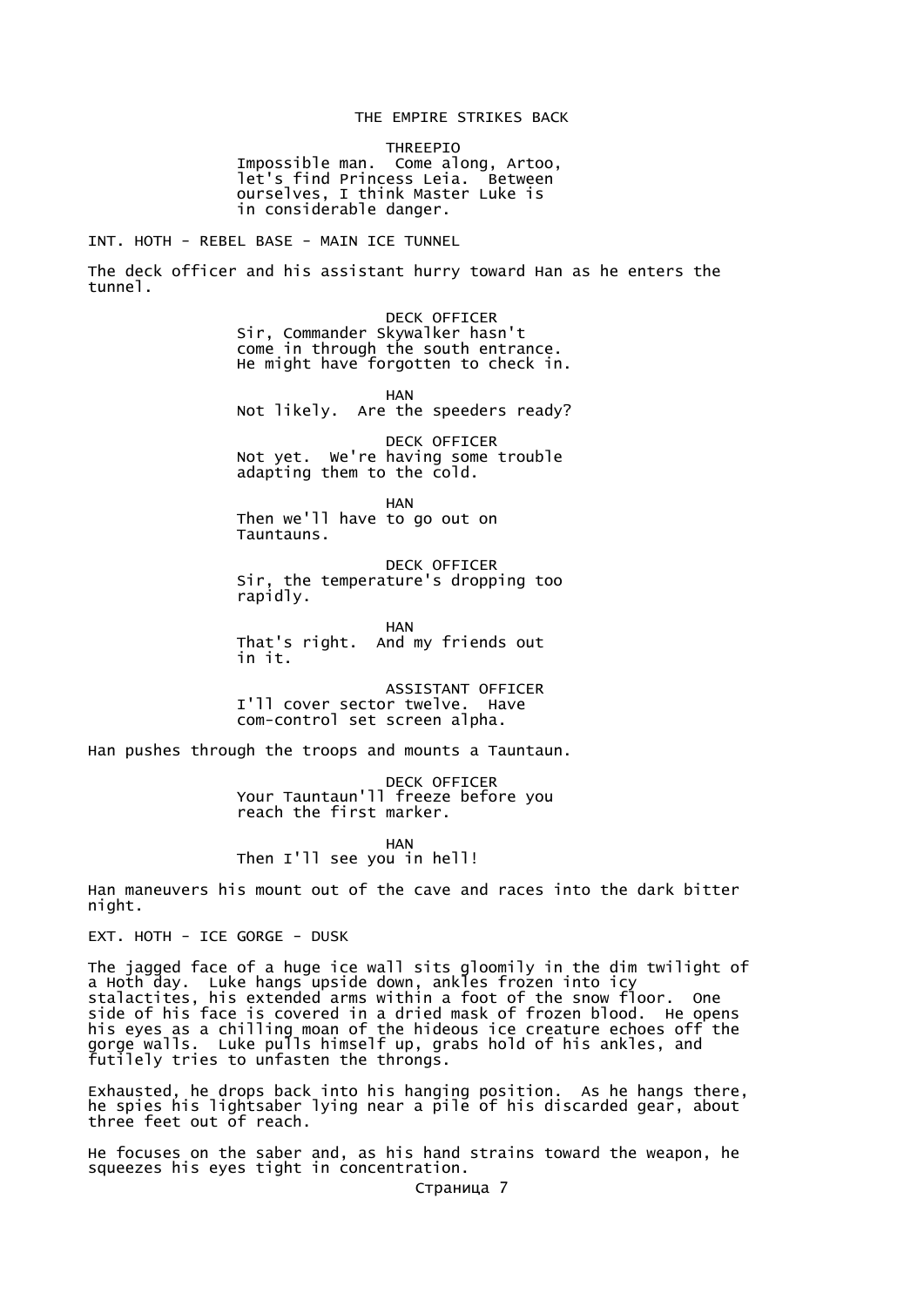Just as the ice creature looms over Luke, the lightsaber jumps into Luke's hand.

The young warrior instantly ignites his sword, swinging up, and cuts himself loose from the ice. He flops to the snow in a heap. The startled creature moves back, his giant yellow eyes blinking. Luke scrambles to his feet. He swings his lightsaber and the beast screams in pain.

EXT. HOTH - ENTRANCE TO ICE GORGE - DUSK

Luke staggers out of the gorge into the dark and snowy twilight. Weak and exhausted, he stumbles down a snow bank.

EXT. HOTH - SNOW PLAIN - DUSK

A small, lone figure riding a Tauntaun races through the hostile vastness of snow and cold. As it runs, the Tauntaun's legs kick up large clouds of snow and ice into the snowy air.

EXT. HOTH - OUTSIDE ICE HANGAR - DUSK

Artoo stands in the falling snow, beeping worriedly. Threepio moves stiffly over to him.

 THREEPIO You must come along now, Artoo. There's really nothing more we can do. And my joints are freezing up.

Artoo beeps, long and low.

 THREEPIO Don't say thing like that! Of course we'll see Master Luke again. He'll be quite all right, you'll see. (to himself) Stupid little short-circuit. He'll be quite all right.

Threepio turns to go back inside the main hangar as Artoo mournfully keeps his vigil.

EXT. HOTH - SNOW DRIFT - DUSK

The wind is blowing quite strong now. Luke struggles to stay upright, but a blast of freezing snow knocks him over. He struggles to get up, but he can't. The young warrior from Tatooine drags himself a couple of feet and then collapses.

INT. REBEL BASE - MAIN HANGAR DECK - ENTRANCE - NIGHT

Princess Leia stands inside the dark entrance to the Rebel base, waiting for a sign of the two Rebel heroes. She shivers in the cold wind as, nearby, Chewie sits with his head in his hands. In the background, Artoo and Threepio move through the doors.

A Rebel lieutenant moves to Major Derlin, an officer keeping watch with the princess.

 LIEUTENANT Sir, all the patrols are in. There's still no contact from Skywalker or Solo.

> THREEPIO Mistress Leia, Artoo says he's been Страница 8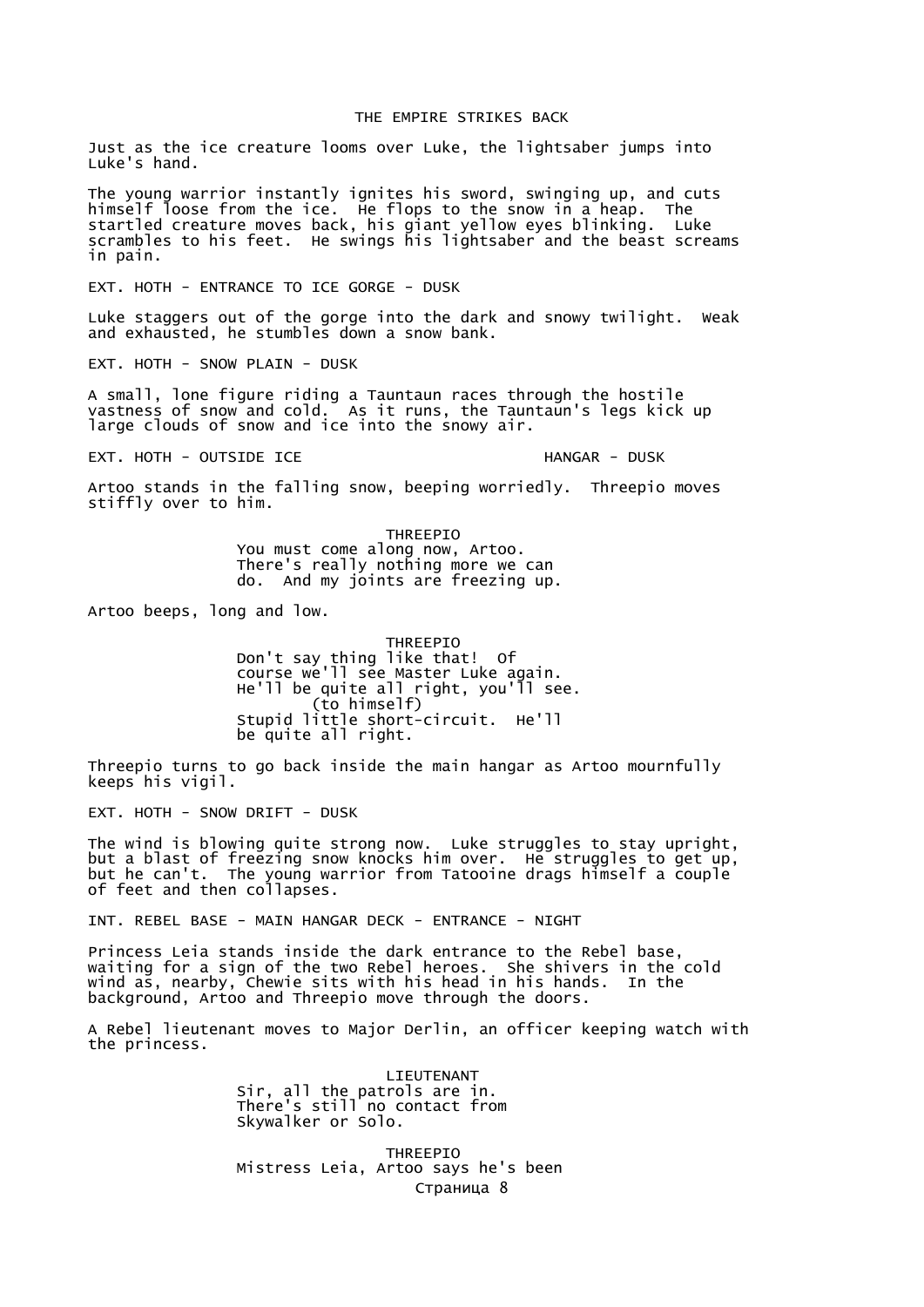THE EMPIRE STRIKES BACK quite unable to pick up any signals, although he does admit that his own range is far too weak to abandon all hope.

Leia nods an acknowledgment, but she is lost in thought.

 DERLIN Your Highness, there's nothing more we can do tonight. The shield doors must be closed.

He turns to the lieutenant.

## DERLIN

Close the doors.

#### LIEUTENANT

Yes, sir.

The lieutenant walks away. Chewie lets out a long, mournful howl, somewhat like a coyote. At the same moment, Artoo begins a complex series of efficient beeps.

> THREEPIO Artoo says the chances of survival are seven hundred seventy-five... to one.

Leia stands praying to herself as the huge metal doors slam across the entrance of the ice cave. The loud booms echo throughout the huge cavern. Chewie lets out another suffering howl.

**THREEPIO**  Actually, Artoo has been known to make mistakes... from time to time. Oh, dear, oh, dear. Don't worry about Master Luke. I'm sure he'll be all right. He's quite clever, you know... for a human being.

EXT. HOTH - SNOW DRIFT - DUSK

Luke lies face down in the snow, nearly unconscious. Slowly he looks up and sees Ben Kenobi, barely visible through the blowing snow. It is hard to tell if Kenobi is real or a hallucination.

**BEN** BEN Luke... Luke.

# **LUKE** (weakly)

Ben?

**BEN** BEN You will go to the Dagobah system.

**LUKE** Dagobah system?

**BEN** BEN There you will learn from Yoda, the Jedi Master who instructed me.

The image of Ben fades, revealing a lone Tauntaun rider approaching from the windswept horizon.

**LUKE**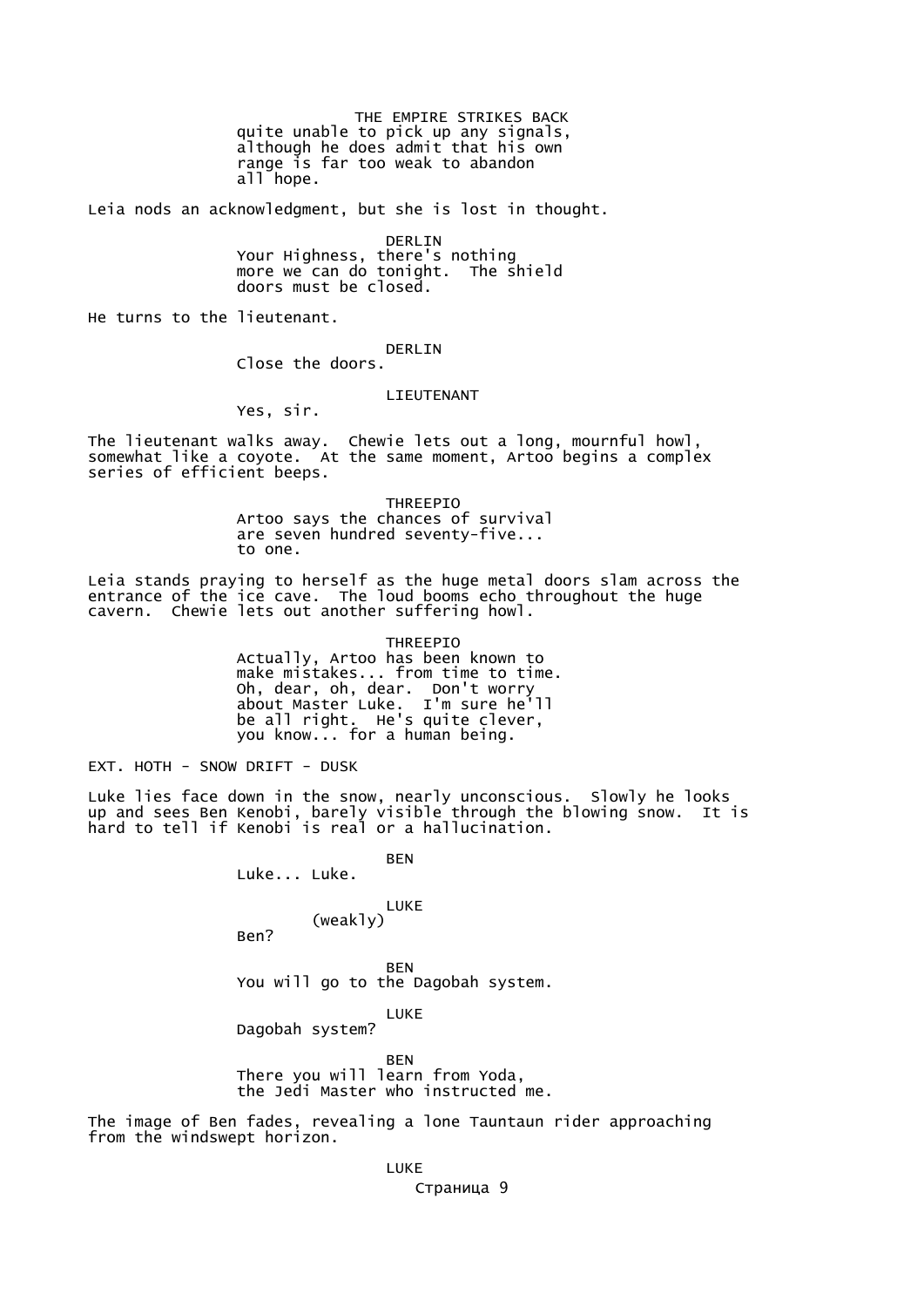#### THE EMPIRE STRIKES BACK (groaning faintly) Ben... Ben.

Luke drops into unconsciousness.

Han pulls up and leaps off his mount. He hurries to his snow-covered friend, cradling him in his arms. Han's Tauntaun lets out a low, pitiful bellow. But Han's concern is with Luke, and he shakes him urgently.

**HAN**  Luke! Luke! Don't do this, Luke. Come on, give me a sign here.

Luke doesn't respond. Han begins frantically rubbing and slapping Luke's unconscious face. As he starts to lift the youth, Han hears a rasping sound behind him. He turns, just in time to see his Tauntaun stagger and then fall over into the snow.

Han carries Luke to the moaning beast. Then, with a final groan, the Tauntaun expires.

**HAN** 

Not much time.

He pushes Luke's inert form against the belly of the dead beast.

 LUKE (moaning) Ben... Ben... **HAN** 

Hang on, kid.

**LUKE** 

Dagobah system...

Han ignites Luke's saber and cuts the beast from head to toe. He quickly tosses it's steaming innards into the snow, then lifts Luke's inert form and stuffs him inside the carcass.

**HAN**  (reeling from the odor) Whew... **LUKE**  Dagobah... **HAN**  This may smell bad, kid... **LUKE**  (moaning) Yoda... **HAN**  ...but it will keep you warm... til I get the shelter built. (struggling to get Luke inside the carcass) Ooh... I thought they smelled bad on the outside!

The wind has picked up considerably, making it difficult to move. Han removes a pack from the dead creature's back, taking out a shelter container. He begins to set up what can only be a pitiful protection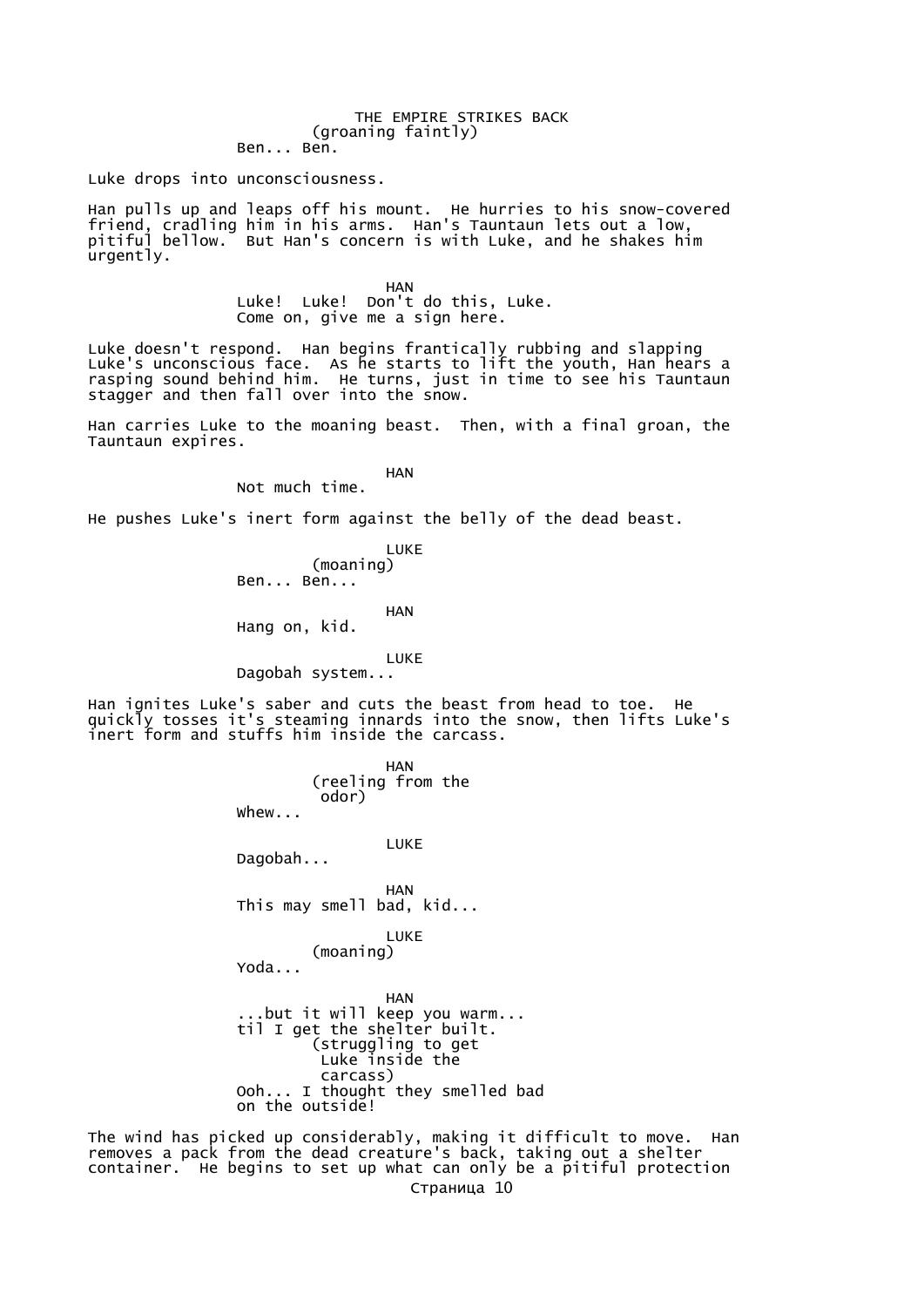THE EMPIRE STRIKES BACK against a bitter Hoth night. EXT. HOTH - SNOWDRIFT - DAWN Four snub-nosed armored snowspeeders race across the white landscape. INT. SNOWSPEEDER COCKPIT There is only one pilot, Zev, in the enclosed two-man craft. He concentrates on the scopes which ring his cockpit. He hears a low beep from one of his monitors. **ZEV** *ZEV*  (into transmitter) Echo Base... I've got something! Not much, but it could be a life form. EXT. HOTH - SNOWDRIFT The small craft banks and makes a slow arc, then races off in a new direction. INT. SNOWSPEEDER - COCKPIT The pilot switches over to a new transmitter. **ZEV** *ZEV*  (into transmitter) This is Rogue Two. this is Rogue Two. Captain Solo, so you copy? Commander Skywalker, do you copy? This is Rogue Two. There is a sharp crackle of static, then a faint voice. **HAN**  (filtered over Zev's receiver) Good morning. Nice of you guys to drop by. **ZEV** *ZEV*  (switching transmitters) Echo Base... this is Rogue Two. I found them. Repeat, I found them. EXT. HOTH - SNOWDRIFT - DAY The small shelter Han set up is covered with snow on the windward side. A makeshift antenna rests gingerly on top the snowdrift. Han spots Zev's snowspeeder approaching in the distance, and begins waving his arms frantically at the tiny craft. INT. REBEL BASE - MEDICAL CENTER Strange robot surgeons adjust a mass of electronic equipment. A switch is thrown and a sudden blinding flash obscures Luke in a bacta tank filled with a thick, gelatinous slime. He begins to thrash about, raving in delirium. INT. REBEL BASE - MEDICAL CENTER - RECOVERY ROOM Luke sits up in a recovery-room bed, weak but smiling. His face shows terrible wounds from the Wampa's attack. Threepio and Artoo enter the room.

> THREEPIO Master Luke, sir, it's so good Страница 11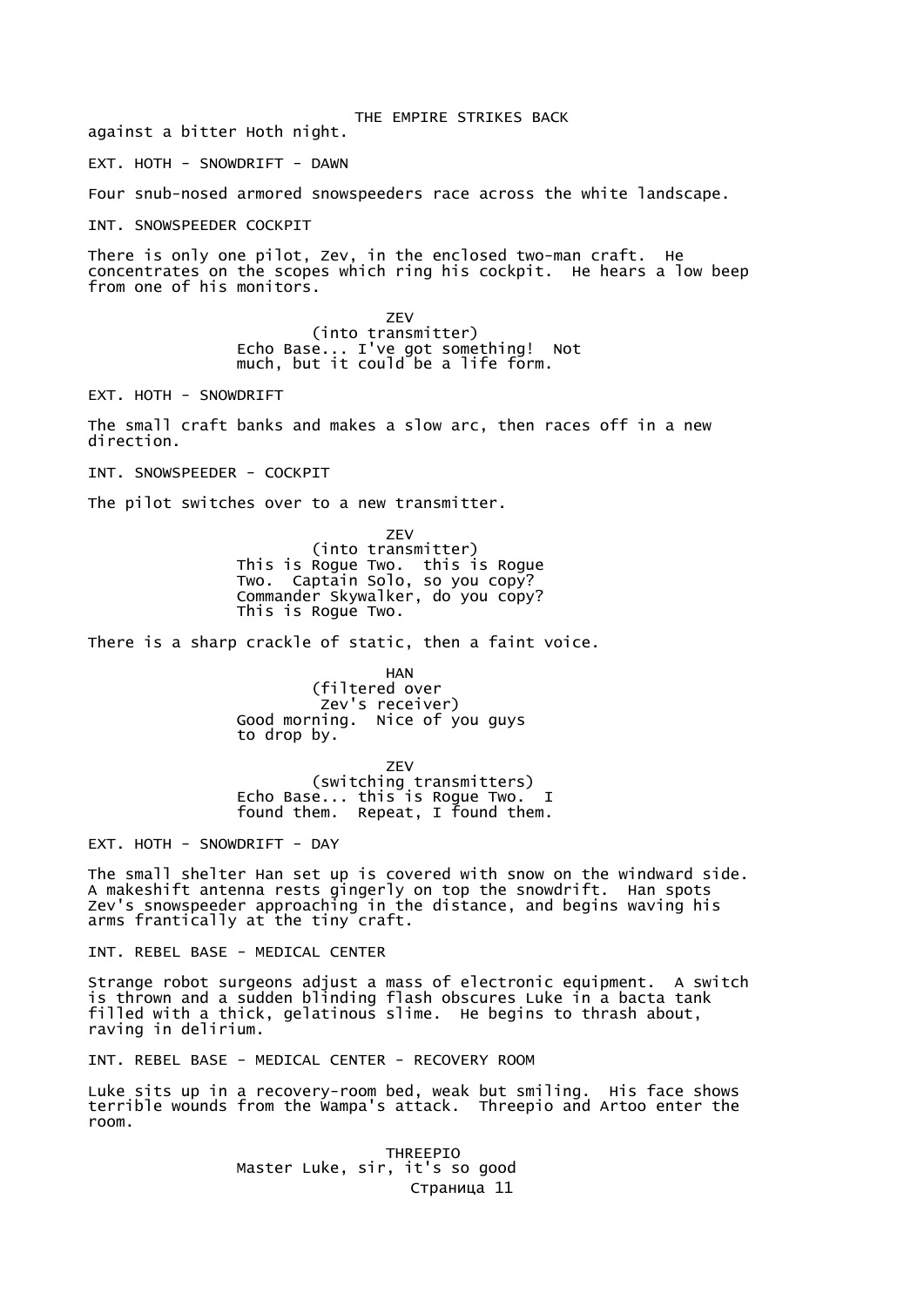Artoo beeps his good wishes.

# THREEPIO Artoo expresses his relief, also.

Han and Chewie make their entrance. The Wookiee growls a greeting.

**HAN**  How are you feeling, kid? You don't look so bad to me. In fact, you look strong enough to pull the ears off a Gundark.

**LUKE** 

Thanks to you.

**HAN** That's two you owe me, junior.

Han turns as Leia enters the room. He looks at her with a big, devilish grin.

**HAN**  Well your Worship, looks like you managed to keep me around for a little while longer.

**LEIA**  (haughtily) I had nothing to do with it. General Rieekan thinks it's dangerous for any ships to leave the system until we've activated the energy shield.

**HAN**  That's a good story. I think you just can't bear to let a gorgeous guy like me out of your sight.

**LEIA**  I don't know where you get your delusions, laser brain.

Chewie is amused; he laughs in his manner. Han, enjoying himself, regards Chewie good-humoredly.

**HAN**  Laugh it up, fuzzball. But you didn't see us alone in the south passage.

Luke sparks to this; he looks at Leia.

**HAN**  She expressed her true feelings for me.

Leia is flushed, eyes darting between Luke and Han.

 LEIA My...! Why, you stuck up,... half witted... scruffy-looking ...nerf herder!

**HAN**  Who's scruffy-looking? Страница 12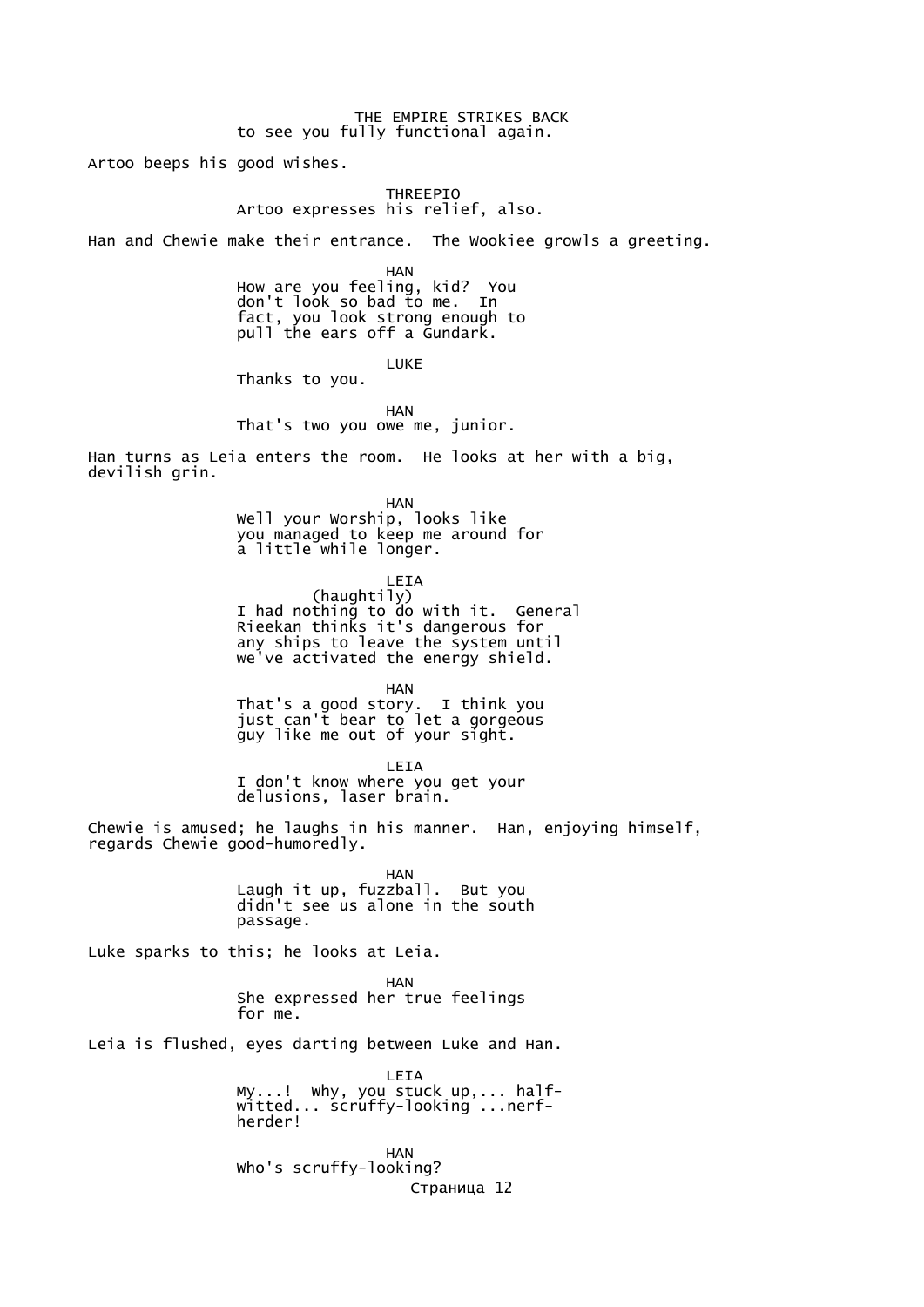THE EMPIRE STRIKES BACK (to Luke) I must have hit pretty close to the mark to get her all riled up like that, huh, kid?

Leia looks vulnerable for a moment, then the mask falls again, and she focuses on Luke.

**LEIA**  Why, I guess you don't know everything about women yet?

With that she leans over and kisses Luke on the lips. Then she turns on her heel and walks out, leaving everyone in the room slightly dumbstruck. With some smugness, Luke puts his hands behind his head and grins.

Suddenly, in the distance, the muffled sound of an alarm is heard.

 ANNOUNCER (over loudspeaker) Headquarters personnel, report to command center.

The voice repeats the order and Han, Chewie, Artoo, and Threepio hurry out of the room, bidding farewell to Luke.

**HAN** Take it easy.

THREEPIO

Excuse us, please.

INT. HOTH - REBEL BASE - COMMAND CENTER

Rieekan looks up grimly from a console screen. He calls over to Leia and Han.

> RIEEKAN Princess... we have a visitor.

The group hurries over to Rieekan.

 RIEEKAN We've picked up something outside the base in zone twelve, moving east.

SENIOR CONTROLLER

It's metal.

 LEIA Then it couldn't be one of those creatures that attacked Luke.

**HAN** It could be a speeder, one of ours.

> SENIOR CONTROLLER No. Wait - there's something very weak coming through.

Threepio steps up to the control panel and listens intently to the strange signal.

> THREEPIO Sir, I am fluent in six million forms of communication. This signal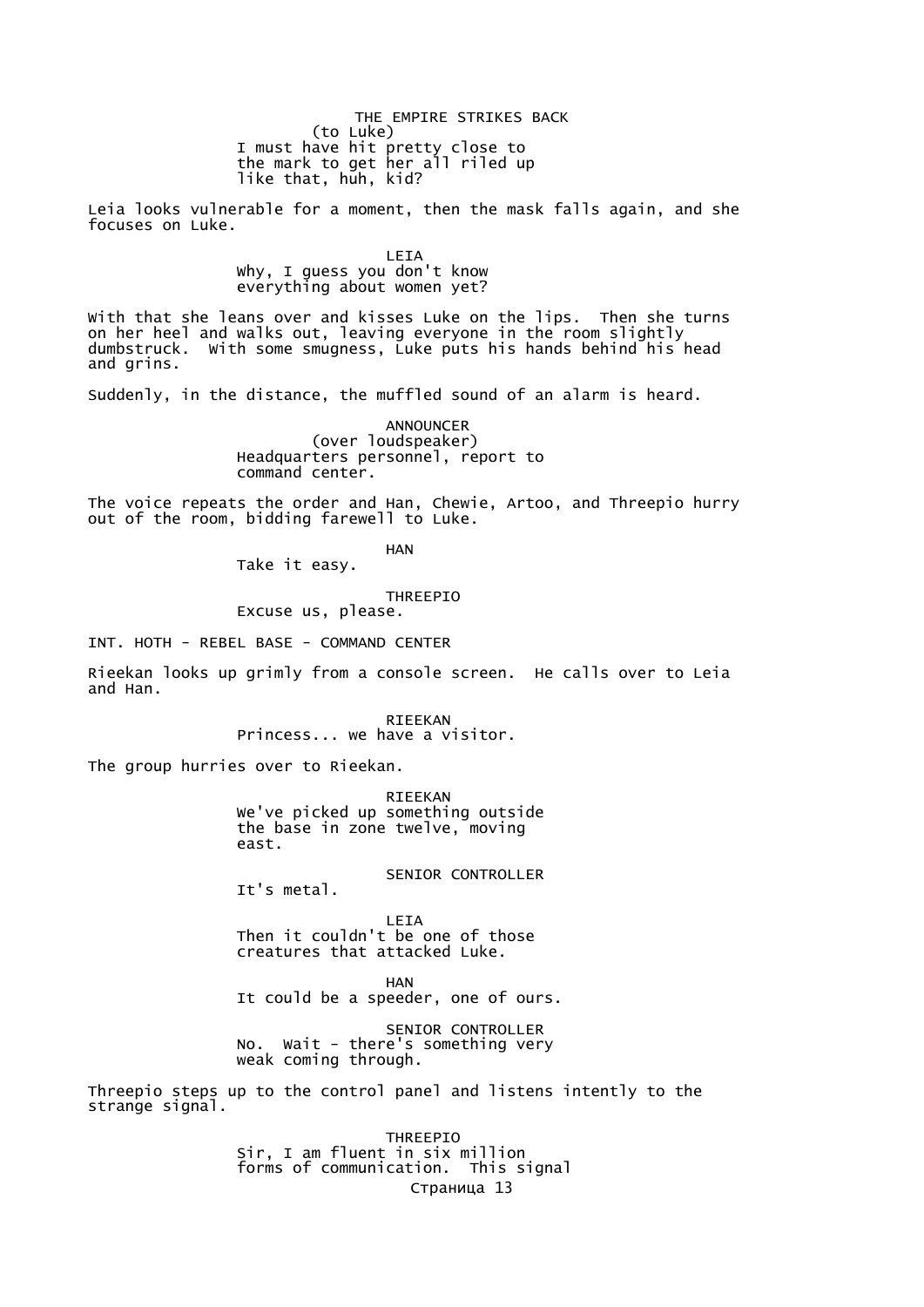THE EMPIRE STRIKES BACK is not used by the Alliance. It could be an Imperial code.

The transmission ends in static.

**HAN**  It isn't friendly, whatever it is. Come on, Chewie, let's check it out.

> RIEEKAN Send Rogues Ten and Eleven to station three-eight.

EXT. HOTH - SNOW PLAIN - DAY

The dark probe robot moves past the smoldering ruins of station threeeight and down a ridge toward the Rebel base. It raises a large antenna from the top of its head and begins to send out a piercing signal.

The probe droid has spotted Chewbacca who, not thirty feet away, has popped his head over a snow bank. Instantly, the probe robot swings around, its deadly ray ready to fire. But before it can get a shot off, it is hit from behind by a laser bolt, and explodes in a million pieces.

Han Solo replaces his blaster in its holster and peers intently at the smoldering remains of the Imperial probe.

INT. HOTH - REBEL BASE - COMMAND CENTER

Leia and Rieekan listen to Han on the comlink.

**HAN**  (over comlink) Afraid there's not much left.

> LEIA (into comlink) What was it?

**HAN**  (over comlink) Droid of some kind. I didn't hit it that hard. It must have had a self-destruct.

 LEIA (into comlink) An Imperial probe droid.

**HAN**  (over comlink) It's a good bet the Empire knows we're here.

> RIEEKAN We'd better start the evacuation.

EXT. SPACE - IMPERIAL FLEET

Darth Vader's Star Destroyer, larger and more awesome than the five Imperial Star Destroyers that surround it, sits in the vastness of space. The six huge ships are surrounded by a convoy of smaller spacecraft. TIE fighters dart to and fro.

INT. DARTH VADER'S STAR DESTROYER - BRIDGE - MAIN CONTROL DECK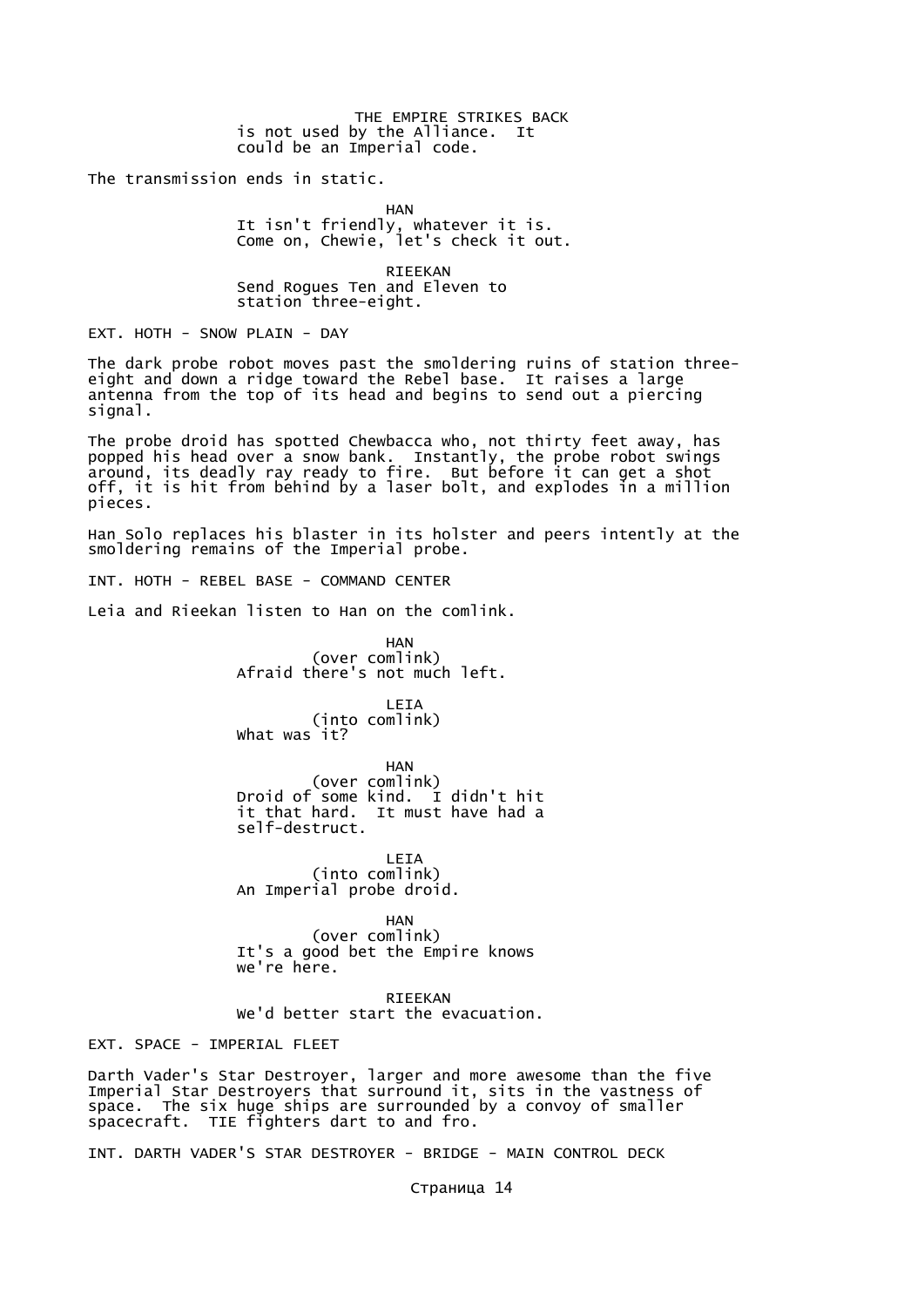Controllers working the vast complex of electronic controls hear ominous approaching footsteps and look up from their controls. The squat, evil-looking Admiral Ozzel and the young, powerfully built General Veers, who have been conferring near the front, also feel the approaching presence and turn toward it. Darth Vader, Lord of the Sith, enters like a chill wind. As Vader moves across the wide bridge, Captain Piett hurries up to Ozzel.

PIETT

Admiral.

od a strategic control of the control of the control of the control of the control of the control of the control of the control of the control of the control of the control of the control of the control of the control of t

Yes, Captain

**PIETT** *PIETT*  I think we've got something, sir. The report is only a fragment from a probe droid in the Hoth system, but it's the best lead we've had.

od a strategic control of the control of the control of the control of the control of the control of the control of the control of the control of the control of the control of the control of the control of the control of t (irritated) We have thousands of probe droids searching the galaxy. I want proof, not leads!

> PIETT The visuals indicate life readings.

od a strategic control of the control of the control of the control of the control of the control of the control of the control of the control of the control of the control of the control of the control of the control of t It could mean anything. If we followed every lead...

**PIETT** *PIETT*  But, sir, the Hoth system is supposed to be devoid of human forms.

Vader moves to a large screen showing an image of the Rebel snow base. Rebel speeders can be seen approaching the base in the distance.

> VADER You found something?

> > PIETT

Yes, my lord.

 VADER (studying the image on the console screen) That's it. The Rebels are there.

 OZZEL My lord, there are so many uncharted settlements. It could be smugglers, it could be...

 VADER That is the system. And I'm sure Skywalker is with them. Set your course for the Hoth system. General Veers, prepare you men.

INT. HOTH - REBEL BASE - TRANSPORT BAY

A captain issues instructions to two of his men at the entrance to the main transport bay. Several Rebel transports behind them are being loaded by men carrying heavy boxes and moving quickly, but not in panic.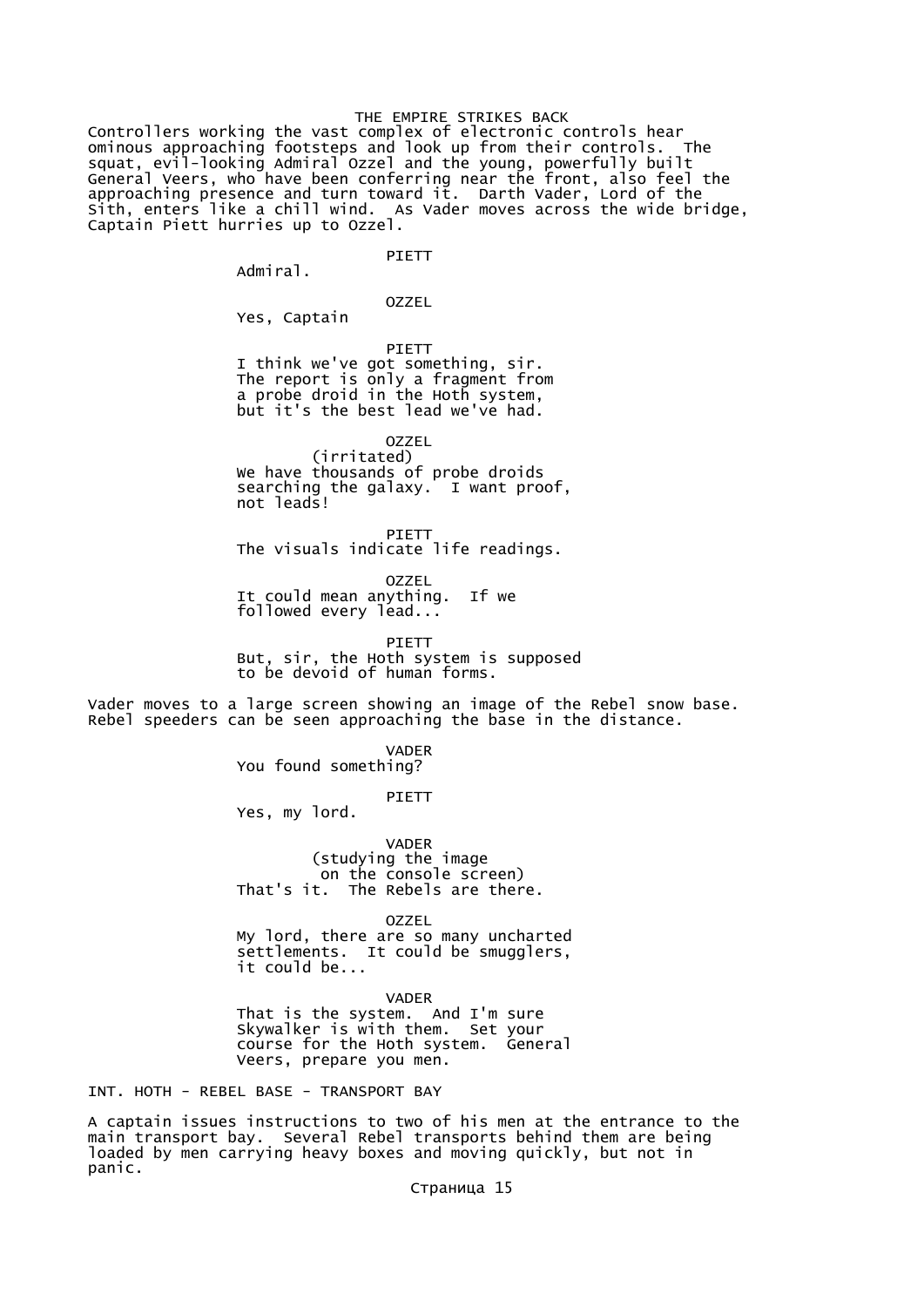REBEL CAPTAIN Groups seven and ten will stay behind to fly the speeders. As soon as each transport is loaded, evacuation control will give clearance for immediate launch.

#### REBEL FIGHTER

Right, sir.

INT. HOTH - REBEL BASE - MAIN HANGAR DECK

Alarms sound. Troops, ground crews, and droids rush to their alert stations. Armored snowspeeders are lined up in attack formation near the main entrance.

In the midst of all this activity, Han does some frantic welding on the lifters of the Millennium Falcon.

Han finishes his work and hops down to the hangar floor. He pulls out his comlink, all the while eyeing problematic lifters.

**HAN**  (into comlink, to Chewie) Okay, that's it. Try it... Off! Turn it off! Turn it off! Off!

Smoke rises from a minor explosion on the lifter. Exasperated, Han surveys the new damage.

INT. REBEL BASE - MEDICAL CENTER

Luke dresses in readiness for the evacuation as his attending medical droid stands by.

 MEDICAL DROID Sir, it will take quite a while to evacuate the T-forty- sevens.

**LUKE**  Well, forget the heavy equipment. There's plenty of time to get the smaller modules on the transports.

MEDICAL DROID

Take care, sir.

**LUKE** 

Thanks.

INT. REBEL BASE - MAIN HANGAR DECK

Pilots, gunners, and R2 units scurry about. Luke, pulling on his heavy-weather jacket, is headed toward a row of armored speeders. He stops at the rear of the Millennium Falcon, where Han and Chewie are trying to repair the right lifter with even more haste than before.

> LUKE Chewie, take care of yourself, okay?

As Luke pats Chewie on the arm, Chewie puts his arms around Luke and gives him a tight hug. Han is discussing the lifter with a repair droid when he sees Luke.

**HAN**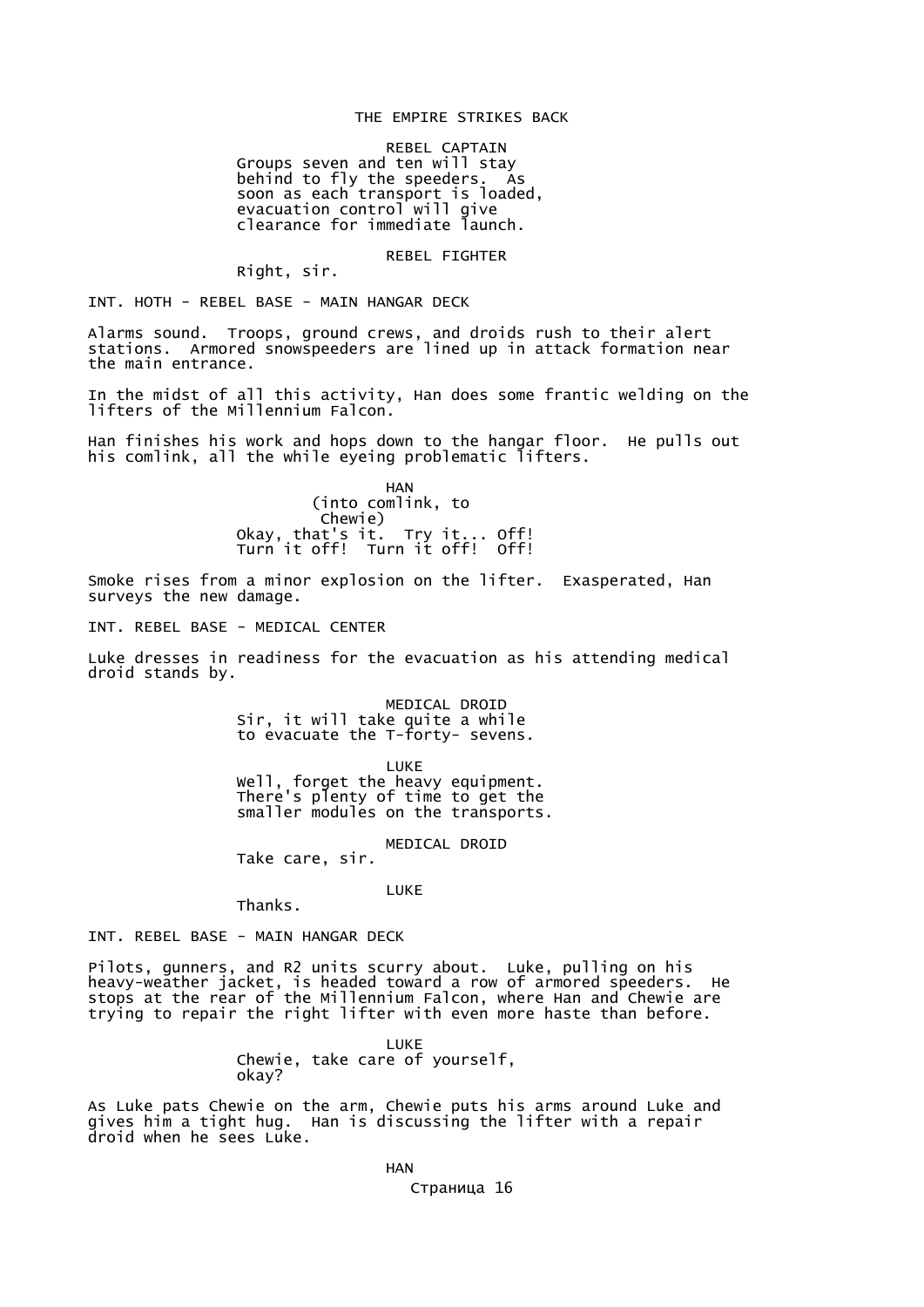THE EMPIRE STRIKES BACK Hi, kid. (to droid) There's got to be a reason for it. Check it at the other end. Wait a second. (to Luke) You all right?

**LUKE** 

Yeah.

**HAN** 

Be careful.

LUKE

You, too.

Luke smiles, then waves at his friend and walks on. After a few steps, he stops and looks back. Han glances up and the two exchange a silent communication, each wishing the other safety, happiness - many things, all difficult to verbalize.

INT. REBEL BASE - CONTROL ROOM.

Alarms sound throughout the hidden Rebel base. In the control room, a controller urgently gestures for General Rieekan to check a computer scan.

> CONTROLLER General, there's a fleet of Star Destroyers coming out of hyperspace in sector four.

 RIEEKAN Reroute all power to the energy shield. We've got to hold them till all transports are away. Prepare for ground assault.

Rieekan exits hurriedly.

bombardment.

INT. VADER'S STAR DESTROYER - VADER'S CHAMBER - MEDITATION CUBICLE

The dark cubicle is illuminated by a single shaft of light which falls on the brooding Dark Lord as he sits on a raised meditation cube. General Veers enters the room and approaches the silent, unmoving Vader. Although seemingly very sure of himself, Veers is still not bold enough to interrupt the meditating lord. The younger general stands quietly at attention until the evil presence speaks.

 VADER What is it, General? **VEERS VEERS**  My lord, the fleet has moves out of light-speed. Com-Scan has detected an energy field protecting an area around the sixth planet of the Hoth system. The field is strong enough to deflect any

> VADER (angrily) The Rebels are alerted to our presence. Admiral Ozzel came out of light-speed too close to the system.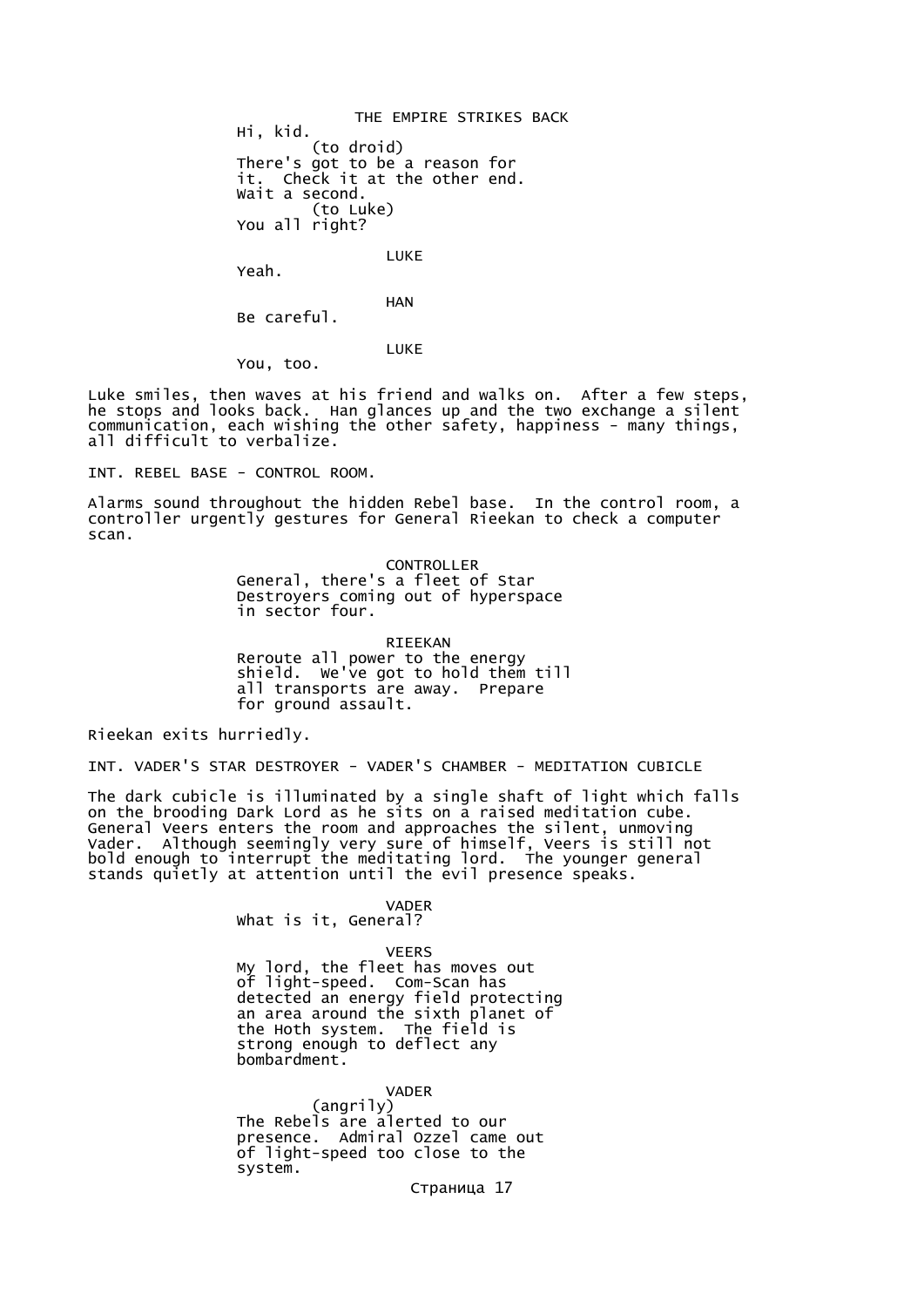VEERS

He felt surprise was wiser...

 VADER He is as clumsy as he is stupid. General, prepare your troops for a surface attack.

> VEERS Yes, my lord.

Veers turns smartly and leaves as Vader activates a large viewscreen showing the bridge of his mighty ship. Admiral Ozzel appears on the viewscreen, standing slightly in front of Captain Piett.

> **OZZEL**  Lord Vader, the fleet has moved out of light-speed, and we're preparing to... Aaagh!

 VADER You have failed me for the last time, Admiral. Captain Piett.

Piett steps forward, as the admiral moves away, slightly confused, touching his throat as it begins to constrict painfully.

PIETT

Yes, my lord.

 VADER Make ready to land out troops beyond the energy shield and deploy the fleet so that nothing gets off that system. You are in command now, Admiral Piett.

**PIETT** *PIETT* Thank you, Lord Vader.

Piett's pleasure about his unexpected promotion is not an unmixed emotion. He glances warily at the struggling Admiral Ozzel who, with a final choke, stumbles and falls in a lifeless heap before him.

INT. REBEL BASE - MAIN HANGAR DECK

With a sense of urgency, Leia quickly briefs a group of pilots gathered in the center of the hangar.

**LEIA**  All troop carriers will assemble at the north entrance. The heavy transport ships will leave as soon as they're loaded. Only two fighter escorts per ship. The energy shield can only be opened for a short time, so you'll have to stay very close to your transports.

HOBBIE

Two fighters against a Star Destroyer?

 LEIA The ion cannon will fire several shots to make sure that any enemy ships will be out of your flight path. When you've gotten past the Страница 18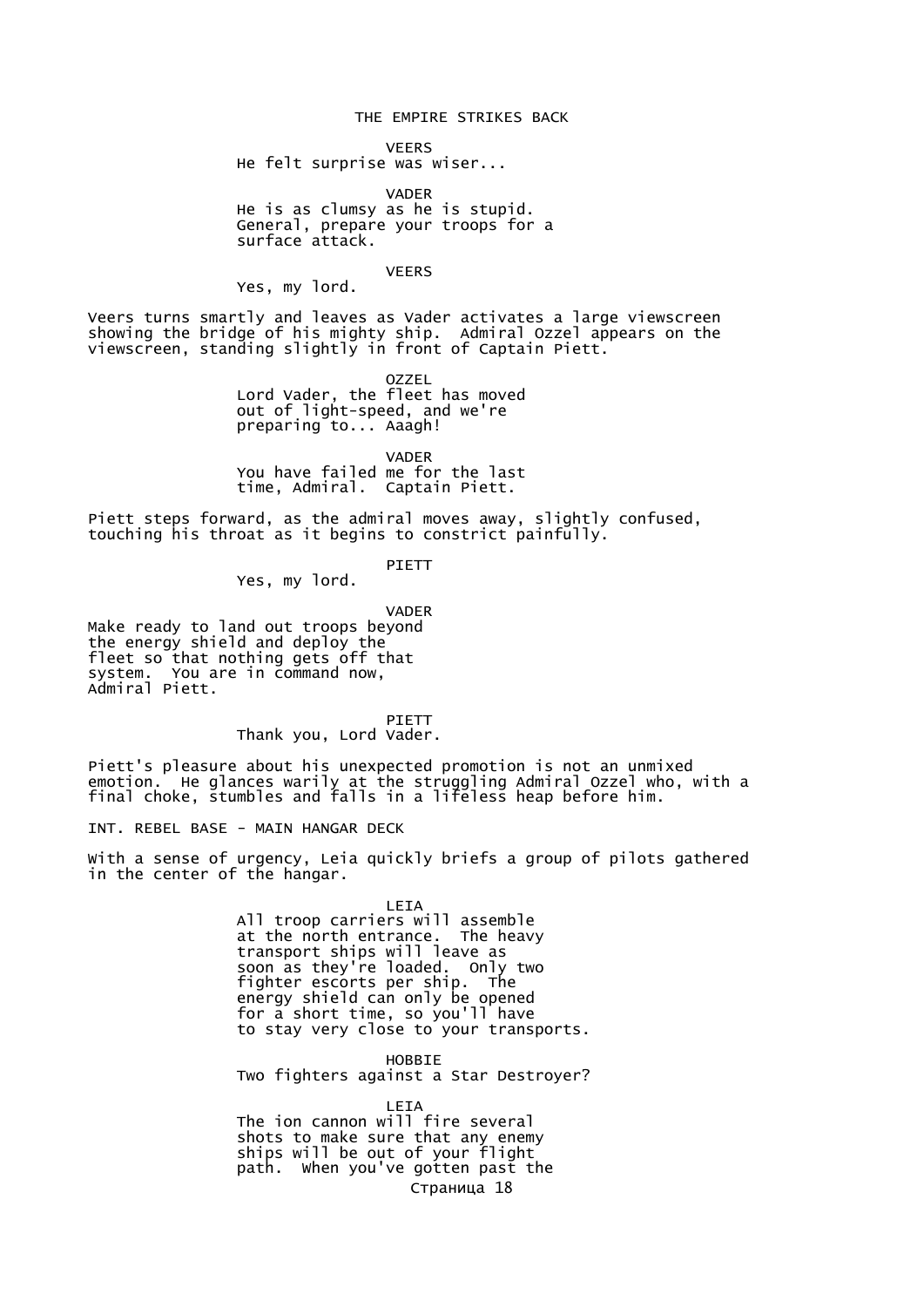THE EMPIRE STRIKES BACK energy shield, proceed directly to the rendezvous point. Understood?

PILOTS

 (in unison) Right.

LEIA

Good luck.

 DERLIN Okay. Everyone to your stations. Let's go!

The pilots hurry away.

EXT. HOTH - ICE PLAIN - SNOW TRENCH - DAY

Rebel troops carry heavy bazooka-type weapons and position them along the snow trench. Men hurriedly respond to their officers' yelled orders and brace themselves against the rhythmic gusts of bitter-cold wind.

Other troops load power packs into a gun turret and swing its guns into position.

EXT. HOTH - ICE PLAIN - POWER GENERATORS

Near the base power generators, troops rush to set up their heavy battle equipment. Buzzing loudly, the generators send along, sparking fingers of energy into the bitter Hoth wind.

INT. REBEL BASE - COMMAND CENTER

The long line of Rebel controllers is tense, as are Princess Leia and General Rieekan, who are trying very hard not to show any fear.

> RIEEKAN Their primary target will be the power generators. Prepare to open the shield.

EXT. ICE PLAIN

The Rebel transport and two escort fighters begin their departure from the ice planet.

EXT. SPACE - IMPERIAL STAR DESTROYER

A huge Imperial Star Destroyer rest against a sea of stars, far above the white surface of the planet Hoth.

INT. IMPERIAL STAR DESTROYER - BRIDGE

An Imperial controller approaches his commander.

 CONTROLLER Sir, Rebel ships are coming into our sector.

**CAPTAIN** Good. Our first catch of the day.

INT. REBEL BASE - COMMAND CENTER

 WOMAN CONTROLLER Stand by, ion control... Fire!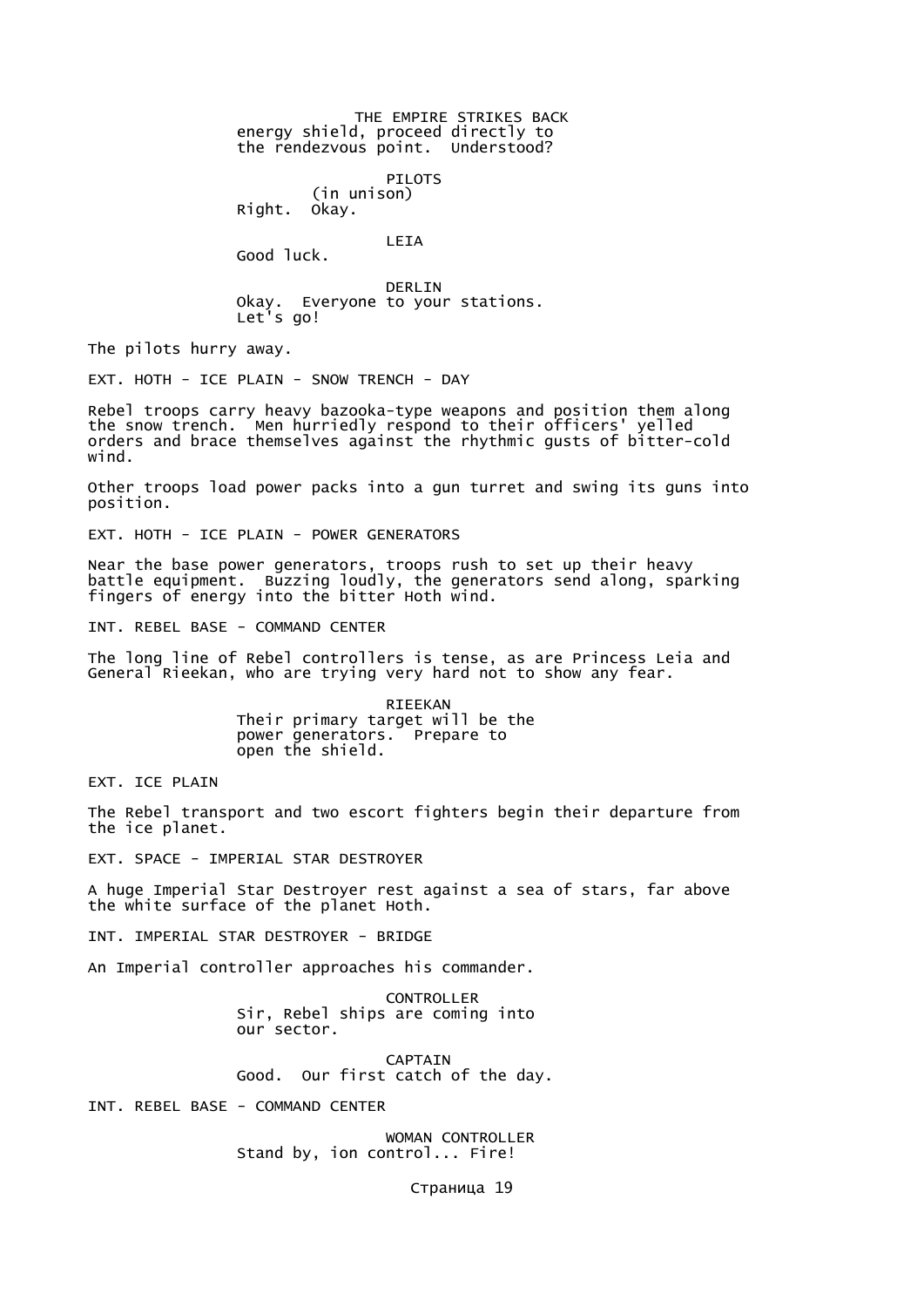# THE EMPIRE STRIKES BACK EXT. REBEL BASE ICE CAVE - ION CANNON

The giant ball-shaped ion cannon rotates into position and blasts two red energy beams skyward.

EXT. SPACE - HOTH - REBEL TRANSPORT

The Rebel transport and its escort race away from the white planet, closely followed by the two red energy beams.

As the Rebel transport races toward the waiting Imperial Star Destroyer, it is overtaken by the two scarlet energy bolts. The Imperial Star Destroyer is hit in the conning tower by the powerful bolts, which set up fiery explosions on its metal hull.

The big Star Destroyer veers, then spins wildly out of control. As the Imperial ship careers into deep space, the Rebel transport races away to safety.

INT. REBEL BASE - MAIN HANGAR DECK

Pilots, gunners, and troopers hurry to their stations and their vehicles.

> ANNOUNCER (over loudspeaker) The first transport is away.

Everyone cheers at the announcement, which echoes through the hangar. Luke turns and walks on, heading toward his snowspeeder. His gunner, Dack, a fresh-faced, eager kid, is glad to see him. They climb in.

**DACK DACK**  Feeling all right, sir? **LUKE**  Just like new, Dack. How about you?

> DACK Right now I feel like I could take on the whole Empire myself.

**LUKE**  (quietly, strapping in) I know what you mean.

EXT. HOTH - ICE PLAIN

A thin horizon line cuts across the bleak landscape. Small dot-size objects begin to appear on the horizon, moving in the direction of the Rebel base.

EXT. HOTH - ICE PLAIN - SNOW TRENCH

A Rebel officer lifts a pair of electrobinoculars to his eyes. Through the lens he sees a very close view of a giant Imperial snow walker. He adjusts the view which then zooms back to reveal three more of the ominous battle machines. Small flashes of yellow fire billow from the guns of the lumbering snow walkers.

The officer lowers his binoculars as the regular rhythmic pounding begins to make the ground vibrate. The pounding grows louder and is accompanied by a high-pitched, metallic rattling. The officer speaks into his comlink.

> TRENCH OFFICER Страница 20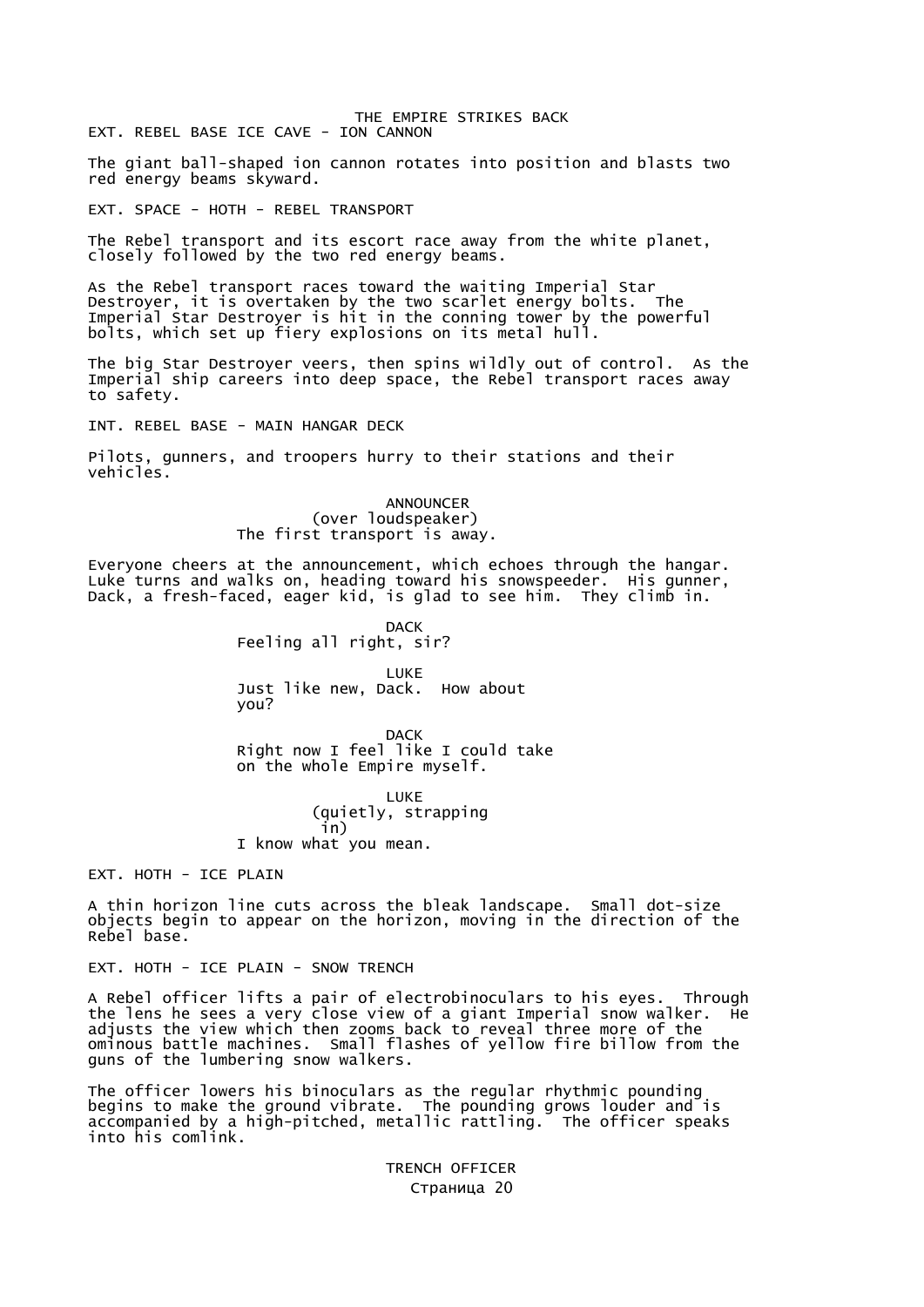# THE EMPIRE STRIKES BACK Echo Station Three-T-Eight.

INT. REBEL BASE - CORRIDOR

Pilots and gunners race to their waiting snowspeeders. Ice and snow begin falling from the walls of the corridor, shaken by the pounding Imperial snow walker as they draw ever nearer.

> TRENCH OFFICER (over comlink) We have spotted Imperial walkers!

## CONTROLLER

Imperial walkers on the north ridge.

EXT. HOTH - ICE PLAIN - SNOW TRENCH

The Rebel troops aim their weapons at the horizon as explosions erupt all around them. They are nervous and their grip on their weapons tightens from the cold and from fear.

Behind the troops a dozen snowspeeders race through the sky.

INT. LUKE'S SNOWSPEEDER, ROGUE LEADER - COCKPIT

 LUKE (into comlink) Echo station Five-Seven. We're on our way.

EXT. HOTH - ICE PLAIN - BATTLEFIELD

The fleet of snowspeeders races above the ice field at full throttle. They accelerate away from the base and head toward the distant walkers.

INT. LUKE'S SNOWSPEEDER, ROGUE LEADER - COCKPIT

**LUKE**  (into comlink) All right, boys, keep tight now.

**DACK** DACK Luke, I have no approach vector. I'm not set.

**LUKE**  Steady, Dack. Attack pattern delta. Go now!

EXT. HOTH - ICE PLAIN - BATTLEFIELD

The cannons mounted on the walker head fire at the speeders. Other walkers loom in the background. Two speeders race away past two of the enormous walkers and bank to the right.

INT. LUKE'S SNOWSPEEDER, ROGUE LEADER - COCKPIT

**LUKE** All right, I'm coming in.

He turns his speeder and heads directly at one of the walkers, flying toward its towering legs. The horizon twists as the speeder banks between the legs.

**LUKE**  (into comlink) Hobbie, you still with me? Страница 21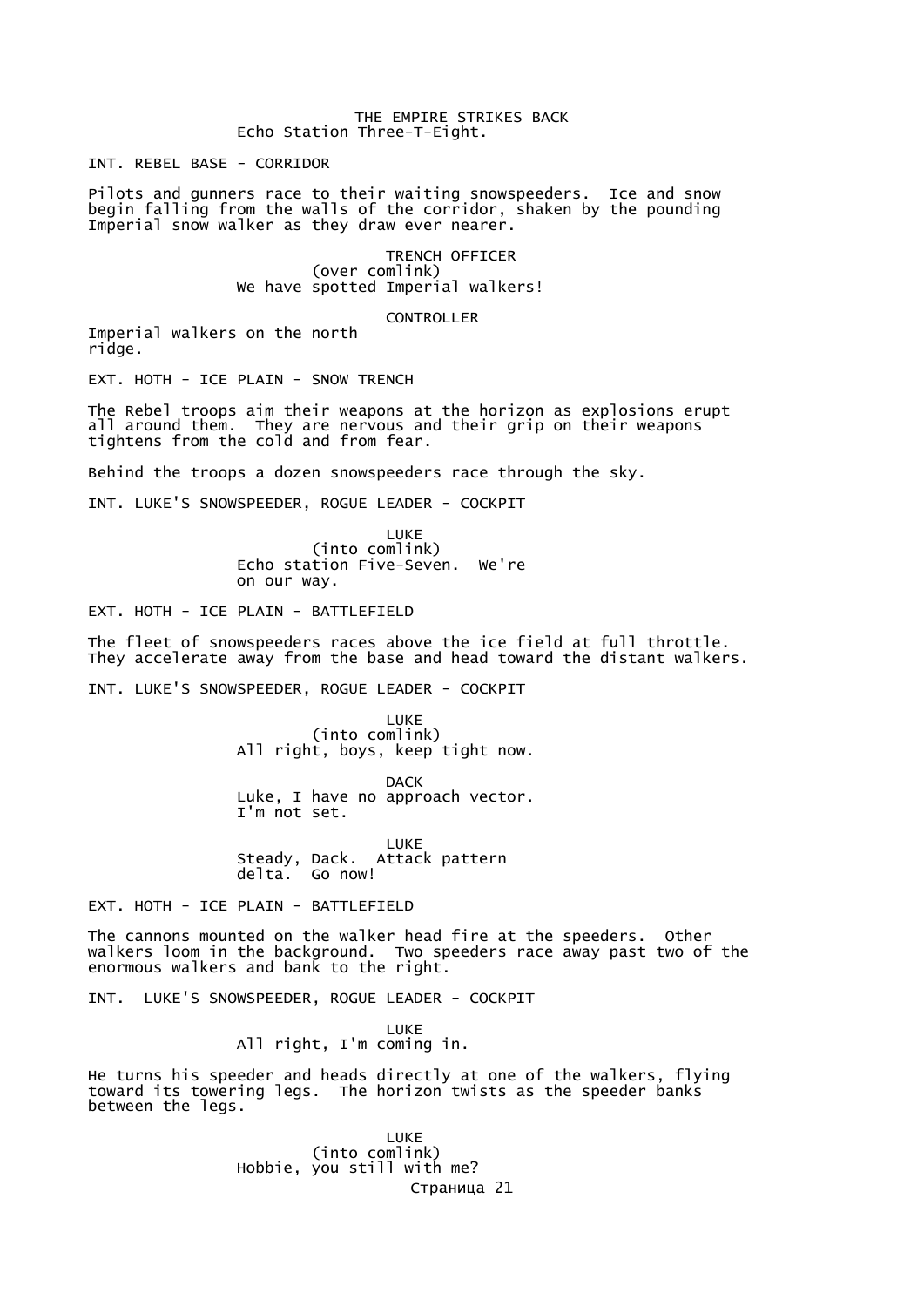EXT. HOTH - ICE PLAIN - BATTLEFIELD

Two speeders race directly at the head of a walker, then split and fly past it.

Three other walkers march onward, firing all cannons.

EXT. HOTH - ICE PLAIN - SNOWTRENCH

Rebel troops fire on the approaching walkers, as the snow and ice explode all around them.

EXT. HOTH - ICE PLAIN - BATTLEFIELD

A speeder banks through and away from the legs of a walker. Two other speeders pass the first speeder from the opposite direction. Other Rebel craft race just above the icy plain.

A giant walker head swivels and fires, striking a snowspeeder and sending it crashing in a ball of flames.

INT. IMPERIAL SNOW WALKER - COCKPIT

General Veers and two walker pilots keep a careful eye on the racing Rebel snowspeeders as they maneuver their lumbering war machine forward.

Luke's speeder banks in from the side of Veers's walker and heads straight for its viewport, blasting away. An explosion hits the walker window, but dissipates, doing no harm. The speeder roars up and over the impregnable war machine.

INT. LUKE'S SNOWSPEEDER, ROGUE LEADER - COCKPIT

Luke looks back at the walker as it grows smaller in the distance.

**LUKE**  That armor's too strong for blasters.

On the horizon, another walker moves up past Luke's cockpit window, twisting out of sight as Luke banks and starts another run.

**LUKE**  (into comlink) Rogue Group, use your harpoons and tow cables. Go for the legs. It might be our only chance of stopping them. (to Dack) All right, stand by, Dack.

Dack is at the gunner's controls.

**DACK DACK**  Luke, we've got a malfunction in fire control. I'll have to cut in the auxiliary.

LUKE<br>Hang on, Dack. Just hang on. Hang on, Dack. Get ready to fire that tow cable.

Barely keeping his seat in the tumbling ship, Dack struggles to set up his harpoon gun.

Luke swings his speeder around and heads toward an oncoming walker.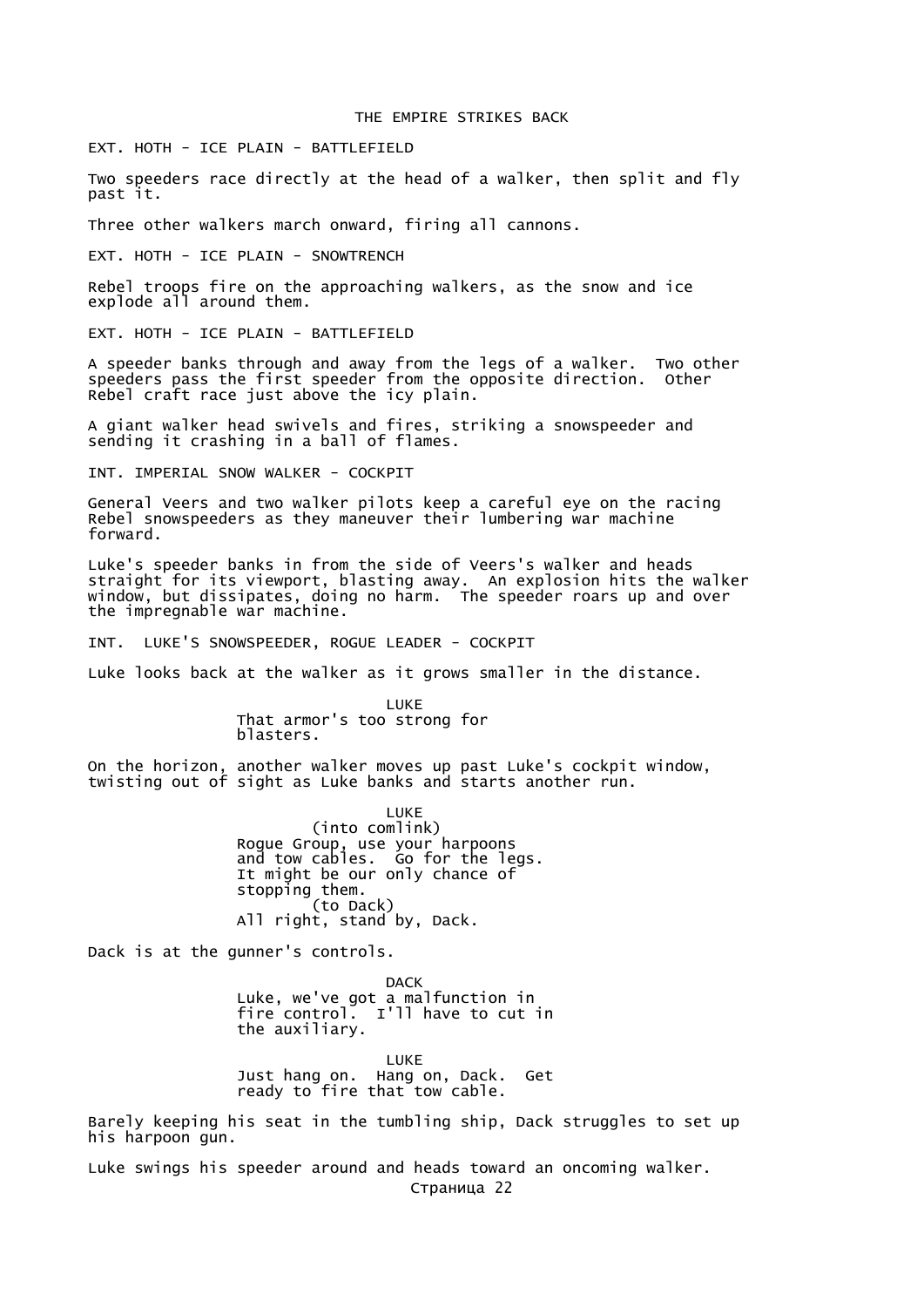Laser bolts and flak fill the air, creating a deadly obstacle course for the tiny craft.

EXT. HOTH - ICE PLAIN - BATTLEFIELD

Rogue Leader and another snowspeeder fly in tight formation toward the walker as explosions burst all around them.

INT. LUKE'S SNOWSPEEDER, ROGUE LEADER - COCKPIT

After sustaining a heavy volley of fire, Luke turns around to see if Dack is all right.

**LUKE** Dack? Dack!

Dack is lost. Blood streams down his forehead, which rests on his smoldering controls. Out the back window, an Imperial walker recedes in the distance.

EXT. HOTH - ICE PLAIN - SNOW TRENCH AREA

Rebel troops fire the dishlike ray gun while explosions erupt around them.

EXT. HOTH - ICE PLAIN - BATTLEFIELD

Two walkers lumber toward the Rebel base as a speeder between them explodes in a ball of flames.

EXT. HOTH - ICE PLAIN - SNOW TRENCH

The dislike ray gun is hit by a laser bolt and instantly explodes.

INT. IMPERIAL SNOW WALKER - COCKPIT

Through the cockpit window, Veers and his pilot can see the Rebel power generators in the distance.

A hologram of Darth Vader appears on a control panel screen.

**VEERS VEERS**  Yes, Lord Vader. I've reached the main power generator. The shield will be down in moments. You may start your landing.

INT. LUKE'S SNOWSPEEDER, ROGUE LEADER - COCKPIT

**LUKE**  (into comlink) Rogue Three.

INT. WEDGE'S SNOWSPEEDER, ROGUE THREE - COCKPIT

 WEDGE (into comlink) Copy, Rogue Leader

 LUKE (over comlink) Wedge, I've lost my gunner. You'll have to make this shot. I'll cover for you. Set your harpoon. Follow me on the next pass.

> WEDGE (into comlink) Страница 23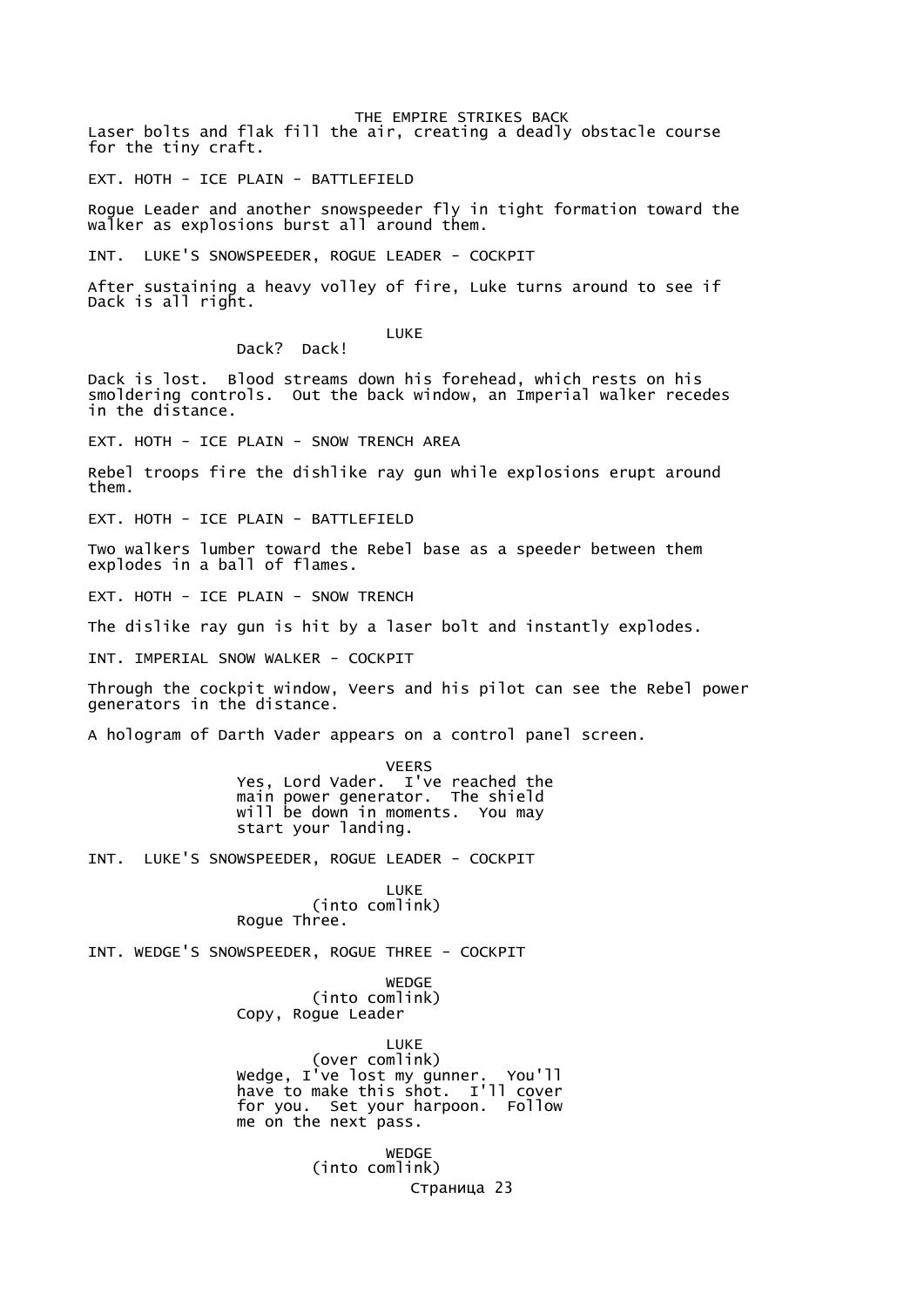# THE EMPIRE STRIKES BACK Coming around, Rogue Leader.

INT. LUKE'S SNOWSPEEDER, ROGUE LEADER - COCKPIT

**LUKE**  (into comlink) Steady, Rogue Two

EXT. HOTH - BATTLEFIELD

Wedge's speeder races through the legs of one of the monstrous walkers.

INT. WEDGE'S SNOWSPEEDER, ROGUE THREE - COCKPIT

 WEDGE (to gunner)

Activate harpoon.

Wedge's gunner reaches for a firing switch to activate the harpoon. The harpoon flashes out, and speeds toward the receding legs of the walker.

EXT. HOTH - BATTLEFIELD

The harpoon hurtles toward the walker, In an instant it is embedded in one of the walker's legs.

INT. WEDGE'S SNOWSPEEDER, ROGUE THREE - COCKPIT

**WEDGE**  (to gunner) Good shot, Janson.

EXT. HOTH - BATTLEFIELD

The speeder Rogue Three races around one of the giant walker's feet, trailing the cable behind it. Continuing around the back foot, Rogue Three then circles the walker around the tail end.

INT. WEDGE'S SNOWSPEEDER, ROGUE THREE - COCKPIT

Wedge checks his controls and banks around the front of the walker.

WEDGE

One more pass.

**JANSON** Coming around. Once more.

EXT. HOTH - BATTLEFIELD

The speeder sweeps left to right in front of the giant legs, towing the cable behind it.

INT. WEDGE'S SNOWSPEEDER, ROGUE THREE - COCKPIT

**JANSON** 

Once more.

Wedge swings the speeder between the legs of the giant walker.

**JANSON** Cable out! Let her go!

WEDGE

Detach cable.

EXT. WEDGE'S SNOWSPEEDER, ROGUE THREE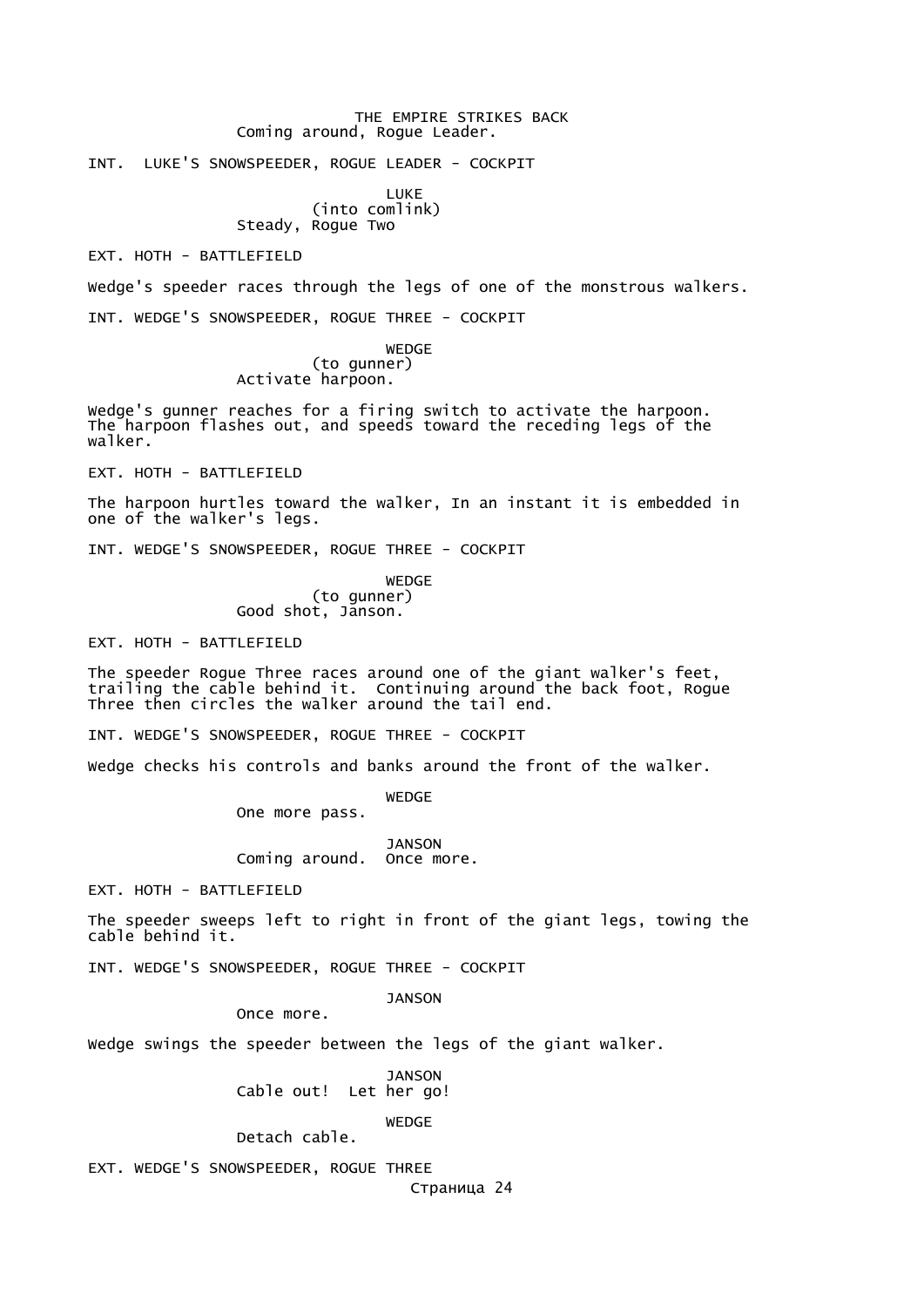The cable release on the back of the speeder snaps loose and the cable drops away.

INT. WEDGE'S SNOWSPEEDER, ROGUE THREE - COCKPIT

#### **JANSON** Cable detached.

EXT. HOTH - BATTLEFIELD

The speeder zooms away into the distance. The tangled legs of the enormous war machine attempt a step, but as they do the giant Imperial walker begins to topple. It teeters for a moment, and then crashes onto the icy ground, sending snow and metal pieces flying.

EXT. HOTH - ICE PLAIN - SNOW TRENCH

The troops in the trenches cheer at the sight of the crashing walker.

An officer gives a signal to his men and Rebel troops charge the fallen war machine.

TRENCH OFFICER

Come on!

The troops run toward the downed walker, followed by two Rebel speeders flying overhead. Just as they reach the walker, it explodes, the impact throwing some of the men onto the frozen ground.

INT. WEDGE'S SNOWSPEEDER, ROGUE THREE - COCKPIT

Wedge lets out a triumphant yell, banking his speeder away from the fallen walker.

> WEDGE (into comlink) Whooha! That got him!

INT. LUKE'S SNOWSPEEDER, ROGUE LEADER - COCKPIT

**LUKE**  (into comlink) I see it, Wedge. Good work.

INT. REBEL BASE - COMMAND CENTER

Large chunks of ice tumble into the command center as Leia and General Rieekan monitor computer screens.

> RIEEKAN I don't think we can protect two transports at a time.

 LEIA It's risky, but we can't hold out much longer. We have no choice.

> RIEEKAN (into comlink) Launch patrols.

**LEIA**  (to an aide) Evacuate remaining ground staff.

INT. REBEL BASE - MAIN HANGAR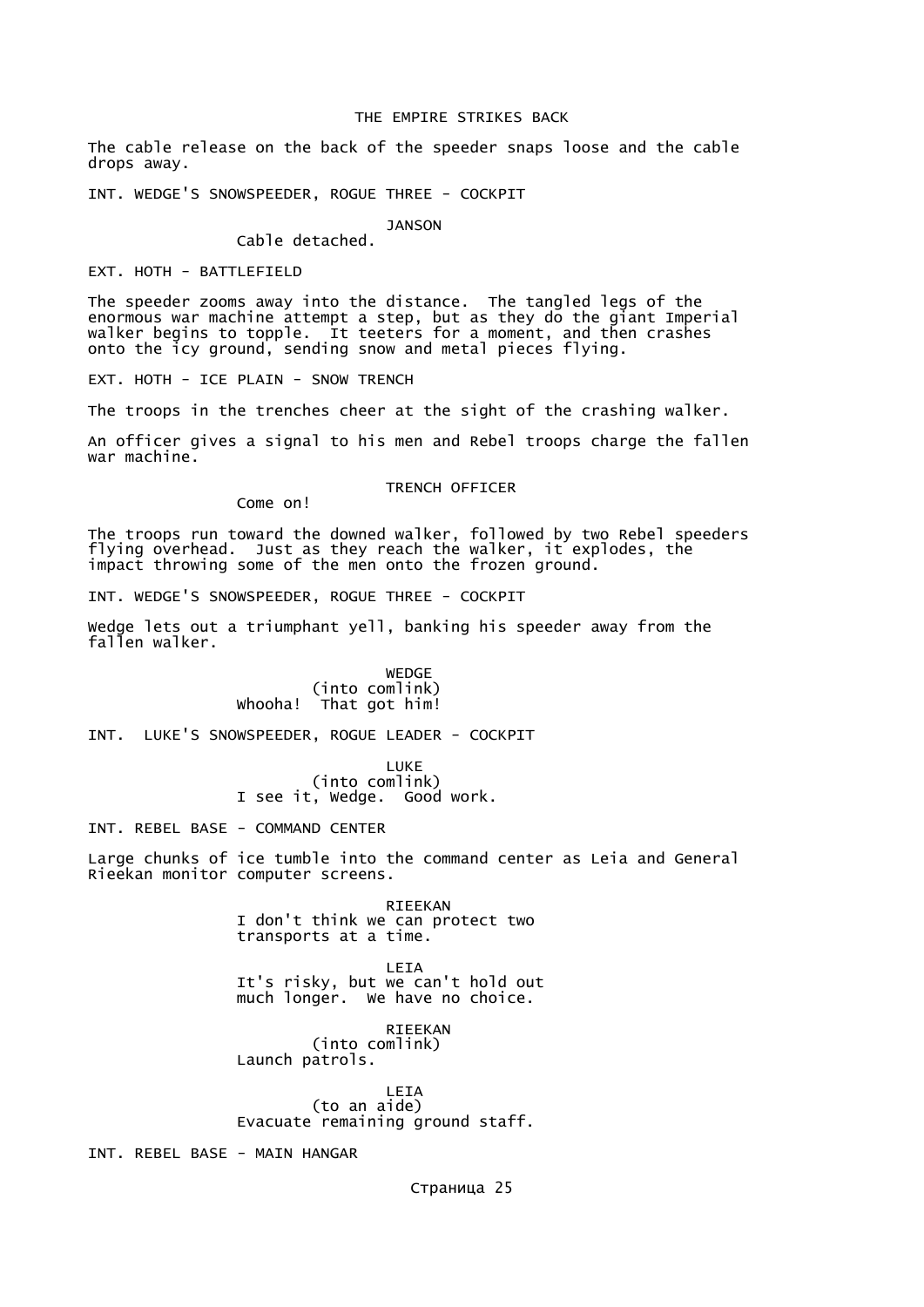Muffled distant explosions create widening cracks in the ice roof of the hangar. Trying to ignore the noise and falling bits of snow, Han works on one of the Falcon's lifters while Chewie works on one of the wings. Noticing Chewie attach a wrong part, Han grows impatient.

**HAN**  No, no! No! This one goes there, that one goes there. Right?

In another area of the hangar, Threepio watches as Artoo is raised up into Luke's X-wing fighter.

**THREEPIO**  Artoo, you take good care of Master Luke now, understand? And ... do take good care of yourself. Oh, dear, oh, dear.

## EXT. HOTH - BATTLEFIELD

The fierce battle on the vast snow plains of Hoth rages on. The Imperial walkers continue their slow, steady assault on the Rebel base, firing lasers as they lumber ever onward. In the snow trench, Rebel troops fire large bazookalike guns and dishlike ray guns as explosions erupt around them. A gun tower is hit by a laser bolt and instantly explodes. Another blast destroys a ray gun.

INT. IMPERIAL SNOW WALKER - COCKPIT

General Veers studies various readouts on his control panel.

**VEERS VEERS**  All troops will debark for ground assault. Prepare to target the main generator.

EXT. HOTH - BATTLEFIELD

Luke's speeder and Rogue Two fly in formation, banking from right to left and flying above the erupting battlefield. Flak bursts all around them.

INT. LUKE'S SNOWSPEEDER, ROGUE LEADER - COCKPIT

Luke, glancing over, sees Rogue Two on his left. His ship shudders as flak bursts nearby.

**LUKE**  (into comlink) Rogue Two, are you all right?

INT. ZEV'S SNOWSPEEDER, ROGUE TWO - COCKPIT

**ZEV** *ZEV*  (into comlink) Yeah. I'm with you, Rogue Leader.

INT. LUKE'S SNOWSPEEDER, ROGUE LEADER - COCKPIT

 LUKE (into comlink) We'll set harpoon. I'll cover for you.

EXT. HOTH - BATTLEFIELD

The two speeders race across the horizon toward the giant walkers.

INT. ZEV'S SNOWSPEEDER, ROGUE TWO - COCKPIT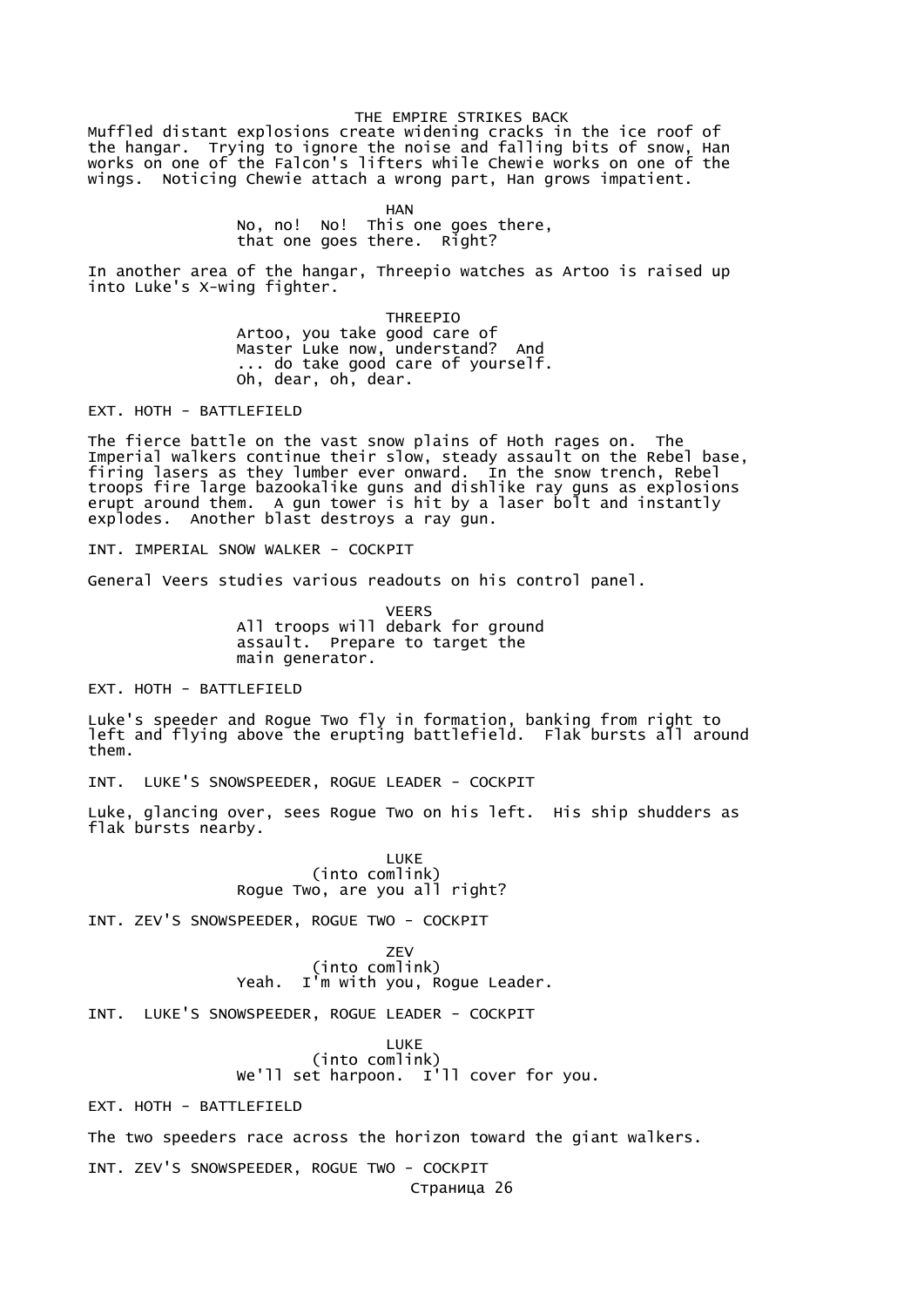**ZEV** *ZEV*  (into comlink) Coming around.

INT. LUKE'S SNOWSPEEDER, ROGUE LEADER - COCKPIT

**LUKE**  (into comlink) Watch that cross fire, boys.

INT. ZEV'S SNOWSPEEDER, ROGUE TWO - COCKPIT

**ZEV** *ZEV*  (into comlink) Set for position three. (to gunner) Steady.

**LUKE**  (over comlink) Stay tight and low.

EXT. ZEV'S SNOWSPEEDER, ROGUE TWO

Luke's speeder moves in formation with Rogue Two, when suddenly Zev's speeder is hit by a laser bolt. His ship bucks violently under the impact and the cockpit explodes in a ball of flame.

Spewing smoke, the speeder hurtles toward a looming walker. Before they collide. Rogue Two explodes in a million flaming pieces.

INT. LUKE'S SNOWSPEEDER, ROGUE LEADER - COCKPIT

Desperately, Luke works the controls of his flak-buffeted ship. Suddenly, the speeder is rocked by a huge explosion. Luke struggles with the controls with a look of terror on his face. The speeder fills with smoke, and electrical sparks jump about the cockpit.

**LUKE**  (into comlink) Hobbie, I've been hit!

INT. REBEL BASE - COMMAND CENTER

Apart from the distant thunder of laser blasts, the corridor is strangely quiet and empty. Running footsteps echo through the freezing hallway, then Han appears. Cracks have appeared in some of the walls and some pipes have broken, sending hot steam billowing into the underground hallways. Han hurries into the command center. It is a shambles, but some people are still at their posts. As he enters, a gigantic cave-in almost obliterates the room. He finds Leia and Threepio near one of the control boards.

**HAN** You all right?

Leia nods. She is surprised to see him.

**LEIA** Why are you still here?

**HAN**  I heard the command center had been hit.

**LEIA**  You got your clearance to leave. Страница 27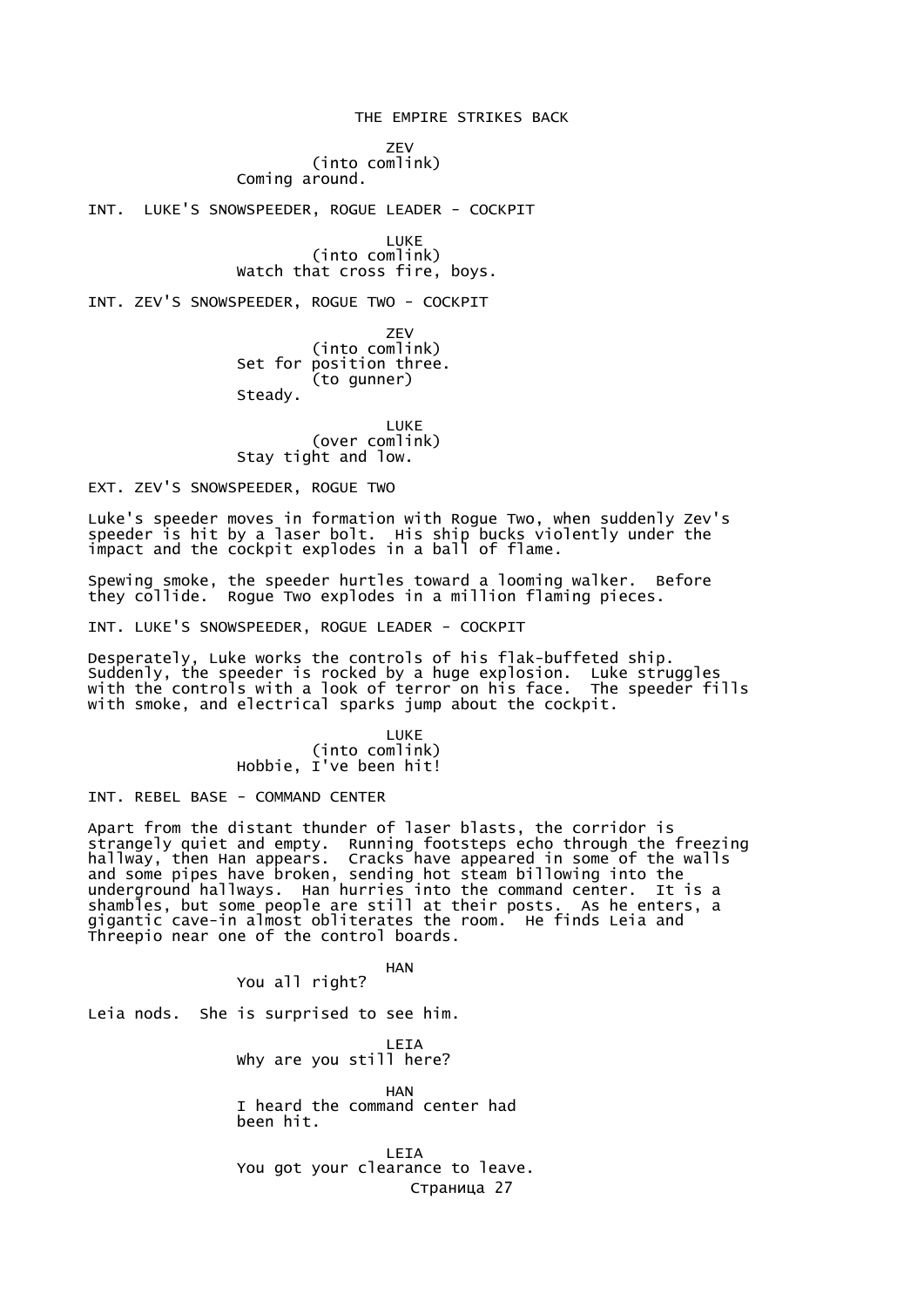**HAN**  Don't worry. I'll leave. First I'm going to get you to your ship.

 THREEPIO Your Highness, we must take this last transport. It's our only hope.

 LEIA (to controller) Send all troops in sector twelve to the south slope to protect the fighters.

A blast rocks the command center, throwing Threepio backward into Han's arms.

> ANNOUNCER (over loudspeaker) Imperial troops have entered the base.

**HAN** Come on... that's it.

 LEIA (to head controller) Give the evacuation code signal. And get to your transports!

Leia looks exhausted. Han grabs her and starts to lead her out.

As Han, Leia, and Threepio run out of the command center, the code signal can be heard echoing off the corridor walls.

> HEAD CONTROLLER K-one-zero... all troops disengage.

 THREEPIO (to Han and Leia)<br>Oh! Wait for me! Wait for me!

EXT. BATTLEFIELD - SNOW TRENCH

Rebel troops retreat under the awesome Imperial onslaught.

OFFICER

Begin retreat!

# SECOND OFFICER

Fall back!

Troops flee from the battle, the ground exploding around them.

EXT. HOTH - BATTLEFIELD

Three of the giant walkers, firing lasers, advance toward the Rebel headquarters.

EXT. HOTH - SNOW TRENCH

Continuing their retreat, the Rebels see the walkers looming ever nearer.

EXT. HOTH - BATTLEFIELD - ICE PLAIN

On the battlefield, Luke watches as a walker foot rises and moves over Страница 28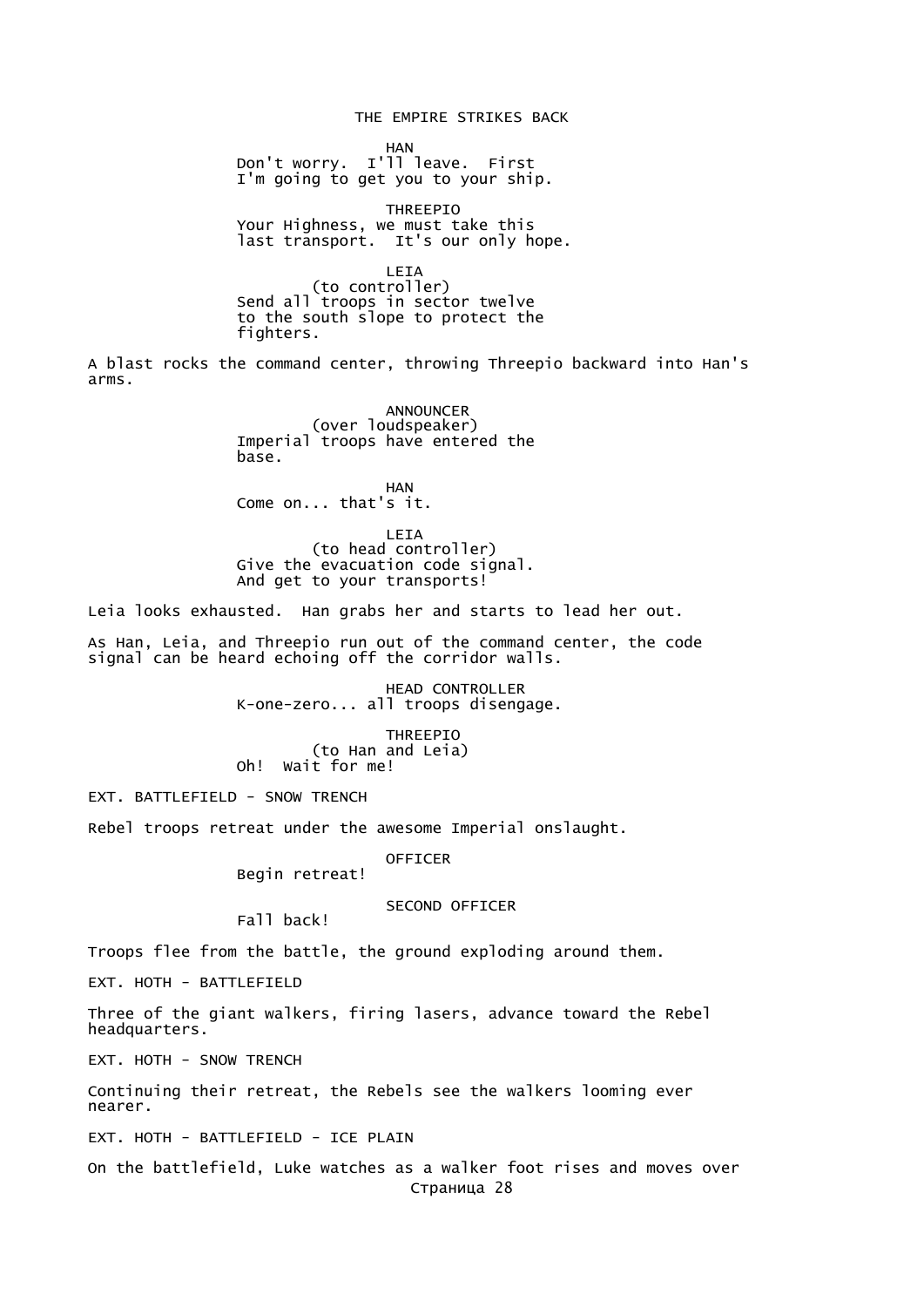him. He looks up at the underbelly of the huge walker, passing overhead.

Running beneath the monstrous machine, Luke fires his harpoon gun at the walker's underside. A thin cable follows the projectile from the gun. The magnetic head and cable attach firmly to the metal hull.

Still running under the walker, Luke attaches the cable drum to his belt buckle. Soon he is pulled up the cable and hangs dangling underneath the walker.

The walker's giant feet continue to pound onward across the frozen snow. Stray laser bolts whistle by Luke as he climbs up the cable to the walker's hull, reaching a small hatch. Hanging precariously, Luke cuts the solid metal hatch with his laser sword.

He takes a landmine from around his neck and throws it inside the Imperial machine. Quickly, Luke starts down the cable and crashes onto the icy ground far below. He lies unconscious as a giant rear leg passes by - and just misses him.

The giant walker stops in mid-step. A muffled explosion comes from within - and then the walker's mechanical insides are spewed out every conceivable opening. The machine sits dead in its tracks, smoking like a locomotive on stilts.

EXT. HOTH - BATTLEFIELD

Veers's walker continues to advance toward the Rebel base. The smoldering walker that Luke exploded stands smoking just to the right of Veers's path.

INT. IMPERIAL SNOW WALKER - COCKPIT

Inside his walker, General Veers prepares to fire on the Rebel power generators.

> VEERS Distance to power generators?

**PILOT PILOT** One-seven, decimal two-eight.

Veers reaches for the electrorangefinder and lines up the main generator.

> VEERS<br>Target. Maximum fire Maximum fire power.

EXT. HOTH - BATTLEFIELD

The Rebel troops continue their desperate retreat, pushed back by the relentless Imperial assault.

INT. HOTH - REBEL BASE - ICE CORRIDORS

With Threepio lagging behind, Han and Leia race through the crumbling ice corridors. Suddenly, there is an explosion. Han turns, grabs the princess, and pulls her to the wall as a tremendous cave-in blacks their path.

He takes the comlink from his pocket.

**HAN**  (into comlink) Transport, this is Solo. Better take off - I can't get to you. I'll get the princess out on the Страница 29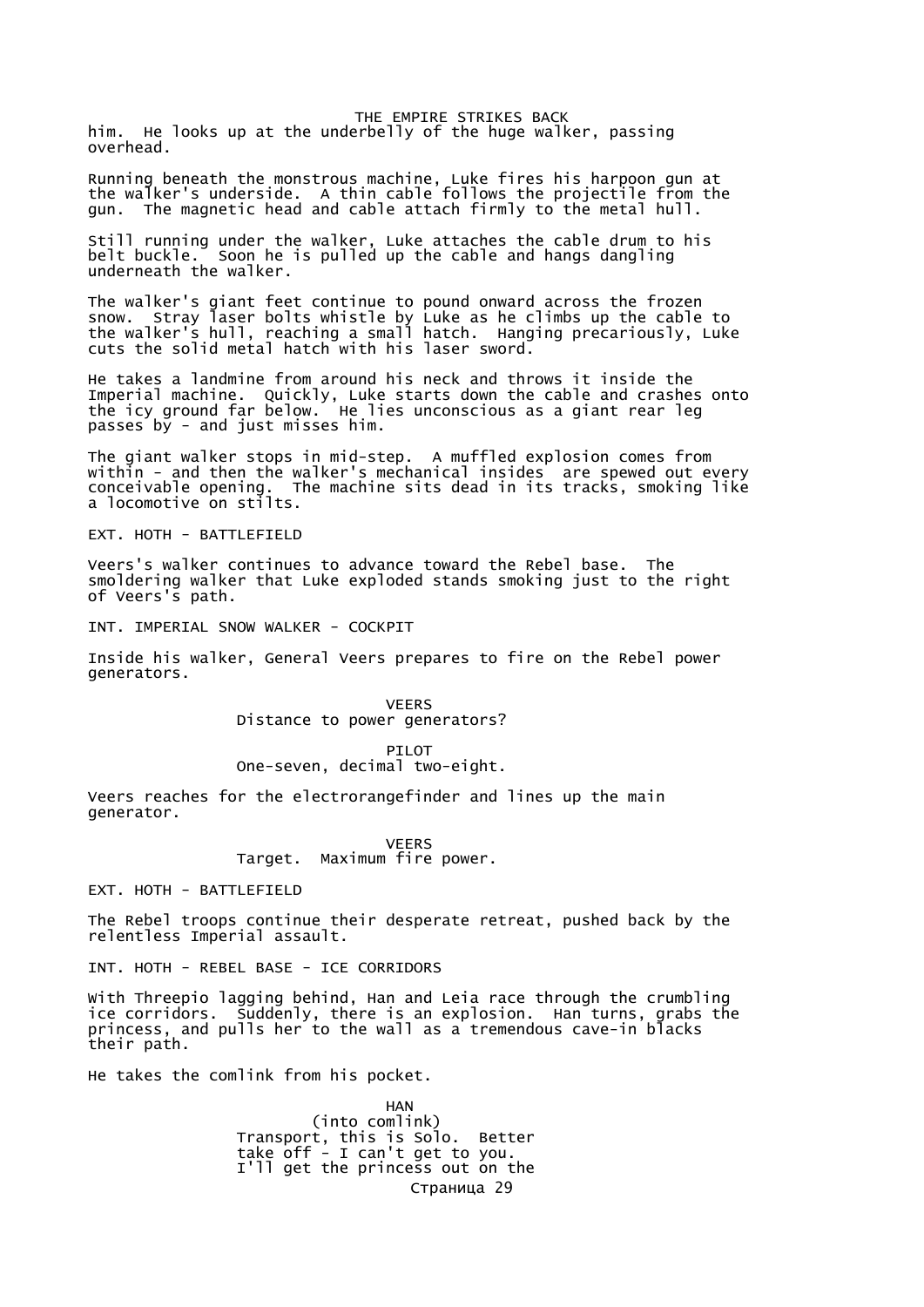Falcon.

Han and Leia turn and race down the corridor.

**THREEPTO** But... but... but... where are you going? Uh... come back!!

INT. HOTH - REBEL BASE - COMMAND CENTER

Imperial troops have reached the base. As they push through the blocked passageway, Darth Vader strides behind them.

INT. HOTH - REBEL BASE - ICE CORRIDOR

Han and Leia run toward the entrance of the main hangar where the Millennium Falcon is docked. Threepio still lags behind.

> THREEPIO Wait! Wait for me! Wait! Stop!

The door to the hangar closes in his face.

## THREEPIO (exasperated) How typical.

Quickly, the door reopens as Han reaches out and pulls the golden droid through.

**HAN** 

Come on.

INT. HOTH - REBEL BASE - MAIN HANGAR

Chewie paces under the shelter of the Millennium Falcon's landing gear. The giant Wookiee pats the underbelly of his beloved ship and barks a few reassuring words. As he searches worriedly for his captain, something at last catches his eye.

Chewie lets out a relieved shriek at seeing Han and Leia running toward the ship. The Wookiee runs out into the falling ice, lets out a howl, then runs up the ship's ramp. Han and Leia run up the ramp after him, closely followed by Threepio.

**HAN**  Hurry up, goldenrod, or you're going to be a permanent resident!

**THREEPTO** 

Wait! Wait!

INT. HOTH - REBEL BASE - ICE CORRIDOR

Imperial troops run through the base corridors. Vader surveys the place. A huge chunk falls, almost hitting him, but he calmly, purposefully, continues around it.

INT. REBEL BASE - MAIN HANGER - MILLENNIUM FALCON

A distant, huge, explosion rocks the hangar deck. Ice cakes come crashing down on the Millennium Falcon.

INT. MAIN HANGAR - MILLENNIUM FALCON - MAIN HOLD

Han, standing before a control panel, is busy flipping switches as Chewie watches a troublesome gauge. A worried Leia observes their efforts.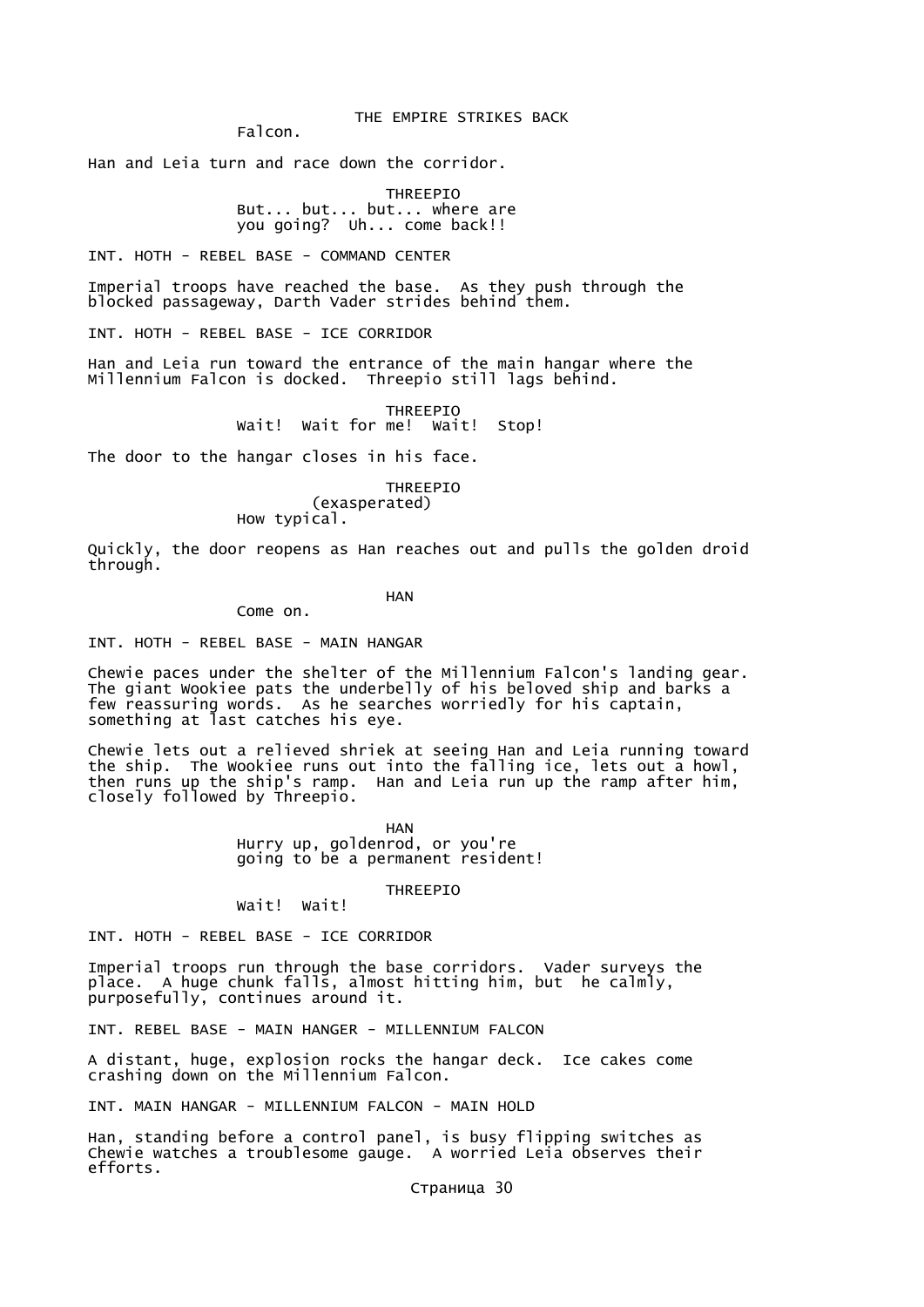**HAN**  (to Chewie) How's this?

The Wookiee barks a negative reply.

 LEIA Would it helped if I got out and pushed?

**HAN** 

It might.

Threepio clanks into the hold.

 THREEPIO Captain Solo, Captain Solo... sir, might I suggest that you...

Han gives the gold robot a devastating look.

THREEPIO

It can wait.

INT. MAIN HANGAR - MILLENNIUM FALCON - COCKPIT

They move to the cockpit where Han flips some more switches. Leia watches him, impatient, disbelieving.

 LEIA This bucket of bolts is never going to get us past that blockade.

**HAN**  This baby's got a few surprises left in her, sweetheart.

Han and Leia look out the cockpit window and see a squad of stormtroopers rushing into the far side of the hangar.

Quickly, Han straps himself into the pilot's seat and Leia into the navigator's chair.

INT. HOTH - REBEL BASE - MAIN HANGAR

Stormtroopers hurriedly set up a large bazookalike weapon. Behind them the giant hangar doors open slowly.

EXT. MAIN HANGAR - MILLENNIUM FALCON

A laser gun appears on the Falcon and swings around to aim at the Imperial troops.

The stormtroopers, preparing to fire their bazooka cannon, are hit by the Falcon's fire and are thrown about in all directions.

INT. MAIN HANGAR - MILLENNIUM FALCON - COCKPIT

Chewie rushes into the cockpit.

**HAN**  Come on! Come on! Switch over. Let's hope we don't have a burnout.

A laser hits the window near Chewie as he is settling into his chair. Letting out a loud whelp, Chewie quickly pulls back on the controls and the first stage of engine fire can be heard. Han flashes a big grin at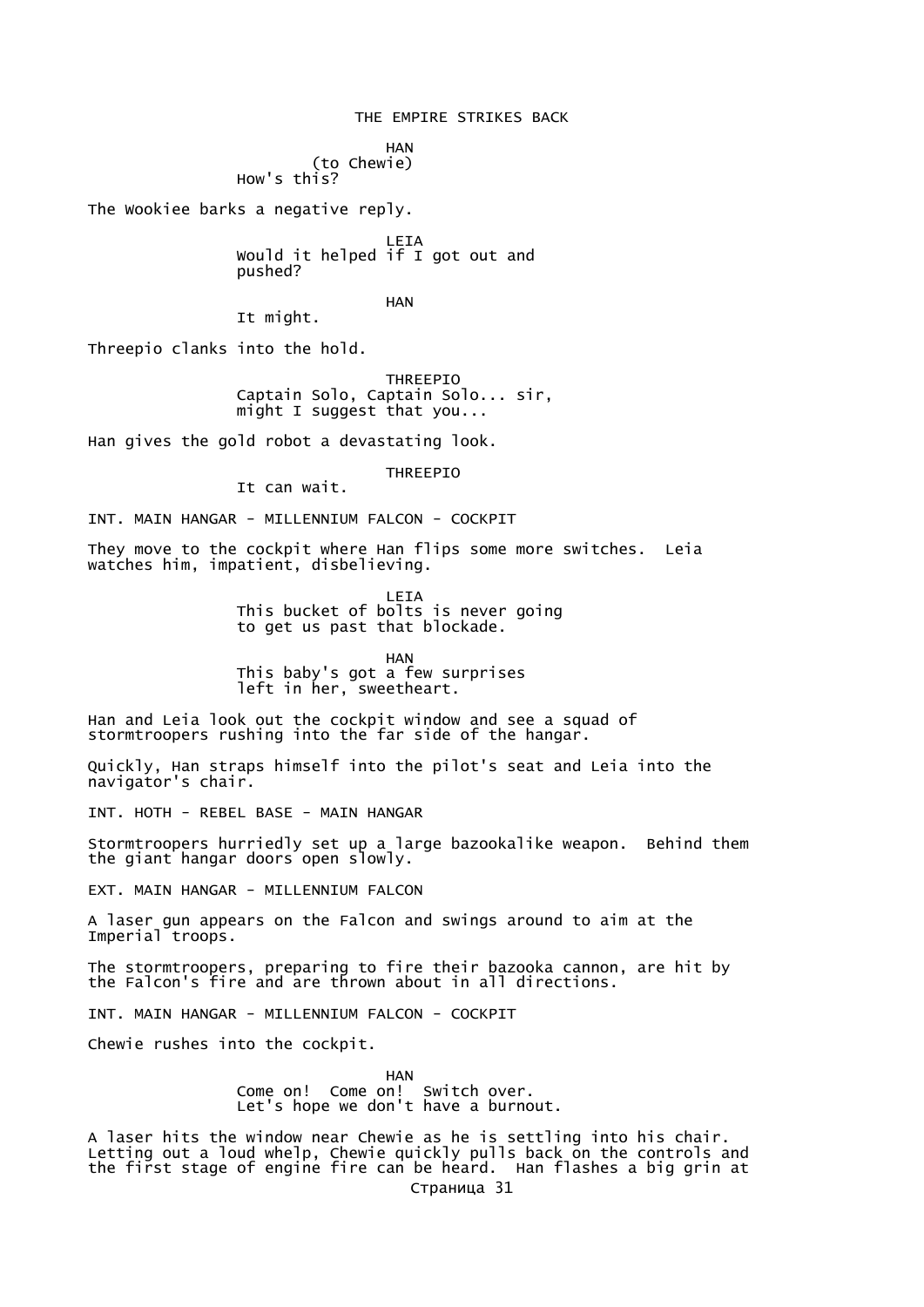**HAN** See?

Punch it!

 LEIA Someday you're going to be wrong, and I hope I'm there to see it.

Han looks at Chewie.

**HAN** 

The roar of the Falcon's main engines blasts out everything as the icecave wall rushes by outside the cockpit window.

INT. REBEL BASE - MAIN HANGAR

More stormtroopers run into the hangar, closely followed by Vader. Hearing the loud roar of the Millennium Falcon's engines, Vader looks toward the main hangar doors just in time to see the Falcon lift up and disappear outside the cave.

EXT. HOTH - ICE SLOPE - DAY

Luke and two other pilots look up as the Millennium Falcon races above them, flying very close to the ground.

The three pilots turn then, and trudge onward toward their X-wing fighters, each going to his own ship. Luke waves farewell, then heads toward his own fighter.

Artoo, seated on his cubbyhole, chirps an excited greeting as Luke climbs aboard the spacecraft.

**LUKE** Artoo! Get her ready for takeoff.

From his ship, Luke sees Wedge in his own X-wing, preparing for takeoff.

> WEDGE Good luck, Luke. See you at the rendezvous.

Luke smiles and nods at Wedge, then lowers himself into the cockpit of his X-wing while Artoo waits in the cubbyhole, beeping impatiently.

> LUKE Don't worry, Artoo. We're going, we're going.

The canopy over the X-wing lowers and snaps shut.

EXT. SPACE - LUKE'S X-WING

Luke's fighter, its wings closed, speeds away from the icy planet. Soon it disappears into the stars.

INT. LUKE'S X-WING - COCKPIT

Luke, looking thoughtful, suddenly makes a decision. He flips several switches. The stars shift as he takes his fighter into a steep turn. The X-wing banks sharply and flies away in a new direction.

The monitor screen on Luke's control panel prints out a question from the concerned Artoo.

Страница 32

Leia.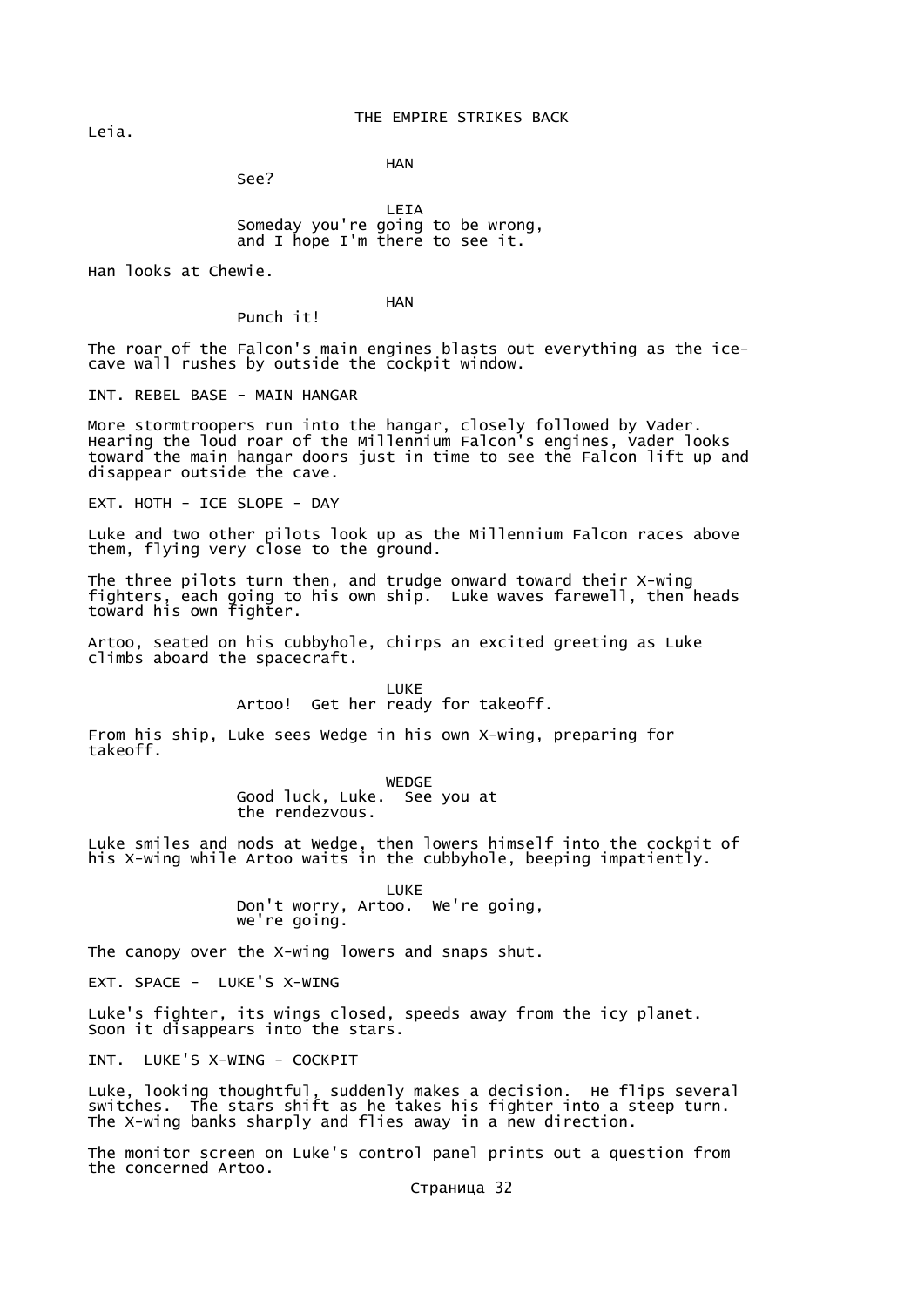**LUKE**  (into comlink) There's nothing wrong, Artoo. I'm just setting a new course.

Artoo beeps once again.

**LUKE**  (into comlink) We're not going to regroup with the others.

Artoo begins a protest, whistling an unbelieving, "What?!"

Luke reads Artoo's exclamation on his control panel.

**LUKE**  (into comlink) We're going to the Dagobah system.

Luke checks his readouts and makes a few adjustments. He rides along with only the soft hum of the instruments to break the silence. Finally, Artoo chirps up.

**LUKE**  (into comlink) Yes, Artoo?

Artoo utters a soft, carefully phrased steam of whistles.

**LUKE**  (into comlink, chuckling) That's all right. I'd like to keep it on manual control for a while.

The little droid lets out a defeated whimper. Luke smiles, and continues on his course.

EXT. SPACE - MILLENNIUM FALCON

The Millennium Falcon speeds away from Hoth, closely followed by one huge Star Destroyer and four tiny TIE fighters.

As it is pursued, the Falcon races toward two very bright star-sized objects.

INT. MILLENNIUM FALCON - COCKPIT

Inside the cockpit, Chewie lets out a loud howl. Han checks as the ship is buffeted by exploding flak. He appears to be doing six things at once.

**HAN**  (harried) I saw them! I saw them!

LEIA

Saw what?

**HAN**  Star Destroyers, two of them, coming right at us.

Threepio bumps and bangs his way into the cockpit.

THREEPIO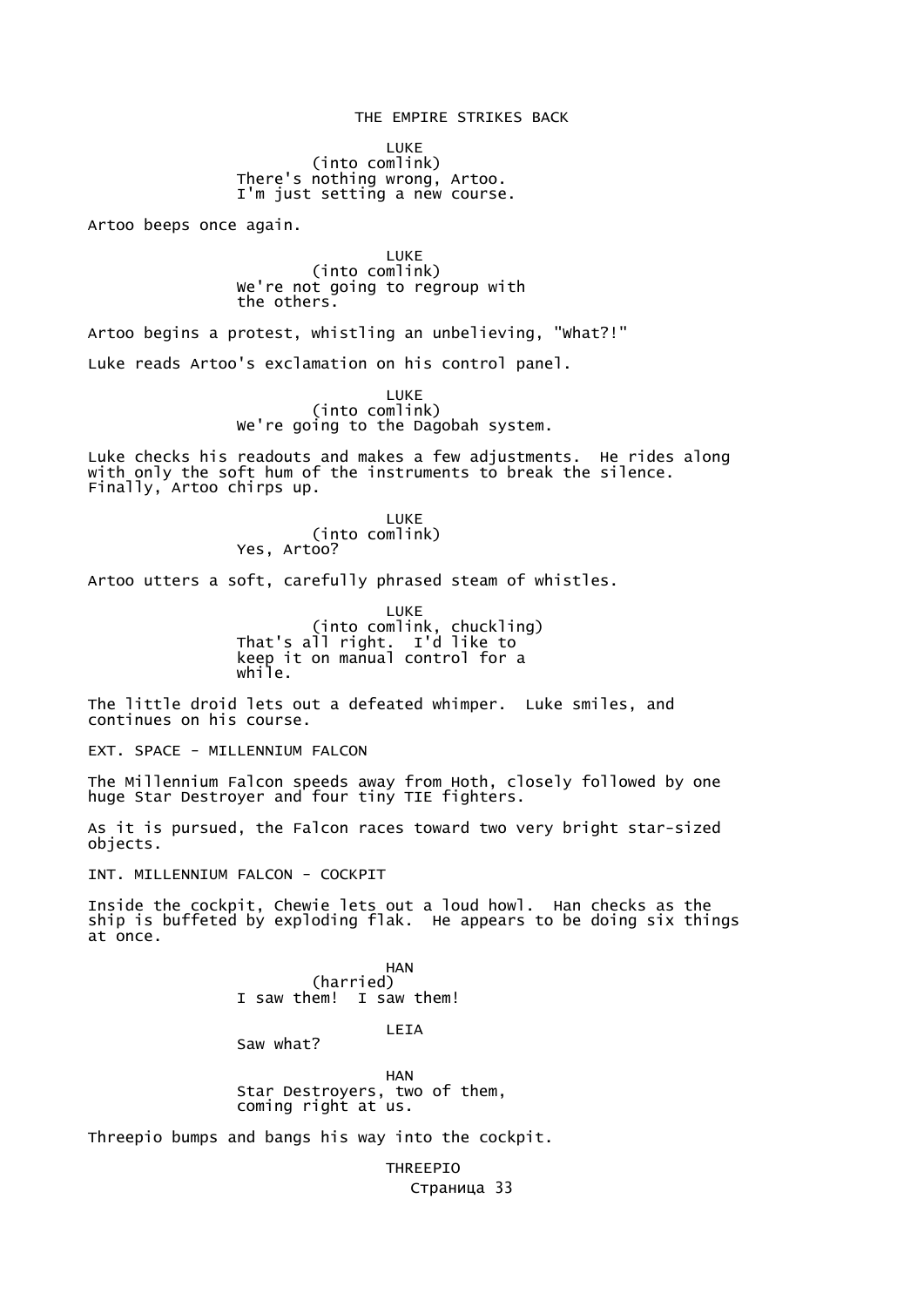THE EMPIRE STRIKES BACK Sir, sir! Might I suggest...

**HAN**  (to Leia) Shut him up or shut him down! (to Chewie) Check the deflector shield!

Chewie barks a reply as he readjusts an overhead switch.

**HAN**  Oh, great. Well, we can still outmaneuver them.

EXT. SPACE - MILLENNIUM FALCON - STAR DESTROYERS

The Millennium Falcon races toward one of the huge oncoming Star Destroyers. Suddenly, the Falcon starts into a deep dive straight down, closely followed by four TIE fighters. The underside of the Star Destroyer continues on a collision course with two oncoming Star Destroyers. Slowly, it starts to veer to the left.

INT. STAR DESTROYER - BRIDGE Out the front window, the two approaching Star Destroyers can be seen veering to the left.

IMPERIAL OFFICER

Take evasive action!

Alarms sound all over the huge ship. The two other Star Destroyers get closer, one of them moving over the bridge so close that it makes brushing contact with it.

EXT. SPACE - MILLENNIUM FALCON - TIE FIGHTERS

The Millennium Falcon races away from the colliding Star Destroyers, still followed by four TIE fighters. Laser bolts spark the pitch-black skies.

INT. MILLENNIUM FALCON - COCKPIT

Things have calmed down a bit, but the race isn't over yet. Chewie barks at Han. Leia is still trying to recover from the steep dive. The ship is buffeted by laser blasts.

**HAN**  Prepare to make the jump to light speed.

THREEPIO

But, sir!

The buffeting of lasers becomes louder and stronger.

 LEIA They're getting closer! **HAN**  (with a gleam in his eye) Oh yeah? Watch this.

Expectantly, they look out the cockpit window as stars do not go into hyperspace, but just sit there.

Han and Chewie look at each other and are thrown into an acute state of concern.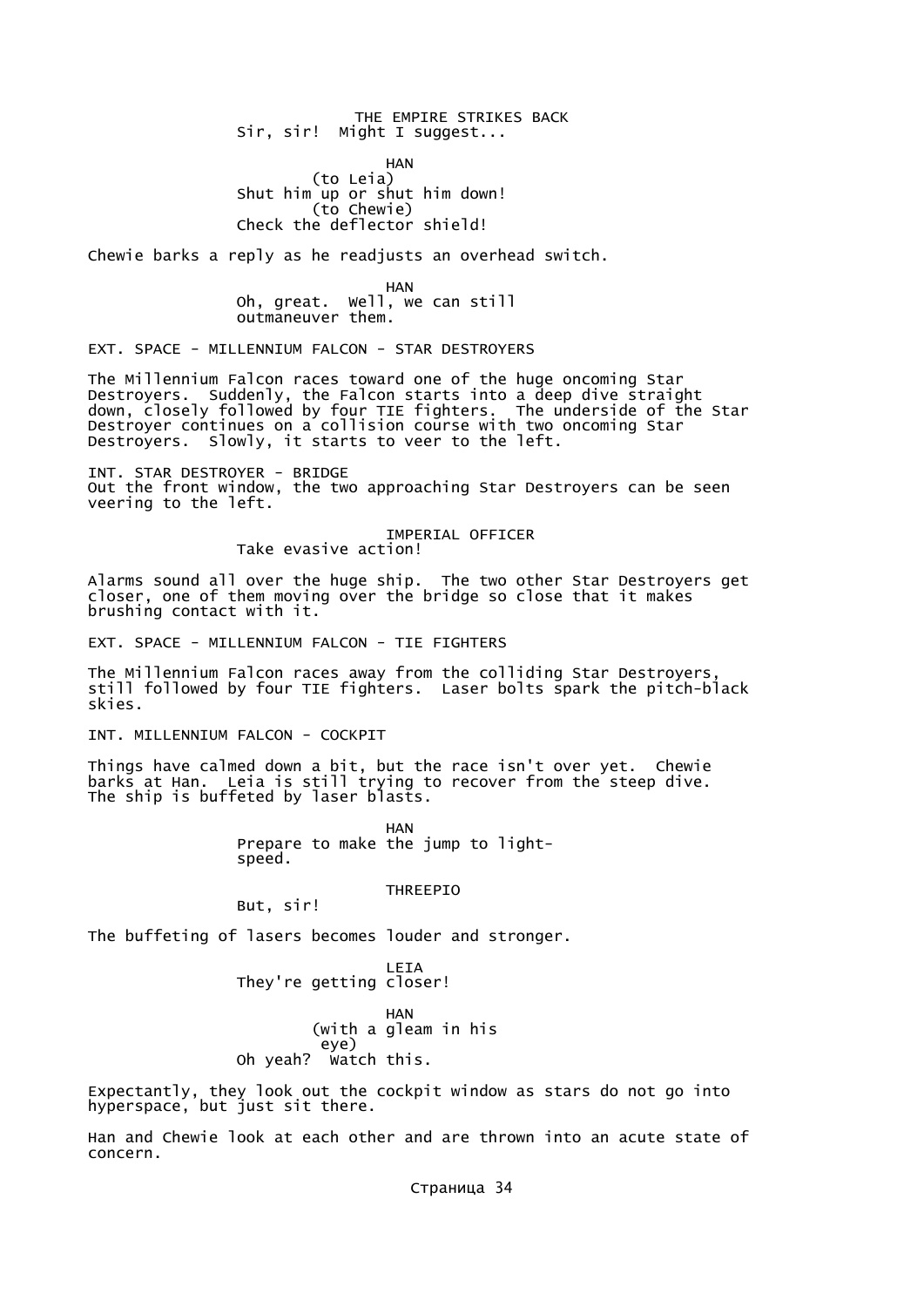THE EMPIRE STRIKES BACK LEIA Watch what? Han tries again. Still nothing. **HAN**  I think we're in trouble. **THREEPIO**  If I may say so, sir, I noticed earlier that the hyperdrive motivator has been damaged. It's impossible to go to light-speed! **HAN**  We're in trouble! The explosions become heavier. EXT. SPACE - MILLENNIUM FALCON - TIE FIGHTERS - STAR DESTROYER The Falcon races into the starry vastness, followed by the four Imperial TIE fighters and an Imperial Star Destroyer. INT. MILLENNIUM FALCON - COCKPIT Stars race by as flak bursts outside the Falcon's window. INT. MILLENNIUM FALCON - HOLD Han works furiously at some control panels while giving various orders to Chewie. **HAN**  Horizontal boosters...! (Chewie barks) Alluvial dampers...! Well that's not it. (Chewie barks) Bring me the hydrospanners! Chewie hurries over to the pit and places the tools on the edge. **HAN**  I don't know how we're going to get out of this one. Suddenly, a loud thump hits the side of the Falcon, causing it to lurch radically. Chewie barks. The tools fall into the pit on top of Han. **HAN**  Oww! Chewie! More turbulence rocks the ship. **HAN**  That was no laser blast! Something hit us. LEIA (over comlink) Han, get up here! **HAN**  Come on, Chewie! Han climbs out of the hold like a shot. Both he and Chewie run out of the hold and toward the cockpit.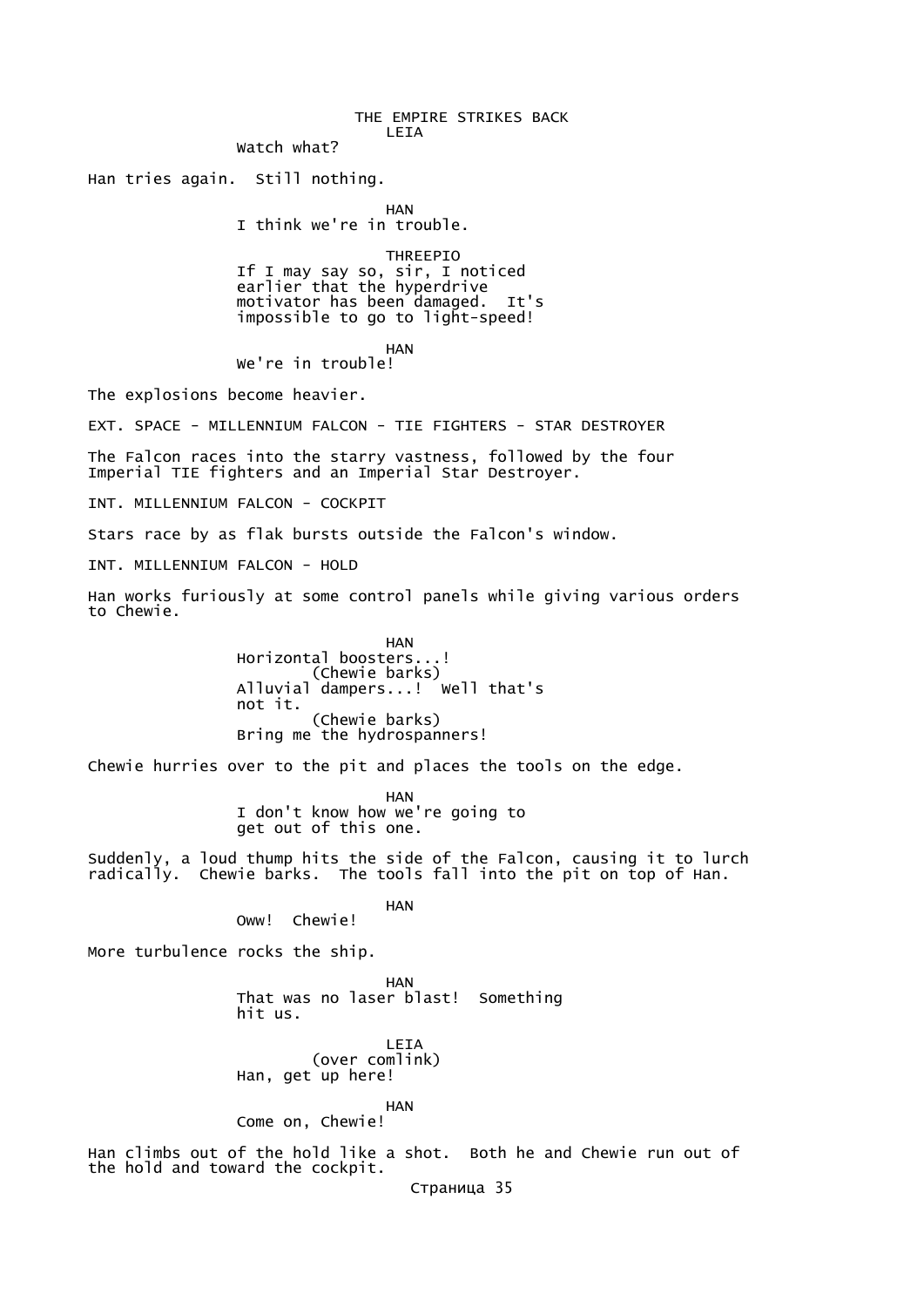INT. MILLENNIUM FALCON - COCKPIT

Asteroids!

Out the front cockpit window, they see hundreds of asteroids racing by.

LEIA

Han changes places with Leia who has been at the controls, and Chewie gets into his chair. Han works his controls as a chunk of rock crosses in front of the ship.

**HAN**  Oh, no! Chewie, set two-seven one.

> LEIA<br>ng? You're not What are you doing? actually going into an asteroid field?

**HAN**  They'd be crazy to follow us, wouldn't they?

Another asteroid thumps against the ship and Leia winces at the jolt.

**LEIA**  You don't have to do this to impress me.

> THREEPIO Sir, the possibility of successfully navigating an asteroid field is approximately three thousand, seven hundred and twenty to one.

**HAN** 

Never tell me the odds!

EXT. ASTEROID BELT - MILLENNIUM FALCON

The Falcon turns into the asteroid storm and as the ship completes its turn, asteroids start coming straight at the cockpit windows.

A large asteroid tumbles away from the Falcon's path at top speed. Several smaller asteroids crash into the big one, creating small explosions on its surface. Other asteroids of all sizes pass by in every direction, some colliding and exploding. The tiny Millennium Falcon veers around the big asteroid and races past it through the rain of rocks, followed by four TIE fighters, which bob and weave around the asteroids.

One of the pursuing TIE fighters connects with an asteroid and explodes. The other fighters are pelted with a steady stream of smaller explosions.

Two huge asteroids tumble toward the Millennium Falcon, which quickly banks around both of them. The three TIE fighters follow in hot pursuit until one of the fighters scrapes an asteroid and tumbles out of control into deep space.

EXT. SPACE - STAR DESTROYER - ASTEROID BELT

The massive Star Destroyer blasts oncoming asteroids as it follows the Falcon. Smaller asteroids explode across its vast surface.

EXT. MILLENNIUM FALCON - TIE FIGHTERS - ASTEROID BELT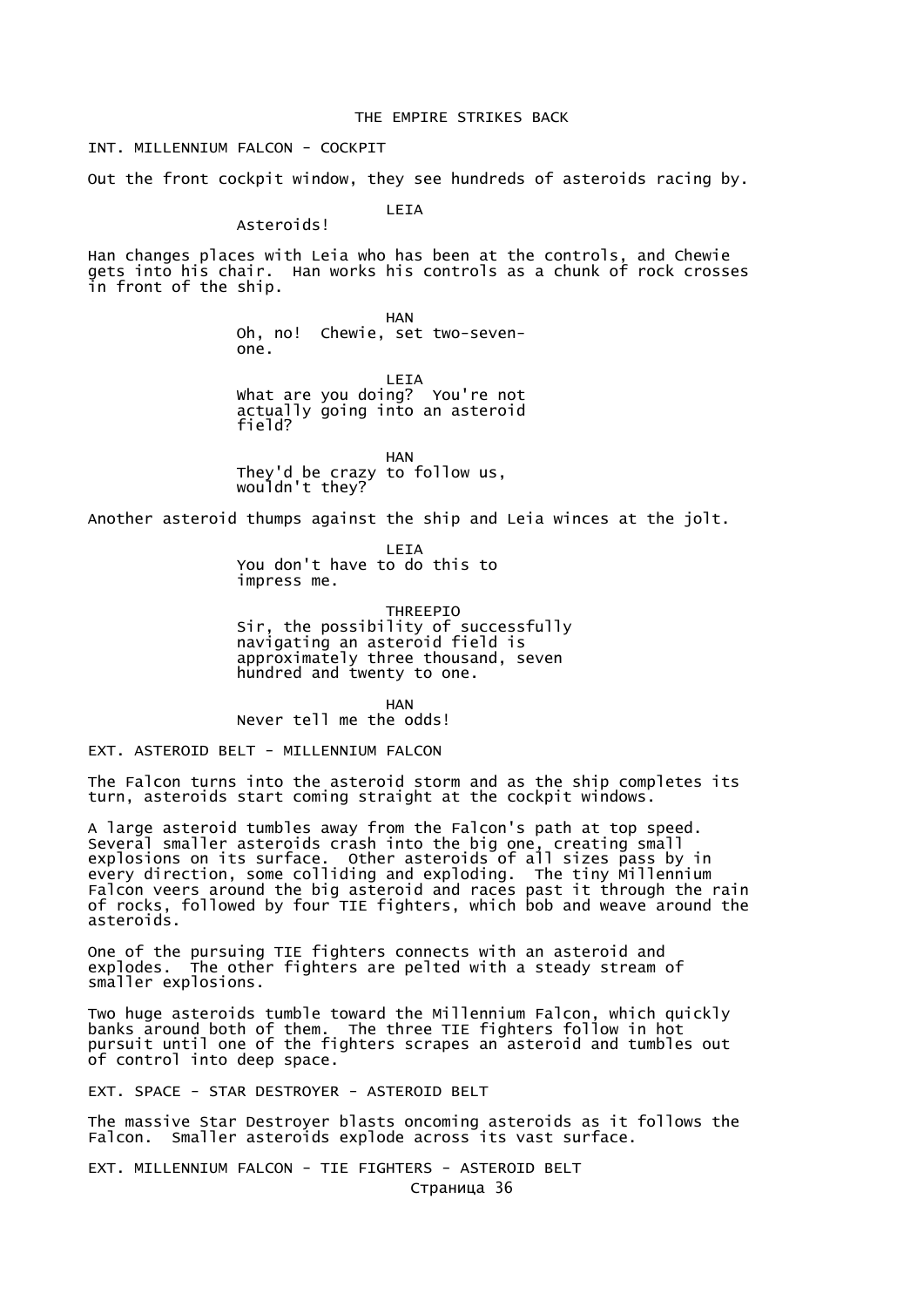#### THE EMPIRE STRIKES BACK

The Falcon twists on its side as it races around an oncoming asteroid. Two TIE fighters follow in the distance, coming from either side.

INT. MILLENNIUM FALCON - COCKPIT

Asteroids race by the cockpit window as Han pilots his trusty craft through the dangerous field.

Looking out the cockpit window, the Falcon crew sees a big asteroid drop past the window, narrowly missing their ship.

Chewie barks in terror as a slightly smaller asteroid comes especially close - to close - and bounces off the Falcon with a loud crunch. Threepio's hands cover his eyes. He manages a short peek at the cockpit window. Princess Leia sits stone-faced, staring at the action. Han gives her a quick look.

**HAN**  You said you wanted to be around when I made a mistake; well, this could be it, sweetheart.

 LEIA I take it back. We're going to get pulverized if we stay out here much longer.

The group watches as more asteroids race by outside the window.

**HAN** I'm not going to argue with that.

THREEPIO

Pulverized?

**HAN**  I'm going in closer to one of those big ones.

LEIA

Closer?

# THREEPIO

Closer?!

Chewbacca barks the same word, only louder.

EXT. MILLENNIUM FALCON - ASTEROID BELT

The Millennium Falcon dives toward the surface of one of the moon-sized asteroids. There is a continued display of explosions against the starry void as smaller asteroids collide with larger chunks of rock. The two remaining TIE fighters follow the Falcon to the large asteroid. The Falcon skims the surface of the giant asteroid as, all the while, small asteroids explode on the surface of the ship.

The TIE fighters approach the Falcon, but a giant asteroid hurtles directly into their path. As the asteroid continues on its way, it leaves remains of the two exploded TIE fighters to tumble into deep space.

INT. MILLENNIUM FALCON - COCKPIT

Rattled by the violent rocking of the starship, Threepio is nearly in hysterics.

THREEPIO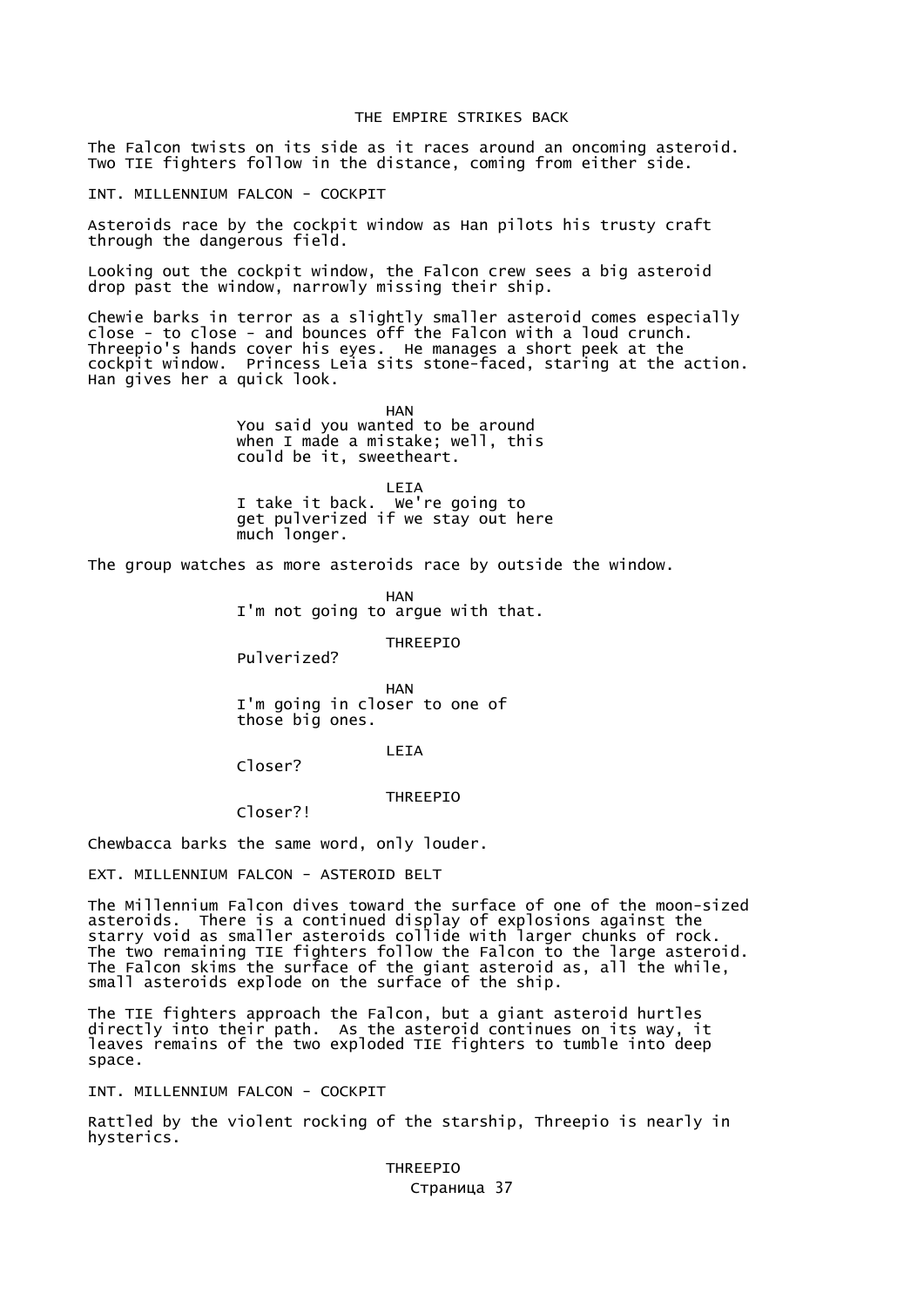#### THE EMPIRE STRIKES BACK Oh, this is suicide!

Han notices something on his main scope and nudges his faithful Wookiee, pointing.

**HAN** There. That looks pretty good.

**LEIA** What looks pretty good?

**HAN** Yeah. That'll do nicely.

> THREEPIO (to Leia) Excuse me, ma'am, but where are we going?

Out the cockpit window, they see that they are skimming the surface of the enormous asteroid and nearing a large crater.

EXT. MILLENNIUM FALCON - GIANT ASTEROID CRATER

Yeah, me too.

The Millennium Falcon dives into the huge crater and disappears.

INT. MILLENNIUM FALCON - COCKPIT

LEIA

I hope you know what you're doing.

**HAN** 

INT. GIANT ASTEROID CRATER

The Falcon races down into the crater. The walls are barely visible as the ship speed through the tunnellike opening. A small cave appears on one side of the crater, and the Falcon turns, slows, and scoots into it.

EXT. SPACE - LUKE'S X-WING

The tiny X-wing speeds toward the cloud cover of Dagobah. Artoo, riding on the back of the fighter, turns his head back and forth with some anxiety.

INT. LUKE'S X-WING - COCKPIT

Luke watches Artoo's words as they are translated and screened on the computer scope.

**LUKE**  (into comlink) Yes, that's it. Dagobah.

Artoo beeps a hopeful inquiry.

**LUKE**  (into comlink) No, I'm not going to change my mind about this. (getting a little nervous) I'm not picking up any cities or technology. Massive life-form readings, though. There's something alive down there...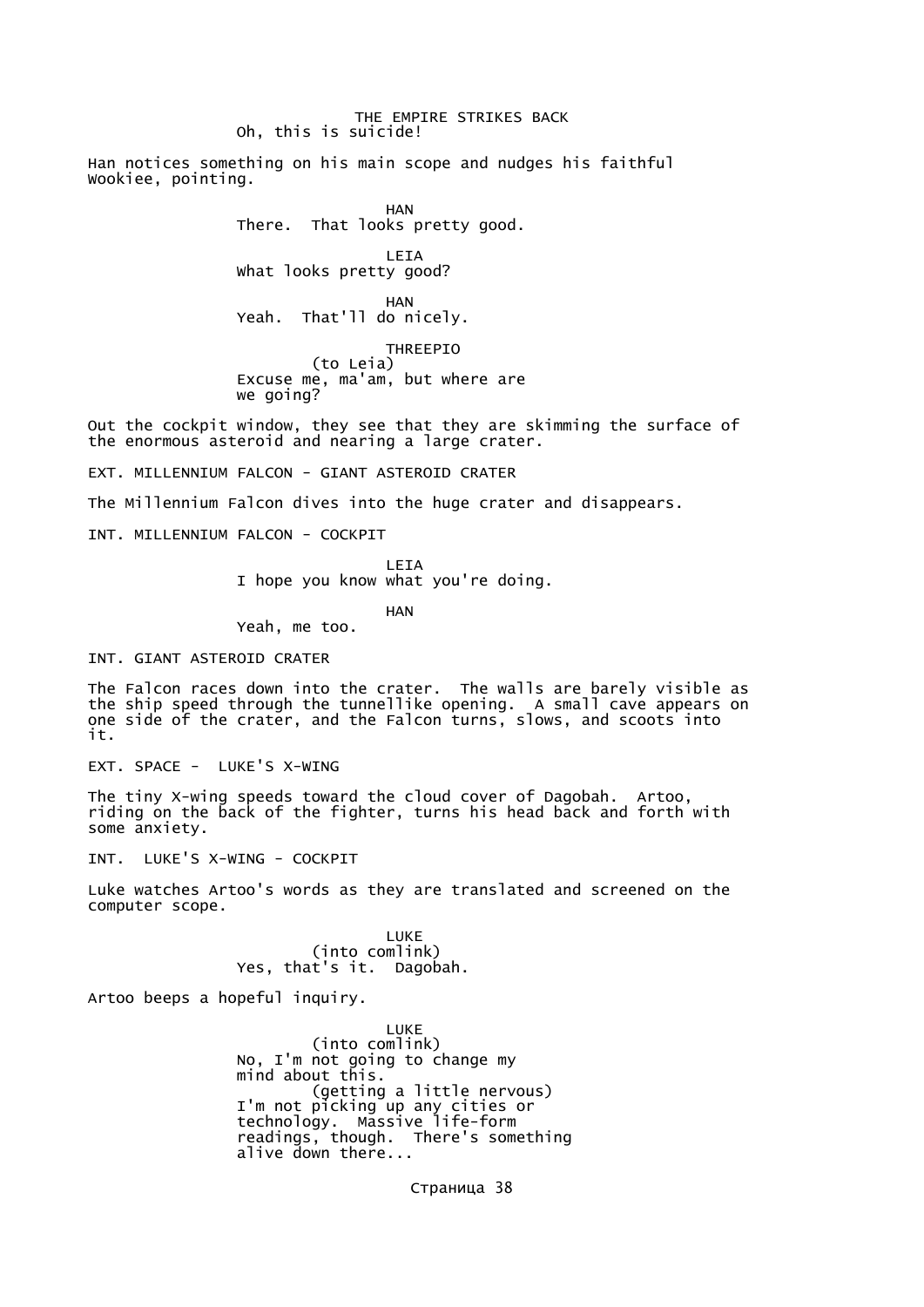THE EMPIRE STRIKES BACK Artoo beeps, this time a slightly worried question.

**LUKE**  (into comlink) Yes, I'm sure it's perfectly safe for droids.

EXT. SPACE - DAGOBAH - LUKE'S X-WING

The X-wing continues its flight through the twilight above the cloudcovered planet.

INT. LUKE'S X-WING - COCKPIT

Luke sees the cloud race by as he takes his craft closer to the planet. He must operate his controls carefully since the cloud cover has completely obscured his vision. An alarm buzzes in the background, Artoo beeps and whistles frantically.

**LUKE**  (into comlink) I know, I know! All the scopes are dead. I can't see a thing! Just hang on, I'm going to start the landing cycle...

The blast of the retrorockets is deafening, drowning out Artoo's electronic squeals. Suddenly, there is a cracking sound as if limbs were being broken off trees and then a tremendous jolt as the spacecraft stops. Luke pulls a switch and his canopy pops open.

EXT. DAGOBAH - DUSK

The mist-shrouded X-wing fighter is almost invisible in the thick fog. Luke climbs out onto the long nose of the spacecraft as Artoo pops out of his cubbyhole on the back. The young warrior surveys the fog, which is barely pierced by the ship's landing lights. About all he can make out are some giant, twisted trees nearby. Artoo whistles anxiously.

**LUKE**  No, Artoo, you stay put. I'll have a look around.

Artoo lets out a short beep. As Luke moves along the nose, Artoo loses his balance and disappears with a splash into the boggy lake.

**LUKE** Artoo?

Luke kneels and leans over the plane looking for Artoo, but the water is still and reveals no sign of the little droid.

**LUKE** Artoo! Where are you?

A small periscope breaks the surface of the water and a gurgly beep is heard. The periscope starts to move to shore. Relieved, Luke starts running along the nose of the fighter to its tip.

**LUKE** Artoo! You be more careful.

The outline of the shore is now more than ten feet away.

Luke jumps off the plane into the water, scrambles up to the shore, and turns to look for Artoo. The periscope still steadily moves toward shore.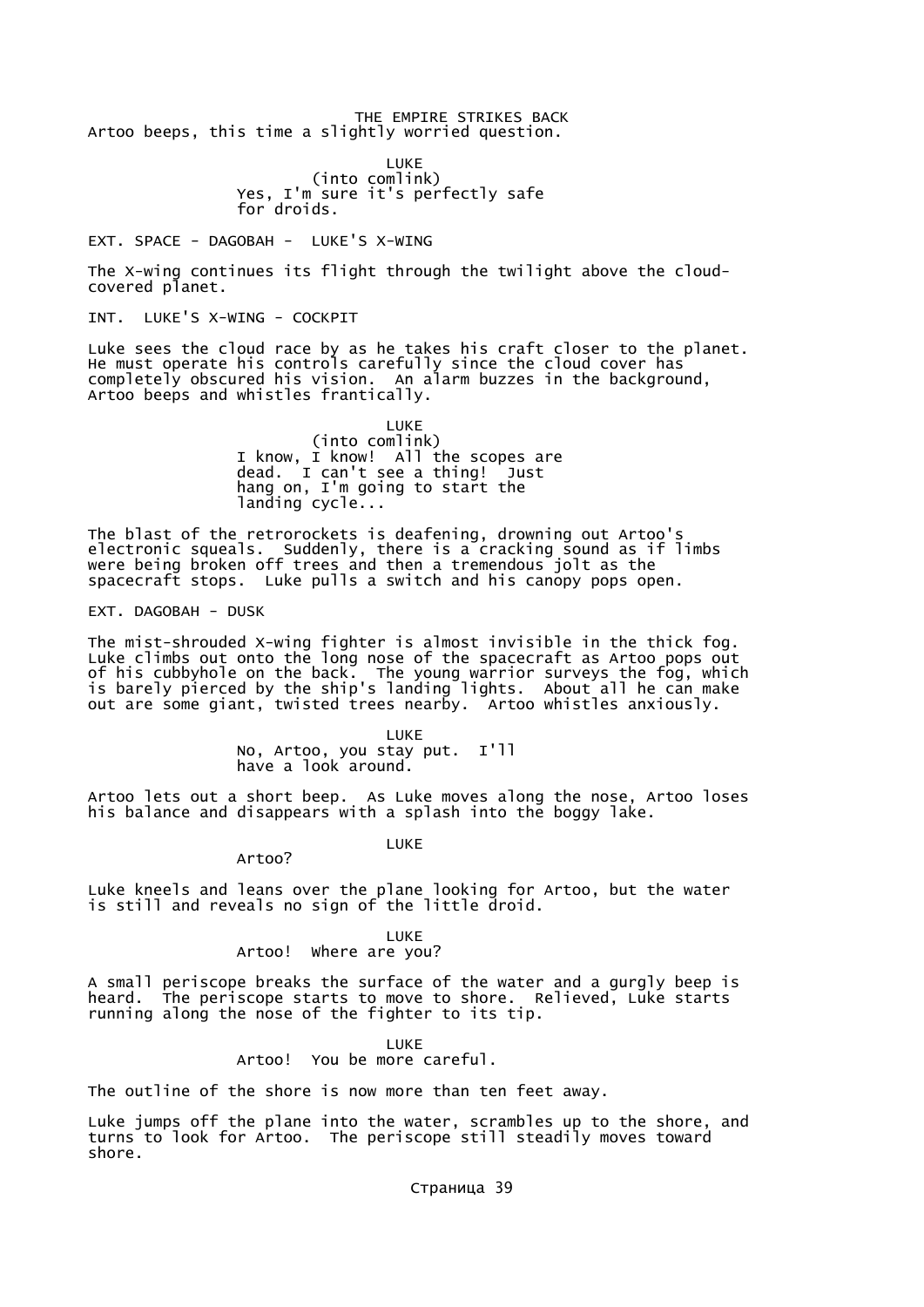## THE EMPIRE STRIKES BACK **LUKE** Artoo - that way!

Suddenly, through the thick fog layer, a dark shape appears, moving toward the little droid. The dark, sinuous bog beast dives beneath the swampy water, making a loud clunk against Artoo's metal hull. The droid disappears from sight, uttering a pathetic electronic scream.

Holding his ignited lightsaber before him, Luke wades a few feet into the murky pool, looking for any sign of his little friend.

# **LUKE**

The black surface is still as death itself... until a few bubbles begin to appear. Then, phheewaat!! The runt-size robot is spit out of the water, makes a graceful arc, and comes crashing down into a patch of soft gray moss.

**LUKE**  Oh, no! Are you all right? Come on. You're lucky you don't taste very good. Anything broken?

Luke helps Artoo to his feet and begins wiping the mud and roots from his round metal body. Artoo responds with feeble, soggy beeps.

 LUKE If you're saying coming here was a bad idea, I'm beginning to agree with you. Oh, Artoo, what are we doing here? It's like... something out of a dream, or, I don't know. Maybe I'm just going crazy.

As Luke glances around at the spooky swamp jungle that surrounds him, Artoo ejects a stream of muddy water from one of his cranial ports.

EXT. VADER'S STAR DESTROYER - VADER'S CHAMBER

Artoo!

Admiral Piett hesitates in the entryway to Vader's private cubicle.

After a moment, he steps into the room and pauses at the surprising sight before him.

Darth Vader, his back turned, is silhouetted in the gloom on the far side of the chamber. A black, insectlike droid attends him. Among the various apparatuses surrounding them, a respirator tube now retracts from Vader's uncovered head. The head is bald with a mass of ugly scar tissue covering it. The black droid then lowers the mask and helmet onto Vader's head. When it is in place, the Dark Lord turns to face Piett.

VADER

Yes, Admiral?

#### PIETT

Our ships have sighted the Millennium Falcon, lord. But. it has entered an asteroid field and we cannot risk...

> VADER (interrupting) Asteroids do not concern me, Admiral. I want that ship and not excuses.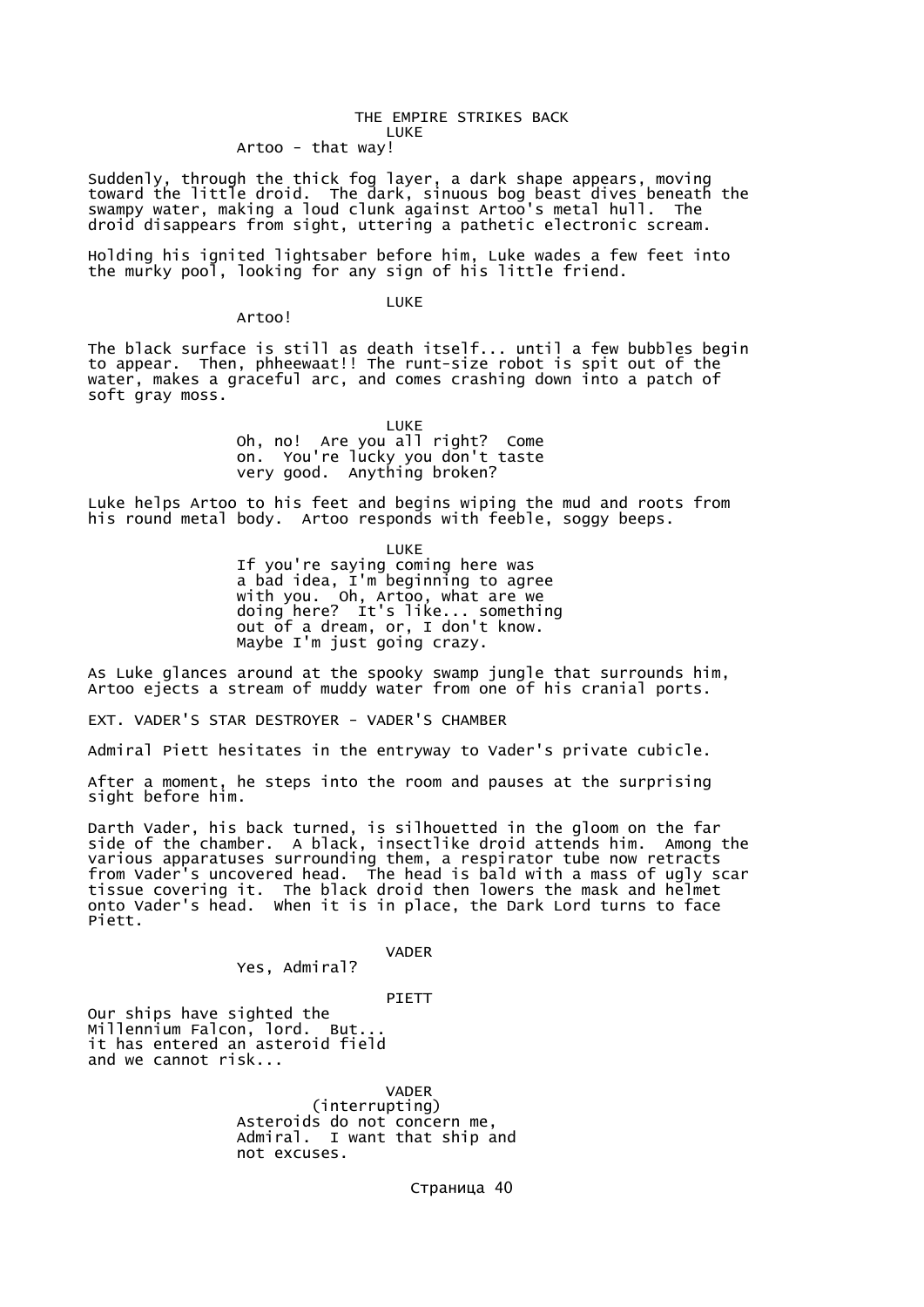# THE EMPIRE STRIKES BACK **PIETT** *PIETT*

Yes, lord.

EXT. ASTEROID CAVE - MILLENNIUM FALCON

The pirate starship rests in a dark, dripping asteroid cave. It is so dark that the cave's exact dimensions are impossible to determine.

INT. MILLENNIUM FALCON - COCKPIT

Han and Chewie busily shut down the engine and all electronic systems. Threepio and Leia watch worriedly.

**HAN**  I'm going to shut down everything but the emergency power systems.

> THREEPIO Sir, I'm almost afraid to ask, but... does that include shutting me down, too?

Chewie barks "yes". But Han thinks otherwise.

**HAN**  No, I need you to talk to the Falcon, find out what's wrong with the hyperdrive.

Suddenly, the ship lurches, causing all the loose items in the cockpit to go flying. Chewie howls.

**THREEPIO**  Sir, it's quite possible this asteroid is not entirely stable.

**HAN**  Not entirely stable? I'm glad you're here to tell us these things. Chewie, take the professor in the back and plug him into the hyperdrive.

 THREEPIO Oh! Sometimes I just don't understand human behavior. After all, I'm only trying to do my job in the most...

The sliding door closes behind the indignant Threepio as Chewie and he move back to the hold. Suddenly, the ship lurches again, throwing Leia across the cabin into Han's arms. Then, abruptly, the motion stops as suddenly as it started. With some surprise, Han and Leia realize they are in each other's arms.

LEIA

Let go.

**HAN** 

Sshh!

# LEIA

Let go, please.

Leia flushes, averting her eyes. She's not exactly fighting to get free. But, of course, Han blows it...

**HAN** Don't get excited.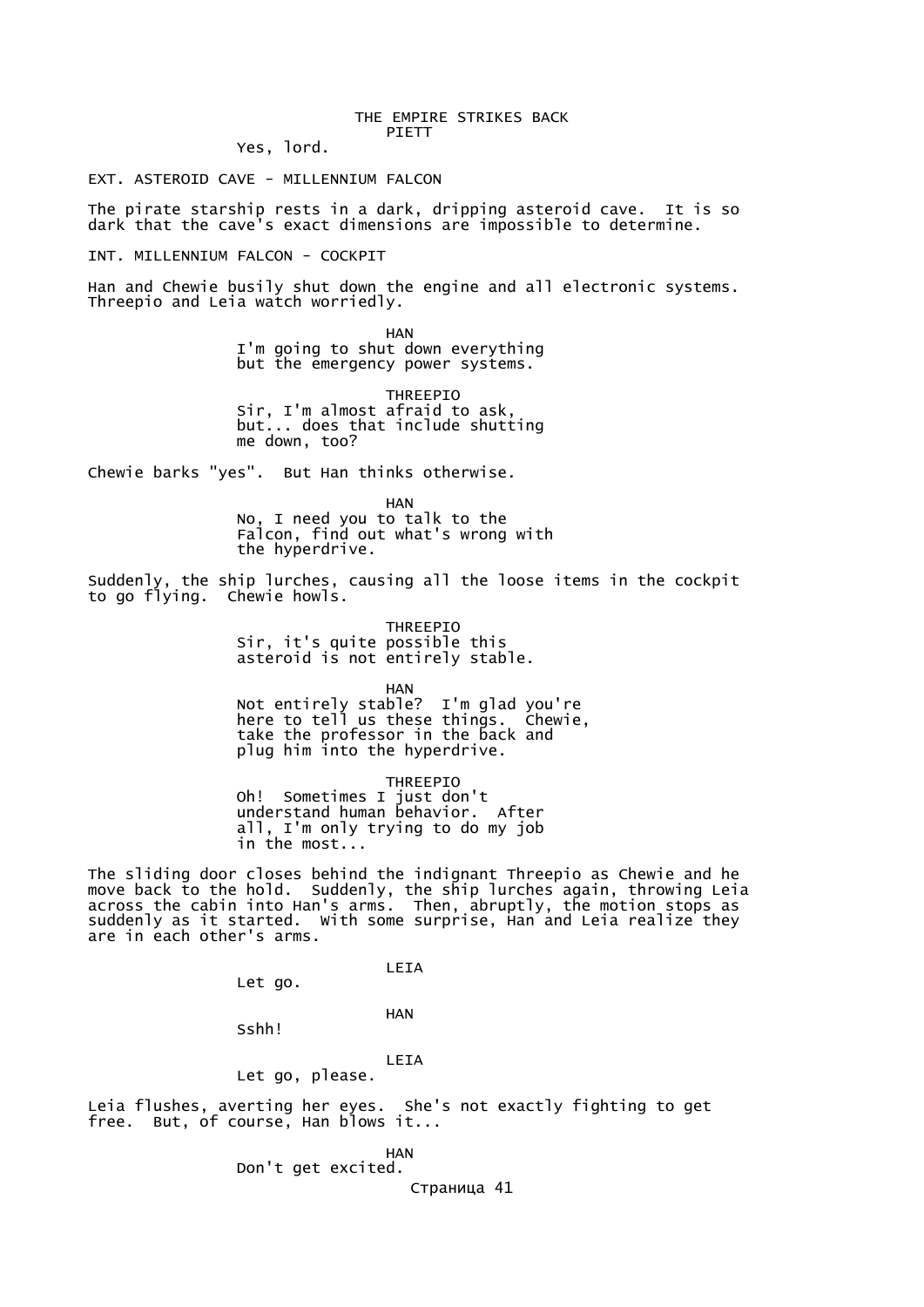The anger rises in Leia.

 LEIA Captain, being held by you isn't quite enough to get me excited.

**HAN**  Sorry, sweetheart. We haven't got time for anything else.

Han grins quickly wickedly at Leia as he turns and exits through the door. Leia's confused emotions show clearly on her lovely face.

EXT. DAGOBAH - BOG CLEARING - DUSK

The mist has dispersed a bit, but it is still a very gloomy-looking swamp.

Luke pulls an equipment box from the shore to the clearing. He ignites a little fusion furnace and warms his hands before it. Taking a power cable, he plugs it into Artoo's noselike socket.

**LUKE**  Ready for some power? Okay. Let's see now. Put that in there. There you go.

The droid whistles his appreciation. Luke then opens a container of processed food and sits before the thermal heater.

**LUKE**  (sighs) Now all I have to do is find this Yoda... if he even exists.

Nervously, he looks around at the foreboding jungle.

**LUKE**  Still... there's something familiar about this place. I feel like... I don't know...

STRANGE VOICE

Feel like what?

Luke jumps out of his skin. Artoo screeches in terror. The young warrior grabs for his lightsaber as he spins around, looking for the speaker. Mysteriously standing right in front of Luke is a strange, bluish creature, not more than two feet tall. The wizened little thing is dressed in rags. It motions toward Luke's sword.

> LUKE (looking at the creature) Like we're being watched!

 CREATURE Away with your weapon! I mean you no harm.

After some hesitation, Luke puts away his weapon, although he really doesn't understand why. Artoo watches with interest.

> **CREATURE** I am wondering, why are you here?

**LUKE**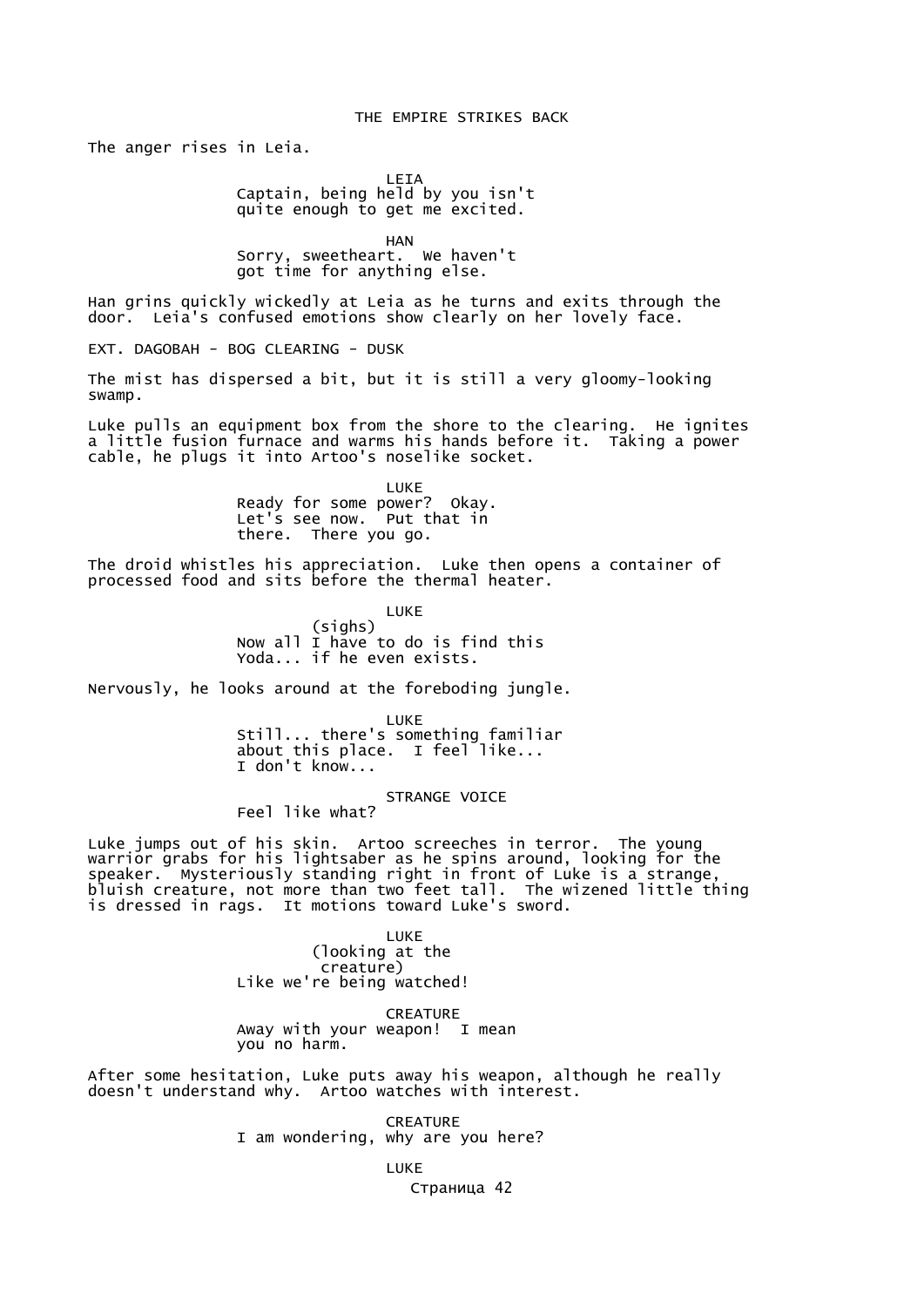THE EMPIRE STRIKES BACK I'm looking for someone.

 CREATURE Looking? Found someone, you have, I would say, hmmm?

The little creature laughs.

**LUKE**  (Trying to keep from smiling) Right. CREATURE Help you I can. Yes, mmmm. LUKE I don't think so. I'm looking for a great warrior. CREATURE<br>Ahhh! A great warrior. A great warrior.

(laughs and shakes his head) Wars not make one great.

With the aid of a walking stick, the tiny stranger moves over to one of the cases of supplies. He begins to rummage around.

Artoo moves to the edge of the case - standing almost eye level to the creature who is carelessly handling the supplies - and squeaks his disapproval.

Their tiny visitor pick up the container of food Luke was eating from and takes a bite.

**LUKE**  Put that down. Hey! That's my dinner!

The creature spits out the bite he has taken. He makes a face.

 CREATURE How you get so big, eating food of this kind?

He flips the container in Luke's direction and reaches into one of Luke's supply cases.

**LUKE**  Listen, friend, we didn't mean to land in that puddle, and if we could get our ship out, we would, but we can't, so why don't you just...

> CREATURE (teasing) Aww, cannot get your ship out?

The creature spots something of interest in Luke's case. Luke loses patience and grabs the case away. The creature retains his prize - a tiny power lamp - and examines it with delight.

**LUKE**  Hey, you could have broken this. Don't do that. Ohhh... you're making a mess. Hey, give me that!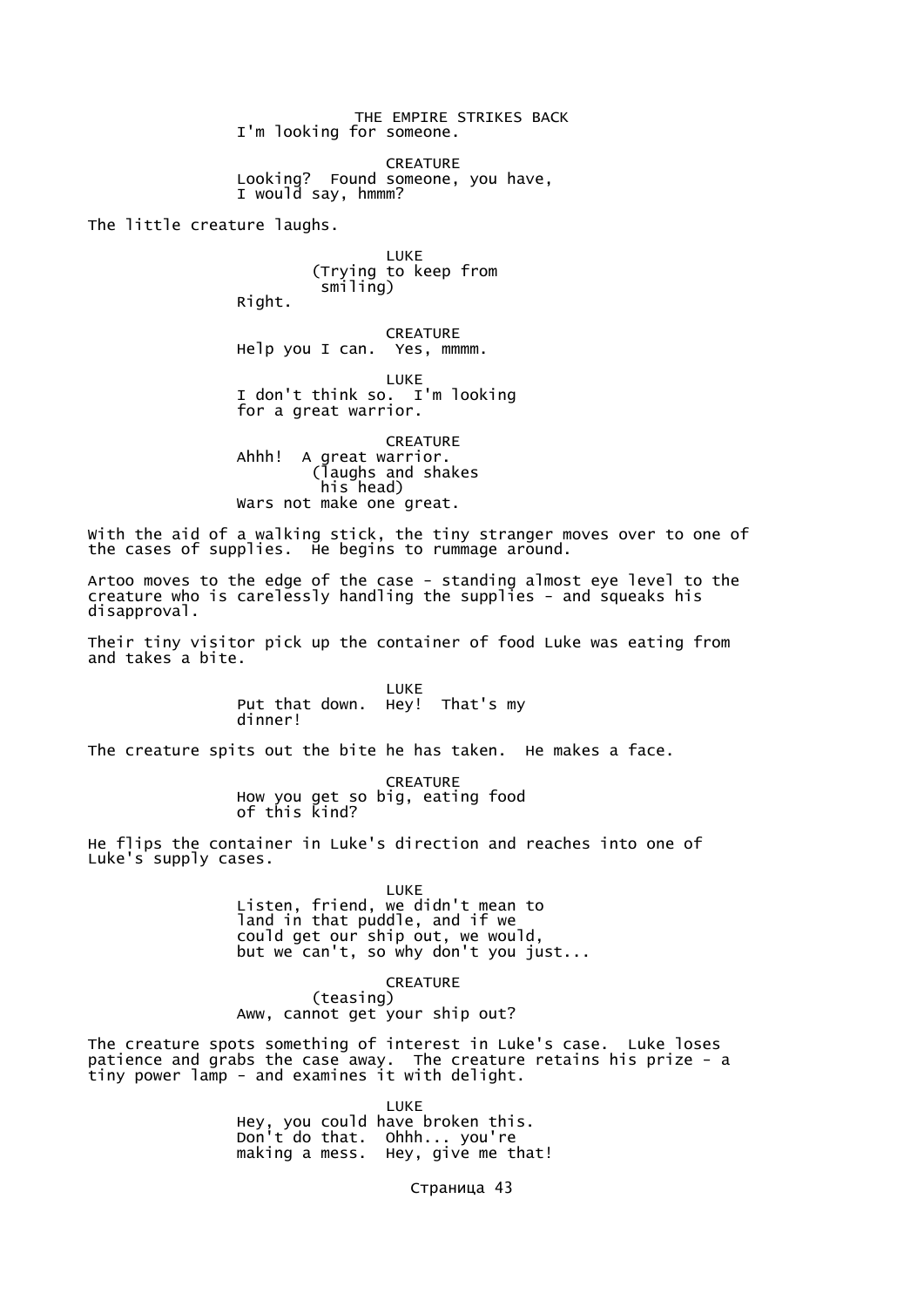### THE EMPIRE STRIKES BACK **CREATURE**  (retreating with the lamp) Mine! Or I will help you not.

Clutching its treasure, the creature backs away from Luke, drawing closer to Artoo. As Luke and the creature argue, one of Artoo's little arms slowly moves out toward the power lamp, completely unnoticed by the creature.

**LUKE**  I don't want your help. I want my lamp back. I'll need it to get out of this slimy mudhole.

> CREATURE Mudhole? Slimy? My home this is.

Artoo grabs hold of the lamp and the two little figures are immediately engaged in a tug-of-war over it.

Artoo beeps a few angry, "Give me thats."

**CREATURE** Ah, ah, ah!

LUKE

Oh, Artoo, let him have it!

**CREATURE** Mine! Mine!

**LUKE** 

Artoo!

#### CREATURE

Mine!

Mine!

The creature lets go with one hand and pokes Artoo lightly with one finger. Artoo reacts with a startled squeal, and lets go.

CREATURE

**LUKE**  (fed up) Now will you move along, little fella? We're got a lot of work to do.

> CREATURE<br>No, no! Stay and h No! No, no! Stay and help you, I will. (laughs) Find your friend, hmm?

**LUKE**  I'm not looking for a friend. I'm looking for a Jedi Master.

> CREATURE Oohhh. Jedi Master. Yoda. You seek Yoda.

**LUKE** 

You know him?

**CREATURE** Страница 44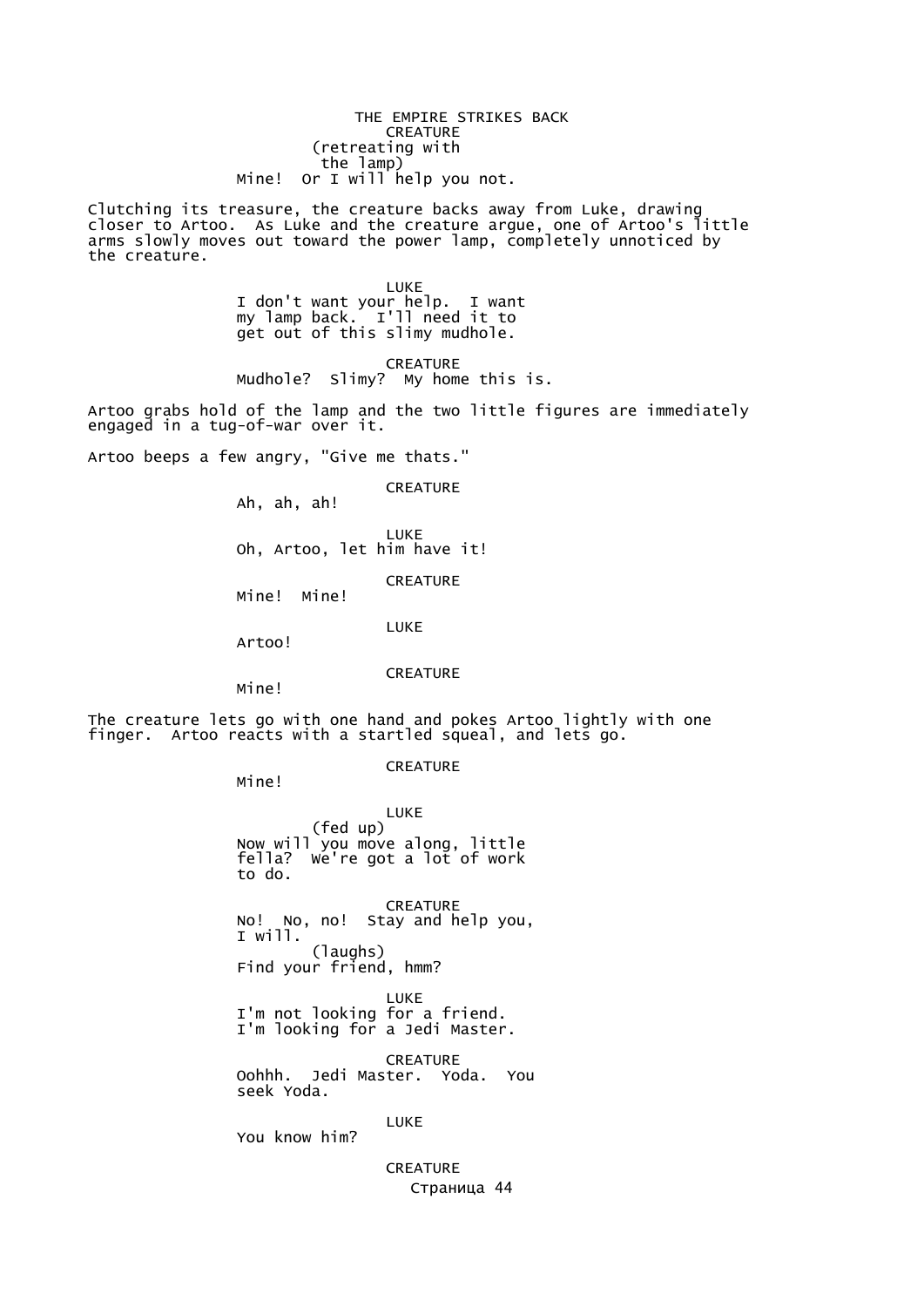THE EMPIRE STRIKES BACK Mmm. Take you to him, I will. (laughs) Yes, yes. But now, we must eat. Come. Good food. Come.

With that, the creature scurries out of the clearing, laughing merrily. Luke stares after him. All he sees is the faint light from the small power lamp moving through the fog. Luke makes his decision and starts after the creature.

> **CREATURE**  (in the distance) Come, come.

Artoo, very upset, whistles a blue streak of protest.

 LUKE Stay here and watch after the camp, Artoo.

Artoo beeps even more frantically. But as Luke disappears from view, the worried little droid grows quieter, and utters a soft electronic sigh.

INT. MILLENNIUM FALCON - MAIN HOLD AREA

Threepio whistles and beeps a strange dialect into the control panel in front of him. The control panel whistles back a few mystifying beeps.

> THREEPIO Oh, where is Artoo when I need him?

Han enters the hold area and kneels on the floor near the control box.

**THREEPIO**  Sir, I don't know where your ship learned to communicate, but it has the most peculiar dialect. I believe, sir, it says that the power coupling on the negative axis has been polarized. I'm afraid you'll have to replace it.

**HAN**  Well, of course I'll have to replace it.

He hands a wire coil up to Chewie who is working near the ceiling.

**HAN** Here! And Chewie...

Chewie brings his head back through the trap door in the ceiling and whines. Han glances back at Threepio, then speaks quietly to Chewie so only he can hear.

**HAN**  (continuing) . I think we'd better replace the negative power coupling.

Leia finishes welding the valves she has been working on and attempts to reengage the system by pulling a lever attached to the valve. It doesn't budge. Han notices her struggle, and moves to help her. She rebuffs him.

# **HAN**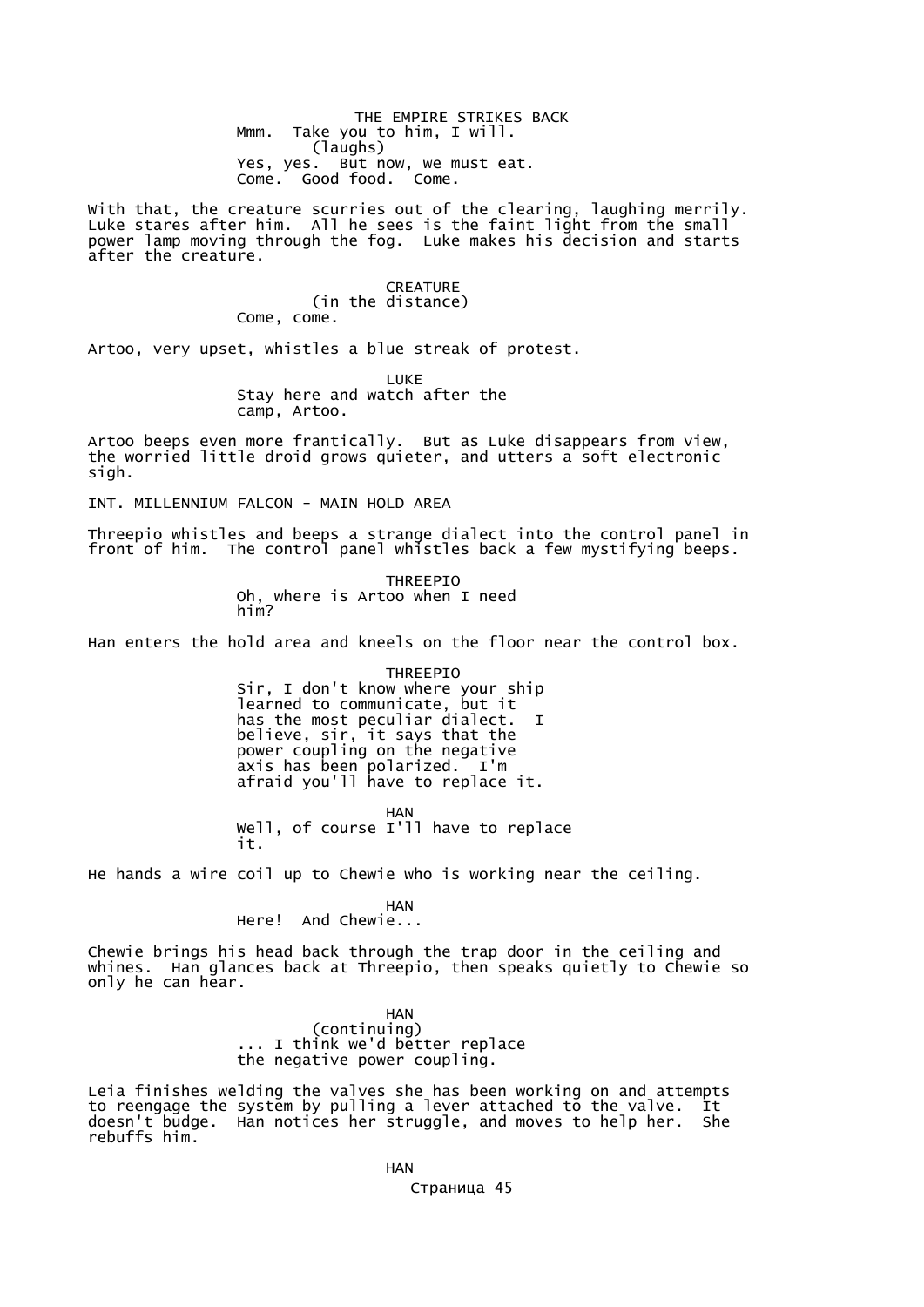THE EMPIRE STRIKES BACK Hey, Your Worship, I'm only trying to help. LEIA (still struggling) Would you please stop calling me that? Han hears a new tone in her voice. He watches her pull on the lever. **HAN**  Sure, Leia. LEIA Oh, you make it so difficult sometimes. **HAN**  I do, I really do. You could be a little nicer, though. (he watches her reaction) Come on, admit it. Sometimes you think I'm all right. She lets go of the lever and rubs her sore hand. **LEIA**  Occasionally... (a little smile, haltingly) ... when you aren't acting like a scoundrel. **HAN**  (laughs) Scoundrel? Scoundrel? I like the sound of that. With that, Han takes her hand and starts to massage it. LEIA Stop that. **HAN**  Stop what? Leia is flushes, confused. LEIA Stop that! My hands are dirty. **HAN**  My hands are dirty, too. What are you afraid of? LEIA (looking right into his eyes) Afraid? Han looks at her with a piercing look. He's never looked more handsome, more dashing, more confident. He reaches out slowly and takes Leia's hand again from where it is resting on a console. He draws it toward him.

**HAN** You're trembling.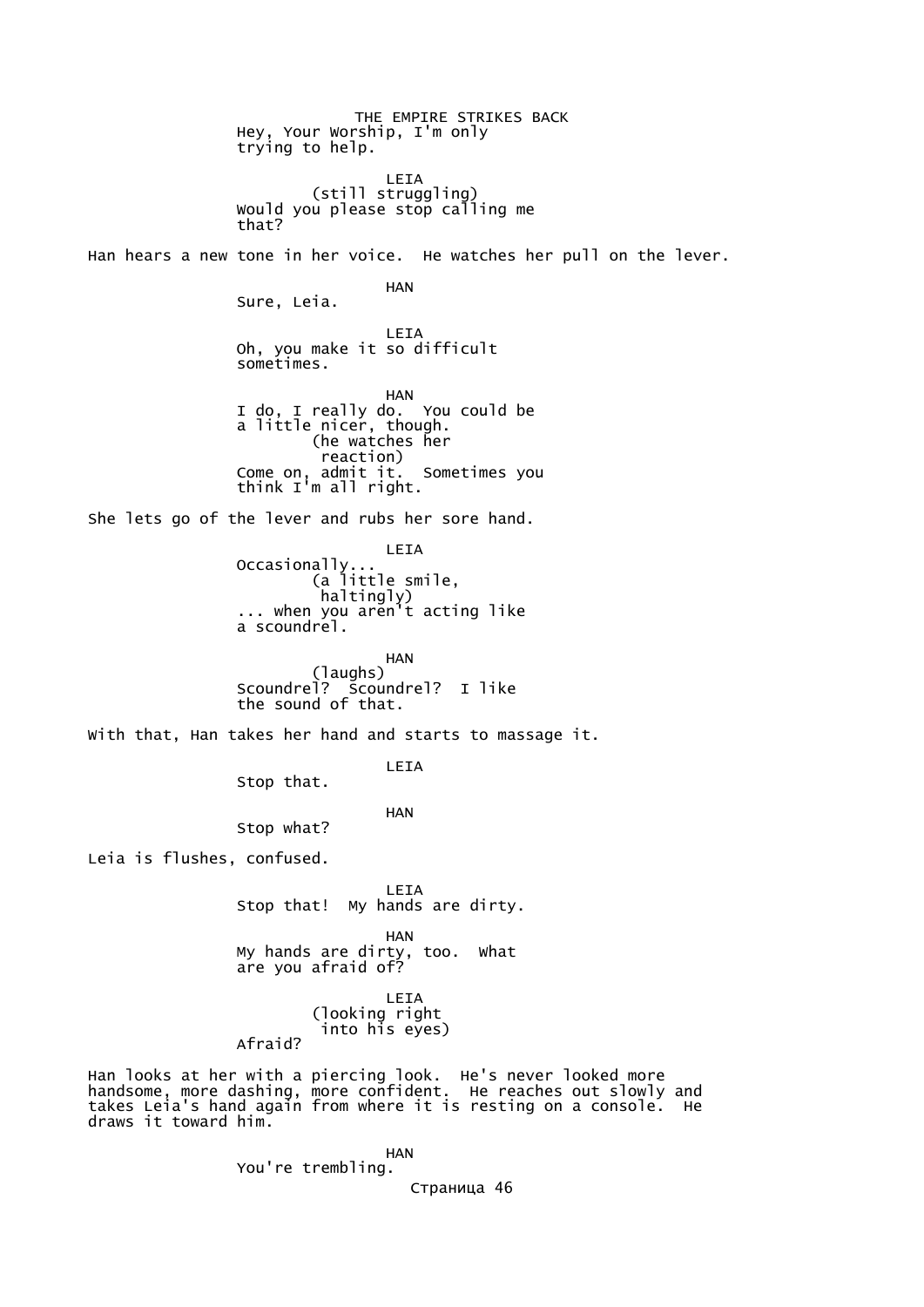#### THE EMPIRE STRIKES BACK

#### LEIA

I'm not trembling.

Then with an irresistible combination of physical strength and emotional power, the space pirate begins to draw Leia toward him... very slowly.

**HAN**  You like me because I'm a scoundrel. There aren't enough scoundrels in your life.

Leia is now very close to Han and as she speaks, her voice becomes an excited whisper, a tone completely in opposition to her words.

 LEIA I happen to like nice men. **HAN** I'm a nice man.

**LEIA** No, you're not. You're...

He kisses her now, with slow, hot lips. He takes his time, as though he had forever, bending her body backward. She has never been kissed like this before, and it almost makes her faint. When he stops, she regains her breath and tries to work up some indignation, but finds it hard to talk.

Suddenly, Threepio appears in the doorway, speaking excitedly.

 THREEPIO Sir, sir! I've isolated the reverse power flux coupling.

Han turns slowly, icily, from their embrace.

**HAN** Thank you. Thank you very much.

> THREEPIO Oh, you're perfectly welcome, sir.

The moment spoiled, Han marches out after Threepio.

EXT. SPACE - ASTEROID FIELD

The Imperial fleet moves through the asteroid-filled void, intently seeking its prey.

INT. VADER'S STAR DESTROYER - BRIDGE

Asteroids collide, creating a fireworks display outside the bridge window. Darth Vader stands, staring out the window above the control deck. Then slowly turns toward the bridge. Before him are the hologram images of twenty battleship commanders. One of these images, the commander of a ship that has just exploded, is fading away quickly. Another image, in the center and a little apart from the others, is faded and continually disrupted by static. It is the image of Captain Needa, commander of the Star Destroyer most hotly on the tail of the Millennium Falcon. Admiral Piett and an aide stand behind the Dark Lord.

> NEEDA (in hologram) ... and that, Lord Vader, was the Страница 47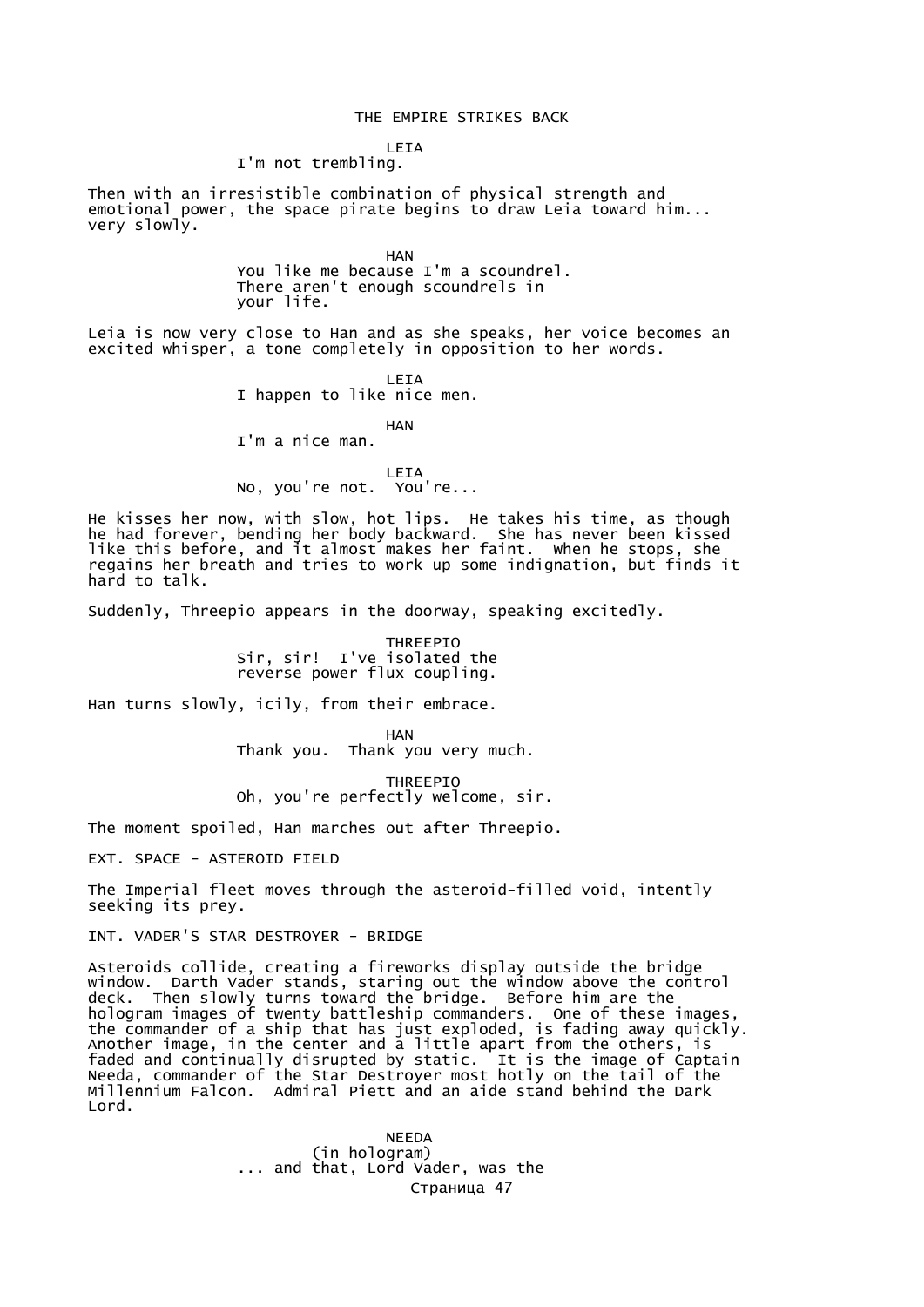THE EMPIRE STRIKES BACK last time they appeared in any of our scopes. Considering the amount of damage we've sustained, they must have been destroyed.

 VADER No, Captain, they're alive. I want every ship available to sweep the asteroid field until they are found.

The Imperial star captains fade out one by one as Vader turns to Admiral Piett.

PIETT

Lord Vader.

 VADER Yes, Admiral, what is it?

The admiral is scared, his face white as a sheet.

**PIETT** *PIETT*  The Emperor commands you make contact with him.

 VADER Move the ship out of the asteroid field so that we can send a clear transmission.

> PIETT Yes, my lord.

EXT. ASTEROID FIELD - VADER'S STAR DESTROYER

Vader's Imperial Star Destroyer moves against the vast sea of stars away from the rest of the fleet.

INT. VADER'S STAR DESTROYER - VADER'S CHAMBER

The Dark Lord, Darth Vader, is alone in his chamber. A strange sound enters the room and a light begins to play across Vader's black figure. He looks up and bows quickly.

A twelve-foot hologram of the Galactic Emperor materializes before Vader. The Emperor's dark robes and monk's hood are reminiscent of the cloak worn by Ben Kenobi. His voice is even deeper and more frightening than Vader's.

> VADER What is thy bidding, my master?

> EMPEROR There is a great disturbance in the Force.

> > VADER

I have felt it.

 EMPEROR We have a new enemy - Luke Skywalker.

VADER

Yes, my master.

EMPEROR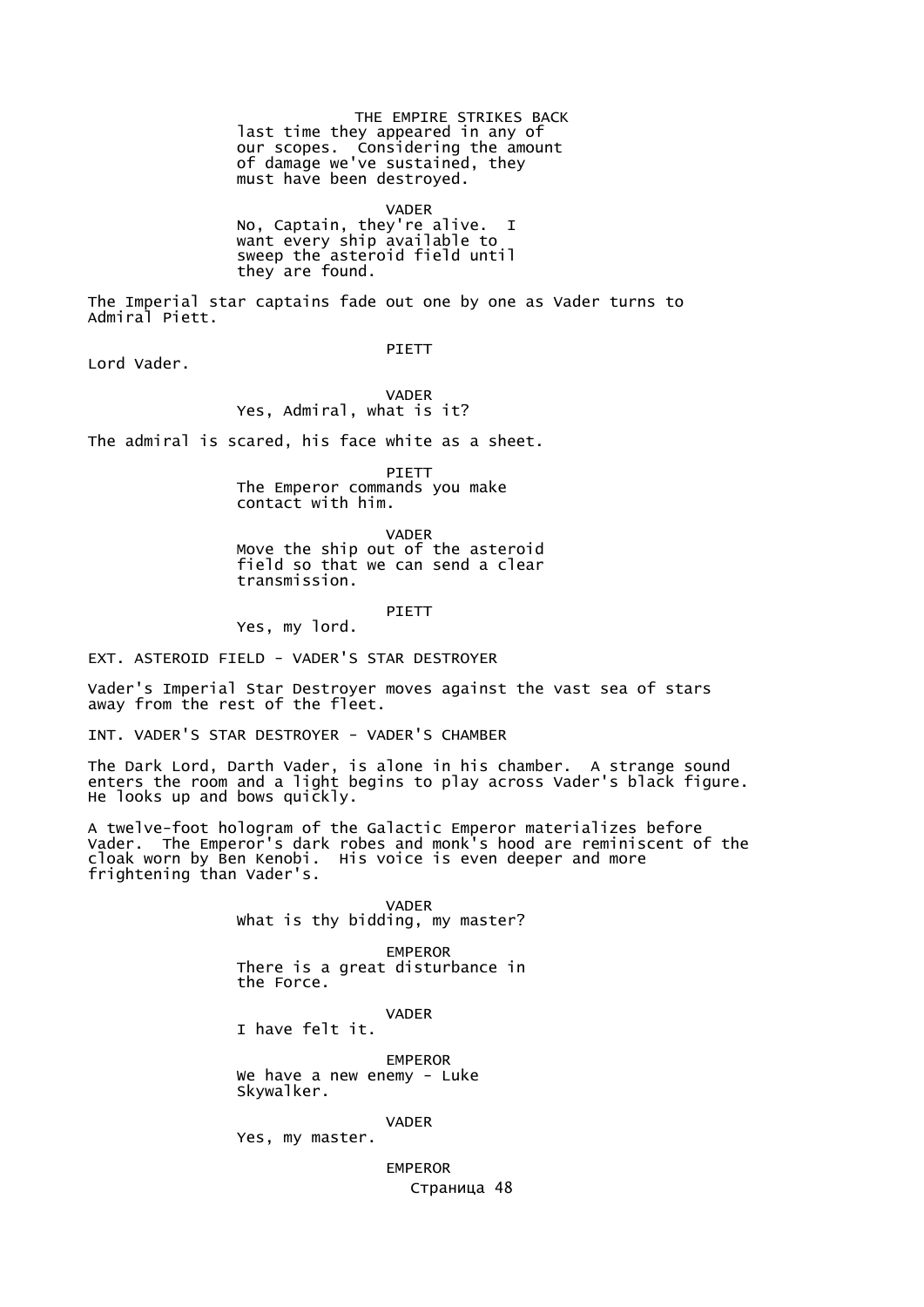THE EMPIRE STRIKES BACK He could destroy us. VADER He's just a boy. Obi-Wan can no longer help him. EMPEROR The Force is strong with him. The son of Skywalker must not become a Jedi. VADER If he could be turned, he would

become a powerful ally. EMPEROR Yes. Yes. He would be a great asset. Can it be done?

 VADER He will join us or die, my master.

Vader kneels. The supreme Emperor passes a hand over the crouched Lord of the Sith and fades away.

EXT. DAGOBAH - CREATURE'S HOUSE - NIGHT

A heavy downpour of rain pounds through the gnarled trees. A strange baroque mud house sits on a moss-covered knoll on the edge of a small lagoon. The small, gnomish structure radiates a warm glow from its thick glass windows. As rain tap-dances a merry tune on Artoo's head, the stubby little droid rises up on his tip-toes to peek into one of the glowing portals.

INT. CREATURE'S HOUSE

Artoo, peeking in the window, sees the inside of the house - a very plain, but cozy dwelling. Everything is in the same small scale as the creature. The only thing out of place in the miniature room is Luke, whose height makes the four-foot ceiling seem even lower. He sits cross-legged on the floor of the living room.

The creature is in an adjoining area - his little kitchen - cooking up an incredible meal. The stove is a steaming hodgepodge of pots and pans. The wizened little host scurries about chopping this, shredding that, and showering everything with exotic herbs and spices. He rushes back and forth putting platters on the table in front of Luke, who watches the creature impatiently.

> LUKE Look, I'm sure it's delicious. I just don't understand why we can't see Yoda now.

 CREATURE Patience! For the Jedi it is time to eat as well. Eat, eat. Hot. Good food, hm? Good, hmm?

Moving with some difficulty in the cramped quarters, Luke sits down near the fire and serves himself from the pot. Tasting the unfamiliar concoction, he is pleasantly surprised.

**LUKE**  How far away is Yoda? Will it take us long to get there?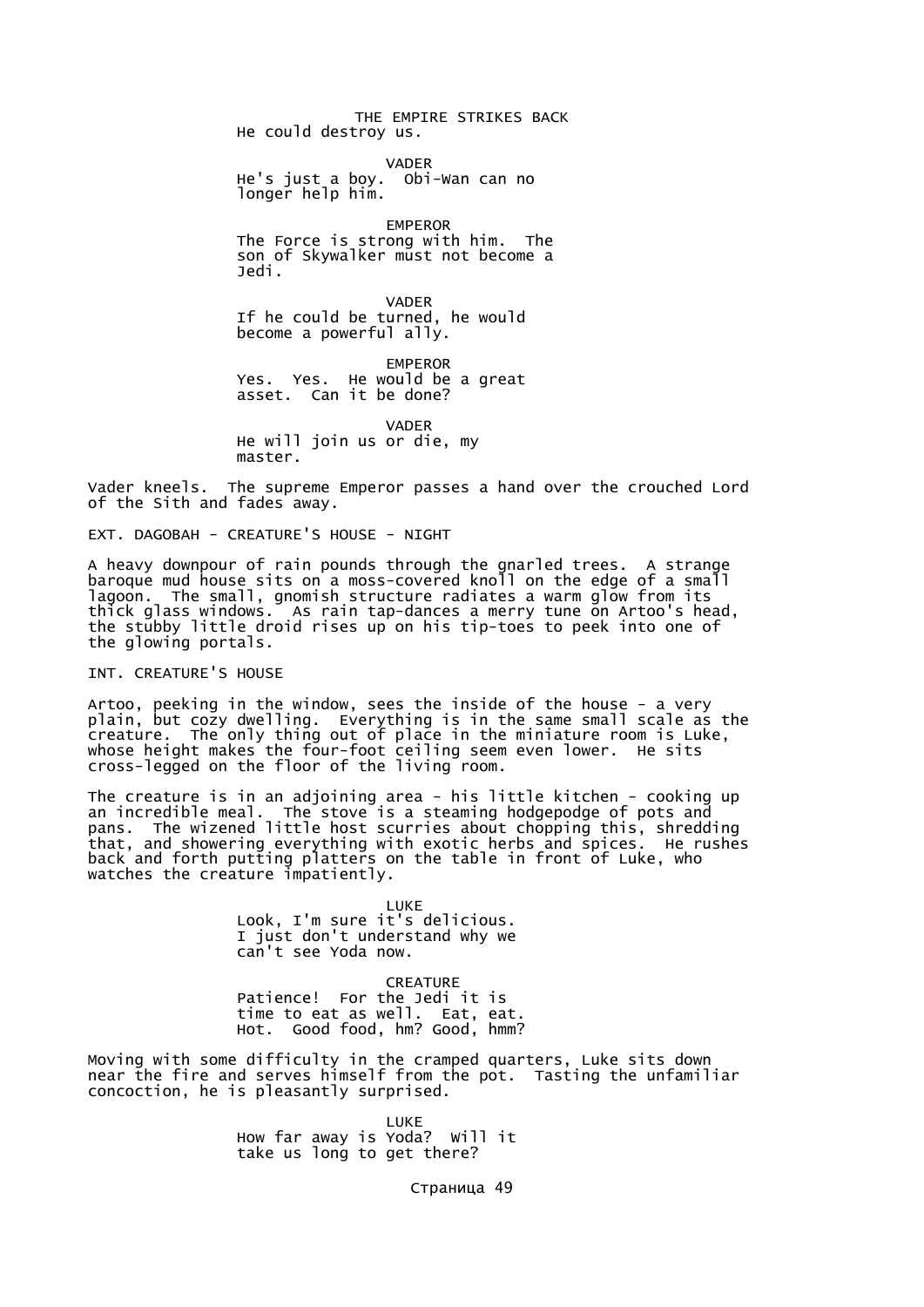THE EMPIRE STRIKES BACK CREATURE Not far. Yoda not far. Patience. Soon you will be with him. (tasting food from the pot) Rootleaf, I cook. Why wish you become Jedi? Hm? **LUKE**  Mostly because of my father, I guess. **CREATURE CREATURE**  Ah, your father. Powerful Jedi was he, powerful Jedi, mmm. **LUKE** (a little angry)

 Oh, come on. How could you know my father? You don't even know who I am. (fed up) Oh, I don't know what I'm doing here. We're wasting our time.

The creature turns away from Luke and speaks to a third party.

**CREATURE**  (irritated) I cannot teach him. The boy has no patience.

Luke's head spins in the direction the creature faces. But there is no one there. The boy is bewildered, but it gradually dawns on him that the little creature is Yoda, the Jedi Master, and that he is speaking with Ben.

> BEN'S VOICE He will learn patience.

YODA<br>Hmmm. Much anger in Much anger in him, like his father.

 BEN'S VOICE Was I any different when you taught me?

*YODA* Hah. He is not ready.

**LUKE**  Yoda! I am ready. I... Ben! I can be a Jedi. Ben, tell him I'm ready.

Trying to see Ben, Luke starts to get up but hits his head on the low ceiling.

*YODA*  Ready, are you? What know you of ready? For eight hundred years have I trained Jedi. My own counsel will I keep on who is to be trained! A Jedi must have the deepest commitment, the most serious mind. (to the invisible Ben, indicating Luke) This one a long time have I watched. Страница 50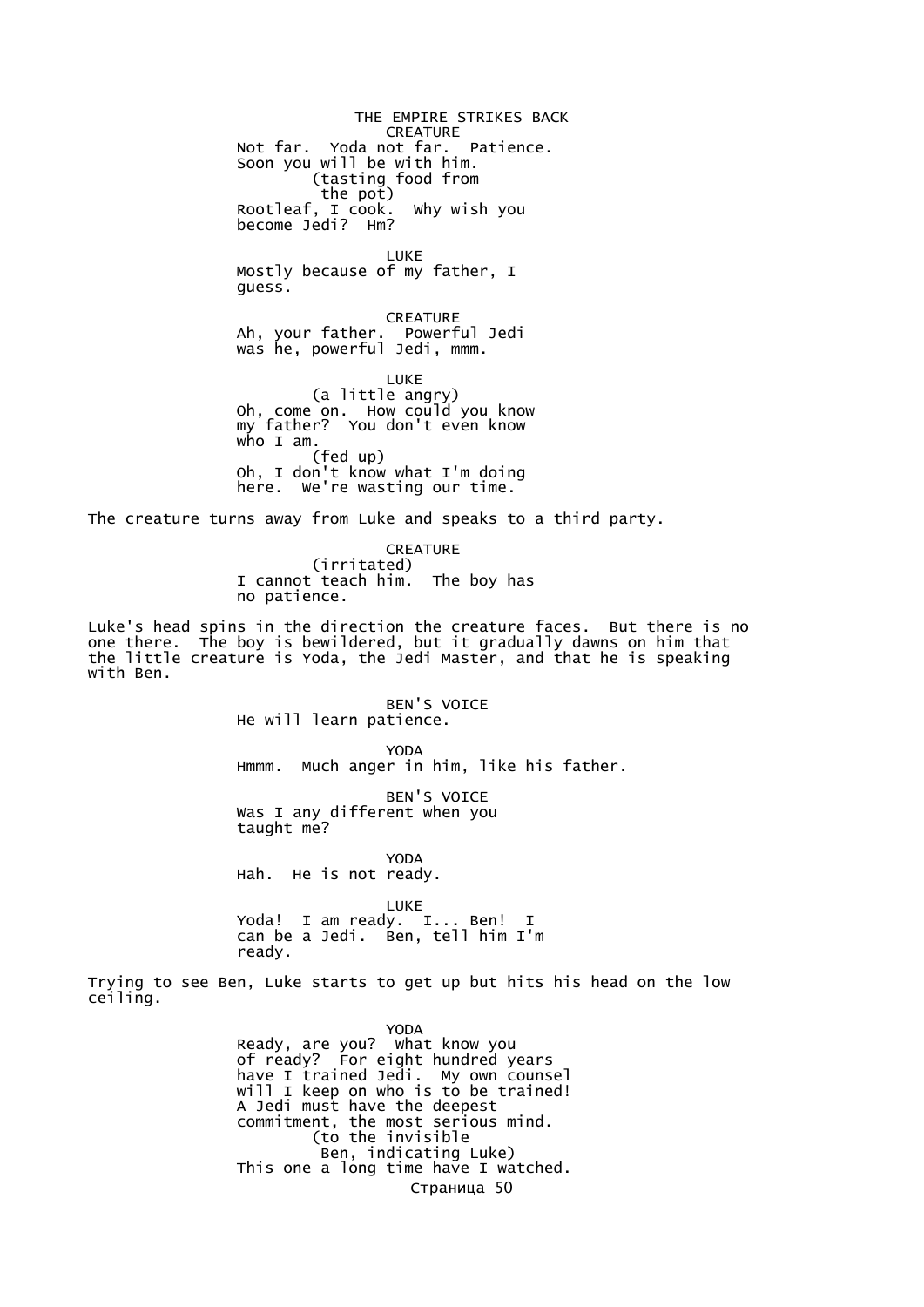THE EMPIRE STRIKES BACK All his life has he looked away... to the future, to the horizon. Never his mind on where he was. Hmm? What he was doing. Hmph. Adventure. Heh! Excitement. Heh! A Jedi craves not these things. (turning to Luke) You are reckless!

Luke looks down. He knows it is true.

 BEN'S VOICE So was I, if you'll remember.

*YODA*  He is too old. Yes, too old to begin the training.

Luke thinks he detects a subtle softening in Yoda's voice.

**LUKE** But I've learned so much.

Yoda turns his piercing gaze on Luke, as though the Jedi Master's huge eyes could somehow determine how much the boy had learned. After a long moment, the little Jedi turns toward where he alone sees Ben.

*YODA*  (sighs) Will he finished what he begins?

**LUKE** I won't fail you - I'm not afraid.

*YODA*  (turns slowly toward him) Oh, you will be. You will be.

EXT. SPACE - STAR DESTROYERS - ASTEROID FIELD

The Imperial fleet around Vader's ship is surrounded by the asteroid storm. Asteroids big and small pelt the vast exteriors of the menacing ships. One of the smaller Imperial vessels is hit by a huge asteroid and explodes in a brilliant flash of light.

INT. ASTEROID CAVE - MILLENNIUM FALCON - COCKPIT

The cockpit is quiet and lit only by the indicator lights on the control panel. Princess Leia sits in the pilot's seat.

She runs her hand across the control panel as she thinks of Han and the confusion he has created within her. Suddenly, something outside the cockpit window catches her eye. The reflection of the panel lights obscures her vision until a soft suctionlike cup attaches itself to the windscreen. Leia moves closer to see what it might be. Large, yellow eyes flash open and stare back at her. Startled, she jumps back into her seat, her heart pounding. There is a scurry of feet and a loud screech, and in an instant the eyes are gone. The young princess catches her breath, jumps out of her chair, and races from the cockpit.

INT. ASTEROID CAVE - MILLENNIUM FALCON - HOLD AREA

The lights go bright for a second then out again. Threepio and Chewbacca watch as Han finishes with some wires.

THREEPIO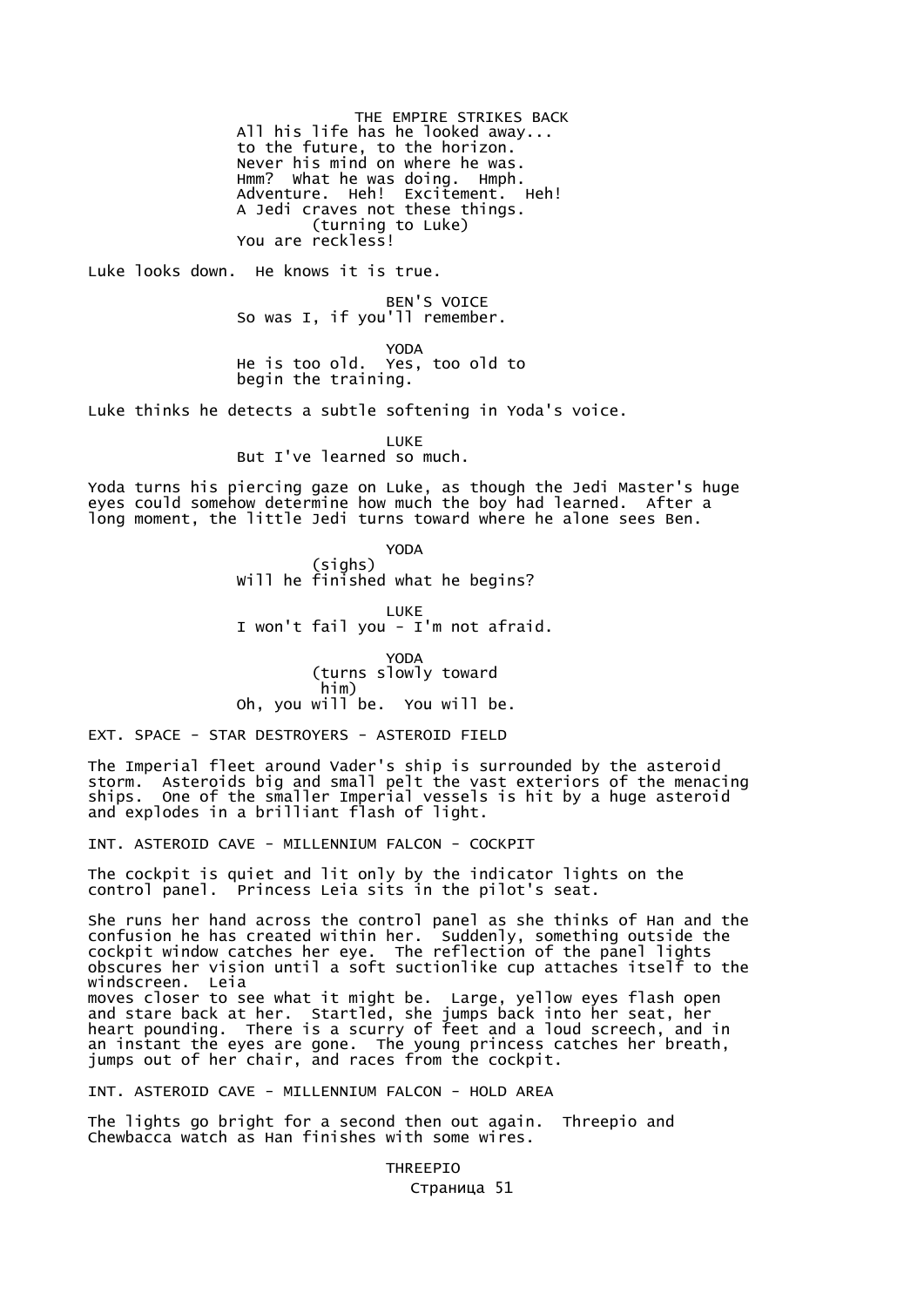THE EMPIRE STRIKES BACK Sir, if I may venture an opinion...

**HAN**  I'm not really interested in your opinion, Threepio.

Leia rushes into the cabin just as Han drops the final floor panel into place.

 LEIA (out of breath) There's something out there.

**HAN** 

Where?

 LEIA Outside, in the cave.

As she speaks, there comes a sharp banging on the hull. Chewie looks up and barks anxiously.

THREEPIO<br>There it is. Listen! L Listen! Listen! **HAN**  I'm going out there. LEIA Are you crazy?! **HAN**  I just got this bucket back together. I'm not going to let something tear it apart.

He and Chewie grab their breath masks off a rack and hurry out. Leia follows.

**LEIA**  Then I'm going with you. THREEPIO I think it might be better if I stay here and guard the ship. (hears another mysterious noise)

Oh, no.

EXT. ASTEROID CAVE - MILLENNIUM FALCON

It is very dark inside the huge asteroid cave, too dark to see what is attacking the ship.

Leia stamps her foot on the floor of the cave.

 LEIA This ground sure feels strange. It doesn't feel like rock at all.

Han kneels and studies the ground, then attempts to study the outline of the cave.

**HAN**  There's an awful lot of moisture in here.

**LEIA**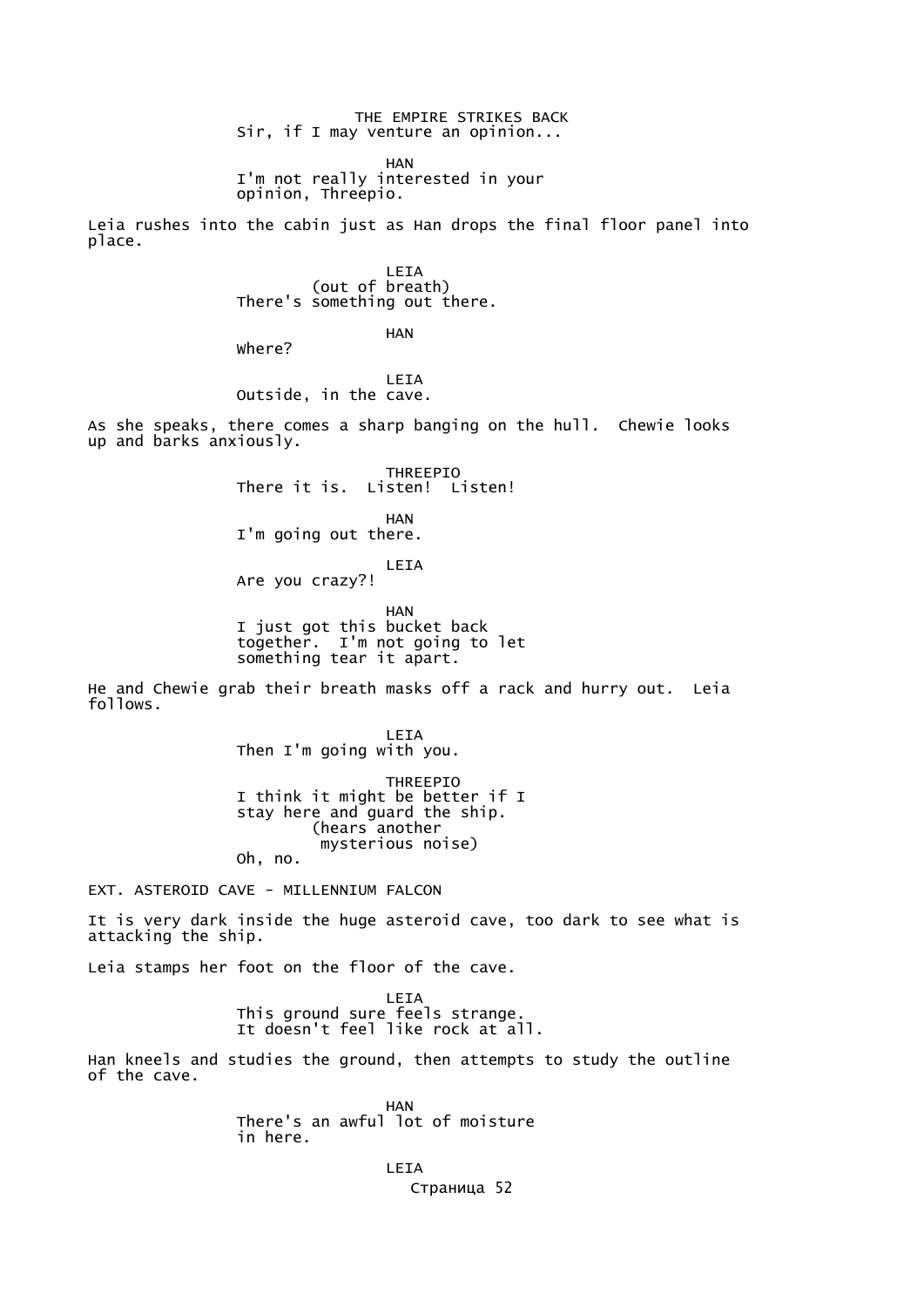THE EMPIRE STRIKES BACK I don't know. I have a bad feeling about this.

**HAN** 

Yeah.

Chewie barks through his face mask, and points toward the ship's cockpit. A five-foot-long shape can be seen moving across the top of the Falcon. The leathery creature lets out a screech as Han blasts it with a laser bolt.

**HAN**  (to Leia) Watch out!

The black shape tumbles off the spaceship and onto the ground in front of the princess. Han bends down to investigate the dead creature.

**HAN**  Yeah, that's what I thought. Mynock. Chewie, check the rest of the ship, make sure there aren't any more attached. They're chewing on the power cables.

LEIA

Mynocks?

**HAN**  Go on inside. We'll clean them off if there are any more.

Just then, a swarm of the ugly creatures swoops through the air. Leia puts her arms over her head to protect herself as she runs toward the ship. Chewie shoos another Mynock away with his blaster. Several of the batlike creatures flap their wings loudly against the cockpit window of the Falcon. Inside, Threepio shudders at their presence.

> THREEPIO Ohhh! Go away! Go away! Beastly little thing. Shoo! Shoo!

Han looks around the strange, dripping cave.

**HAN** 

Wait a minute...

He unholsters his blaster and fires at the far side of the huge cave. The cavern begins to shake and the ground starts to buckle.

Chewie barks and moves for the ship, followed closely by Leia and Han. The large wings of the Mynocks flap past them as they protect their faces and run up the platform.

INT. ASTEROID CAVE - MILLENNIUM FALCON - ENTRY AREA

As soon as Han and Leia are on board, Chewie closes the main hatch. The ship continues to shake and heave.

**HAN**  All right, Chewie, let's get out of here!

The Wookiee heads for the cockpit as Han, followed by Threepio, rushes to the hold area and checks the scopes on the control panel. Leia hurries after.

**LEIA**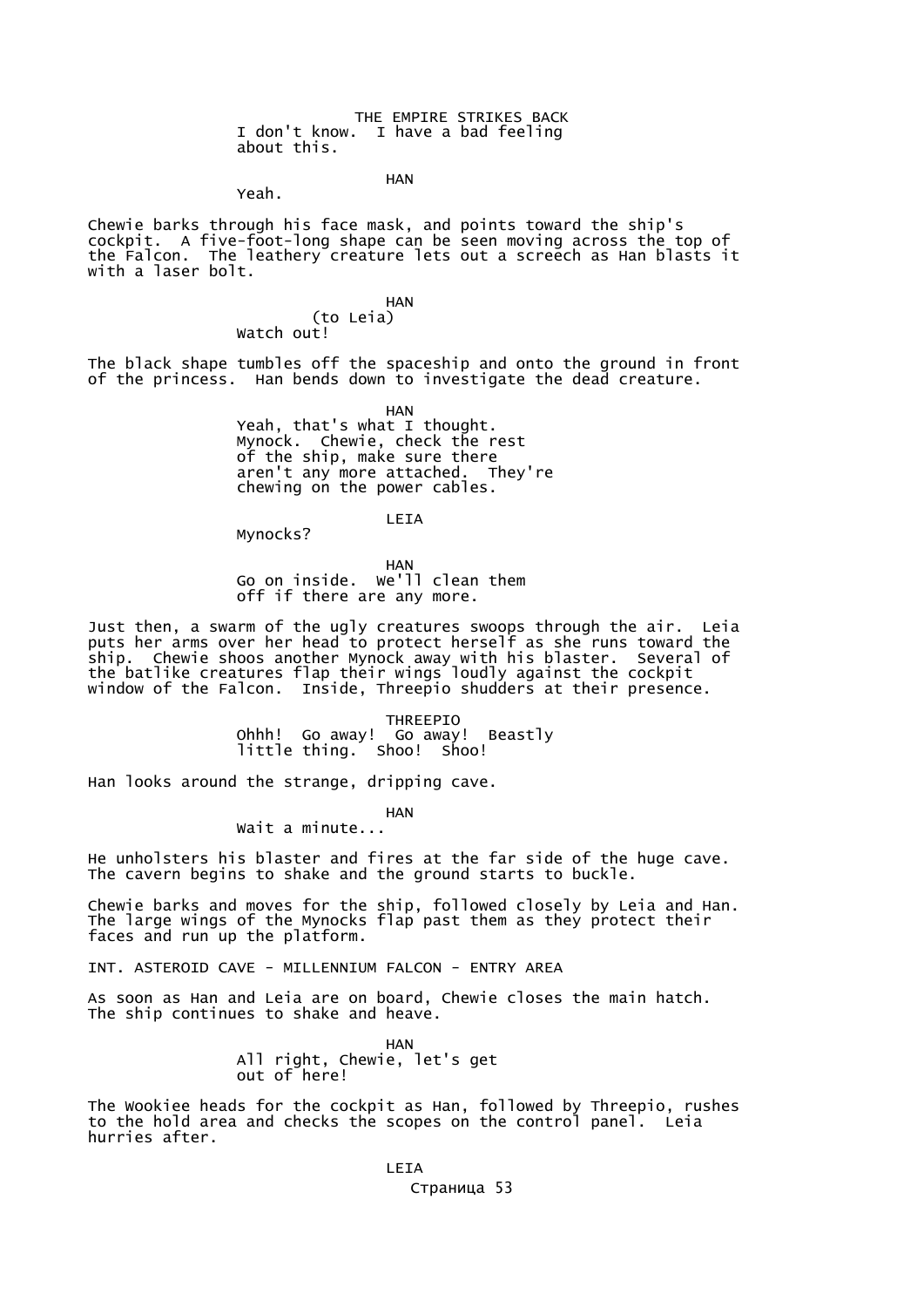THE EMPIRE STRIKES BACK The Empire is still out there. I don't think it's wise to...

Han rushes past her and heads for the cockpit.

**HAN**  (interrupting) No time to discuss this in committee.

And with that he is gone. The main engines of the Falcon begin to whine. Leia races after him, bouncing around in the shaking ship.

**LEIA**  (angry) I am not a committee!

INT. ASTEROID CAVE - MILLENNIUM FALCON - COCKPIT

Han is already in the pilot's seat pulling back on the throttle. The cave-quake has greatly diminished.

**LEIA**  You can't make the jump to light speed in this asteroid field...

**HAN**  Sit down, sweetheart. We're taking off!

As the ship begins to move forward, Chewie barks. He notices something out the window ahead. Threepio sees it too.

THREEPIO

Look!

**HAN** I see it, I see it.

We're doomed!

Suddenly, a row of jagged white stalagmites and stalactites can be seen surrounding the entrance. And as the Falcon moves forward, the entrance to the cave grows ever smaller. Han pulls hard on the throttle, sending his ship surging forward.

THREEPIO

 LEIA The cave is collapsing. **HAN** This is no cave.

**LEIA** 

What?

Leia's mouth drops open . She sees that the rocks of the cave entrance are not rocks at all, but giant teeth, quickly closing around the tiny ship. Chewie howls.

INT. SPACE SLUG MOUTH

The Millennium Falcon, zooming through the monster's mouth, rolls on its side and barely makes it between two of the gigantic white teeth before the huge jaws slams closed.

EXT. CAVE ENTRANCE - GIANT ASTEROID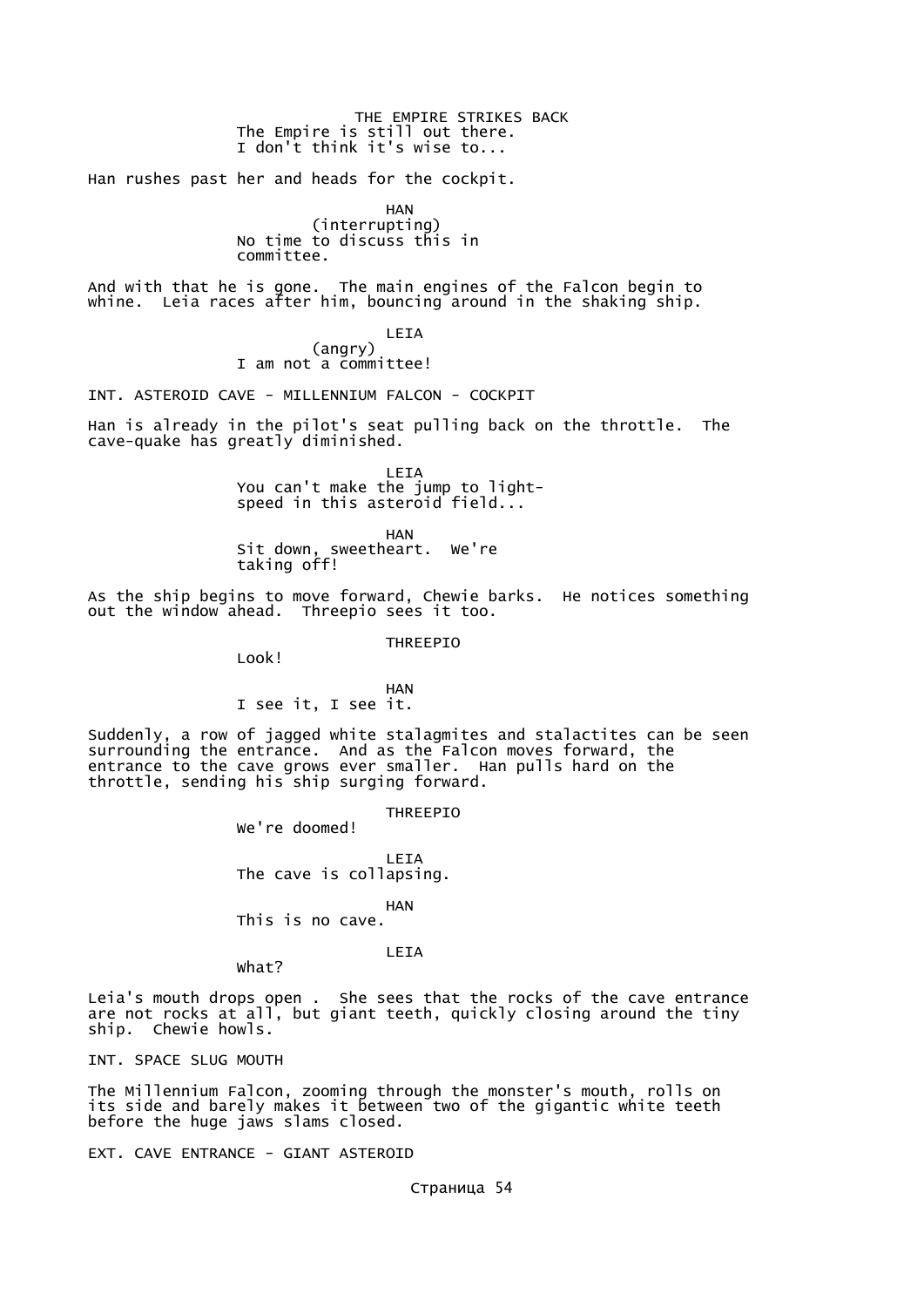THE EMPIRE STRIKES BACK The enormous space slug moves its head out of the cave as the Falcon flies out of its mouth. The monster tilts its head, watching the starship fly away.

EXT. MILLENNIUM FALCON - GIANT ASTEROID

The Falcon races out of the asteroid crater and into the deadly rain of the asteroid storm.

EXT. DAGOBAH - DAY

With Yoda strapped to his back, Luke climbs up one of the many thick vines that grow in the swamp. Panting heavily, he continues his course - climbing, flipping through the air, jumping over roots, and racing in and out of the heavy ground fog.

 YODA Run! Yes. A Jedi's strength flows from the Force. But beware of the dark side. Anger... fear... aggression. The dark side of the Force are they. Easily they flow, quick to join you in a fight. If once you start down the dark path, forever will it dominate your destiny, consume you it will, as it did Obi-Wan's apprentice.

**LUKE** Vader. Is the dark side stronger?

*YODA*  No... no... no. Quicker, easier, more seductive.

**LUKE**  But how am I to know the good side from the bad?

> YODA<br>You will know. When when you are calm, at peace. Passive. A Jedi uses the Force for knowledge and defense, never for attack.

**LUKE** But tell me why I can't...

*YODA*  (interrupting) No, no, there is no why. Nothing more will I teach you today. Clear your mind of questions. Mmm. Mmmmmmmmm.

Artoo beeps in the distance as Luke lets Yoda down to the ground. Breathing heavily, he takes his shirt from a nearby tree branch and pulls it on.

He turns to see a huge, dead, black tree, its base surrounded by a few feet of water. Giant, twisted roots form a dark and sinister cave on one side. Luke stares at the tree, trembling.

**LUKE** 

There's something not right here.

Yoda sits on a large root, poking his Gimer Stick into the dirt. Страница 55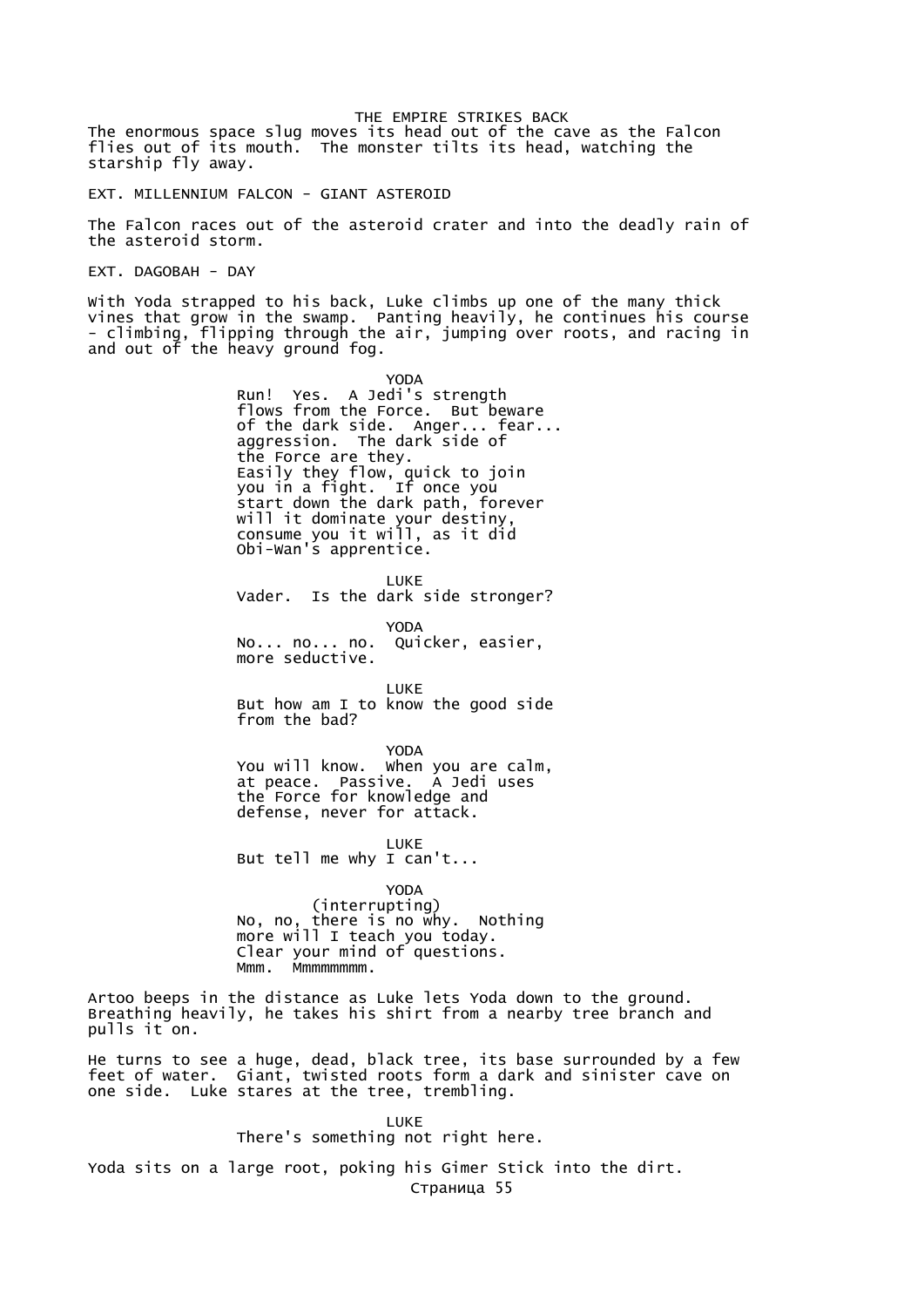#### THE EMPIRE STRIKES BACK

**LUKE** 

I feel cold, death.

*YODA*  That place... is strong with the dark side of the Force. A domain of evil it is. In you must go.

> LUKE What's in there?

*YODA* Only what you take with you.

Luke looks warily between the tree and Yoda. He starts to strap on his weapon belt.

*YODA*  Your weapons... you will not need them.

Luke gives the tree a long look, than shakes his head "no." Yoda shrugs. Luke reaches up to brush aside some hanging vines and enters the tree.

INT. DAGOBAH - TREE CAVE

Luke moves into the almost total darkness of the wet and slimy cave. The youth can barely make out the edge of the passage. Holding his lit saber before him, he sees a lizard crawling up the side of the cave and a snake wrapped around the branches of a tree. Luke draws a deep breath, then pushes deeper into the cave.

The space widens around him, but he feels that rather than sees it. His sword casts the only light as he peers into the darkness. It is very quiet here.

Then, a loud HISS! Darth Vader appears across the blackness illuminated by his own just-ignited laser sword. Immediately, he charges Luke, saber held high. He is upon the youth in seconds, but Luke sidesteps perfectly and slashes at Vader with his sword.

Vader is decapitated. His helmet-encased head flies from his shoulders as his body disappears into the darkness. The metallic banging of the helmet fills the cave as Vader's head spins and bounces, smashes on the floor, and finally stops. For an instant it rests on the floor, then it cracks vertically. The black helmet and breath mask fall away to reveal... Luke's head.

Across the space, the standing Luke gasps at the sight, wide-eyed in terror.

The decapitated head fades away, as in a vision.

EXT. DAGOBAH - CAVE - DUSK

Meanwhile, Yoda sits on the root, calmly leaning on his Gimer Stick.

EXT. SPACE - VADER'S STAR DESTROYER

Vader's Imperial Star Destroyer moves through space, guarded by its convoy of TIE fighters.

INT. VADER'S STAR DESTROYER - BRIDGE - CONTROL DECK

Vader stands in the back control area of his ship's bridge with a motley group of men and creatures. Admiral Piett and two controllers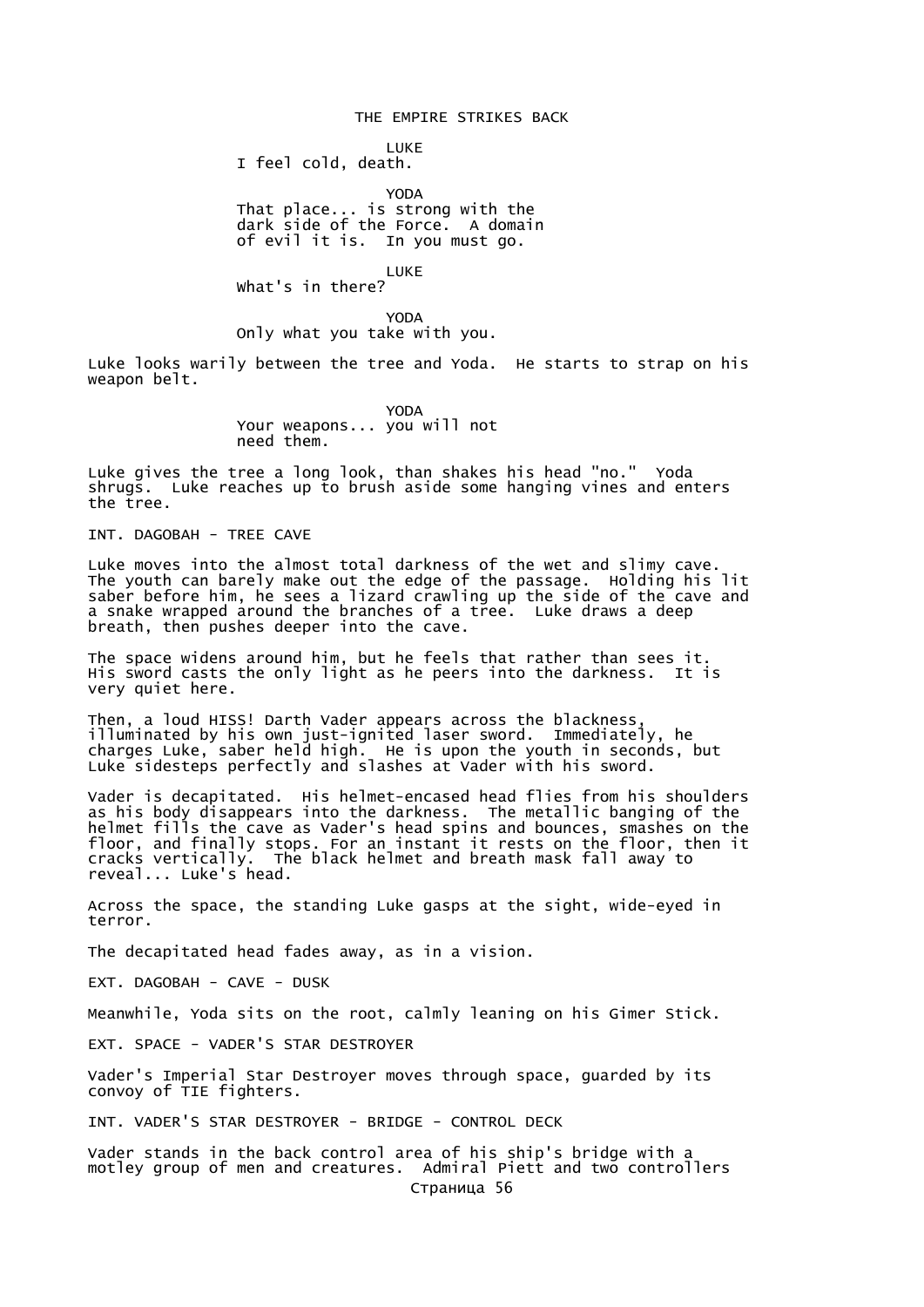THE EMPIRE STRIKES BACK stand at the front of the bridge and watch the group with scorn.

> PIETT Bounty hunters. We don't need that scum.

FIRST CONTROLLER

Yes, sir.

**PIETT** *PIETT* Those Rebels won't escape us.

A second controller interrupts.

 SECOND CONTROLLER Sir, we have a priority signal from the Star Destroyer Avenger.

PIETT

Right.

The group standing before Vader is a bizarre array of galactic fortune hunters There is Bossk, a slimy, tentacled monster with two huge, bloodshot eyes in a soft baggy face; Zuckuss and Dengar, two battlescarred, mangy human types; IG-88, a battered, tarnished chrome war droid; and Boba Fett, a man in a weapon-covered armored space suit.

 VADER ... there will be a substantial reward for the one who finds the Millennium Falcon. You are free to use any methods necessary, but I want them alive. No disintegrations.

BOBA FETT

As you wish.

At that moment, Admiral Piett approaches Vader in a rush of excitement.

 PIETT Lord Vader! My lord, we have them.

EXT. IMPERIAL STAR DESTROYER, AVENGER - ASTEROID BELT

The Millennium Falcon speeds through deep space, closely followed by a firing Imperial Star Destroyer. A large asteroid about the same size as the Falcon tumbles rapidly toward the starship. The tiny Falcon banks to avoid the giant asteroid as smaller rocks pelt its surface. Then the small craft roars under the asteroid which explodes harmlessly on the hull of the vast Star Destroyer.

INT. MILLENNIUM FALCON - COCKPIT

The ship shudders as flak explodes near the cockpit window. Threepio checks a tracking scope an the side control panel while Leia watches tensely out the window.

 THREEPIO Oh, thank goodness we're coming out of the asteroid field.

Chewie barks excitedly as the rain of asteroids begins to subside. bolt from the Star Destroyer sets up a fiery explosion on the back side of the Falcon, causing it to lurch to one side.

EXT. MILLENNIUM FALCON - STAR DESTROYER, AVENGER - ASTEROID FIELD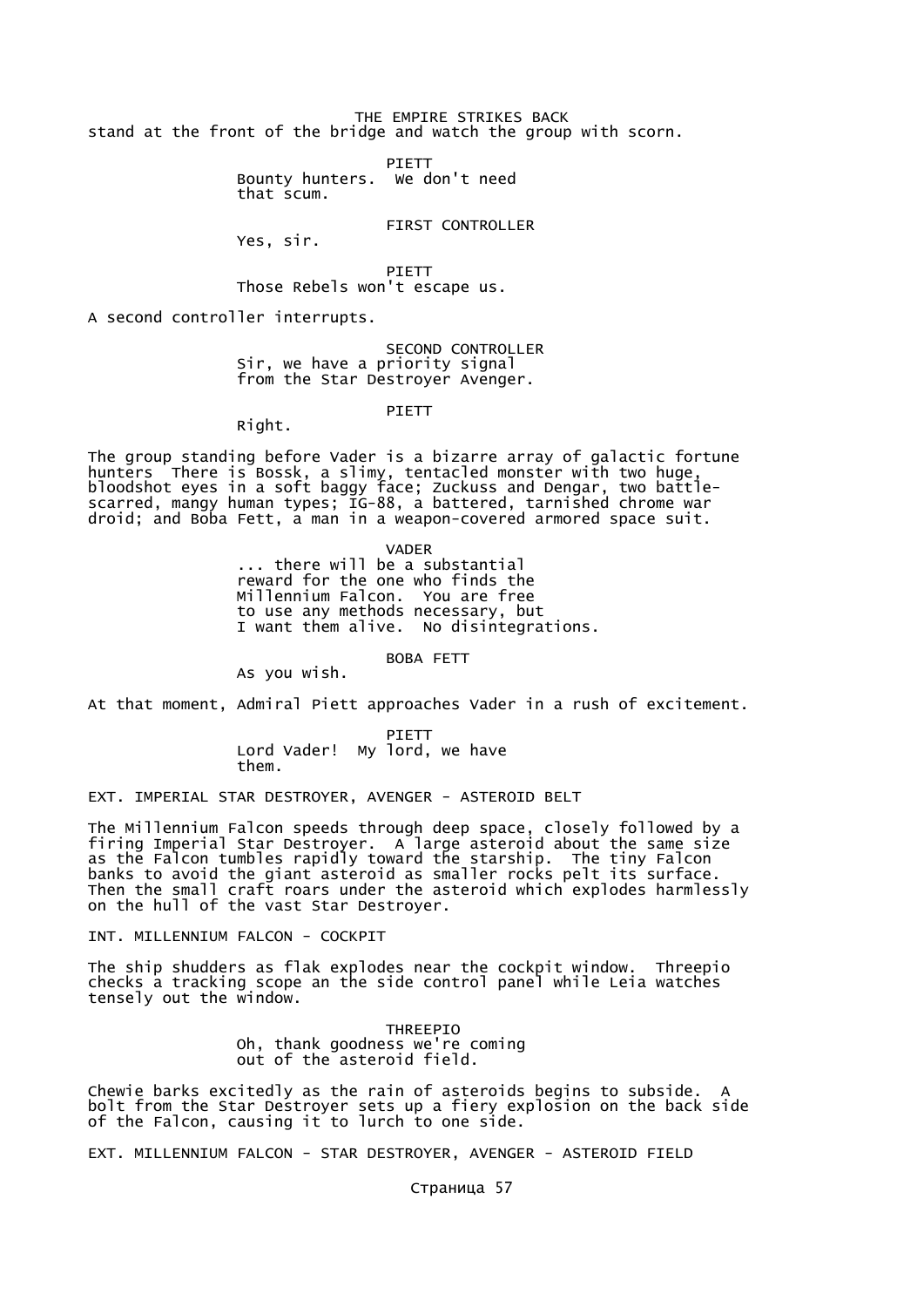THE EMPIRE STRIKES BACK The Falcon is hit hard by another bolt from the Star Destroyer which creates a huge explosion near the cockpit of the smaller ship. The Falcon tilts steeply, then rights itself. INT. MILLENNIUM FALCON - COCKPIT Han corrects the angle of his ship. **HAN**  Let's get out of here. Ready for light-speed? One... two... three! Han pulls back on the hyperspace throttle and - nothing happens. Flak bursts continue to rock the ship. **HAN**  (frantic) It's not fair! Chewie is very angry and starts to growl and bark at his friend and captain. Again, Han desperately pulls back on the throttle. **HAN**  The transfer circuits are working. It's not my fault! Chewie puts his head in his hands, whining. LEIA (almost expecting it) No light-speed? **HAN**  It's not my fault. **THREEPIO**  Sir, we just lost the main rear deflector shield. One more direct hit on the back quarter and we're done for. Han pauses for a moment, makes a decision, and pulls back on a lever. **HAN**  Turn her around. Chewie barks in puzzlement. **HAN**  I said turn her around! I'm going to put all power in the front shield. LEIA You're going to attack them?! THREEPIO Sir, the odds of surviving a direct assault on an Imperial Star Destroyer... **LEIA**  Shut up! EXT. SPACE - MILLENNIUM FALCON - ASTEROID FIELD

The Falcon banks, makes a steep, twisting turn. In the next moment it Страница 58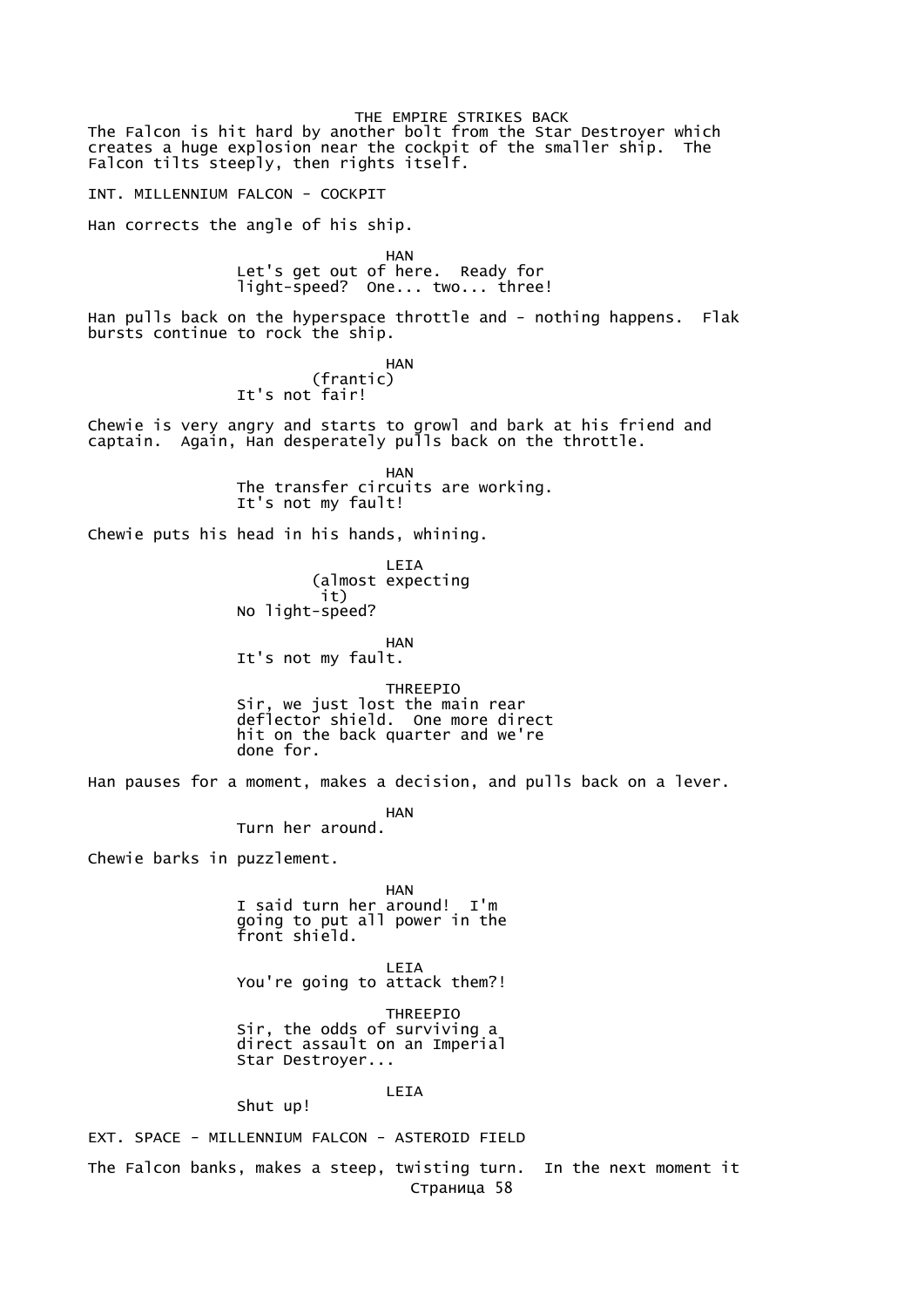THE EMPIRE STRIKES BACK is racing toward the Star Destroyer, looking very small against the massive surface of the Imperial ship. As it moves across the surface of the Star Destroyer, the Falcon bobs and weaves to avoid the numerous flak bursts.

INT. STAR DESTROYER, AVENGER - BRIDGE

The tiny Falcon heads directly for the Avenger's bridge. The Imperials stationed there are stunned to see the small spaceship racing low across the hull, headed directly at the huge windows of the bridge area. Alarms go off everywhere. The Destroyer's commander, Captain Needa, can scarcely believe his eyes.

> NEEDA They're moving to attack position! Shields up!

Needa and his men duck as the Falcon nears the bridge window. At the last minute, the Falcon veers off and out of sight. All is quiet.

NEEDA AREEDA AREEDA AREEDA AREEDA AREEDA AREEDA AREEDA AREEDA AREEDA AREEDA AREEDA AREEDA AREEDA AREEDA AREEDA Track them. They may come around for another pass.

> TRACKING OFFICER Captain Needa, the ship no longer appears on our scopes.

 NEEDA They can't have disappeared. No ship that small has a cloaking device.

 TRACKING OFFICER Well, there's no trace of them, sir.

 COMMUNICATIONS OFFICER Captain, Lord Vader demands an update on the pursuit.

 NEEDA (drawing a breath) Get a shuttle ready. I shall assume full responsibility for losing them, and apologize to Lord Vader. Meanwhile, continue to scan the area.

> COMMUNICATIONS OFFICER Yes, Captain Needa.

EXT. DAGOBAH - BOG - DAY

Luke's face is upside-down and showing enormous strain. He stands on his hands, with Yoda perched on his feet. Opposite Luke and Yoda are two rocks the size of bowling balls. Luke stares at the rocks and concentrates. One of the rocks lifts from the ground and floats up to rest on the other.

*YODA* 

Use the Force. Yes...

Yoda taps Luke's leg. Quickly, Luke lifts one hand from the ground. His body wavers, but he maintains his balance. Artoo, standing nearby, is whistling and beeping frantically.

*YODA*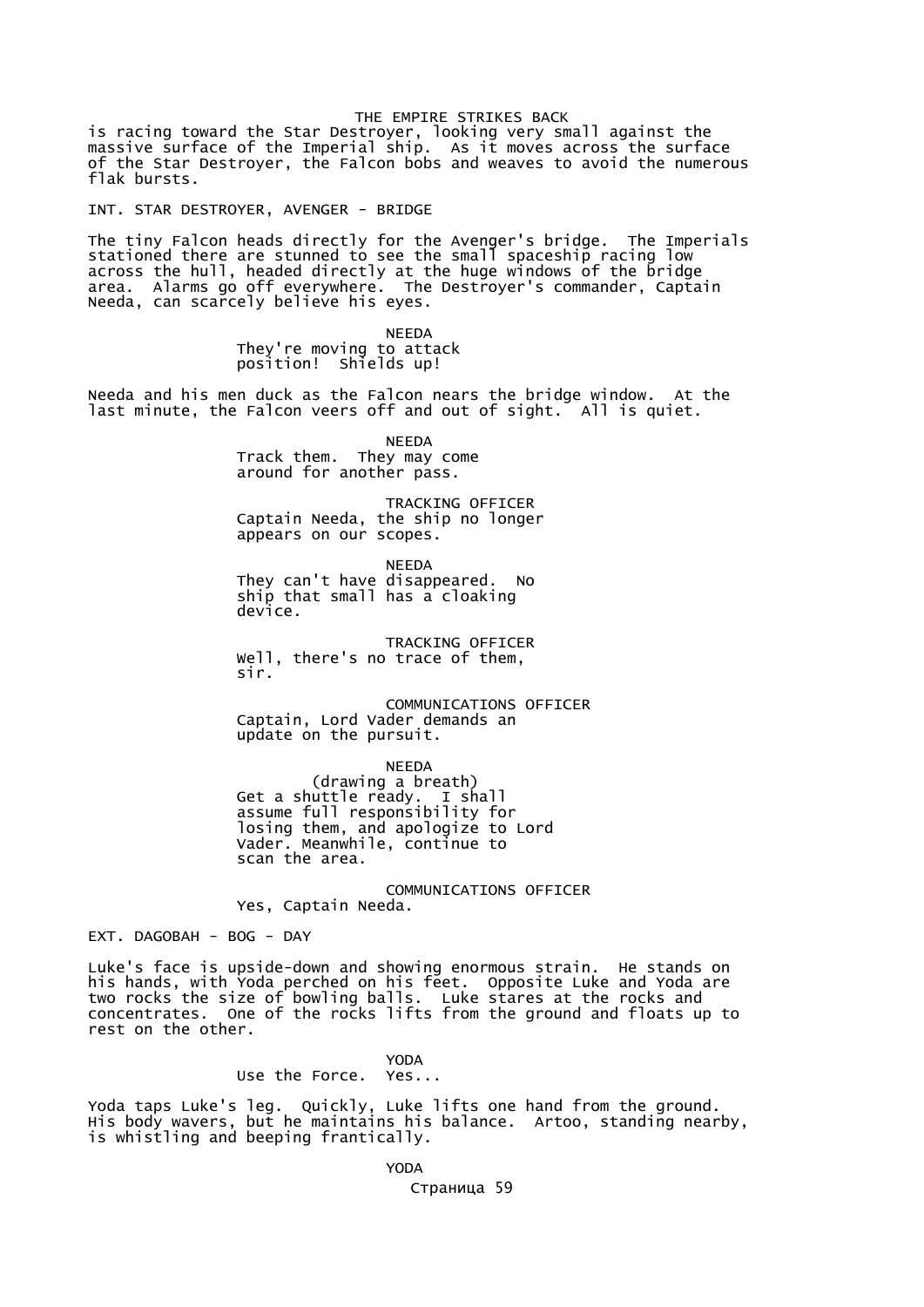### THE EMPIRE STRIKES BACK Now... the stone. Feel it.

Luke concentrates on trying to lift the top rock. It rises a few feet, shaking under the strain. But, distracted by Artoo's frantic beeping, Luke loses his balance and finally collapses. Yoda jumps clear.

*YODA* 

Annoyed at the disturbance, Luke looks over at Artoo, who is rocking urgently back and forth in front of him.

Artoo waddles closer to Luke, chirping wildly, then scoots over the edge of the swamp. Catching on, Luke rushes to the water's edge. The X-wing fighter has sunk, and only the tip of its nose shows above the lake's surface.

**LUKE**  Oh, no. We'll never get it out now.

Yoda stamps his foot in irritation.

Concentrate!

 YODA So certain are you. Always with you it cannot be done. Hear you nothing that I say?

Luke looks uncertainly out at the ship.

**LUKE**  Master, moving stones around is one thing. This is totally different.

*YODA*  No! No different! Only different in your mind. You must unlearn what you have learned.

 LUKE (focusing, quietly) All right, I'll give it a try.

*YODA*  No! Try not. Do. Or do not. There is no try.

Luke closes his eyes and concentrates on thinking the ship out.

Slowly, the X-wing's nose begins to rise above the water. It hovers for a moment and then slides back, disappearing once again.

**LUKE**  (panting heavily) I can't. It's too big. YODA Size matters not. Look at me. Judge me by my size, do you? Hm? Mmmm.

Luke shakes his head.

*YODA*  And well you should not. For my ally in the Force. And a powerful ally it is. Life creates it, makes Страница 60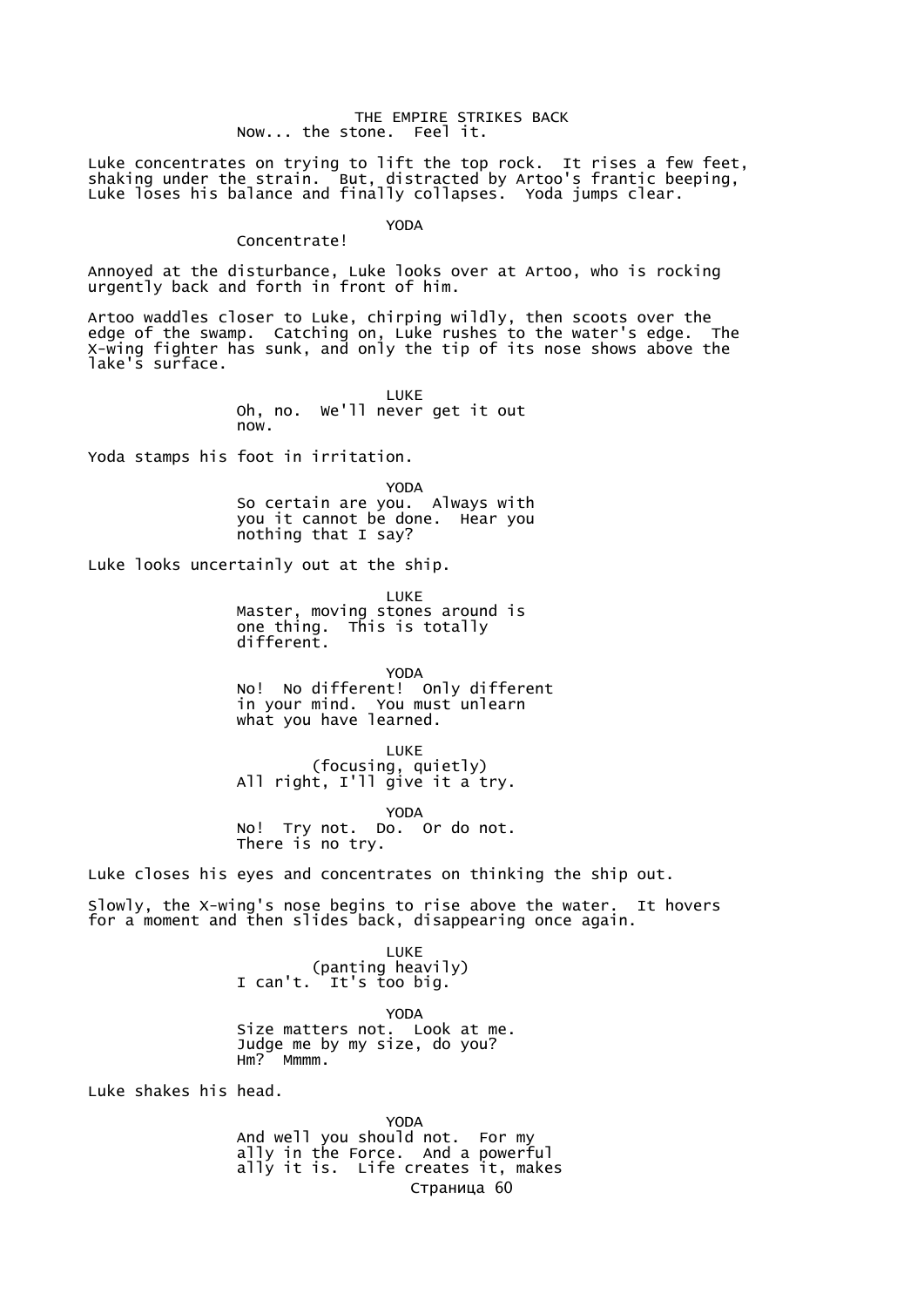THE EMPIRE STRIKES BACK it grow. Its energy surrounds us and binds us. Luminous beings are we... (Yoda pinches Luke's shoulder) ... not this crude matter. (a sweeping gesture) You must feel the Force around you. (gesturing) Here, between you... me... the tree... the rock... everywhere! Yes, even between this land and that ship!

 LUKE (discouraged) You want the impossible.

Quietly Yoda turns toward the X-wing fighter. With his eyes closed and his head bowed, he raises his arm and points at the ship.

Soon, the fighter rises above the water and moves forward as Artoo beeps in terror and scoots away.

The entire X-wing moves majestically, surely, toward the shore. Yoda stands on a tree root and guides the fighter carefully down toward the beach.

Luke stares in astonishment as the fighter settles down onto the shore. He walks toward Yoda.

**LUKE** I don't... I don't believe it.

#### *YODA* That is why you fail.

Luke shakes his head, bewildered.

EXT. SPACE - IMPERIAL FLEET

The fleet around Vader's Star Destroyer now includes Needa's Star Destroyer, the Avenger.

INT. VADER'S STAR DESTROYER - BRIDGE

VADER

Apology accepted, Captain Needa.

Clutching desperately at his throat, Captain Needa slumps down, then falls over on his back, at the feet of Darth Vader. Two stormtroopers pick up the lifeless body and carry it quickly away as Admiral Piett and two of his captains hurry up to the Dark Lord.

**PIETT** *PIETT*  Lord Vader, our ships have completed their scan of the area and found nothing. If the Millennium Falcon went into light speed, it'll be on the other side of the galaxy by now.

 VADER Alert all commands. Calculate every possible destination along their last know trajectory.

PIETT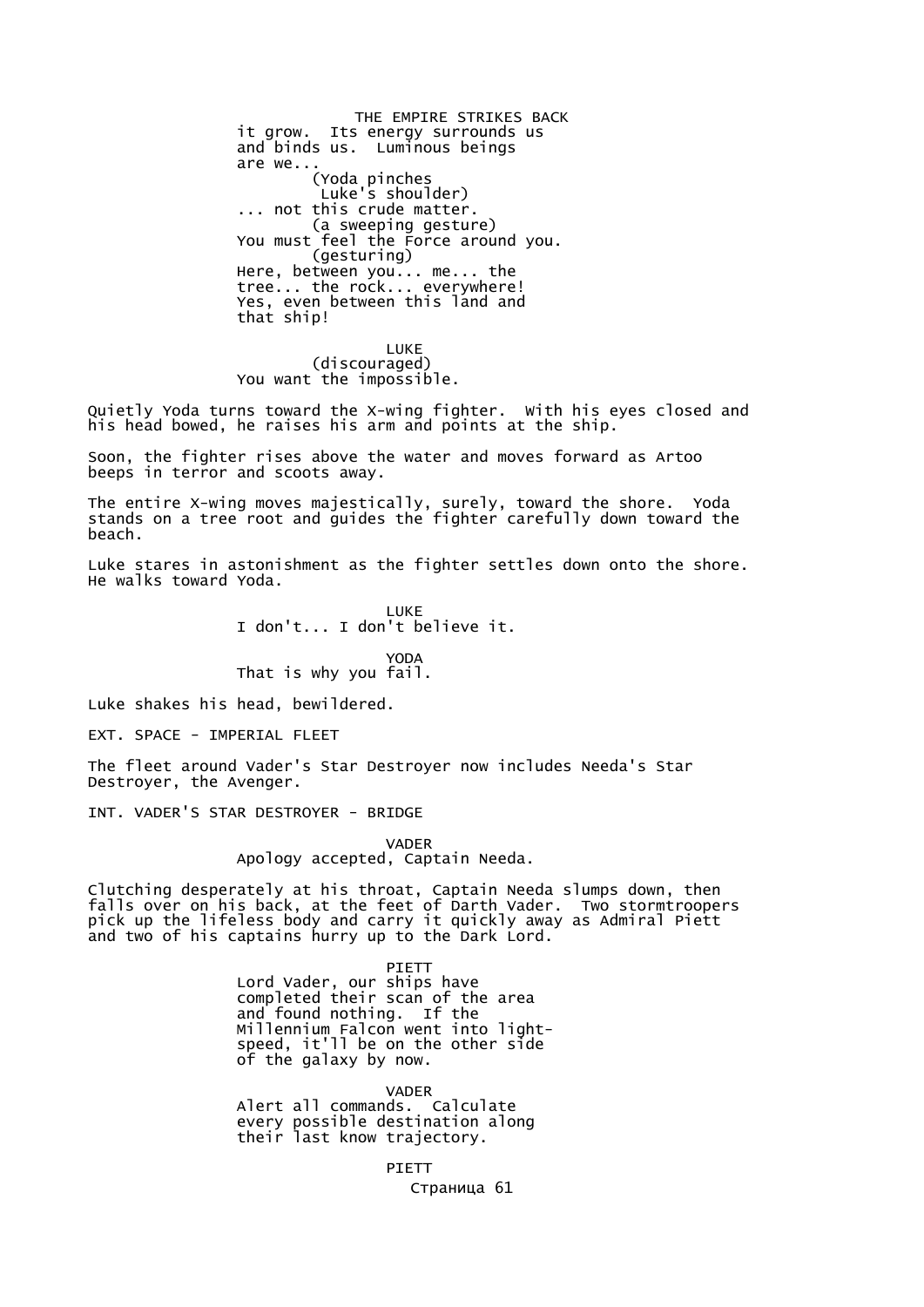THE EMPIRE STRIKES BACK Yes, my lord. We'll find them.

VADER

Don't fail me again, Admiral.

Vader exits as the admiral turns to an aide, a little more uneasy than when he arrived.

> PIETT Alert all commands. Deploy the fleet.

EXT. SPACE - IMPERIAL FLEET

Vader's ship moves away, flanked by its fleet of smaller ships. the Avenger glides off into space in the opposite direction. No one on that ship or on Vader's is aware that, clinging to the side of the Avenger, is the pirateship, the Millennium Falcon.

INT. MILLENNIUM FALCON - COCKPIT

 THREEPIO Captain Solo, this time you have gone too far. (Chewie growls) No, I will not be quiet, Chewbacca. Why doesn't anyone listen to me?

**HAN**  (to Chewie) The fleet is beginning to break up. Go back and stand by the manual release for the landing claw.

Chewie barks, struggles from his seat, and climbs out of the cabin.

 THREEPIO I really don't see how that is going to help. Surrender is a perfectly acceptable alternative in extreme circumstances. The Empire may be gracious enough...

Leia reaches over and shuts off Threepio, mid-sentence.

**HAN** 

Thank you.

 LEIA What did you have in mind for your next move?

**HAN**  Well, if they follow standard Imperial procedure, they'll dump their garbage before they go to light-speed, then we just float away.

> LEIA With the rest of the garbage. Then what?

**HAN**  Then we've got to find a safe port somewhere around here. Got any ideas?

**LEIA**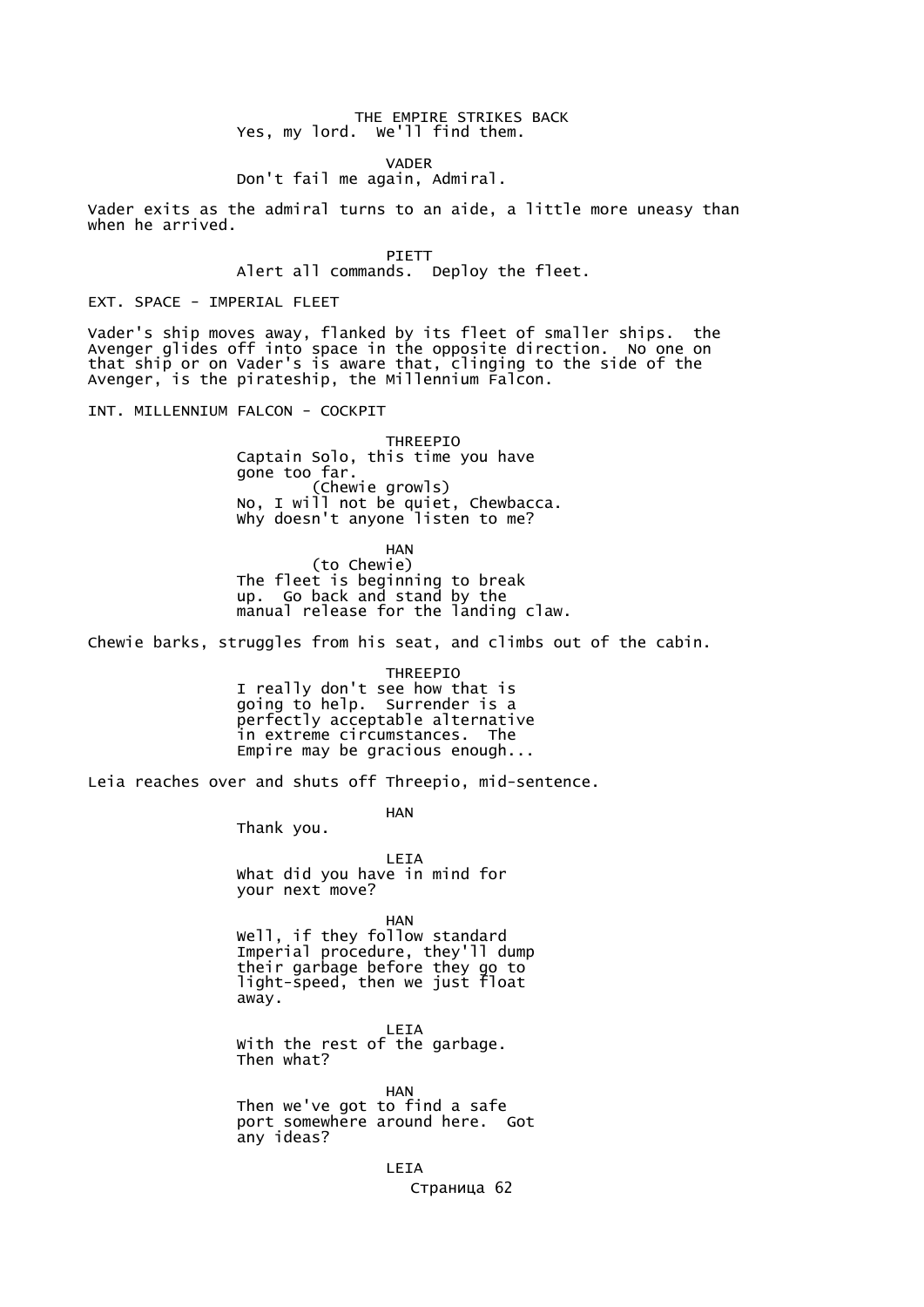THE EMPIRE STRIKES BACK No. Where are we? **HAN**  The Anoat system. LEIA Anoat system. There's not much there. **HAN**  No. Well, wait. This is interesting. Lando. He points to a computer mapscreen on the control panel. Leia slips out of her chair and moves next to the handsome pilot. Small light points representing several systems flash by on the computer screen. LEIA Lando system? **HAN**  Lando's not a system, he's a man. Lando Calrissian. He's a card player, gambler, scoundrel. You'd like him. LEIA Thanks. **HAN**  Bespin. It's pretty far, but I think we can make it. LEIA (reading from the computer) A mining colony? **HAN**  Yeah, a Tibanna gas mine. Lando conned somebody out of it. We go back a long way, Lando and me. **LEIA**  Can you trust him? **HAN**  No. But he has no love for the Empire, I can tell you that. Chewie barks over the intercom. Han quickly changes his readouts and stretches to look out the cockpit window. **HAN**  (into intercom) Here we go, Chewie. Stand by. Detach! Han leans back in his chair and gives Leia an invisible smile. She thinks for a moment, shakes her head; a grin creeps across her face and she gives him a quick kiss. LEIA

 You do have your moments. Not many, but you have them.

EXT. SPACE - IMPERIAL STAR DESTROYER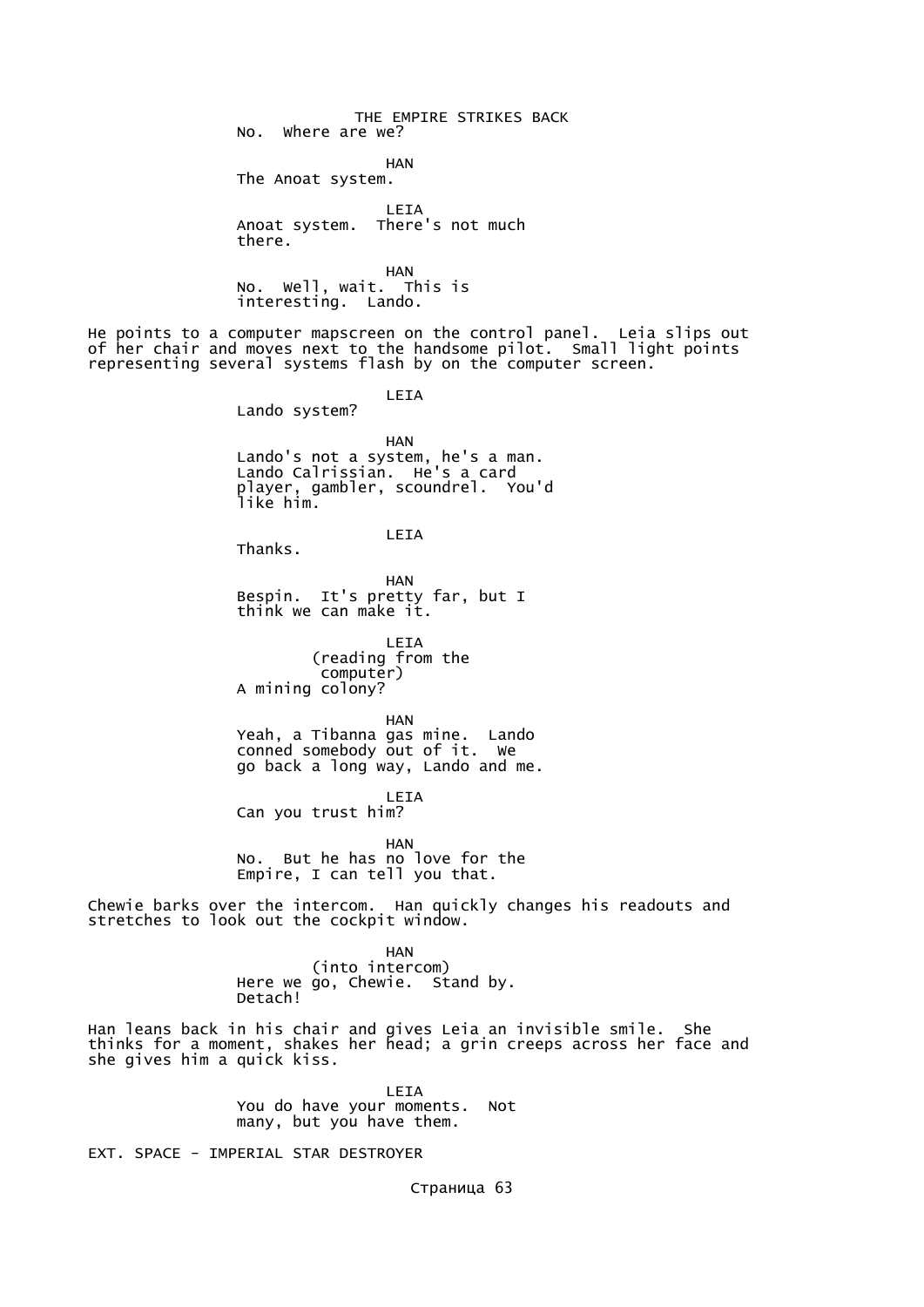#### THE EMPIRE STRIKES BACK

As the Avenger Star Destroyer moves slowly into space, the hatch on its underbelly opens, sending a trail of junk behind it. Hidden among the refuse, the Falcon tumbles away. In the next moment, the Avenger roars off into hyperspace. The Falcon's engines are ignited, and it races off into the distance. Amidst the slowly drifting junk, Boba Fett's ship appears and moves after the Falcon.

EXT. DAGOBAH - BOG - CLEARING - DAY

In the clearing behind Yoda's house, Luke again stands upside-down, but his face shows less strain and more concentration than before. Yoda sits on the ground below the young warrior. On the other side of the clearing, two equipment cases slowly rise into the air. Nearby Artoo watches, humming to himself, when suddenly he, too, rises into the air. His little legs kick desperately and his head turns frantically, looking for help.

 YODA Concentrate... feel the Force flow. Yes. Good. Calm, yes. Through the Force, things you will see. Other places. The future... the past. Old friends long gone.

Luke suddenly becomes distressed.

Han! Leia!

The two packing boxes and Artoo fall to the ground with a crash, then Luke himself tumbles over.

LUKE

*YODA*  (shaking his head) Hmm. Control, control. You must learn control.

**LUKE**  I saw... I saw a city in the clouds.

*YODA* Mmm. Friends you have there.

**LUKE** They were in pain.

YODA

It is the future you see.

**LUKE** Future? Will they die?

Yoda closes his eyes and lowers his head.

*YODA*  Difficult to see. Always in motion is the future.

**LUKE** I've got to go to them.

*YODA*  Decide you must how to serve them best. If you leave now, help them you could. But you would destroy all for which they Страница 64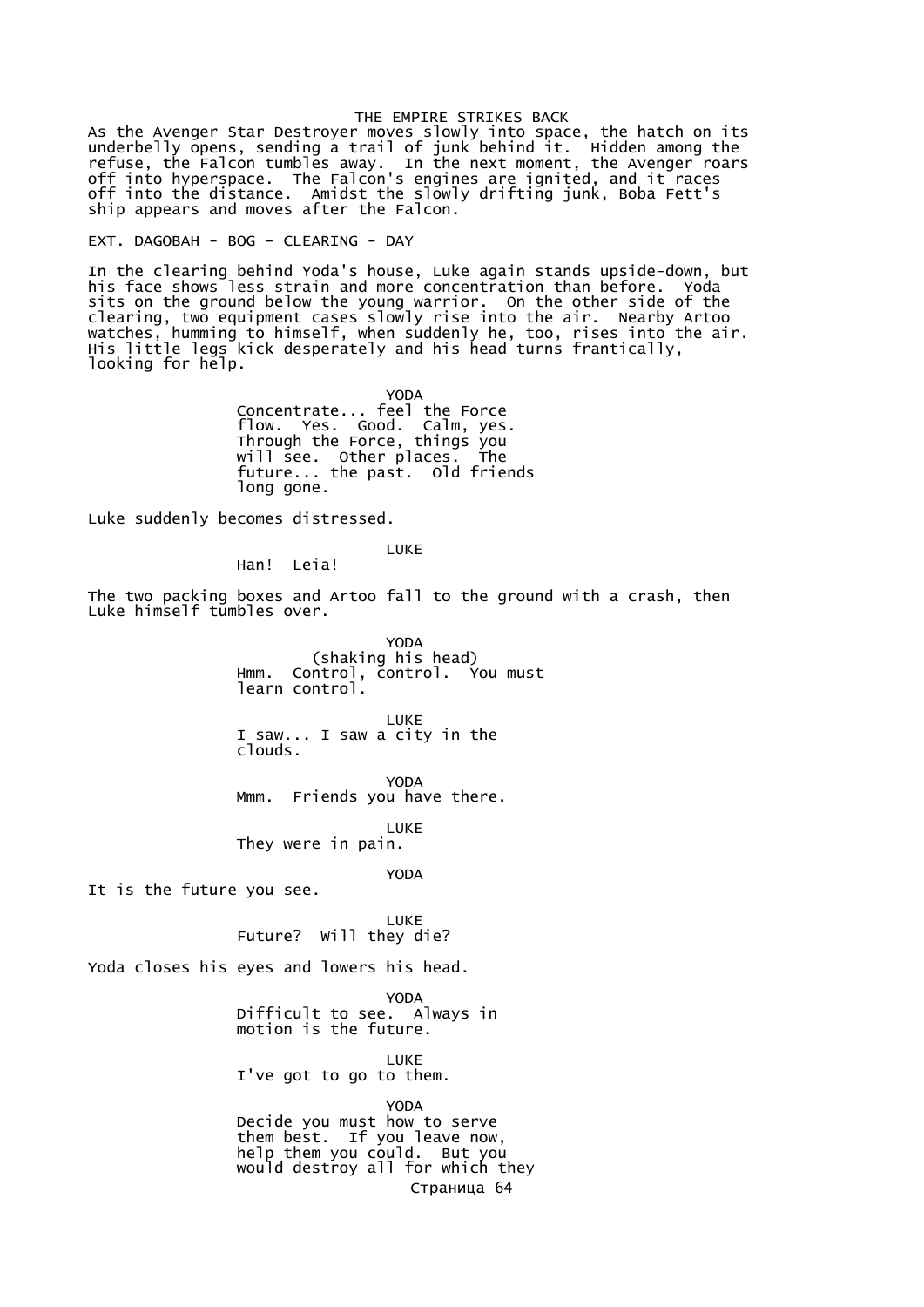#### THE EMPIRE STRIKES BACK have fought and suffered.

Luke is stopped cold by Yoda's words. Gloom shrouds him as he nods his head sadly.

EXT. BESPIN SYSTEM - MILLENNIUM FALCON - DAWN

The powerful pirate starship blasts through space as it heads toward the soft pink planet of Bespin.

EXT. BESPIN SURFACE - MILLENNIUM FALCON

It is down on the gaseous planet. Huge billowing clouds form a canyon as the ship banks around them, heading toward the system's Cloud City.

Suddenly, two twin-pod cloud cars appear and move toward the Falcon. The cloud cars draw up alongside the starship.

INT. MILLENNIUM FALCON - COCKPIT

One of the cloud cars opens fire on the Falcon, its flak rocking the ship. Chewie barks his concern.

**HAN**  (into transmitter) No, I don't have a landing permit. I'm trying to reach Lando Calrissian.

More flak bursts outside the cockpit window and rattles the ship's interior. Leia looks worried.

**HAN**  (into transmitter) Whoa! Wait a minute! Let me explain.

> INTERCOM VOICE You will not deviate from your present course.

 THREEPIO Rather touchy, aren't they?

 LEIA I thought you knew this person.

Chewie barks and growls at his boss.

**HAN**  (to Chewie) Well, that was a long time ago. I'm sure he's forgotten about that.

> INTERCOM VOICE Permission granted to land on Platform Three-two-seven.

**HAN**  (into transmitter) Thank you.

Angry, Han snaps off the intercom. Chewie looks at him and grunts. Han turns to the worried princess and her droid.

**HAN**  There's nothing to worry about. Страница 65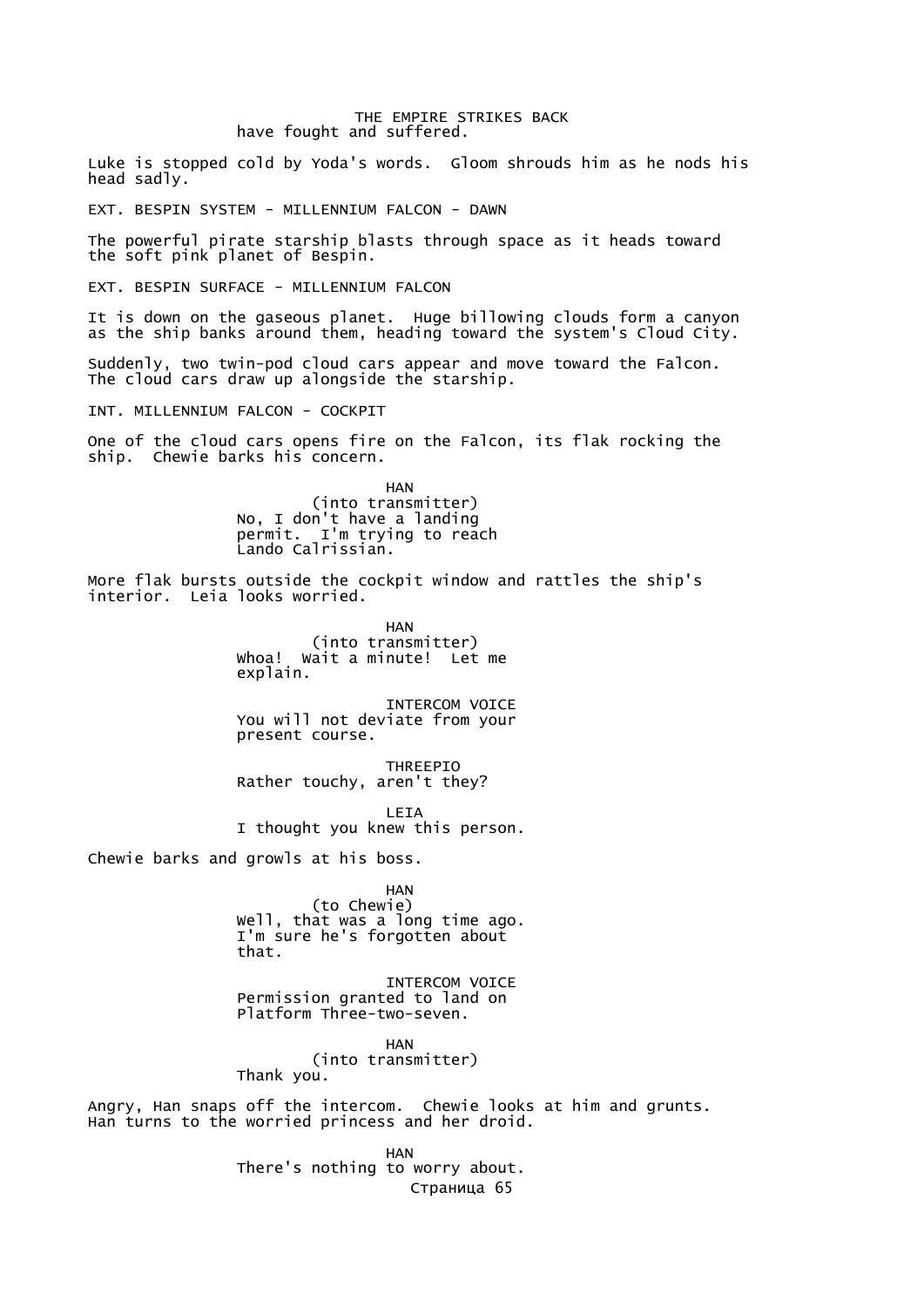THE EMPIRE STRIKES BACK We go way back, Lando and me.

Leia doesn't look convinced.

# **LEIA**

# Who's worried?

EXT. CLOUD CITY - MILLENNIUM FALCON - CLOUD CARS

The clouds part to reveal a full view of the city as it bobs in and out of the cloud surface. The cloud cars and the Falcon head for the gleaming white metropolis.

EXT. CLOUD CITY - LANDING PLATFORM - MILLENNIUM FALCON

With the cloud cars still guarding it, the Falcon lands on one of the Cloud City's platforms.

EXT. LANDING PLATFORM - DOOR OF MILLENNIUM FALCON

Han and Leia stand at the open door, armed. Behind them, Chewie, also armed, surveys the scene warily.

THREEPIO<br>Oh. No one to meet us. No one to meet us. LEIA I don't like this. **HAN**  Well, what would you like? THREEPIO Well, they did let us land. **HAN** 

 Look, don't worry. Everything's going to be fine. Trust me.

INT. CLOUD CITY - CORRIDOR - DAY

Lando Calrissian, a suave, dashing black man in his thirties, leads a group of aides and some Cloud City guard rapidly toward the landing platform.

The group, like the other citizens of the city, is a motley collection of aliens, droids, and humans of all descriptions. Lando has a grim expression on his face as he moves onto the landing platform.

EXT. LANDING PLATFORM - DOOR OF MILLENNIUM FALCON

**HAN**  See? My friend. (to Chewie) Keep your eyes open, okay?

Chewie growls as Han walks down the ramp. Lando and his men head across the bridge to meet the space pirate.

EXT. CLOUD CITY - LANDING PLATFORM

Lando stops ten feet from Han. The two men eye each other carefully. Lando shakes his head.

 LANDO Why, you slimy, double-crossing, no-good swindler! You've got a lot of guts coming here, after Страница 66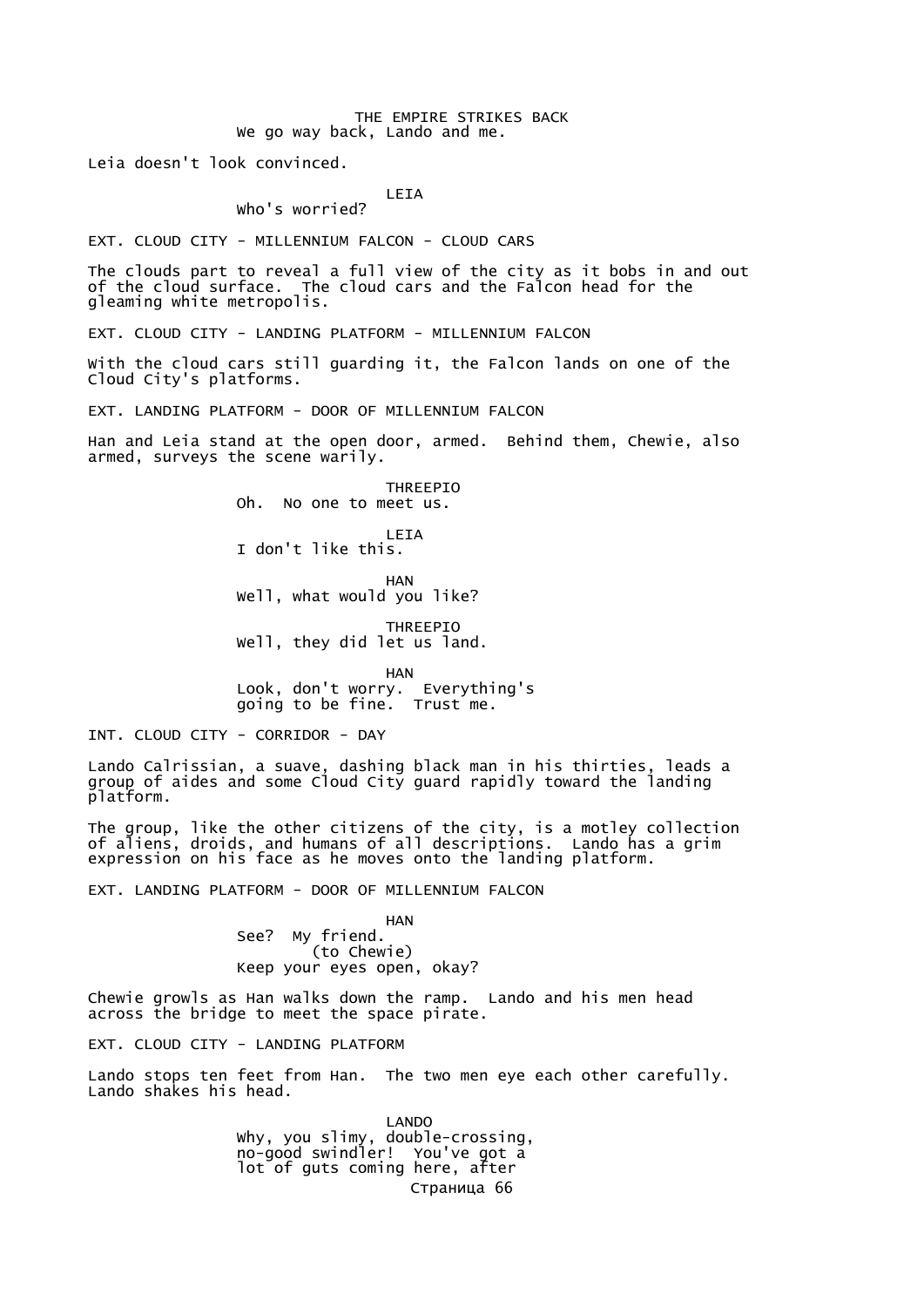THE EMPIRE STRIKES BACK what you pulled. Han points to himself innocently, mouthing, "Me?" Lando moves threateningly toward Han. Suddenly, he throws his arms around his startled, long-lost friend and embraces him. LANDO (laughs) How you doing, you old pirate? So good to see you! I never thought I'd catch up with you again. Where you been? The two old friends embrace, laughing and chuckling. EXT. LANDING PLATFORM - DOOR OF MILLENNIUM FALCON. THREEPIO Well, he seems very friendly. LEIA (wary) Yes... very friendly. EXT. CLOUD CITY - LANDING PLATFORM LANDO What are you doing here? **HAN**  (gestures toward the Falcon) Ahh... repairs. I thought you could help me out. LANDO (in mock panic) What have you done to my ship? **HAN**  Your ship? Hey, remember, you lost her to me fair and square. Chewie growls a reserved greeting. Lando suddenly notices the princess and smiles. LANDO Hello. What have we here? Welcome. I'm Lando Calrissian. I'm the administrator of this facility. And who might you be? **LEIA**  Leia. LANDO Welcome, Leia. Lando bows before Leia and kisses her hand. **HAN**  All right, all right, you old smoothie. Han takes Leia by the hand and steers her away from Lando. THREEPIO Страница 67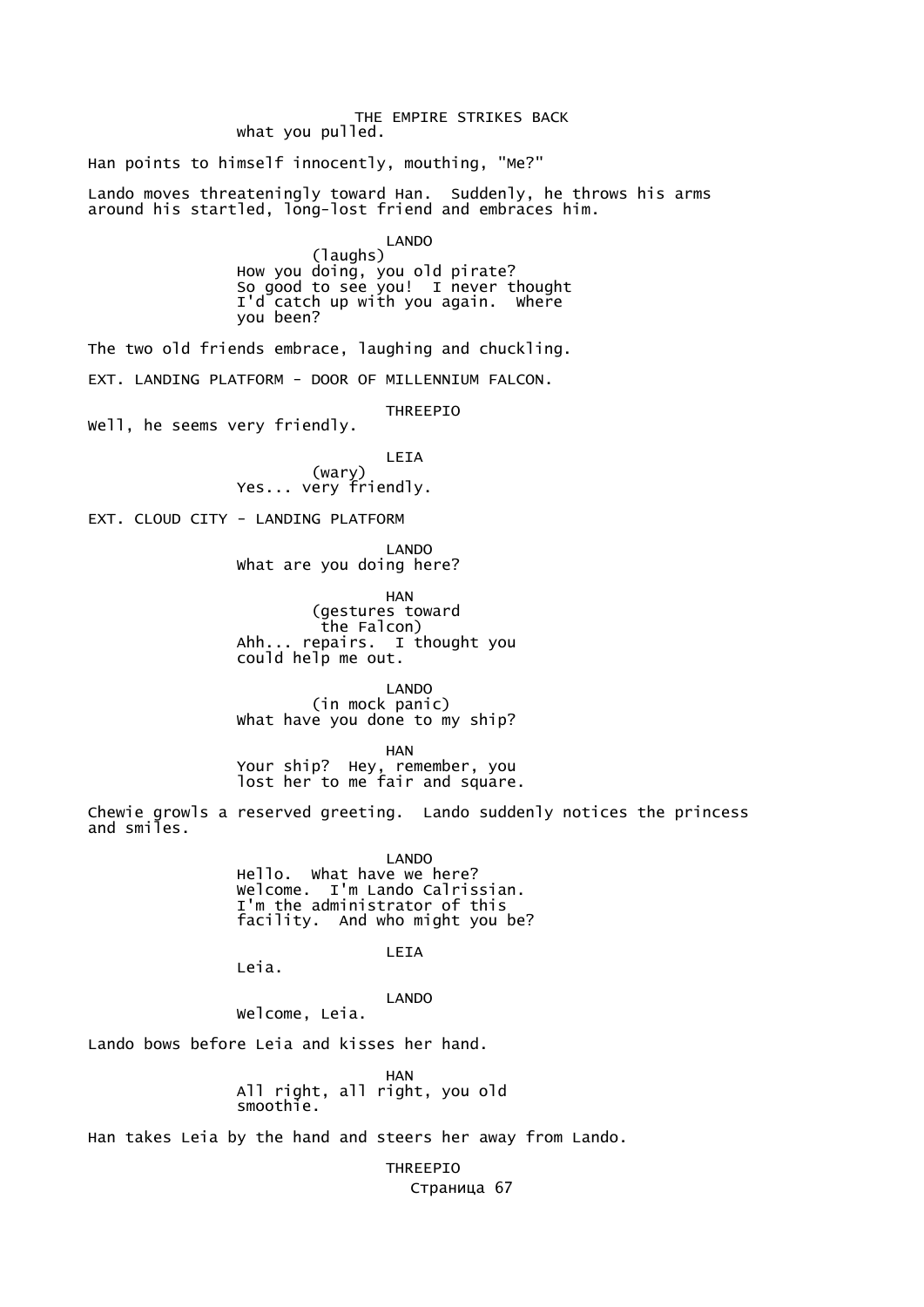THE EMPIRE STRIKES BACK Hello, sir. I am See-Threepio, human-cyborg relations. My facilities are at your...

Before Threepio can finish his self-introduction, Lando has turned to follow Han and Leia, who are walking toward the city.

> THREEPIO Well, really!

Lando, his aide, Lobot, and Han lead the way across the bridge, followed by Threepio, Chewie and Leia.

> LANDO What's wrong with the Falcon?

**HAN** Hyperdrive.

> LANDO I'll get my people to work on it.

**HAN** 

Good.

Lando turns to Leia.

 LANDO You know, that ship saved my life quite a few times. She's the fastest hunk of junk in the galaxy.

INT. CLOUD CITY - CORRIDOR

The group has crossed the narrow bridge and entered the city. They walk down the lovely Art Deco passageway, rounding several corners and passing many small plazas as they go. Threepio lags a bit behind.

**HAN**  How's the gas mine? Is it paying off for you?

 LANDO Oh, not as well as I'd like. We're a small outpost and not very self-sufficient. And I've had supply problems of every kind. I've had labor difficulties... (catches Han grinning at him) What's so funny?

**HAN** You. Listen to you - you sound like a businessman, a responsible leader. Who'd have thought that, huh?

Lando is reflective. He looks at Han a moment.

 LANDO You know, seeing you sure brings back a few things.

**HAN** 

Yeah.

 LANDO Страница 68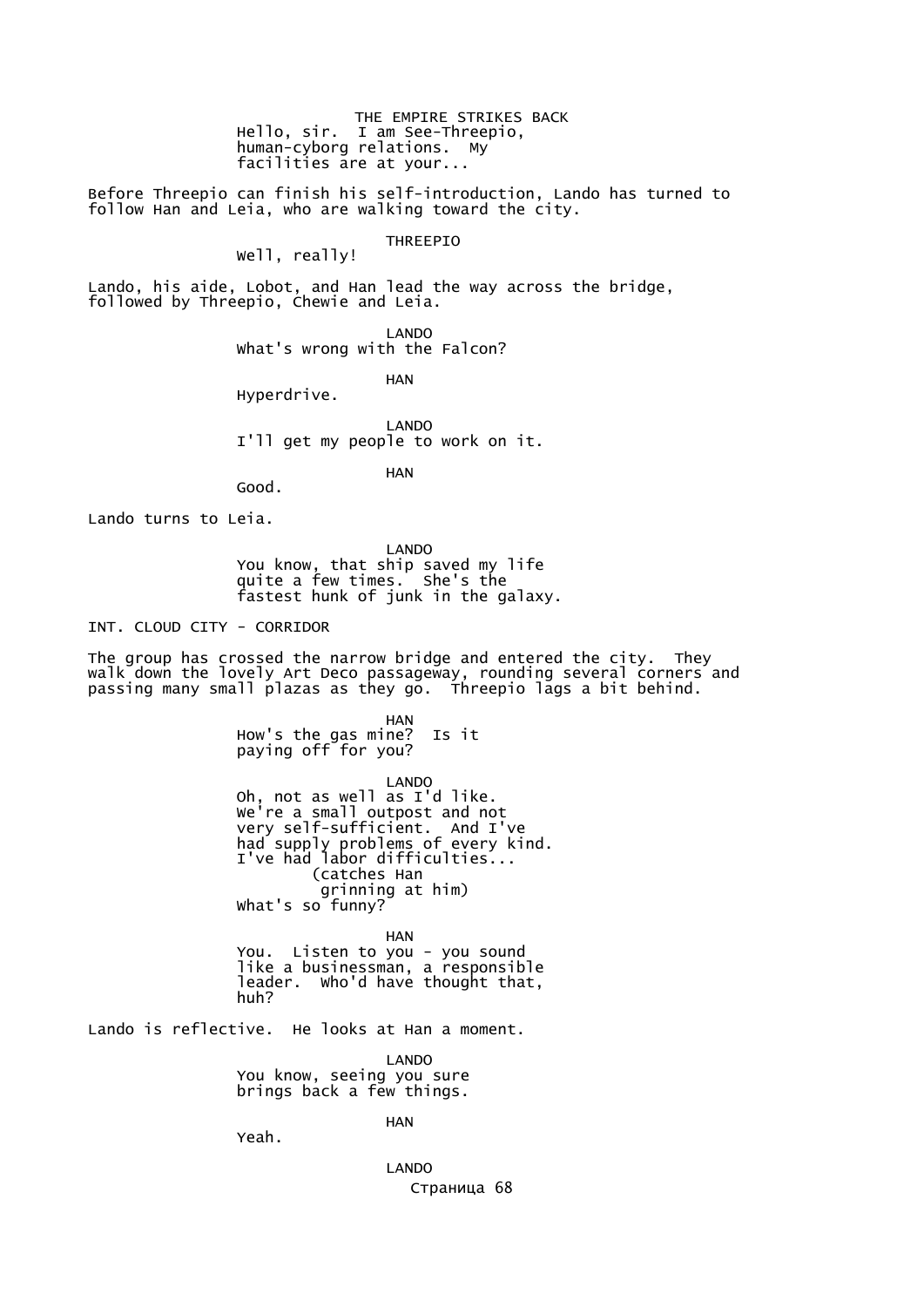THE EMPIRE STRIKES BACK (shakes his head) Yeah. I'm responsible these days. It's the price you pay for being successful.

Han and Lando laugh together, and the group moves on through the corridor.

The lagging Threepio passes a Threepio-type silver droid who is coming out of a door.

> THREEPIO Oh! Nice to see a familiar face.

> > SECOND THREEPIO

(mumbles)

E chu ta!

THREEPIO

How rude!

Threepio stops, watching the silver droid move away. Then he hears the muffled beeping and whistling of an R2 unit coming from within the room.

INT. CLOUD CITY - ANTEROOM

Curious, Threepio enters the room.

 THREEPIO That sounds like an R2 unit in there. I wonder if...

Threepio walks through the doorway to the main room. He looks in.

 THREEPIO Hello? How interesting. Oh, my.

 MAN'S VOICE (from within) Who are you?

 THREEPIO Oh, I'm terribly sorry. I... I didn't mean to intrude. No, no, please don't get up. No!

A laser bolt to Threepio's chest sends him flying in twenty directions. Smoldering mechanical arms and legs bounce off the walls as the door whooshes closed behind him.

INT. CLOUD CITY - CORRIDOR

Lando, Han, and Leia continue down the corridor unaware of Threepio's dreadful accident. Chewbacca glances around, sniffs the air, but shrugs his shoulders and follows the group.

EXT. DAGOBAH - BOG - DUSK

In the bright lights of the fighter, Luke loads a heavy case into the belly of the ship. Artoo sits on top of the X-wing, settling down into his cubbyhole. Yoda stands nearby on a log.

*YODA*  Luke! You must complete the training.

**LUKE**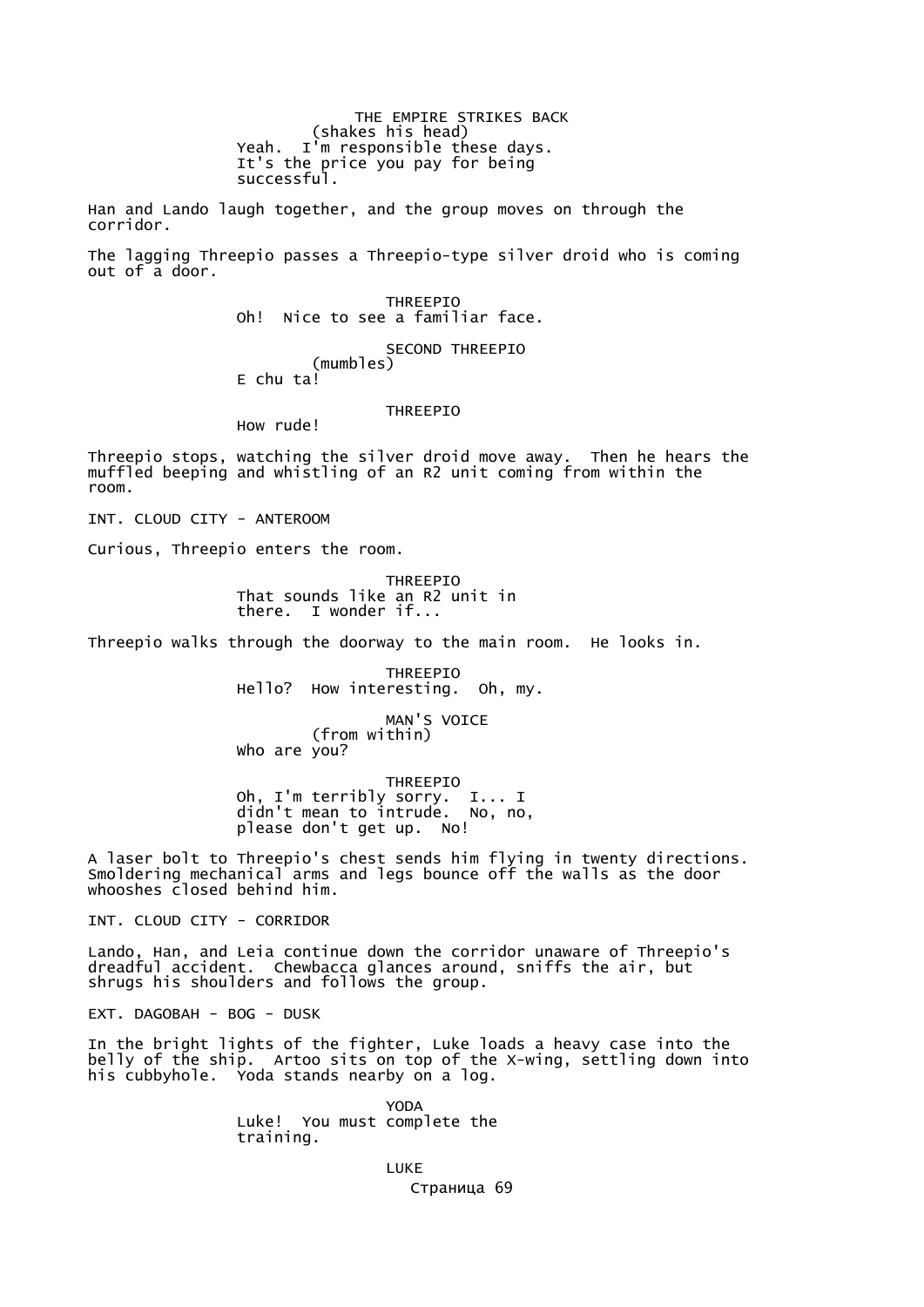THE EMPIRE STRIKES BACK I can't keep the vision out of my head. They're my friends. I've got to help them.

YODA

You must not go!

**LUKE**  But Han and Leia will die if I don't.

BEN'S VOICE

You don't know that.

Luke looks toward the voice in amazement. Ben has materialized as a real, slightly shimmering image near Yoda. The power of his presence stops Luke.

**BEN** BEN Even Yoda cannot see their fate.

**LUKE**  But I can help them! I feel the Force!

**BEN** BEN But you cannot control it. This is a dangerous time for you, when you will be tempted by the dark side of the Force.

*YODA*  Yes, yes. To Obi-Wan you listen. The cave. Remember your failure at the cave!

> LUKE But I've learned so much since then. Master Yoda, I promise to return and finish what I've begun. You have my word.

**BEN** BEN It is you and your abilities the Emperor wants. that is why your friends are made to suffer.

**LUKE** And that is why I have to go.

**BEN** BEN Luke, I don't want to lose you to the Emperor the way I lost Vader.

**LUKE** 

You won't.

*YODA* 

 Stopped they must be. On this all depends. Only a fully trained Jedi Knight with the Force as his ally will conquer Vader and his Emperor. If you end your training now, if you choose the quick and easy path, as Vader did, you will become an agent of evil.

**BEN** BEN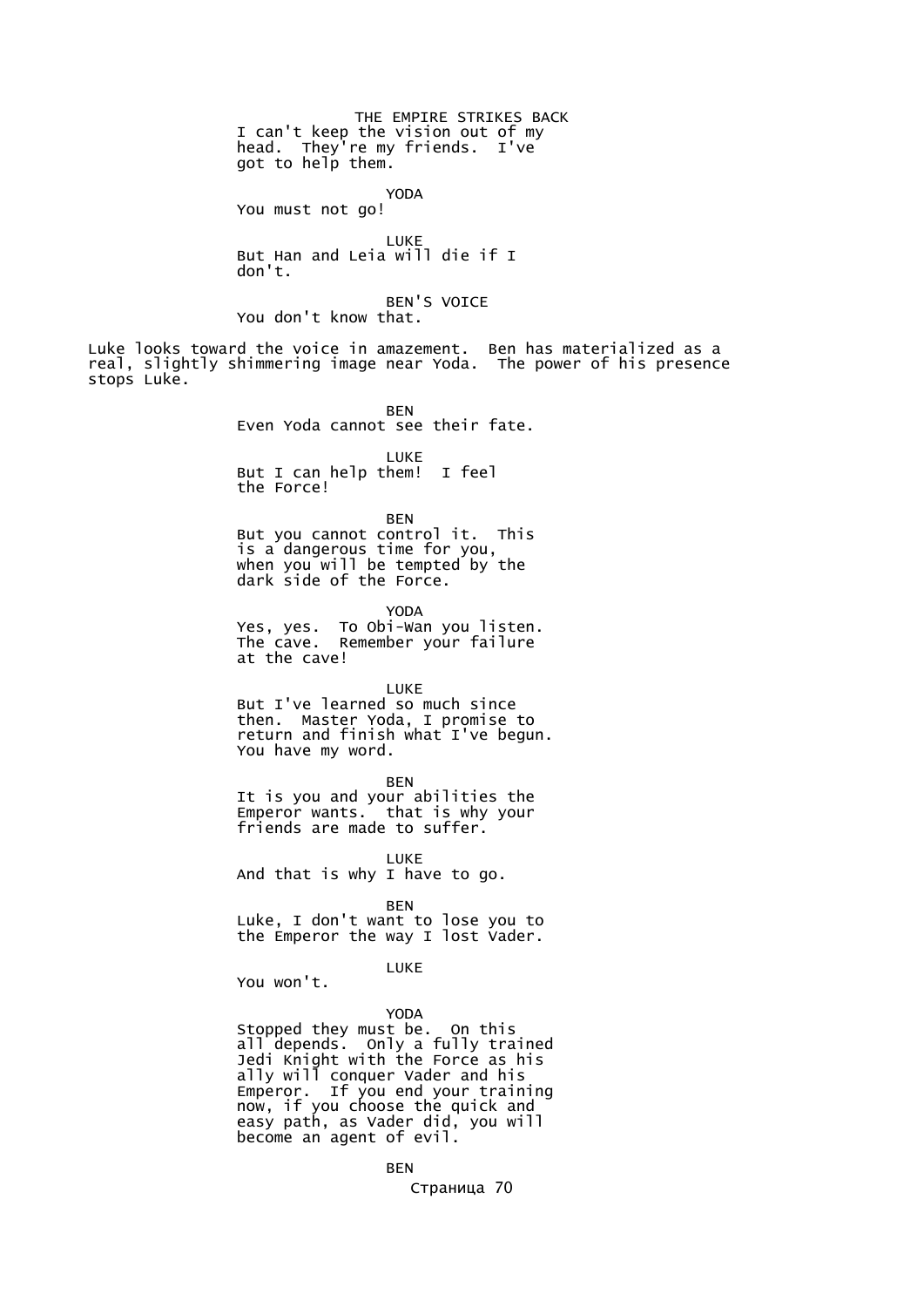THE EMPIRE STRIKES BACK

Patience.

**LUKE** And sacrifice Han and Leia?

*YODA*  If you honor what they fight for ... yes!

Luke is in great anguish. He struggles with the dilemma, a battle raging in his mind.

**BEN** BEN If you choose to face Vader, you will do it alone. I cannot interfere.

**LUKE**  I understand. (he moves to his X-wing) Artoo, fire up the converters.

Artoo whistles a happy reply.

**BEN** BEN Luke, don't give in to hate that leads to the dark side.

Luke nods and climbs into his ship.

*YODA*  Strong is Vader. Mind what you have learned. Save you it can.

**LUKE** I will. And I'll return. I promise.

Artoo closes the cockpit. Ben and Yoda stand watching as the roar of the engines and the wind engulf them.

*YODA*  (sighs) Told you, I did. Reckless is he. Now matters are worse.

**BEN** BEN That boy is our last hope.

> YODA (looks up) No. There is another.

EXT. SPACE - PLANET DAGOBAH

Luke's tiny X-wing rockets away from the green planet of Dagobah and off into space.

INT. CLOUD CITY - LIVING QUARTERS - DAY

Within the quarters assigned her on Cloud City, Leia paces in agitation. She has changed from her cold-weather pants and jacket to a lovely dress. Her hair is down, tied back with ribbons. She moves from a large, open window and turns to see Han entering through the doorway.

**HAN**  The ship is almost finished. Страница 71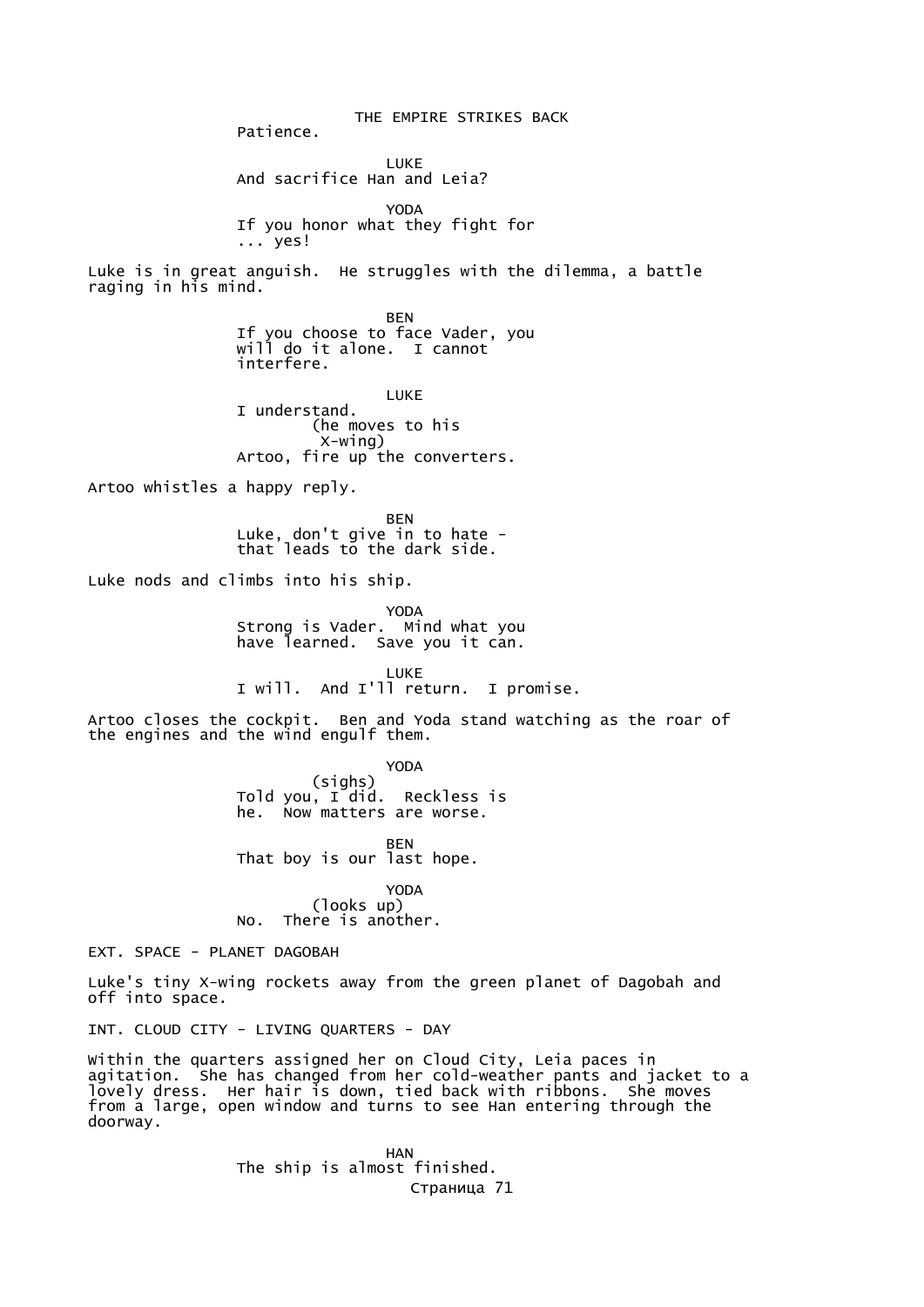THE EMPIRE STRIKES BACK Two or Three more things and we're in great shape.

 LEIA The sooner the better. Something's wrong here. No one has seen or knows anything about Threepio. He's been gone too long to have gotten lost.

Han takes Leia by the shoulders and gently kisses her forehead.

**HAN**  Relax. I'll talk to Lando and see what I can find out.

 LEIA I don't trust Lando.

**HAN**  Well, I don't trust him, either. But he is my friend. Besides, we'll soon be gone.

 LEIA And then you're as good as gone, aren't you?

Not speaking, Han considers her words and gazes at her troubled face.

INT. CLOUD CITY - JUNK ROOM

The room is piled high with broken and discarded machine parts. Four Ugnaughts, small hoglike creatures, separate the junk and throw some pieces onto a conveyer belt which moves briskly toward a pit of molten<br>metal. Pieces of Threepio's golden body move down the belt. Chewie  $meta$ . Pieces of Threepio's golden body move down the belt. enters the room and spots an Ugnaught picking up and inspecting Threepio's head. The Wookiee barks a command, startling the Ugnaught, then reaches to grab the head. But the Ugnaught tosses it away from him to another Ugnaught. This game of keep-away goes on until Threepio's head falls from their grip and bounces with a clang onto the ground.

INT. CLOUD CITY - LIVING QUARTERS - DAY

The door zaps open. Chewbacca walks in, carrying a packing case of Threepio, arms and legs hanging over the edge.

> LEIA What happened?

Chewie sets the case on a table, grunting and groaning an explanation.

**HAN** Where? Found him in a junk pile?

> LEIA Oh, what a mess. Chewie, do you think you can repair him?

The giant Wookiee studies the array of robot parts. He looks at the princess and shrugs sadly.

**HAN**  Lando's got people who can fix him.

**LEIA**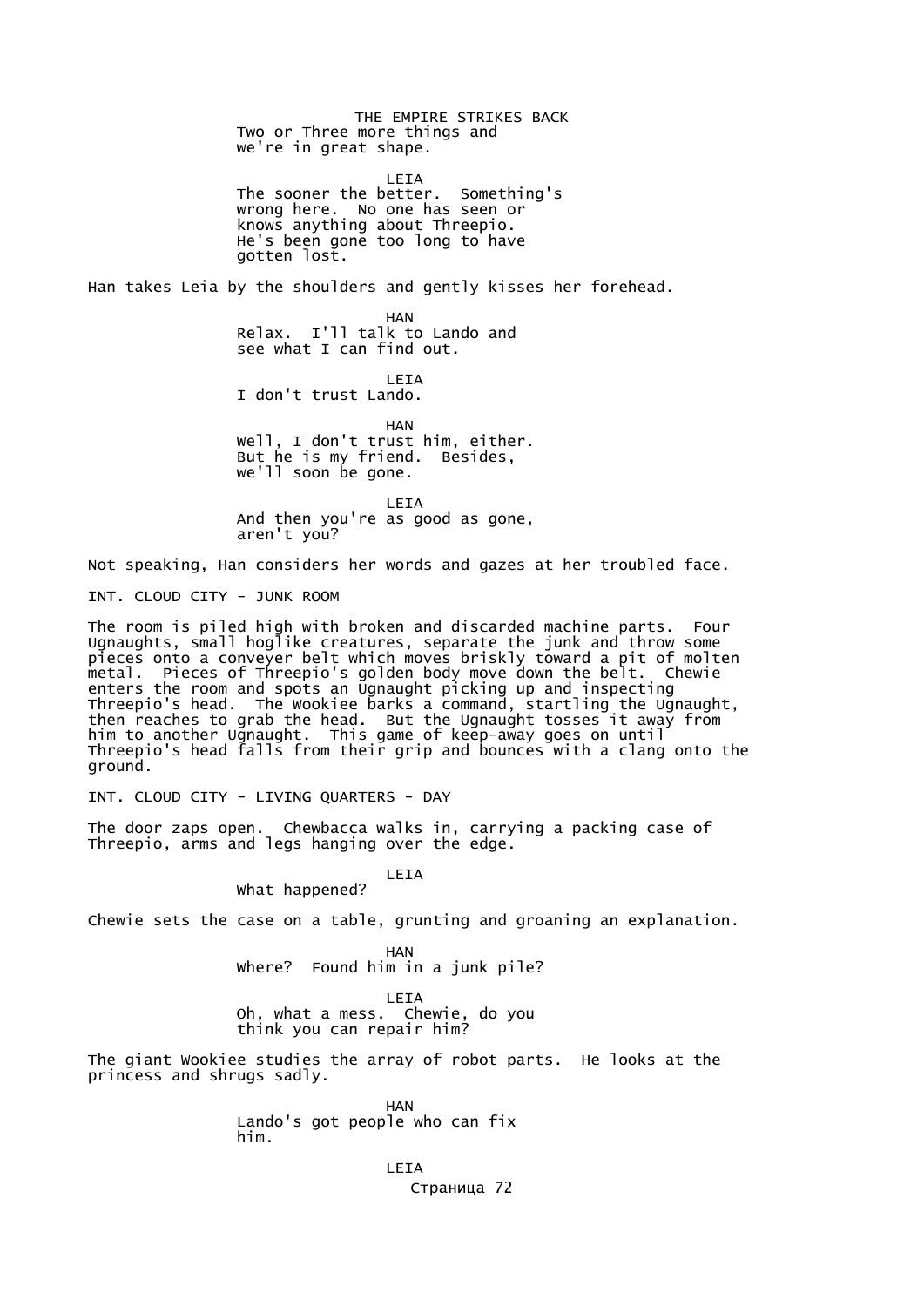THE EMPIRE STRIKES BACK No, thanks. There is a buzz and the door slides open, revealing Lando. LANDO<br>I'm sorry. Am I inte Am I interrupting anything? **LEIA**  Not really. LANDO You look absolutely beautiful. You truly belong here with us among the clouds. LEIA (coolly) Thank you. LANDO Will you join me for a little refreshment? Han looks at Lando suspiciously, but Chewie barks at the mention of food and licks his lips. LANDO Everyone's invited, of course. Leia takes Lando's proffered arm, and the group turns to go. Lando spots Threepio's remains. LANDO Having trouble with you droid? Han and Leia exchange a quick glance. **HAN**  No. No problem. Why? Han and Leia move arm-in-arm through the door, followed by Lando and Chewie. The door slides closed behind them. INT. CLOUD CITY - CORRIDOR - DAY Leia walks between Han and Lando as Chewie follows a short distance behind. Long shafts of light pour across the corridor between tall, pure-white columns. LANDO So you see, since we're a small operation, we don't fall into the... uh... jurisdiction of the Empire. LEIA So you're part of the mining guild then? LANDO No, not actually. Our operation is small enough not to be noticed... which is advantageous for everybody since our customers are anxious to avoid attracting attention to themselves. Страница 73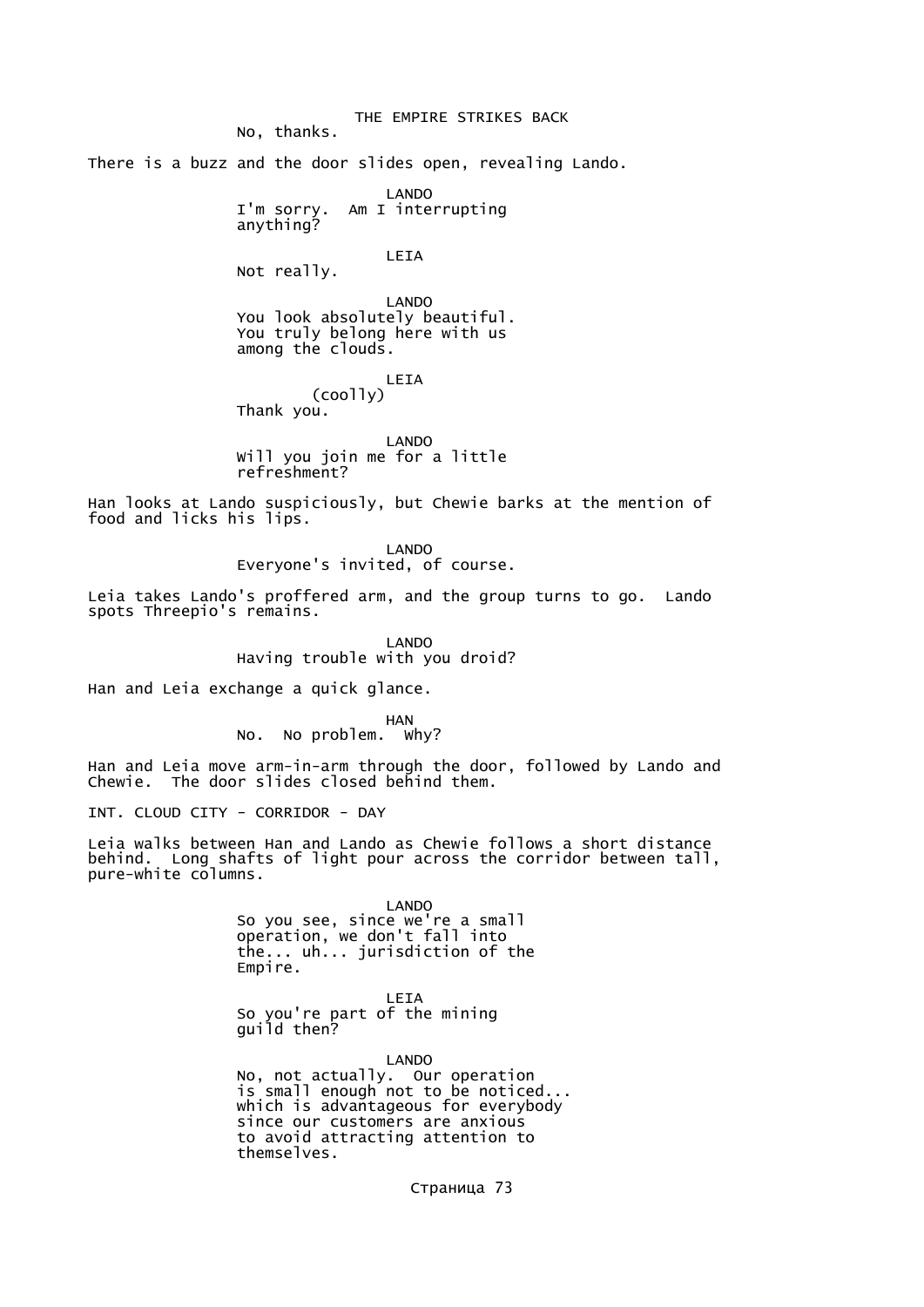THE EMPIRE STRIKES BACK The group walks into another corridor and heads for a huge doorway at the far end.

**HAN**  Aren't you afraid the Empire's going to find out about this little operation and shut you down?

 LANDO That's always been a danger looming like a shadow over everything we've built here. But things have developed that will insure security. I've just made a deal that will

keep the Empire out of here forever.

INT. CLOUD CITY - DINING ROOM

The mighty doors to the dining room slide open and the group enters the dining room. At the far end of a huge banquet table sits Darth Vader. Standing at his side and slightly behind him is Boba Fett, the bounty hunter.

Faster than the wink of an eye, Han draws his blaster and pops off a couple of shots directly at Vader. The Dark Lord quickly raises his hand, deflecting the bolts into one of the side walls, where they explode harmlessly. Just as quickly, Han's weapon zips into Vader's hand. The evil presence calmly places the gun on the table in front of him.

> VADER We would be honored if you would join us.

Han gives Lando a mean look.

 LANDO I had no choice. They arrived right before you did. I'm sorry.

**HAN** 

I'm sorry, too.

EXT. LUKE'S X-WING - BESPIN SYSTEM

Luke's X-wing races through thick clouds toward Cloud City.

INT. LUKE'S X-WING - COCKPIT

Luke is grim-faced as he pilots his course toward Bespin's shining city. Artoo's beeps and whistles are transmitted onto the scope.

**LUKE**  (into comlink) No, Threepio's with them.

Artoo whistles another worried inquiry.

**LUKE**  (into comlink) Just hang on. We're almost there.

INT. CLOUD CITY - LARGE CELL

Chewbacca is in a Cloud City prison cell. The stark room is flooded with hot light. To add to Chewie's misery, a high-pitched whistle screeches loudly. Chewie is going mad. He hits the wall with giant fists as he paces back and forth across the cell floor. The upper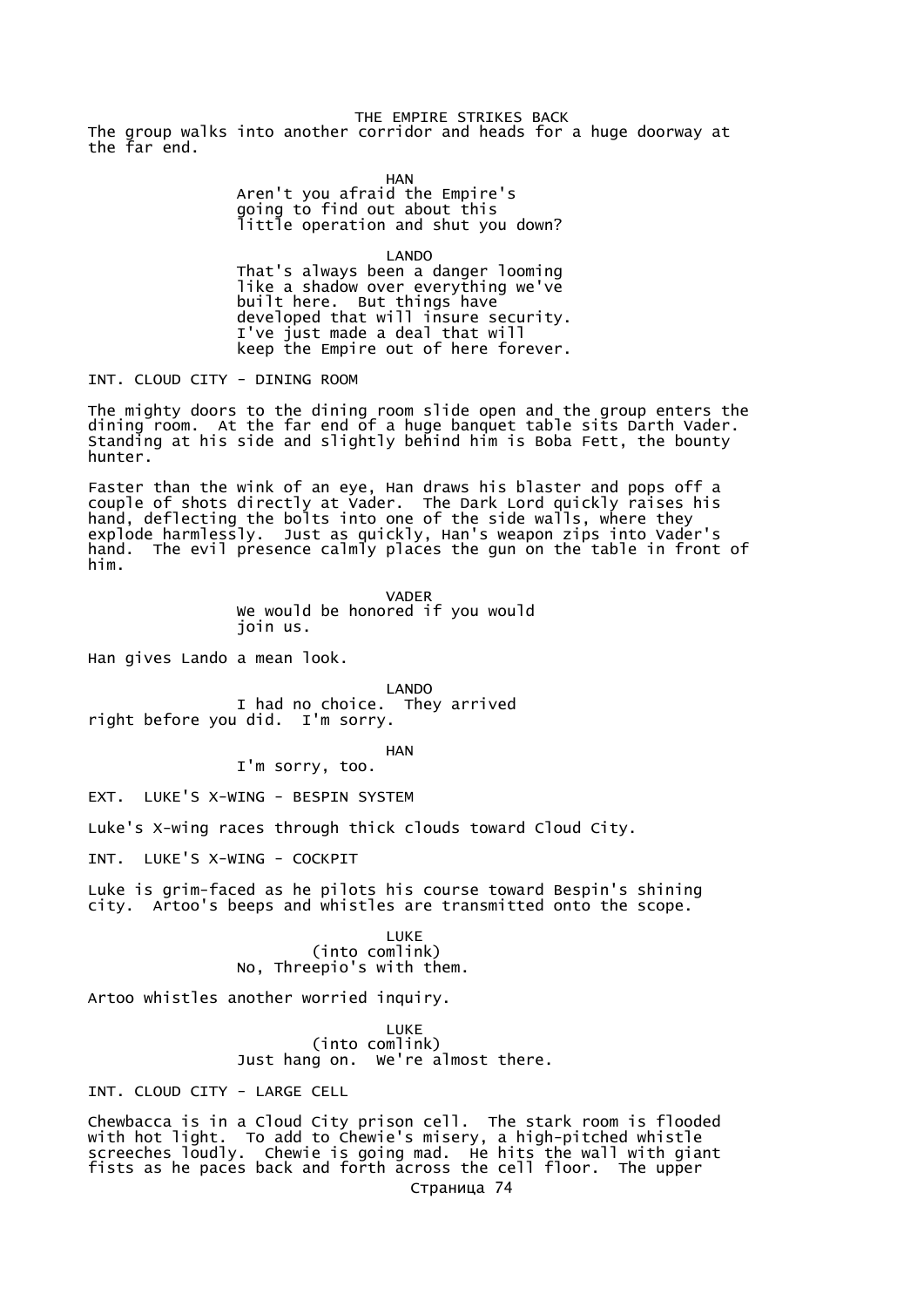lights go off abruptly. The prisoner rubs his eyes and moves to a wall, where he listens for a moment. Then, moaning to himself, he moves to a platform where the disassembled pieces of Threepio lie. He picks up the golden droid's head and meditates on it for a moment, barking a few philosophical remarks. Chewie sticks the robot's head on its torso and starts adjusting wires and circuits.

Suddenly, the lights in Threepio's eyes spark to life as Chewie touches two connectors together. Threepio immediately begins to speak, but his voice is so slow and so low as to be nearly unintelligible.

**THREEPIO**  Mmmm. Oh, my. Uh, I, uh - Take this off! I, uh, don't mean to intrude here. I, don't, no, no, no... Please don't get up. No!

Chewie looks at Threepio in bewilderment, then scratches his furry head. He gets an idea and adjusts some connections, whereupon Threepio immediately begins speaking normally.

> THREEPIO Stormtroopers? Here? We're in danger. I must tell the others. Oh, no! I've been shot!

INT. CLOUD CITY - PRISON ENTRY AREA

Darth Vader strides through the room as two stormtroopers prepare an elaborate torture mechanism. Han is strapped to a rack which tilts forward onto the torture device. Vader activates the mechanism, creating two bursts of sparks, one of which strikes Han's face.

The door opens, and Vader leaves the torture room just as Han screams a sharp, piercing cry of agony. Darth Vader moves to the holding chamber, where Lando and Boba Fett await him.

INT. CLOUD CITY - HOLDING CHAMBER

LANDO

Lord Vader.

 VADER (to Fett) You may take Captain Solo to Jabba the Hut after I have Skywalker.

Han's screams filter through the torture room door.

 BOBA FETT He's no good to me dead.

 VADER He will not be permanently damaged.

> LANDO Lord Vader, what about Leia and the Wookiee?

 VADER They must never again leave this city.

> LANDO That was never a condition of our agreement, nor was giving Han to this bounty hunter!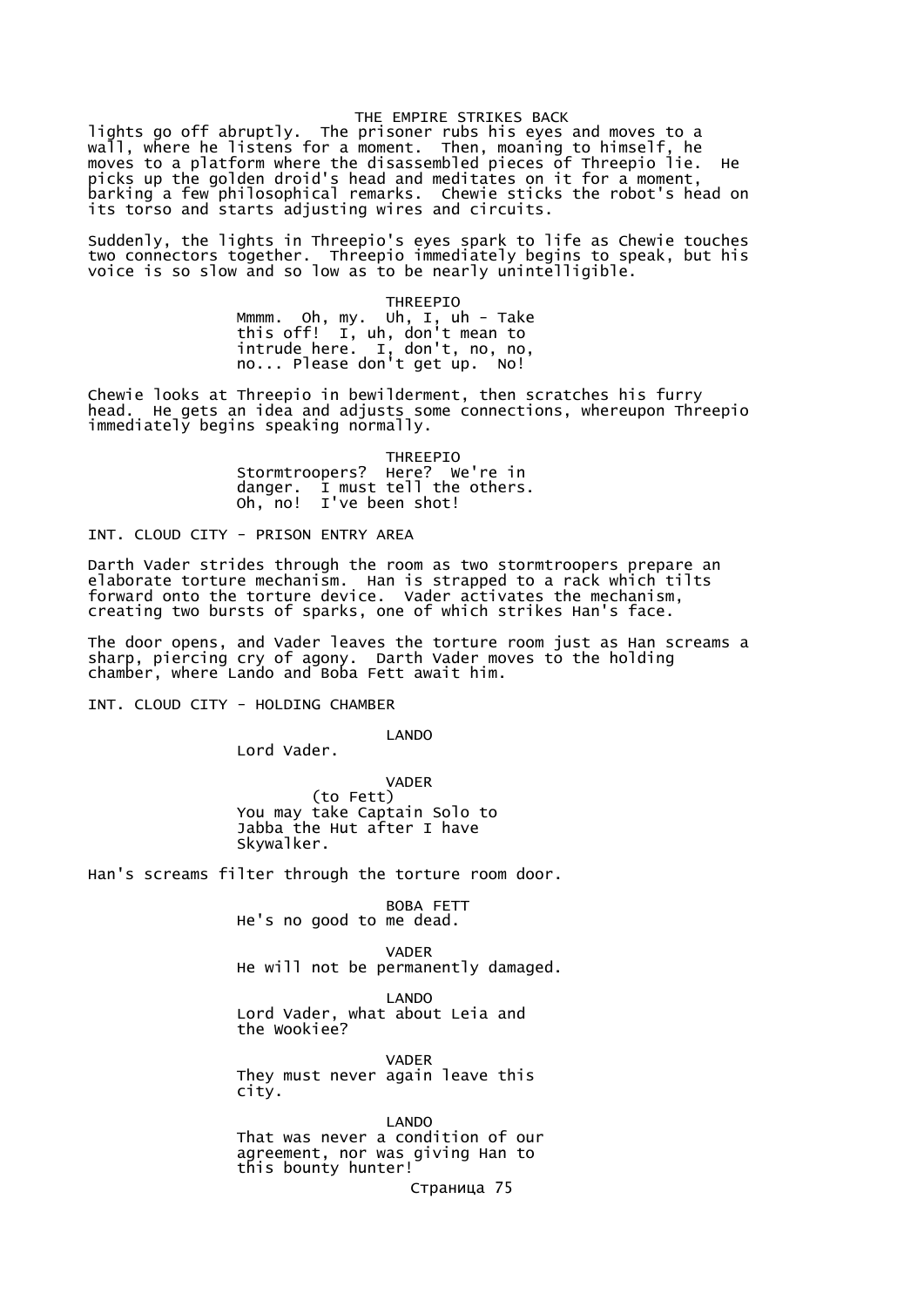VADER Perhaps you think you're being treated unfairly.

LANDO

No.

 VADER Good. It would be unfortunate if I had to leave a garrison here.

Vader turns and sweeps into the elevator with Boba Fett. Lando walks swiftly down another corridor, muttering to himself.

> LANDO This deal's getting worse all the time.

INT. CLOUD CITY - LARGE CELL

Chewie now has a little more of Threepio back together. One arm is connected, but the legs are yet to be attached. There is one small problem, however. It seems the Wookiee has managed to put the droid's head on backwards.

**THREEPIO**  Oh, yes, that's very good. I like that. Oh! Something's not right because now I can't see. Wait. Wait! Oh, my! what have you done? I'm backwards, you stupid furball. Only an overgrown mophead like you would be stupid enough...

Threepio is cut off in mid-sentence as Chewie angrily deactivates a circuit and the droid shuts down. The Wookiee smells something and sits up. The door to the chamber slides open and a ragged Han Solo is shoved into the room by two stormtroopers. Barking his concern, the huge Wookiee gives Han a big hug. Han is very pale, with dark circles under his eyes.

**HAN** I feel terrible.

Chewie helps Han to a platform and then turns as the door slides open revealing Leia. She, too, looks a little worse for wear. The troopers push her into the cell, and the door slides closed. She moves to Han, who is lying on the platform, and kneels next to him, gently stroking his head.

> LEIA Why are they doing this?

**HAN**  They never even asked me any questions.

The cell door slides open. Lando and two of his guards enter.

**LEIA** 

Lando.

**HAN**  Get out of here, Lando! LANDO Shut up and listen! Vader has Страница 76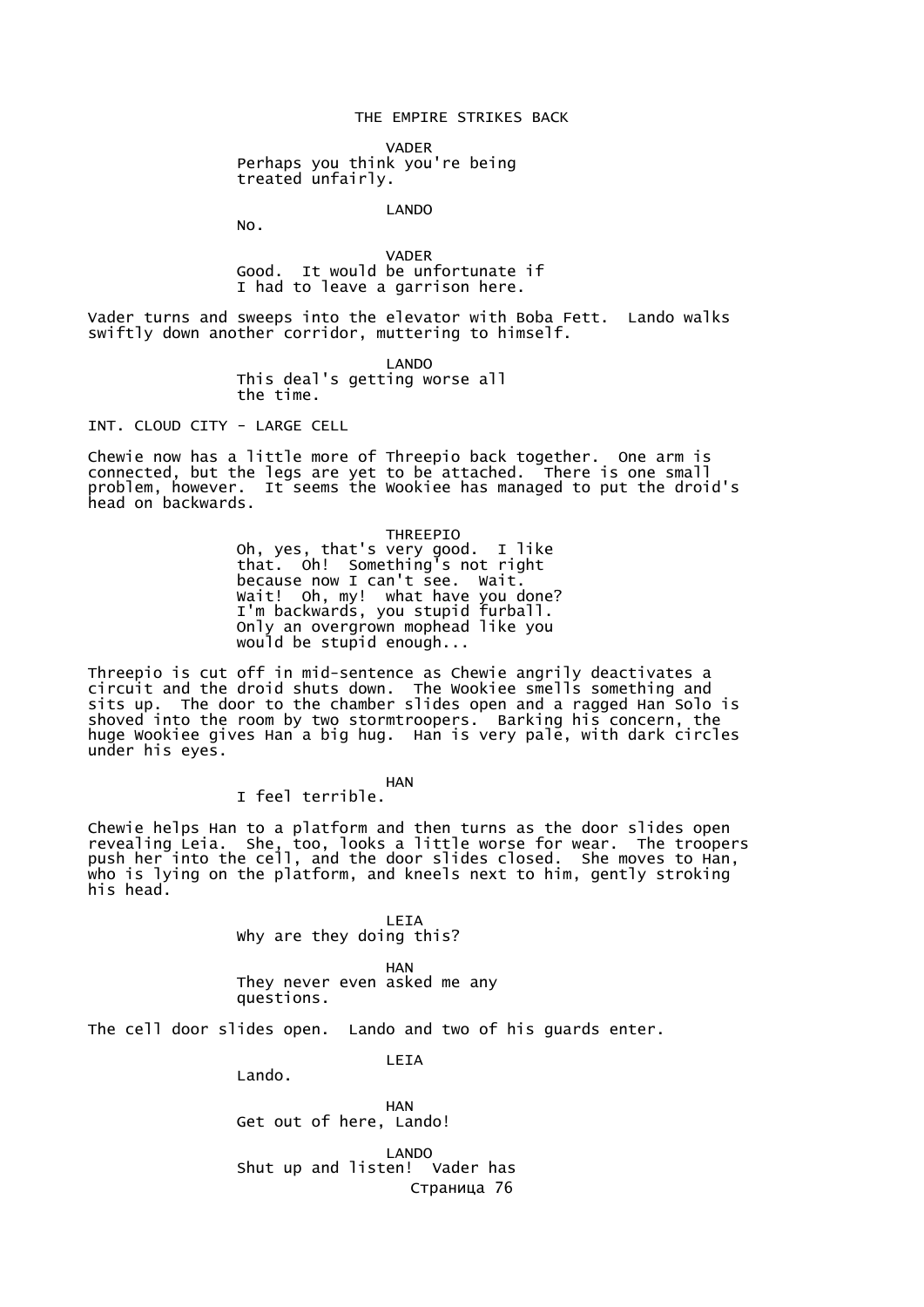THE EMPIRE STRIKES BACK agreed to turn Leia and Chewie over to me. **HAN**  Over to you? LANDO They'll have to stay here, but at least they'll be safe. LEIA What about Han? LANDO Vader's giving him to the bounty hunter. LEIA Vader wants us all dead. LANDO He doesn't want you at all. He's after somebody called Skywalker. **HAN**  Luke? LANDO Lord Vader has set a trap for him. Leia's mind is racing. **LEIA**  And we're the bait. LANDO Well, he's on his way. Han's rage peaks. **HAN**  Perfect. You fixed us all pretty good, didn't you? (spits it out) My friend! Han hauls off and punches Lando. The two friends are instantly engaged in a frantic close-quarters fight. The guards hit Han with their rifle butts and he flies across the room. Chewie growls and starts for the guards. They point their laser weapons at the giant Wookiee, but Lando stops them. LANDO Stop! I've done all I can. I'm sorry I couldn't do better, but I have my own problems. **HAN**  Yeah, you're a real hero. Lando and the guards leave. Han wipes the blood from his chin as Leia and Chewie help him up. LEIA

 (dabs at his wound) You certainly have a way with people.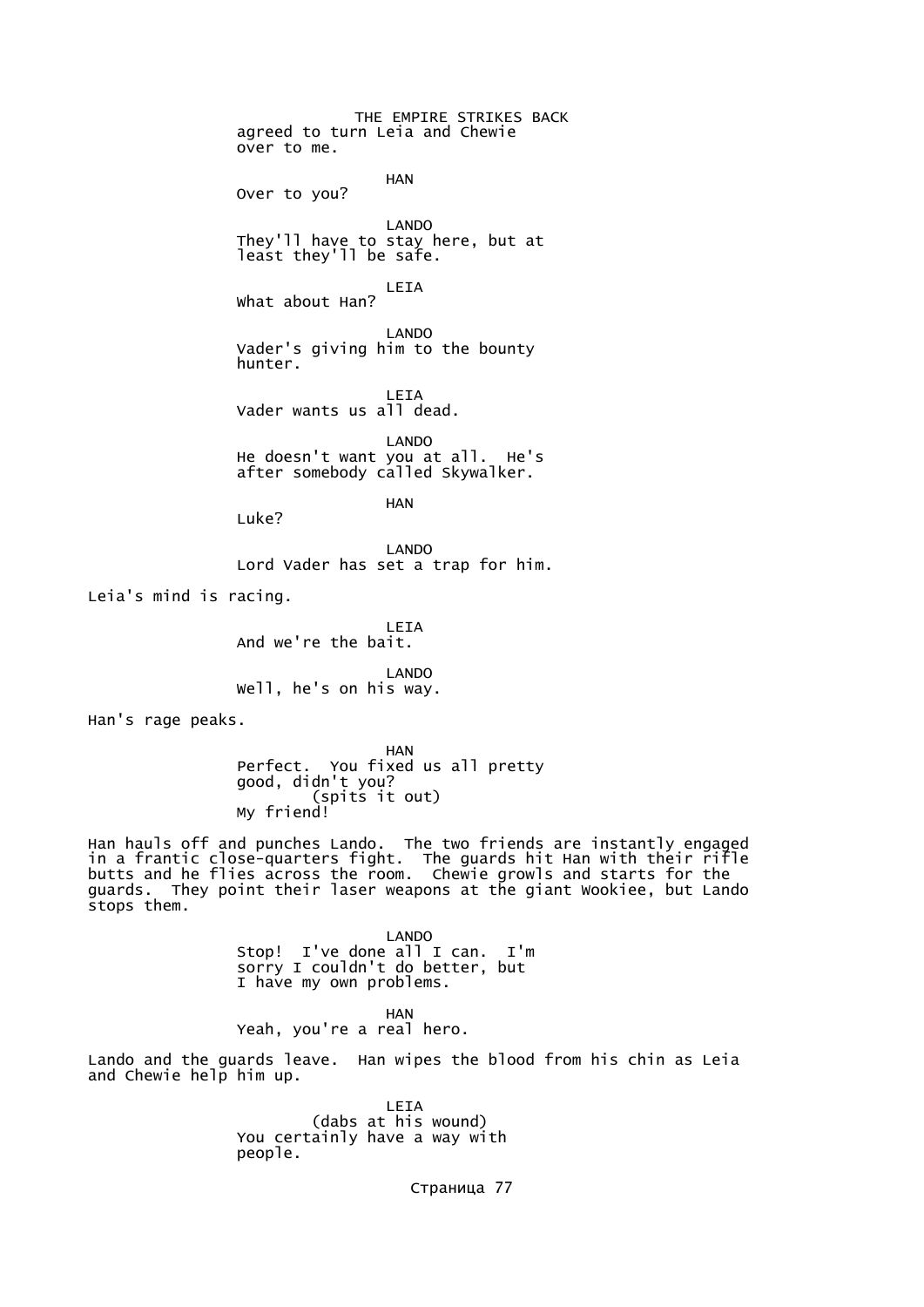THE EMPIRE STRIKES BACK INT. CLOUD CITY - CARBON-FREEZING CHAMBER

Four armor-suited stormtroopers stand at the ready in the large chamber, which is filled with pipes and chemical tanks. In the middle of the room is a round pit housing a hydraulic platform. Darth Vader and Lando stand near the platform.

 VADER This facility is crude, but it should be adequate to freeze Skywalker for his journey to the Emperor.

An Imperial soldier appears.

 IMPERIAL SOLDIER Lord Vader, ship approaching. X-wing class.

 VADER Good. Monitor Skywalker and allow him to land.

The soldier bows and leaves the chamber.

 LANDO Lord Vader, we only use this facility for carbon freezing. If you put him in there, it might kill him.

> VADER I do not want the Emperor's prize damaged. We will test it... on Captain Solo.

Lando's face registers dismay.

EXT. SPACE - BESPIN SYSTEM - LUKE'S X-WING

Luke's X-wing moves through the clouds as it nears the city.

INT. LUKE'S X-WING - COCKPIT

Encountering no city guards, Luke scans the display panel with concern.

INT. CLOUD CITY - CARBON-FREEZING CHAMBER

There is a great activity on the carbon-freezing platform. Six Ugnaughts frantically prepare the chamber for use. A special coffinlike container is put in place. With Boba Fett in the lead, a squad of six stormtroopers brings in Han, Leia and Chewie. Strapped to Chewie's back, with only his head, torso, and one arm assembled, is Threepio. Threepio's head faces the opposite direction from Chewie's and the droid is constantly twisting around in a vain effort to see what is happening. His one attached arm is animate and expressive, intermittently pointing, gesturing, and covering his eyes. The remaining pieces of his body are randomly bundled to the Wookiee's back so that his legs and other arm stick out at odd angles from the pack.

 THREEPIO If only you had attached my legs, I wouldn't be in this ridiculous position. Now, remember, Chewbacca, you have a responsibility to me, so don't do anything foolish.

**HAN**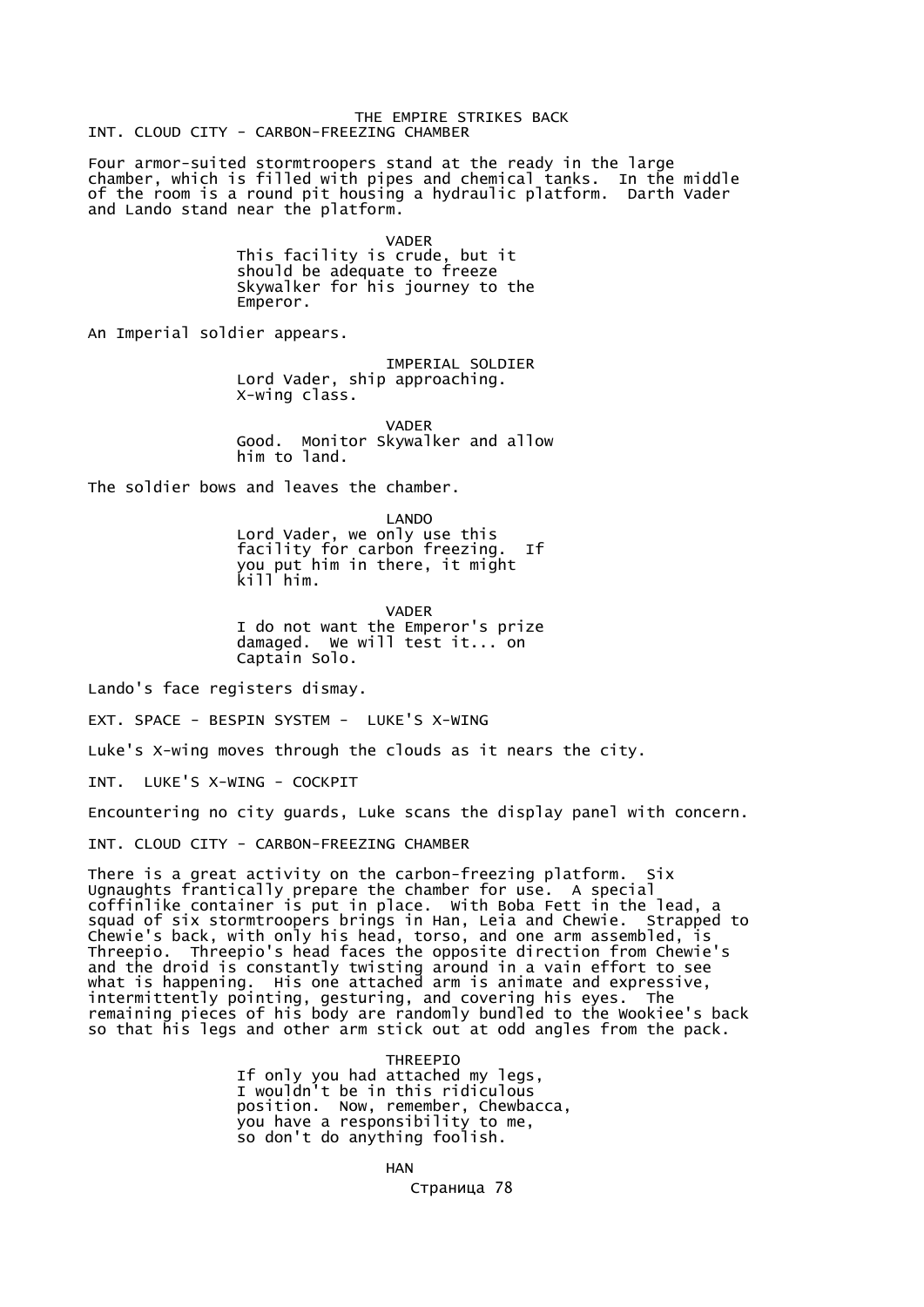THE EMPIRE STRIKES BACK (to Lando) What's going on... buddy?

 LANDO You're being put into carbon freeze.

Boba Fett moves away from the group to Darth Vader.

 BOBA FETT What if he doesn't survive? He's worth a lot to me.

 VADER The Empire will compensate you if he dies. Put him in!

Realizing what is about to happen, Chewie lets out a wild howl and attacks the stormtroopers surrounding Han. Within seconds, other Imperial reinforcements join the scuffle, clubbing the giant Wookiee with their laser weapons.

From the instant of Chewie's first move, Threepio begins to scream in panic while he tries to protect himself with his one arm.

> THREEPIO Oh, no! No, no, no! Stop, Chewbacca, stop...!

The stormtroopers are about to bash Chewie in the face.

**HAN**  Stop, Chewie, stop! Do you hear me? Stop!

> THREEPIO Yes, stop, please! I'm not ready to die.

Han breaks away from his captors. Vader nods to the guards to let him go and the pirate breaks up the fight.

**HAN**  Chewie! Chewie, this won't help me. Hey!

Han gives the Wookiee a stern look.

**HAN**  Save your strength. There'll be another time. The princess - you have to take care of her. You hear me?

Han winks at the Wookiee, who wails a doleful farewell.

In a flash the guards have slipped binders on Chewbacca, who is too distraught to protest. Han turns to Princess Leia. They look sorrowfully at one another, then Han moves toward her and gives her a final, passionate kiss.

**LEIA** 

**HAN** 

I know.

I love you!

Tears roll down Leia's face as she watches the dashing pirate walk to the hydraulic platform. Han looks one final time at his friends - and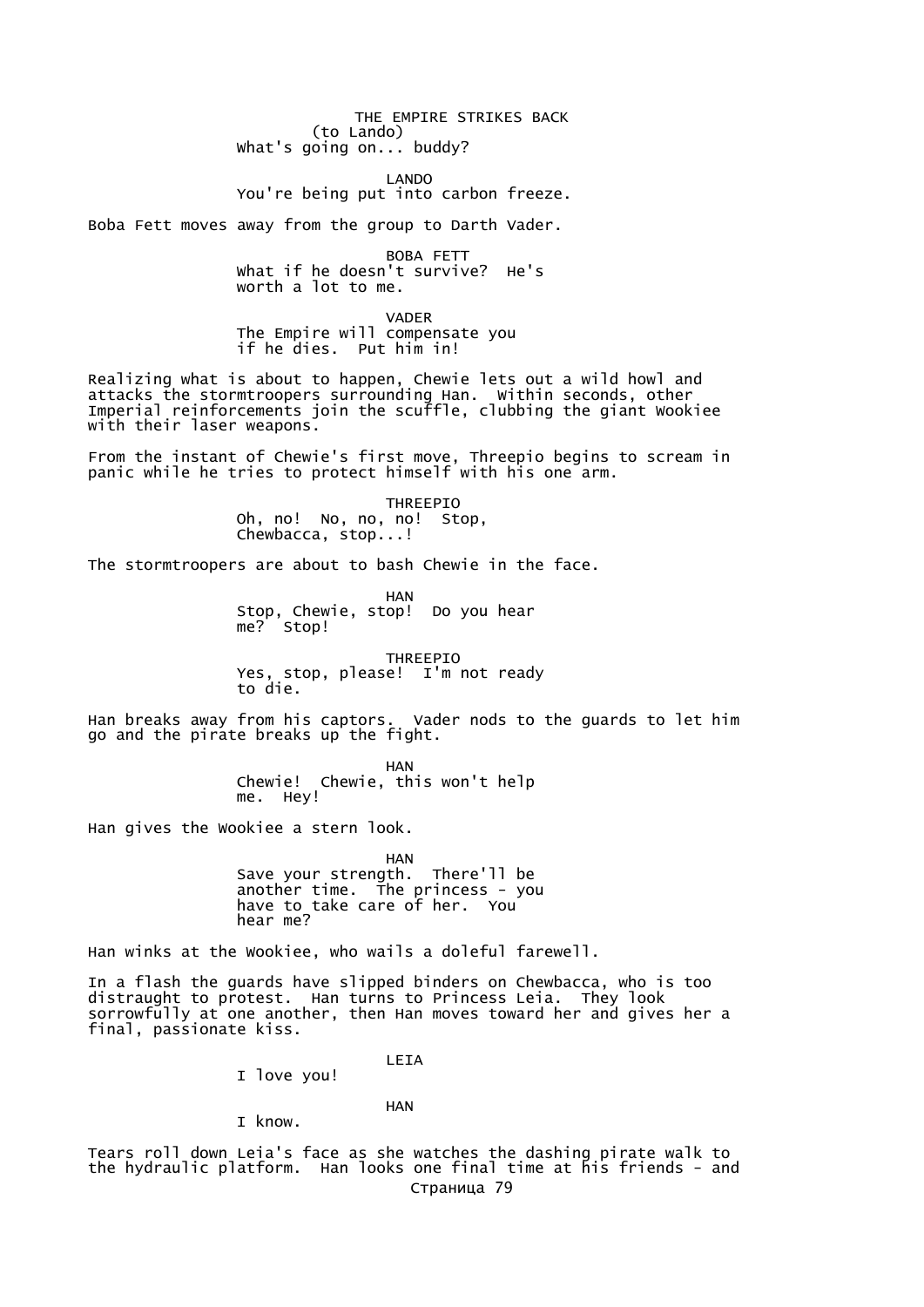then, suddenly, the platform drops. Chewie howls. Leia turns away in agony.

Lando winces in sorrow; it makes a life-changing impression on him.

Instantly, fiery liquid begins to pour down in a shower of sparks and fluid as great as any steel furnace. Holding Leia, Chewie half-turns away from the sight, giving Threepio a view of the procedure.

**THREEPIO**  What... what's going on? Turn round, Chewbacca, I can't see. Oh... they've encased him in carbonite. He should be quite well-protected - if he survives the freezing process, that is.

Chewie is in no mood for technical discussion; he gives the droid an angry glance and bark.

A huge mechanical tong lifts the steaming metal-encased space pirate out of the vat and stands him on the platform. Some Ugnaughts rush over and push the block over onto the platform. They slide the coffinlike structure to the block and lift the metal block, placing it inside. They then attach an electronic box onto the structure and step away. Lando kneels and adjusts some knobs, measuring the heat. He shakes his head in relief.

> VADER Well, Calrissian, did he survive?

 LANDO Yes, he's alive. And in perfect hibernation.

Vader turns to Boba Fett.

 VADER He's all yours bounty hunter. Reset the chamber for Skywalker.

 IMPERIAL OFFICER Skywalker has just landed, my lord.

 VADER Good. See to it that he finds his way here. Calrissian, take the princess and the Wookiee to my ship.

 LANDO You said they'd be left in the city under my supervision.

 VADER I am altering the deal. Pray I don't alter it any further.

Lando's hand instinctively goes to his throat as he turns to Leia, Chewie, and Threepio.

INT. CLOUD CITY - CORRIDOR - DAY

As Luke and Artoo move carefully down a deserted corridor, they hear a group of people coming down a side hallway. Artoo lets out an excited series of beeps and whistles. Luke glares at the tiny droid, who stops in his tracks with a feeble squeak.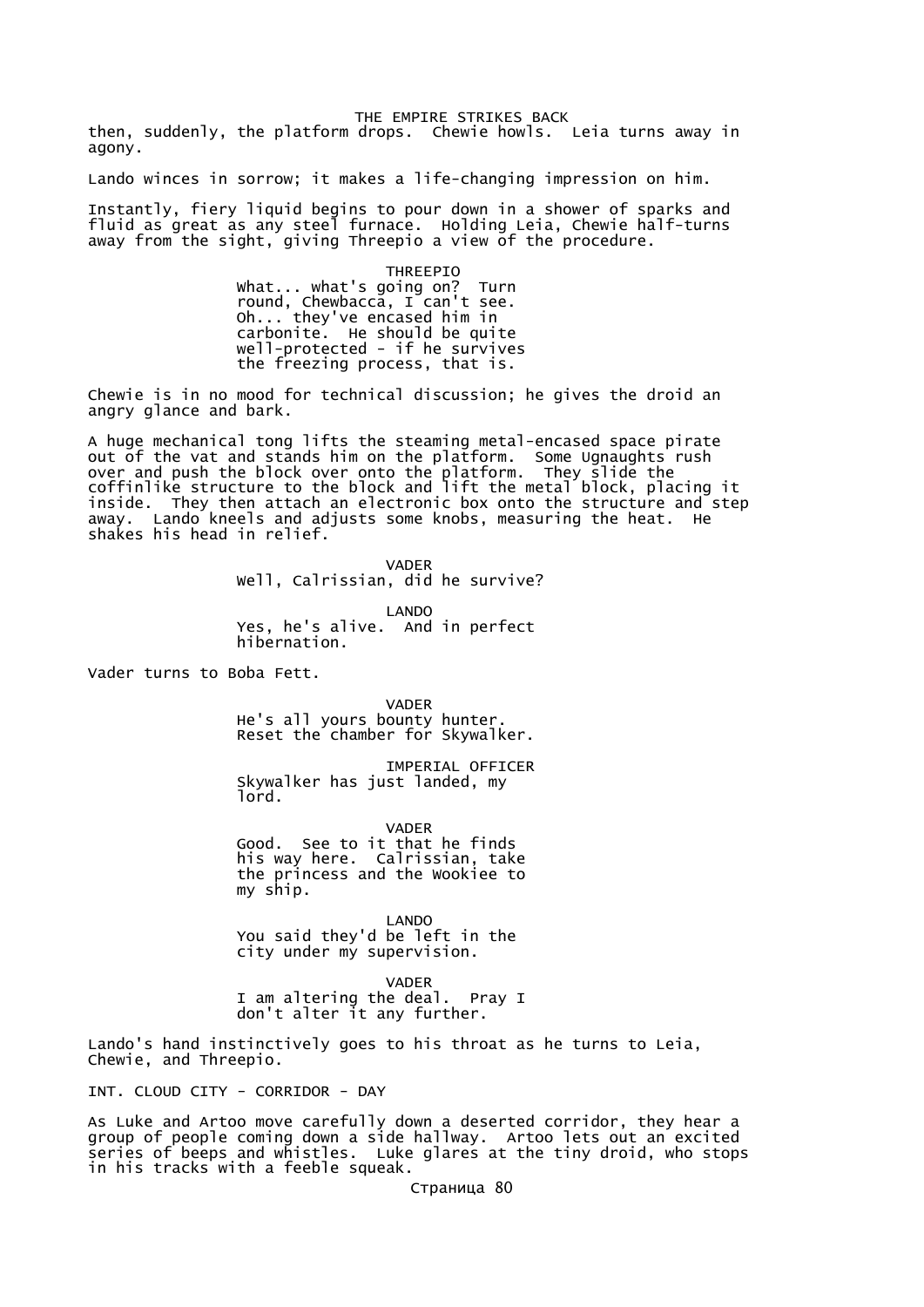Boba Fett enters from a side hallway followed by two guards pushing the floating, encased body of Han Solo. Two stormtroopers, who follow, immediately spot Luke and open fire on him. The youth draws his weapon and blasts the two troopers before they can get off a second shot. The two guards whisk Han into another hallway as Fett lowers his arm and fires a deadly laser at Luke, which explodes to one side and tears up a huge chunk of wall.

Luke rushes to a side hallway, but by the time he reaches it, Fett, Han, and the guards are gone. A think metal door blocks the passage. Luke turns to see Leia, Chewie, Threepio, and Lando being herded down a second hallway by several other stormtroopers. Leia turns just in time to see Luke.

> LEIA<br>- Luke! Luke, don't Luke, don't - it's a trap! It's a trap!

Before she can finish, she is pulled through a doorway and disappears from sight. Luke races after the group, leaving little Artoo trailing behind.

INT. CLOUD CITY - ANTEROOM

Luke runs into an anteroom and stops to get his bearings. Leia and the others are nowhere to be seen. Behind Luke, Artoo scoots down the corridor toward the anteroom when suddenly a giant metal door comes slamming down, cutting off Luke's exit. Several more doors clang shut, echoing through the chamber.

INT. CLOUD CITY - HALLWAY LEADING TO ANTEROOM

Artoo stands with his nose pressed against the giant metal door. He whistles a long sigh of relief and, a little dazed, wanders off in the other direction.

INT. CLOUD CITY - CARBON-FREEZING CHAMBER - ANTEROOM

Luke cautiously walks forward among hissing pipes and steam. Seeing an opening above him, he stops to look up. As he does, the platform he stands on begins to move.

INT. CLOUD CITY - CARBON-FREEZING CHAMBER

Luke rises into the chamber, borne by the platform. The room is deathly quiet. Very little steam escapes the pipes and no one else seems to be in the large room. Warily, Luke walks toward the stairway.

Steam begins to build up in the chamber. Looking up through the steam, Luke sees a dark figure standing on a walkway above him. Luke holsters his gun and moves up the stairs to face Vader. He feels confident, eager to engage his enemy.

 VADER The Force is with you, young Skywalker. But you are not a Jedi yet.

Luke ignites his sword in answer. In an instant, Vader's own sword is lit. Luke lunges, but Vader repels the blow. Again Luke attacks, and the swords of the two combatants clash in battle.

INT. CLOUD CITY - CORRIDOR

Leia, Lando, and Chewie, with Threepio on his back, march along, guarded by six stormtroopers. The group reaches an intersection where Lobot and a dozen of Lando's quards stand at attention.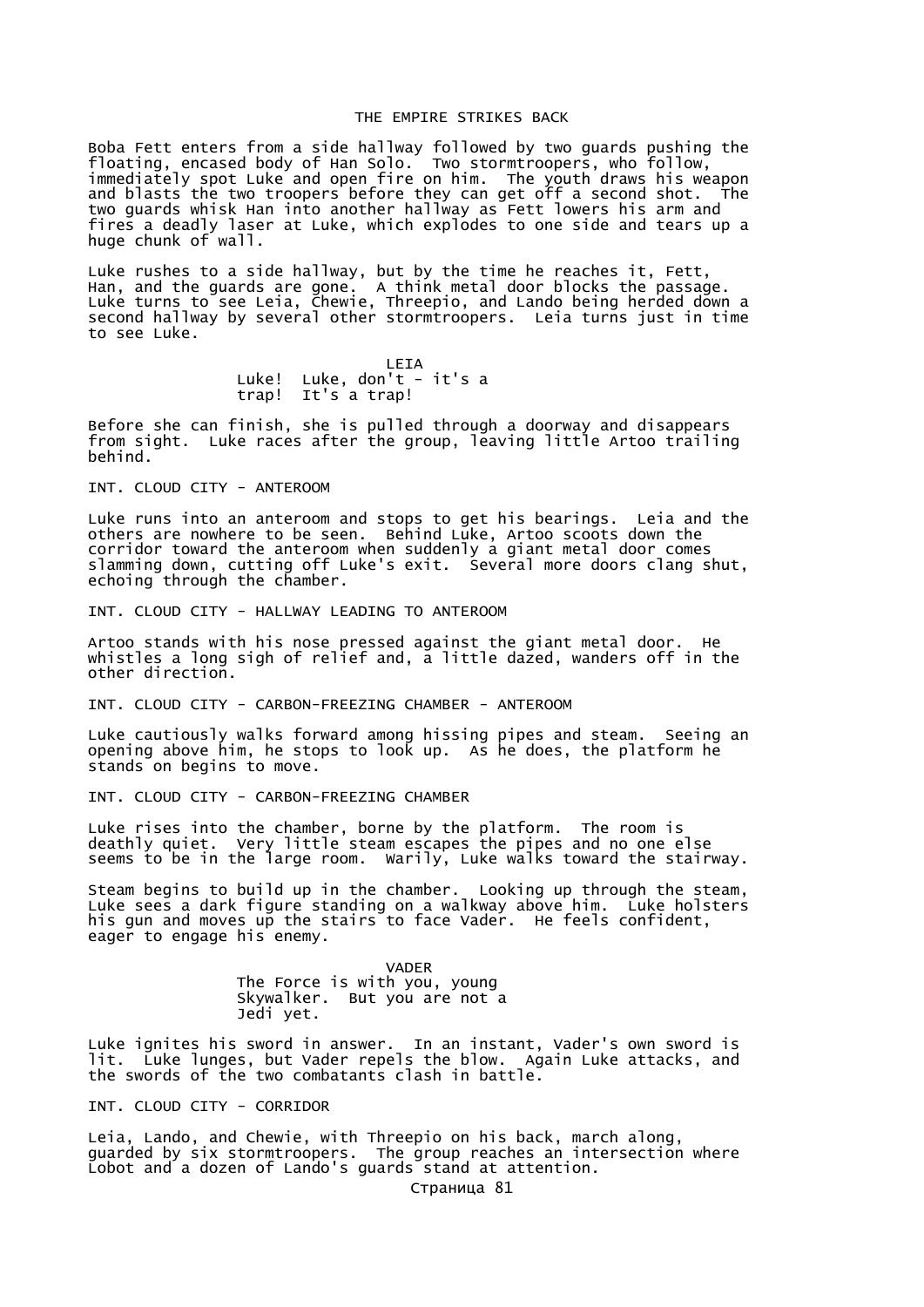The guards immediately aim their weapons at the startled stormtroopers. Taking the stormtroopers' weapons from them, Lobot hands one to Leia and one to Lando.

 LANDO Well done. Hold them in the security tower - and keep it quiet. Move.

As Lando's guards quickly march the stormtroopers away, Lando begins to undo Chewie's binding.

> LEIA What do you think you're doing?

 LANDO We're getting out of here.

 THREEPIO I knew all along it had to be a mistake.

Chewie turns on Lando and starts to choke him.

**LEIA**  Do you think that after what you did to Han we're going to trust you?

Lando tries to free himself from Chewie.

 LANDO (choking) I had no choice...

Chewie barks ferociously.

 THREEPIO (to Chewie) What are you doing? Trust him, trust him!

 LEIA Oh, so we understand, don't we, Chewie? He had no choice.

 LANDO I'm just trying to help...

**LEIA** We don't need any of your help.

> LANDO (choking)

H-a-a-a...

**LEIA** 

What?

 THREEPIO It sounds like Han. LANDO There's still a chance to save Han... I mean, at the East Platform...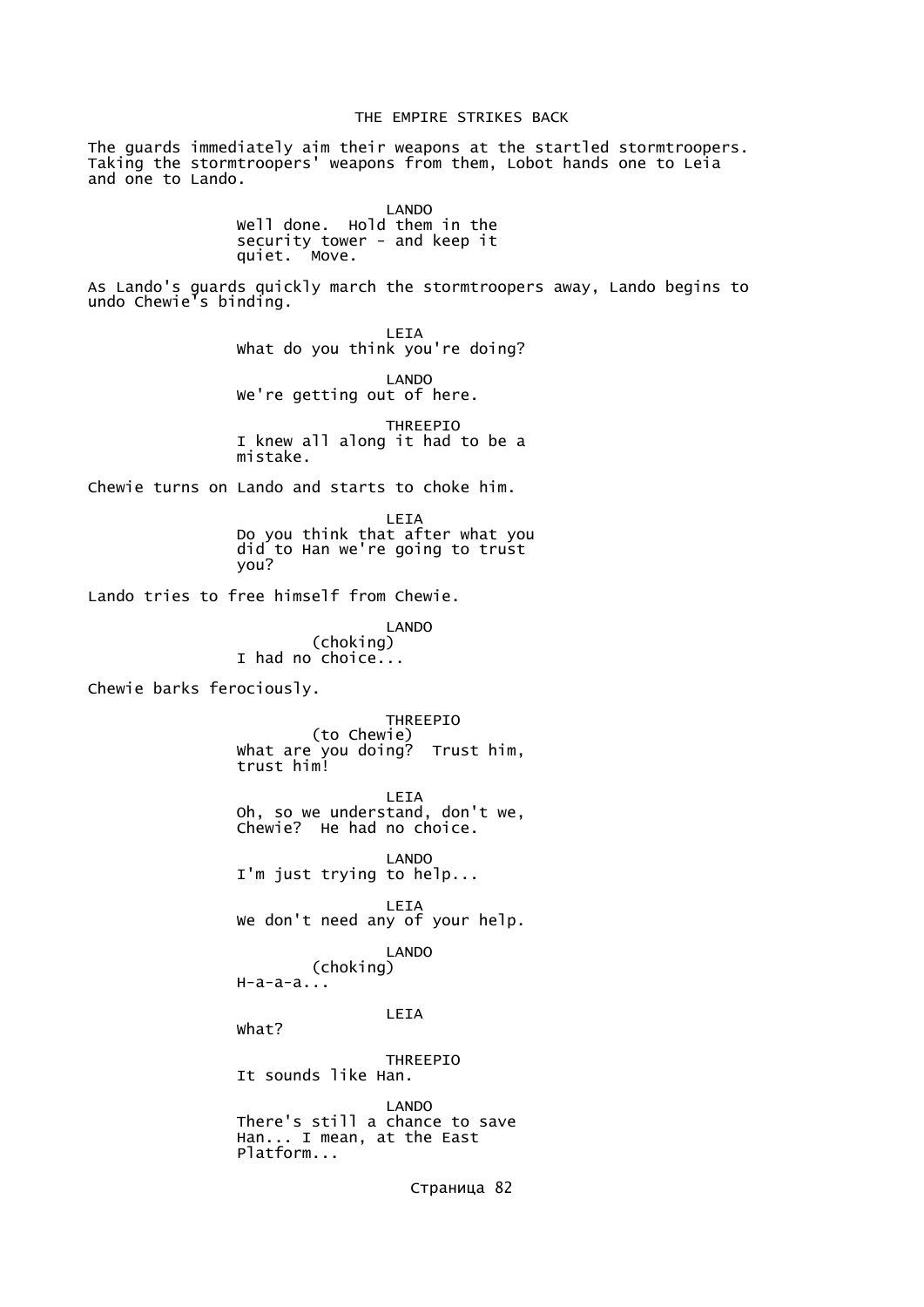Chewie.

Chewie finally releases Lando, who fights to get his breath back.

 THREEPIO (to Lando) I'm terribly sorry about all this. After all, he's only a Wookiee.

EXT. CLOUD CITY - EAST LANDING PLATFORM - BOBA FETT'S SHIP

The two guards slide Han's encased body into an opening in the side of the bounty hunter's ship. Boba Fett climb aboard on a ladder next to the cargo hold.

> BOBA FETT Put Captain Solo in the cargo hold.

And with that, the door slams shut.

INT. CLOUD CITY - CORRIDOR

Lando, Leia, and Chewie run down a Cloud City corridor when suddenly they spot Artoo who rushes toward them, beeping wildly.

> THREEPIO Artoo! Artoo! Where have you been?

Chewie turns around to see the stubby droid, causing Threepio to be spun out of sight of his friend.

> THREEPIO Turn around, you wooly...! (to Artoo) Hurry, hurry! We're trying to save Han from the bounty hunter!

Whistling frantically to Threepio, Artoo scoots along with the racing group.

> THREEPIO Well, at least your still in one piece! Look what happened to  $me<sub>l</sub>$

EXT. EAST LANDING PLATFORM - SIDE BAY

An elevator door slides open and Lando, Leia, and Chewbacca race for a large bay overlooking the East Landing Platform.

Just as they arrive, Boba Fett's ship takes off against a cloudy sunset sky.

In wild anguish, Chewie howls and starts firing at the ship.

 THREEPIO Oh, no! Chewie, they're behind you!

A laser bolt explodes near the princess. Everyone turns to see what Threepio has already spotted coming from the other direction; a squad of stormtroopers running toward them. Artoo peeks out from the elevator.

Leia and Chewbacca start firing at the troopers as Lando makes a break Страница 83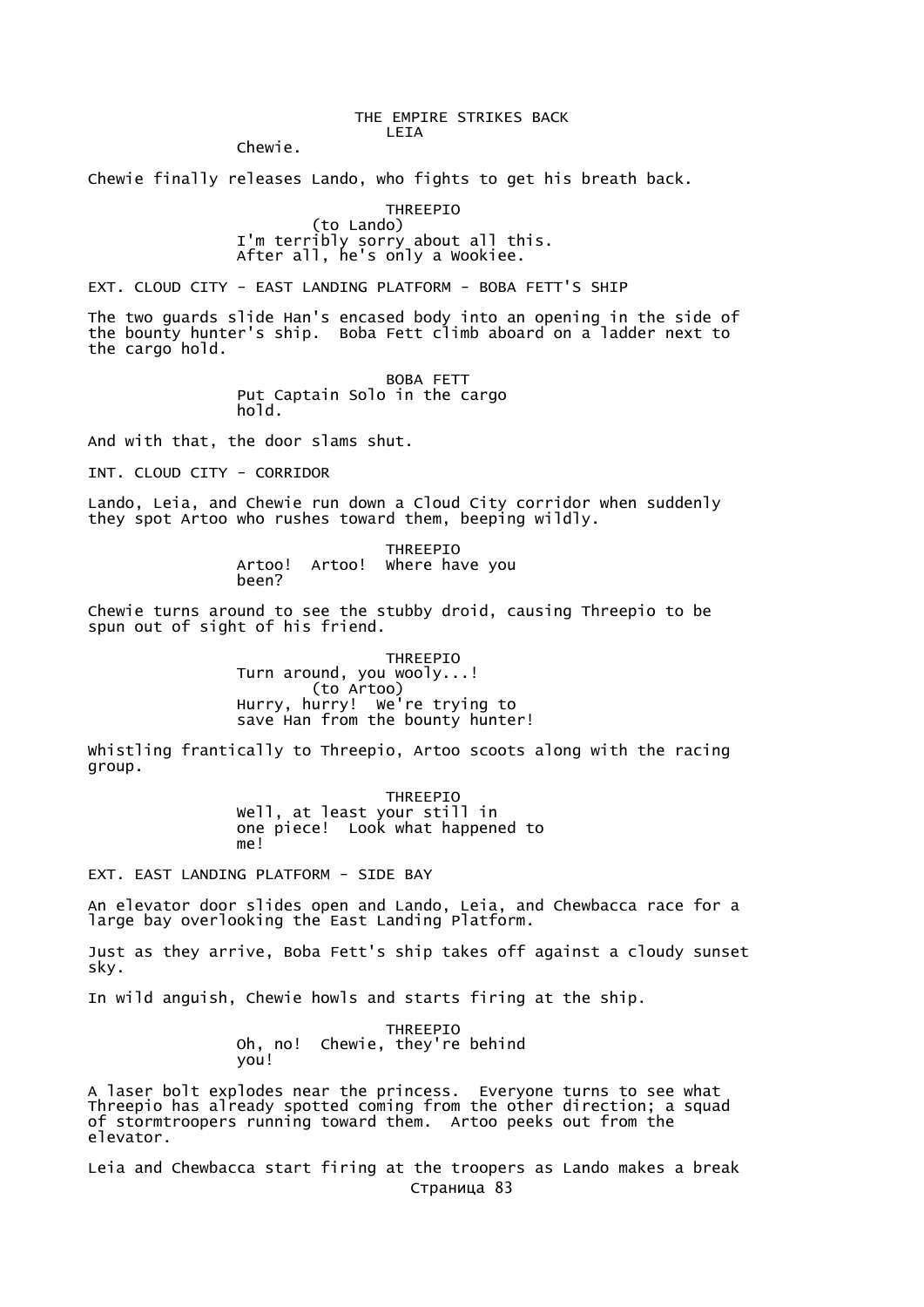for the elevator. Laser bolts continue to explode around the princess and the Wookiee, but they refuse to budge. Lando sticks his head out of the elevator and motions for the pair to run, but they barely notice. They seem possessed, transported, as all the frustration of captivity and anger of loss pour through their death-dealing weapons.

But after a few moments, they begin to move through the rain of laser fire toward the elevator. Once they are inside, the door slams shut and the stormtroopers race forward.

# INT. CLOUD CITY - CARBON-FREEZING CHAMBER

No!

Luke and Vader are locked in combat on the platform overlooking the chamber. Their swords clash, the platform sways. Luke aggressively drives Vader back, forcing Vader to use defensive tactics.

> VADER You have learned much, young one.

**LUKE** You'll find I'm full of surprises.

Vader makes two quick moves, hooking Luke's sword out of his hand and sending it flying. Another lightning move at Luke's feet forces the youth to jump back to protect himself. Losing his balance, Luke rolls down the stairs to the circular carbon-freezing platform. There he sprawls on the floor, surprised and shaken. Just in time he looks up to see Vader, like a giant black bird, flying right at him. Luke rolls away as Vader lands. Crouching, Luke keeps his gaze steadily on his enemy.

 VADER Your destiny lies with me, Skywalker. Obi-Wan knew this to be true.

**LUKE** 

Behind Luke the hydraulic elevator cover has opened noiselessly. All the while, Luke slowly, cautiously moves back, away from the Dark Lord.

Suddenly, Vader attacks so forcefully that Luke loses his balance and falls back into the opening. There is a rumble, and in an instant freezing steam rises to obscure Vader's vision. Vader turns aside and deactivates his sword.

> VADER All to easy. Perhaps you are not as strong as the Emperor thought.

Through the steam behind Vader something blurs upward. Liquid metal begins to pour into the pit.

Vader turns around - and then looks up. He sees Luke, who has leaped fifteen feet straight up and who now hangs from some hoses on the carbonite outlet.

# VADER Impressive... most impressive.

Luke jumps down to the platform where he is separated from Vader by the steaming carbonite pit. He raises his hand. His sword, which had fallen on another part of the platform, swiftly jumps into his outstretched hand and is instantly ignited. Vader immediately lights his sword as well.

VADER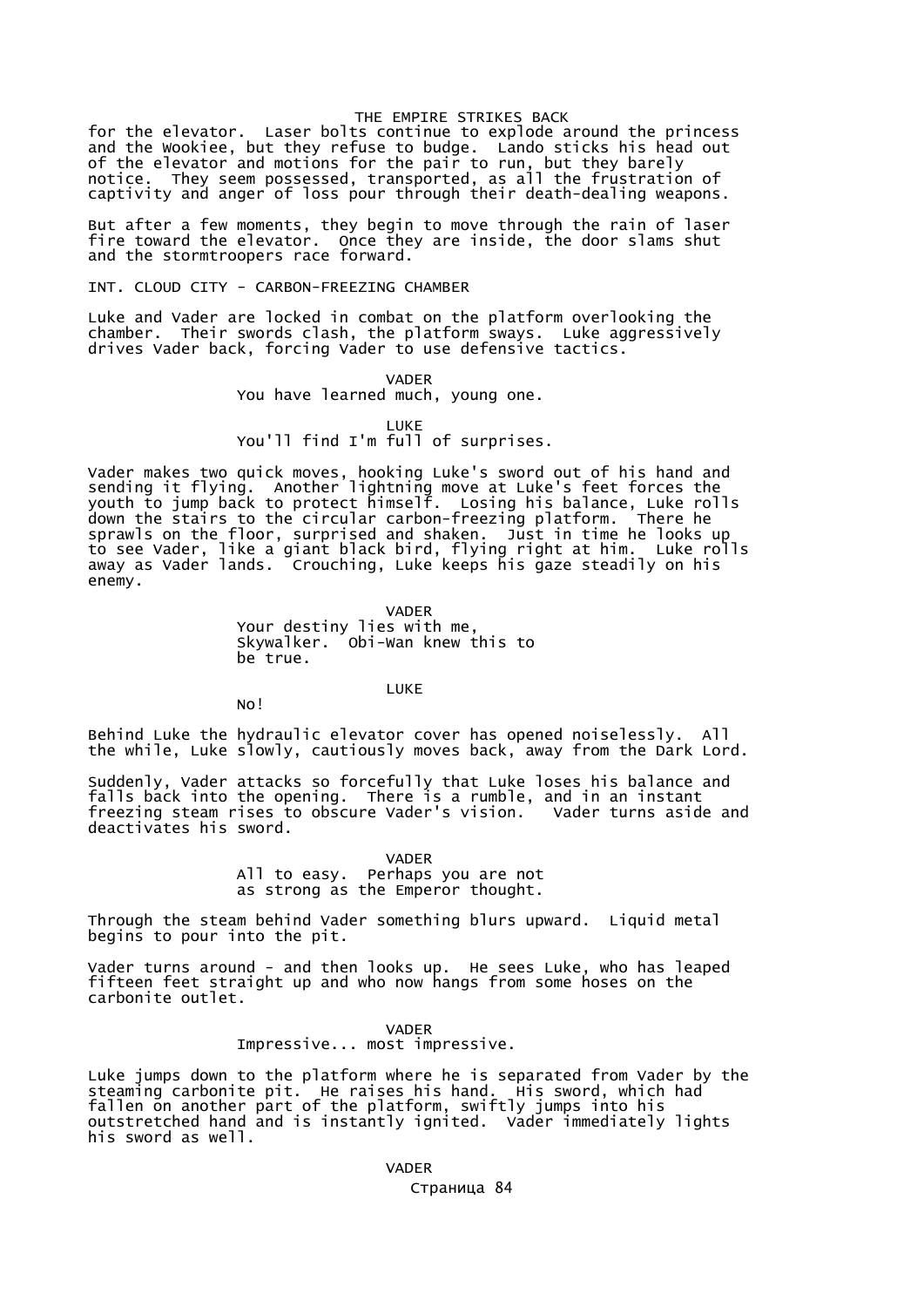# THE EMPIRE STRIKES BACK Obi-Wan has taught you well. You have controlled your fear... now release your anger.

Luke is more cautious, controlling his anger. He begins to retreat as Vader goads him on. As Luke takes a defensive position, he realizes he has been foolhardy. A quick sword exchange and Luke forces Vader back. Another exchange and Vader retreats. Luke presses forward.

# VADER

# Only your hatred can destroy me.

Breathing hard, Luke jumps in the air, turning a somersault over Vader. He lands on the floor and slashes at Vader as the room continues to fill up with steam.

Vader retreats before Luke's skillful sword. Vader blocks the sword, but looses his balance and falls into the outer rim of pipes. The energy Luke has used to stop Vader has brought him to the point of collapse. Luke moves to the edge and looks down, but sees no sign of Vader. He then deactivates his sword, hooks it on his belt, and lowers himself into the pit.

INT. CLOUD CITY - TUNNEL AND REACTOR CONTROL ROOM

Moving through a tunnellike entrance, Luke cautiously approaches the reactor room. He ignites his sword and moves into the room and toward a large window as Vader enters.

Luke raises his sword and moves forward to attack.

Behind Luke a large piece of machinery detaches itself from the wall and comes smashing forward toward his back. Luke turns and cuts it in half just as another machine comes hurtling at him. Using the Force, Luke manages to deflect it and send it flying as if it had hit an invisible shield.

A large pipe detaches and comes flying at Luke. He deflects it. Sparking wires pull out of the wall and begin to whip at the youth. Small tools and equipment come flying at him. Bombardment from all sides, Luke does his best to deflect everything, but soon he is bloodied and bruised. Finally, one machine glances off his and goes flying out the large window. A fierce wind blows into the room, unmoving, stands the dark, rocklike figure of Vader.

A piece of machinery hits Luke and he is knocked out of the window.

INT. GANTRY - OUTSIDE CONTROL ROOM - REACTOR SHAFT

Luke falls onto the gantry, rolls, and hangs over the edge, holding his deactivated sword in hand. He puts the sword on his belt and begins to scramble up.

INT. CLOUD CITY - CORRIDOR LEADING TO LANDING PLATFORM

Leia, Lando, Chewie and the droids come round a corner and head for the door to the landing platform. They glimpse the Millennium Falcon for a moment before the door slams shut. The group ducks into an alcove as stormtroopers arrive at the end of the corridor. The troopers send a rain of laser bolts at the group. Chewie returns their fire as Lando punches desperately at the door's control panel.

> LANDO The security codes has been changed!

 THREEPIO Artoo, you can tell the computer to override the security system.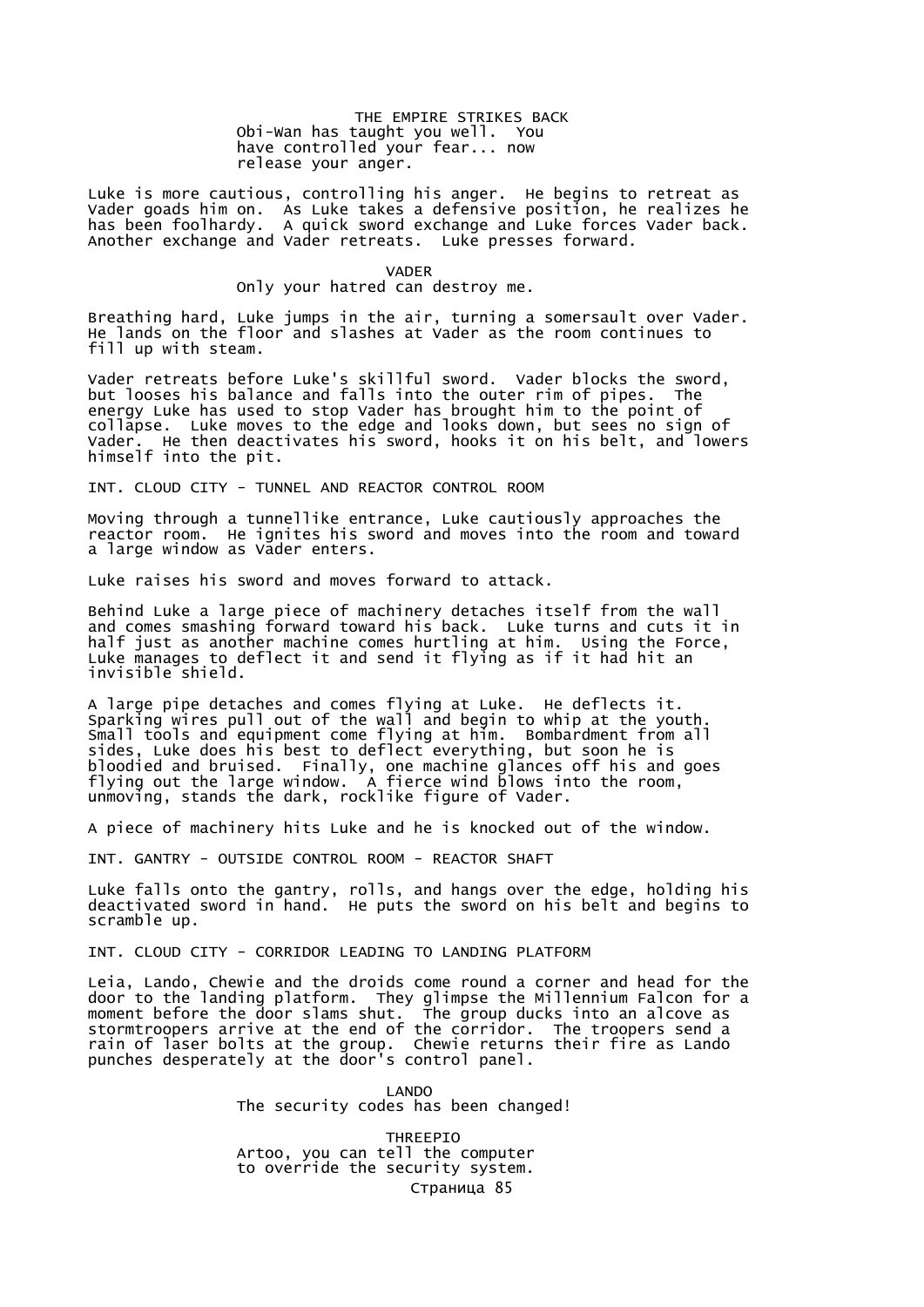Threepio points to a computer socket on the control panel. Artoo beeps and scoots toward it. Lando meanwhile has connected up to the panel's intercom.

 LANDO Attention! This is Lando Calrissian. The Empire has takes control of the city. I advise everyone to leave before more Imperial troops arrive.

Artoo takes off a computer cover and sticks his computer arm into the socket. Suddenly, a short beep turns into a wild scream. Artoo's circuits light up, his head spins wildly, and smoke begins to seep out underneath him. Quickly, Chewie pulls him away.

LANDO

Lando, Leia, Artoo, and Chewie flee down the corridor. As he scoots along with them, Artoo sends some angry beeps Threepio's way.

> THREEPIO<br>Don't blame me. I'm an I'm an interpreter. I'm not supposed to know a power socket from a computer terminal.

INT. CLOUD CITY - CORRIDOR

This way.

In a panic, Cloud City residents are trying to get out of the city. Some carry boxes, others packages. They run, then change direction. Some are shooting at stormtroopers, others simply try to hide.

Other stormtroopers pursue Lando, Leia, and Chewie who are firing back at them. Artoo works on another door to the landing platform while Threepio berates him for his seeming ineptitude.

 THREEPIO What are you talking about? We're not interested in the hyperdrive on the Millennium Falcon. It's fixed! Just open the door, you stupid lump.

Chewie, Leia, and Lando retreat along the corridor. A triumphant beep from Artoo - and the door snaps open.

 THREEPIO (to Artoo) I never doubted you for a second. Wonderful!

Artoo lays a cloud fog, obscuring everything, as the group dashes outside.

EXT. LANDING PLATFORM - CLOUD CITY - DUSK

They race for the Millennium Falcon as a battalion of stormtroopers reaches the main door. Lando and Leia hold off the troops as the droids get on board with Chewie. As Chewie bounds to the ship the Threepio on his back, Threepio hits his head on the top of the ramp.

> THREEPIO Ouch! Oh! Ah! That hurt. Bend down, you thoughtless... Ow!

Chewie starts up the ship. The giant engines begin to whine as Lando Страница 86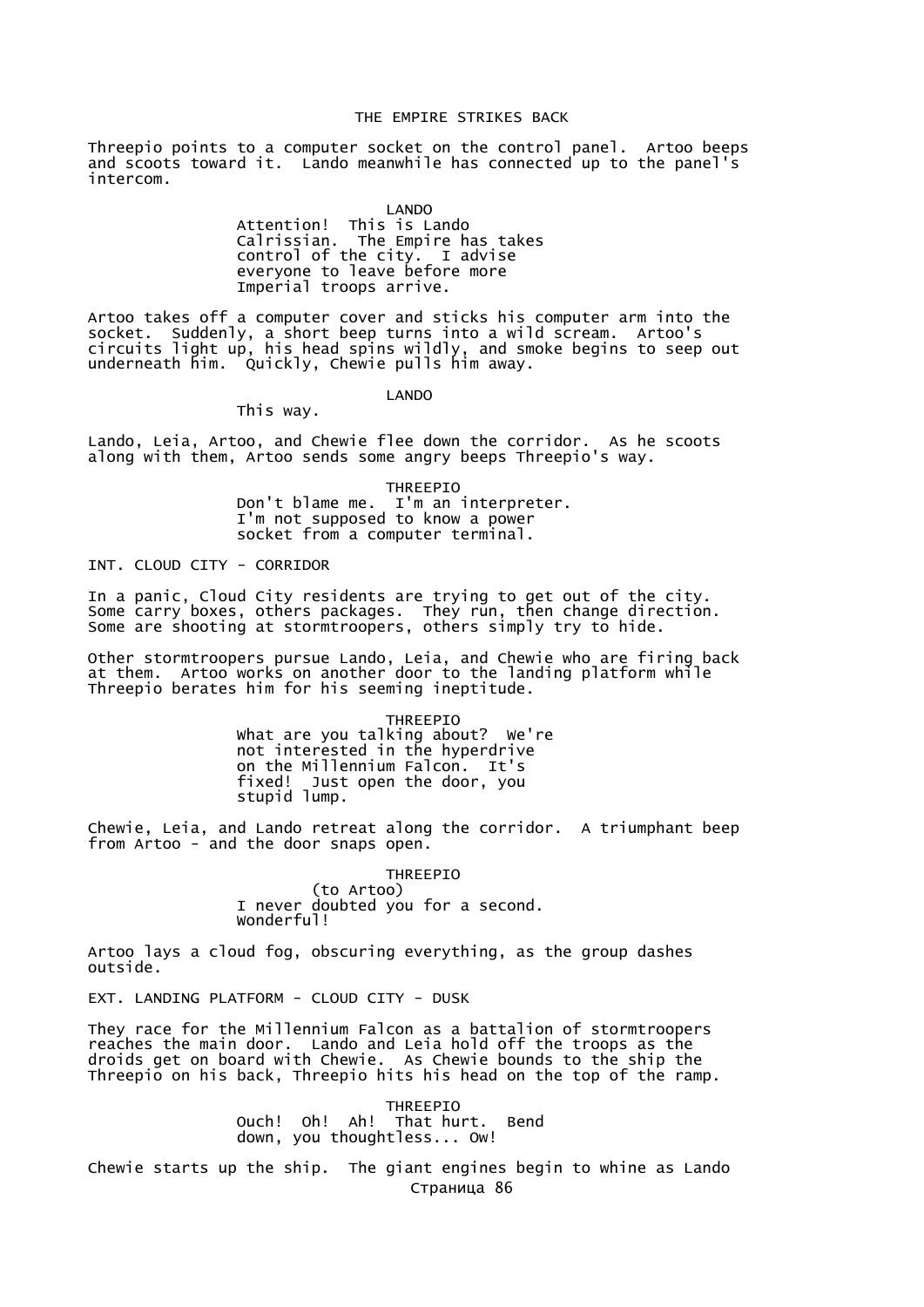# THE EMPIRE STRIKES BACK and Leia race up the ramp under a hail of laser fire.

LANDO

INT. MILLENNIUM FALCON - CORRIDOR

Leia! Go!

Artoo drags the partially assembled Threepio down the corridor of the Falcon.

> THREEPIO I thought that hairy beast would be the end of me. Of course, I've looked better.

Artoo beeps understandingly.

INT. MILLENNIUM FALCON - COCKPIT

Chewie works the controls as Leia sits in Han's seat and Lando watches over their shoulders. As Chewie pulls back on the throttle, the ship begins to move.

EXT. CLOUD CITY - LANDING PLATFORM - DUSK

The Millennium Falcon lifts gracefully into the twilight sky and roars away from the city. Troops fire after it and TIE fighters take off in pursuit.

INT. GANTRY - OUTSIDE CONTROL ROOM - REACTOR SHAFT

Luke moves along the railing and up to the control room.

Vader lunges at him and Luke immediately raises his lit sword to meet Vader's. Sparks fly as they duel, Vader gradually forcing Luke backward toward the gantry.

> VADER<br>It is useless You are beaten. to resist. Don't let yourself be destroyed as Obi-Wan did.

Luke answers by rolling sideways and thrusting his sword at Vader so viciously that he nicks Vader on the shoulder. The black armor sparks and smokes and Vader seems to be hurt, but immediately recovers.

Luke backs off along the narrow end of the gantry as Vader comes at him, slashing at the young Jedi with his sword. Luke makes a quick move around the instrument complex attached to the end of the gantry Vader's sword comes slashing down, cutting the complex loose; it begins to fall, then is caught by the rising wind and blown upward.

Luke glances at the instrument complex floating away. At that instant, Vader's sword comes down across Luke's right forearm, cutting off his hand and sending his sword flying. In great pain, Luke squeezes his forearm under his left armpit and moves back along the gantry to its extreme end. Vader follows. The wind subsides. Luke holds on. There is nowhere else to go.

> VADER There is no escape. Don't make me destroy you. You do not yet realize your importance. You have only begun to discover your power. Join me and I will complete your training. With our combined strength, we can end this destructive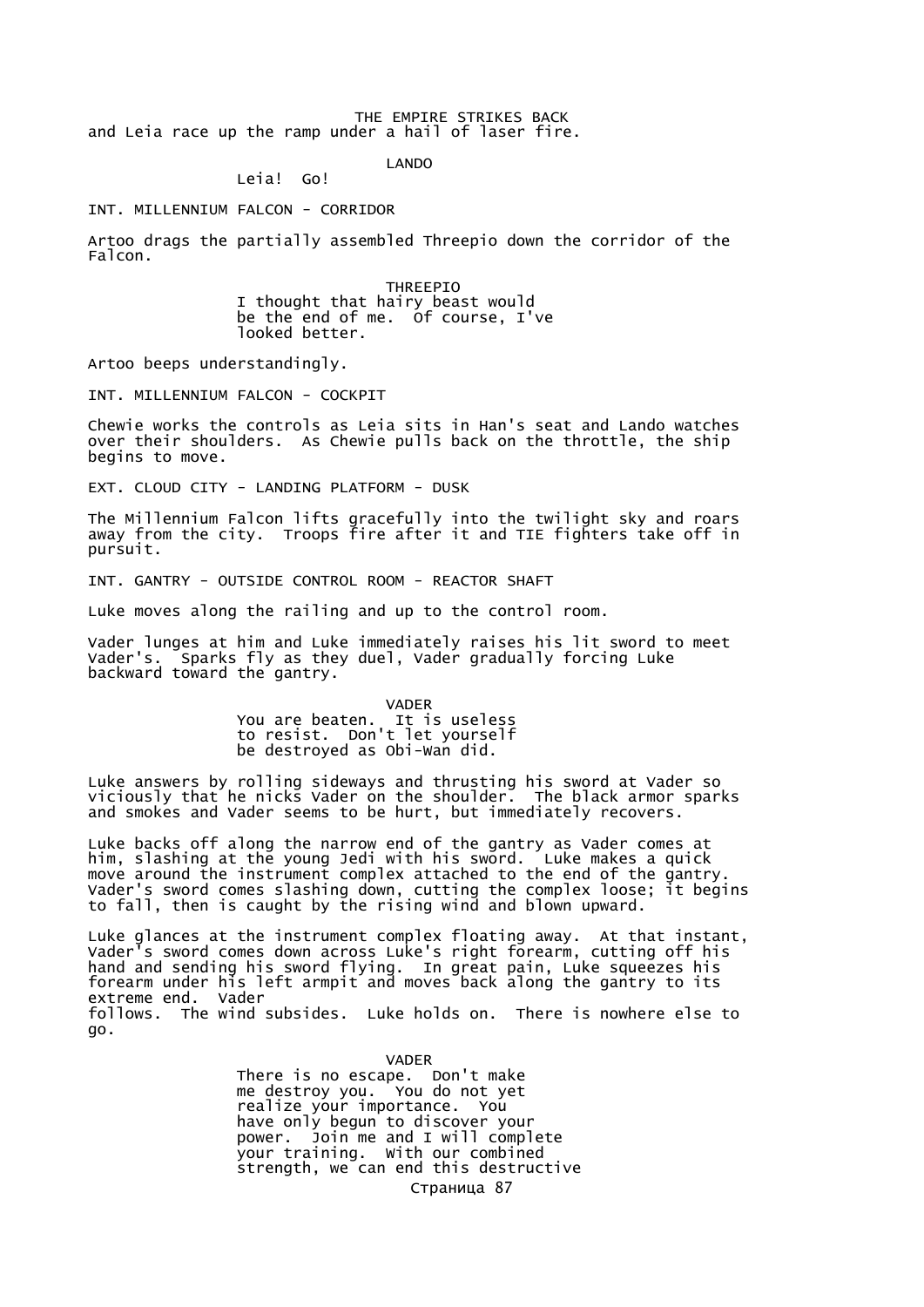THE EMPIRE STRIKES BACK conflict and bring order to the galaxy. LUKE I'll never join you! VADER If you only knew the power of the dark side. Obi-Wan never told you what happened to your father. **LUKE**  He told me enough! It was you who killed him. VADER No. I am your father. Shocked, Luke looks at Vader in utter disbelief. LUKE<br>No. No. That's not That's not true! That's impossible! VADER Search your feelings. You know it to be true. **LUKE**  No! No! No! VADER Luke. You can destroy the Emperor. He has foreseen this. It is your destiny. Join me, and together

 we can rule the galaxy as father and son. Come with me. It is the only way.

Vader puts away his sword and holds his hand out to Luke.

A calm comes over Luke, and he makes a decision. In the next instant he steps off the gantry platform into space. The Dark Lord looks over the platform and sees Luke falling far below. The wind begins to blow at Vader's cape and the torrent finally forces him back, away from the edge. The wind soon fades and the wounded Jedi begins to drop fast, unable to grab onto anything to break his fall.

INT. REACTOR SHAFT

Suddenly Luke is sucked into an exhaust pipe in the side of the shaft. When Vader sees this, he turns and hurries off the platform.

INT. EXHAUST PIPE

Luke tumbles through the exhaust pipe.

He slides to the end of the slickly polished pipe and stops as his feet hit a circular grill and knock it open. Luke claws at the surface of the pipe, trying to keep from sliding out into space.

EXT. BOTTOM OF CLOUD CITY - WEATHER VANE - DUSK

Unable to hang onto the pipe, Luke tumbles out, emerging at the undermost part of Cloud City. Reaching out desperately, he manages to grab onto on electronic weather vane.

**LUKE**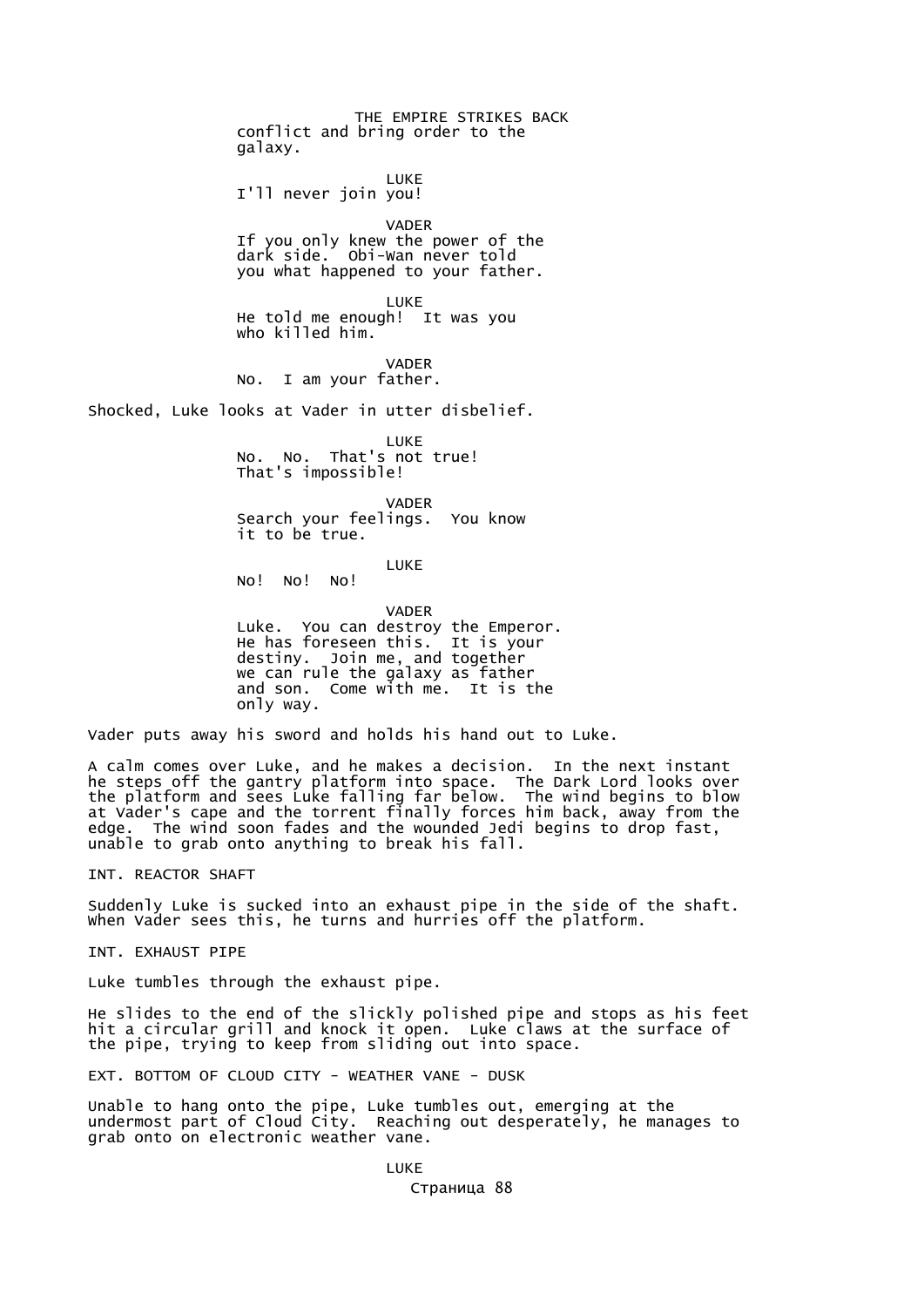# THE EMPIRE STRIKES BACK Ben... Ben, please!

Luke tries to pull himself up on the weather vane but slips back down. He hooks one of his legs around the fragile instruments. All the while, a powerful current of air rushes out at him from the exhaust pipe.

**LUKE** Ben. Leia!

There is an ominous cracking sound from the base of the weather vane and a piece breaks off, falling into the clouds far below.

**LUKE** Hear me! Leia!

INT. MILLENNIUM FALCON - COCKPIT

Leia seems to be lost in a fog, her expression troubled. Chewie is busy operating the ship. Lando stands next to the Wookiee, watching a readout on the control panel.

**LEIA** Luke... We've got to go back.

Chewie growls in surprise.

LANDO

 LEIA I know where Luke is.

 LANDO But what about those fighter?

Chewie barks in agreement with Lando.

What?

 LEIA Chewie, just do it.

 LANDO But what about Vader?

Chewie turns on Lando, the newcomer, with an ominous growl.

 LANDO All right, all right, all right.

EXT. CLOUD CITY - MILLENNIUM FALCON - DUSK

The Falcon makes a graceful banking turn back toward Cloud City.

EXT. CLOUD CITY - LANDING PLATFORM

Vader enters the landing platform and watches as the speck that is the Falcon disappears. The wind blows at his cape.

He turns to two aides who are standing near the entrance to the landing platform.

VADER

Bring my shuttle.

EXT. BOTTOM OF CLOUD CITY - WEATHER VANE

Nearly unconscious, Luke hangs upside-down on the weather vane as his body shifts in the wind.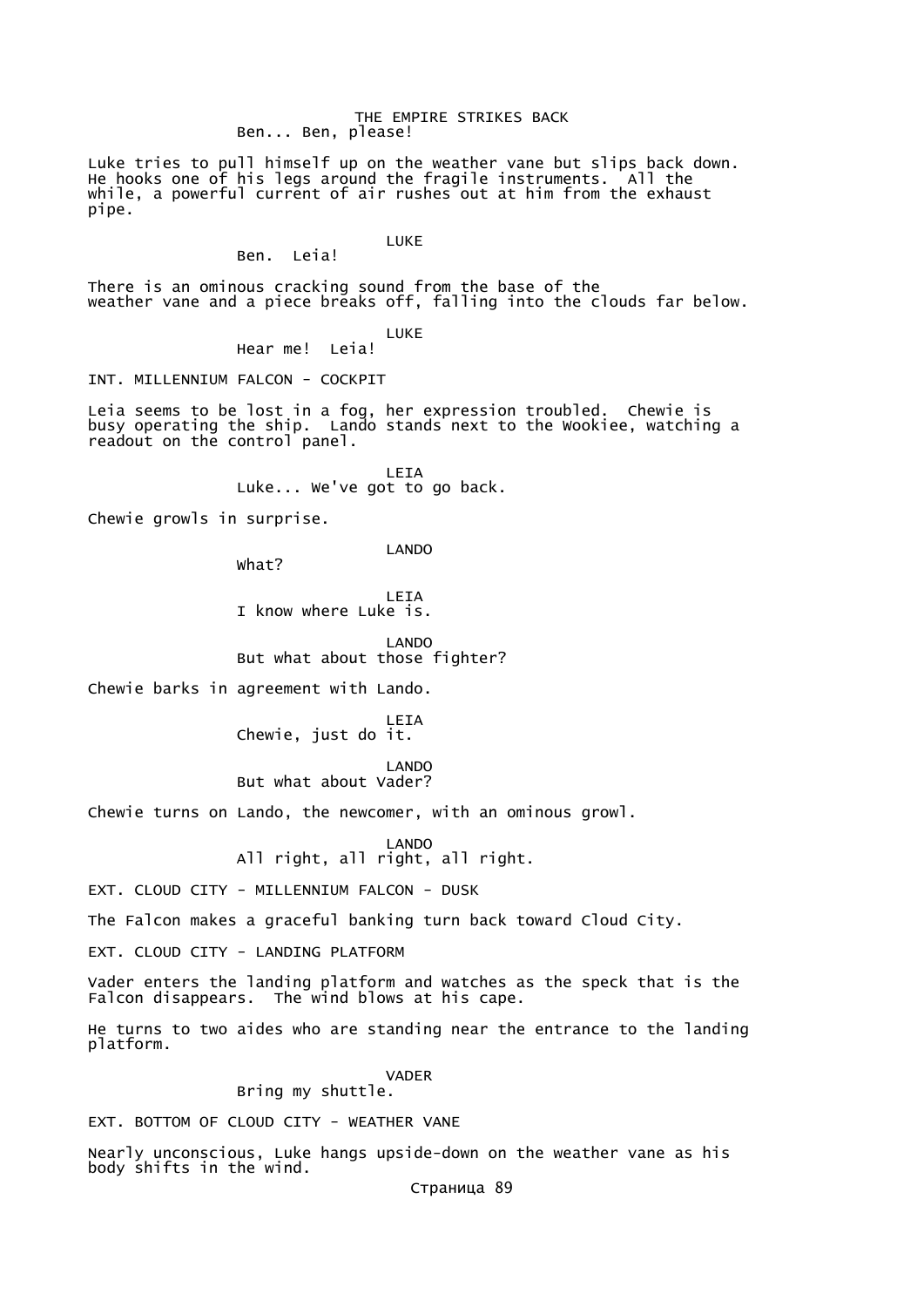EXT. MILLENNIUM FALCON - BOTTOM OF CLOUD CITY

The Falcon dives to the underside of the floating city. Three TIE fighter close in on the starship.

INT. MILLENNIUM FALCON

Leia tries to remain calm.

 LANDO (pointing out the cockpit window) Look, someone's up there.

 LEIA It's Luke. Chewie, slow down. Slow down and we'll get under him. Lando, open the top hatch.

Lando rushes out of the cockpit.

EXT. BOTTOM OF CLOUD CITY - WEATHER VANE

Luke hangs by one arm from the crossbar of the weather vane. He slips from the bar and grabs onto the pole of the vane as the Falcon banks toward him. The Falcon positions itself under Luke as Lando moves up through the opening of the hatch. Luke begins to slide and finally falls from the vane into space.

INT. MILLENNIUM FALCON - COCKPIT

Out the cockpit window, Leia sees Luke falling from the bottom of the city. The ship gains on him.

 LEIA Okay. Easy, Chewie.

The Falcon closes in on Luke.

EXT. BOTTOM OF CLOUD CITY

Three TIE fighters race toward the Falcon, firing away.

INT. MILLENNIUM FALCON - HATCH

The hatch pops open with a hiss of pressure. Lando reaches out to help the battered warrior inside the ship.

INT. MILLENNIUM FALCON - COCKPIT

Flak bursts all around it as the Falcon banks away from the city. Leia and Chewie struggle with the controls.

 LEIA (into intercom) Lando?

> LANDO (over intercom) Okay, let's go.

EXT. BOTTOM OF CLOUD CITY

The Falcon races away. It is closely followed by three TIE fighters, all of which keep up a heavy laser assault on the fleeing starship.

INT. MILLENNIUM FALCON - COCKPIT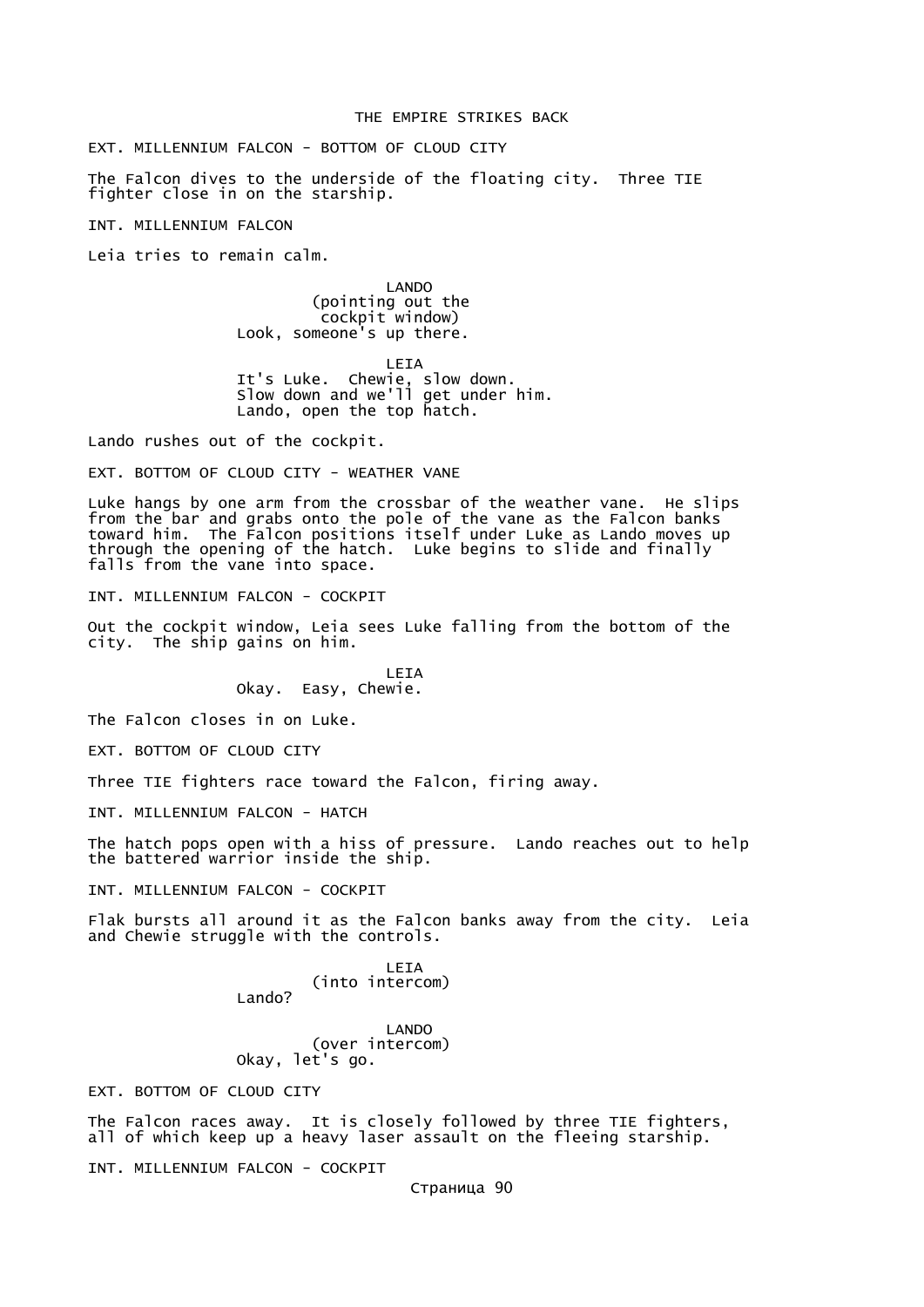Explosions erupt all around the cockpit, buffeting the ship wildly. Chewie howls as he frantically tries to control the ship.

Leia and Chewie turns to see Luke, bloody and battered, enter the cockpit supported by Lando. Leia jumps up and hugs him while Chewie barks in joyous relief.

**LUKE** 

Oh, Leia.

LANDO

All right, Chewie. Let's go.

Leia helps Luke from the cockpit as another huge blast rocks the ship.

EXT. SPACE - CLOUD CITY - DAY

The Falcon, still followed by the three TIE fighters, races away from the cloud-covered city.

INT. MILLENNIUM FALCON - SLEEPING QUARTERS

Luke rests on a cot, his injured arm wrapped in a protective cuff. Leia gently wipes his face. The ship lurches again.

> LEIA I'll be back.

She kisses him, then leaves the quarters.

Star Destroyer.

light-speed.

Punch it!

INT. MILLENNIUM FALCON - COCKPIT

All over the ship muted alarm buzzers sound. Lando anxiously watches the flashing lights on the control panel and hurriedly adjusts some switches. Seated next to him, Chewie points out a new blip appearing on the panel. Leia, watching over their shoulders, recognizes the shape.

**LEIA** 

 LANDO All right, Chewie. Ready for

**LEIA**  If your people fixed the hyperdrive.

Another explosion rocks the ship. Leia notices as a green light on the panel next to her flashes on.

**LEIA**  All the coordinates are set. It's now or never.

Chewie barks in agreement.

LANDO

The Wookiee shrugs and pulls back on the light-speed throttle. The sound of the ion engine changes...it is winding up. Faces are tense, expectant. But nothing happens, and the engine goes off. Chewie lets out a frustrated howl. The flak still violently rocks the ship.

LANDO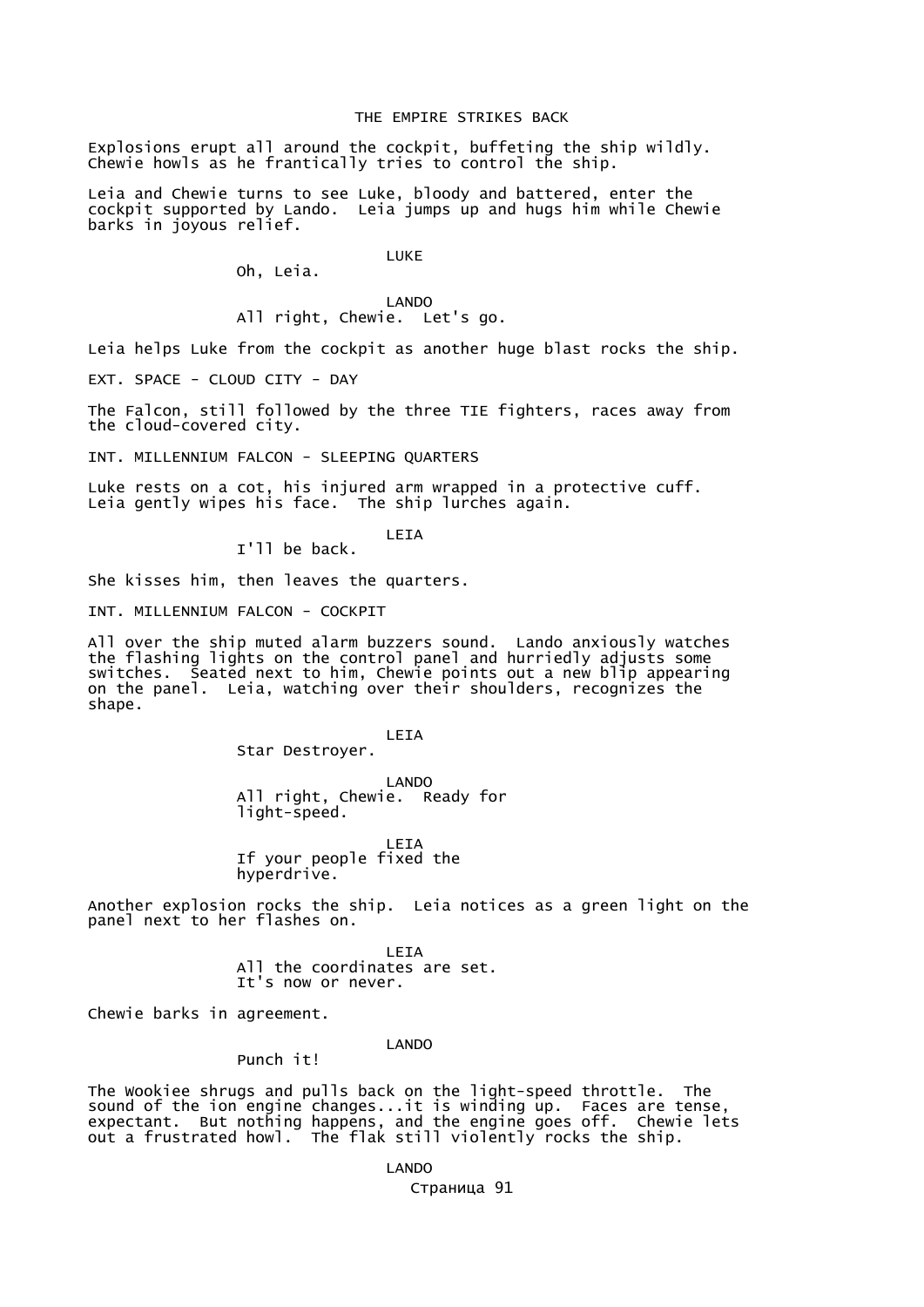THE EMPIRE STRIKES BACK They told me they fixed it. I trusted them to fix it. It's not my fault!

Chewie gets up from his chair and starts out of the cockpit. He gives Lando and angry shove as he storms past him.

EXT. SPACE

In the distance the TIE fighters continue their chase, still shooting lasers. Vader's Star Destroyer moves behind them, determinedly following the Falcon.

INT. VADER'S STAR DESTROYER - BRIDGE

Vader stands on the bridge looking out the window as Admiral Piett approaches him.

**PIETT** *PIETT*  They'll be in range of our tractor beam in moments, my lord.

> VADER Did your men deactivate the hyperdrive on the Millennium Falcon?

 PIETT Yes, my lord.

 VADER Good. Prepare the boarding party and set your weapons for stun.

 PIETT Yes, my lord.

INT. MILLENNIUM FALCON

Beeping while he works, Artoo is busy connecting some wires to Threepio who now has one leg attached.

Chewie enters through the doorway, grunting to himself.

 THREEPIO Noisy brute. Why don't we just go into light-speed?

Artoo beeps in response.

 THREEPIO We can't? How would you know the hyperdrive is deactivated?

Artoo whistles knowingly.

 THREEPIO The city's central computer told you? Artoo-Detoo, you know better than to trust a strange computer. Ouch! Pay attention to what you're doing!

Chewie is in the pit. He is trying to loosen something with an enormous wrench. Frustrated, he uses the wrench like a club and hits the panel...

INT. MILLENNIUM FALCON - COCKPIT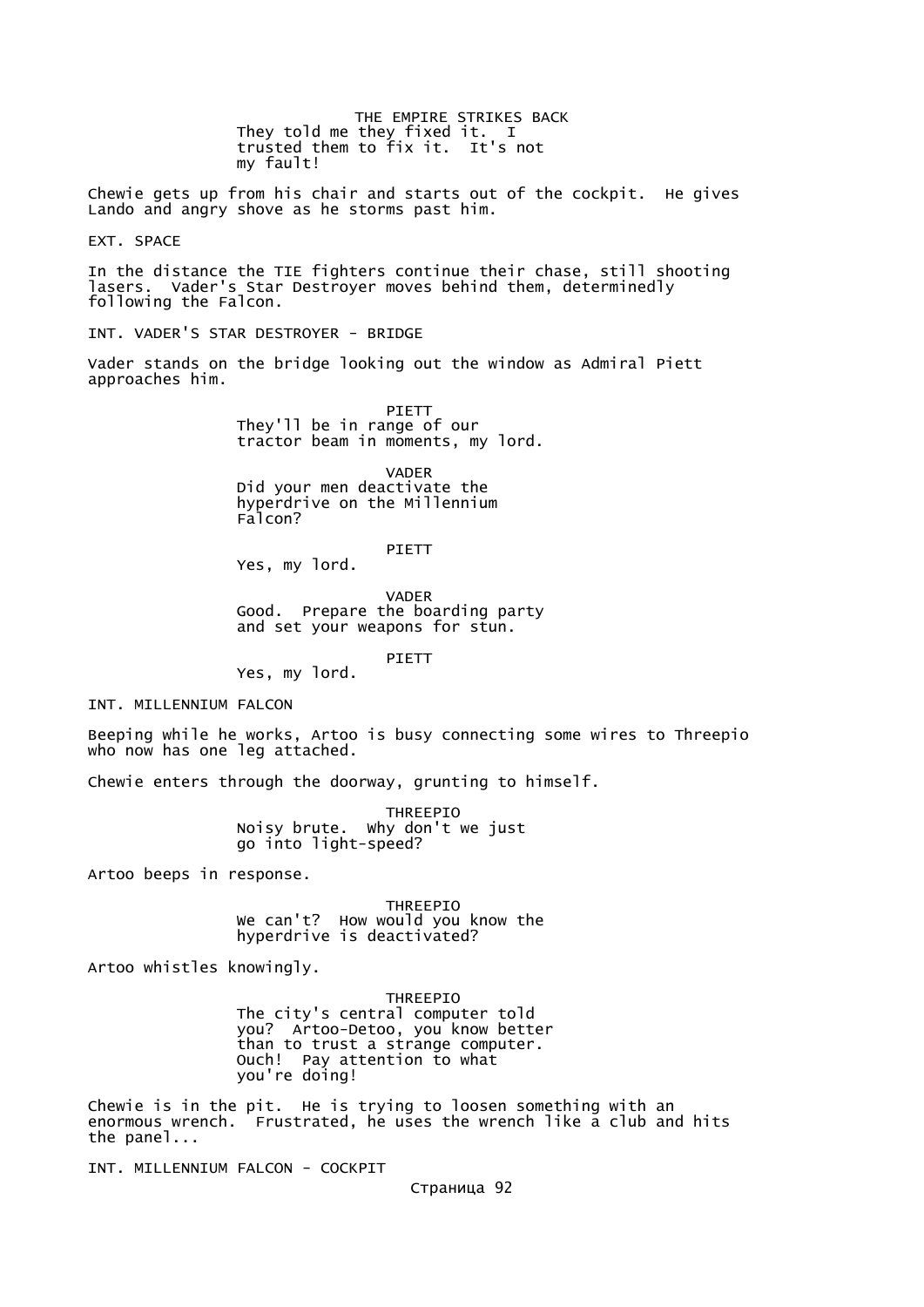Leia and Lando, seated in front of the control panel, are suddenly sprayed by a shower of sparks.

INT. VADER'S STAR DESTROYER - BRIDGE

Vader stands on the bridge, watching as the Millennium Falcon is chased by the TIE fighters. As his Destroyer draws nearer, Vader's breathing gets slightly faster.

# VADER

Luke.

INT. MILLENNIUM FALCON - SLEEPING QUARTERS

Luke realizes that Vader's ship is very near. He feels resigned to his fate. He senses that he is beaten, more emotionally than physically.

**LUKE** 

INT. VADER'S STAR DESTROYER - BRIDGE

Father.

 VADER Son, come with me.

INT. MILLENNIUM FALCON - SLEEPING QUARTERS

**LUKE**  (moaning) Ben, why didn't you tell me?

INT. MILLENNIUM FALCON - COCKPIT

Lando and Leia are at the controls of the Falcon. Meanwhile, in the ship's hold, Chewie continues to work frantically on the hyperdrive mechanism.

> LANDO (into intercom) Chewie!

EXT. SPACE

The Falcon races through space followed very closely by the TIE fighters and the huge Imperial Star Destroyer.

INT. MILLENNIUM FALCON - COCKPIT

Luke enters the cockpit and looks out the window. He is almost unconscious with pain and depression.

**LUKE** 

It's Vader.

INT. VADER'S STAR DESTROYER - BRIDGE

VADER

Luke... it is your destiny.

INT. MILLENNIUM FALCON - COCKPIT

**LUKE** Ben, why didn't you tell me?

INT. VADER'S STAR DESTROYER - BRIDGE

PIETT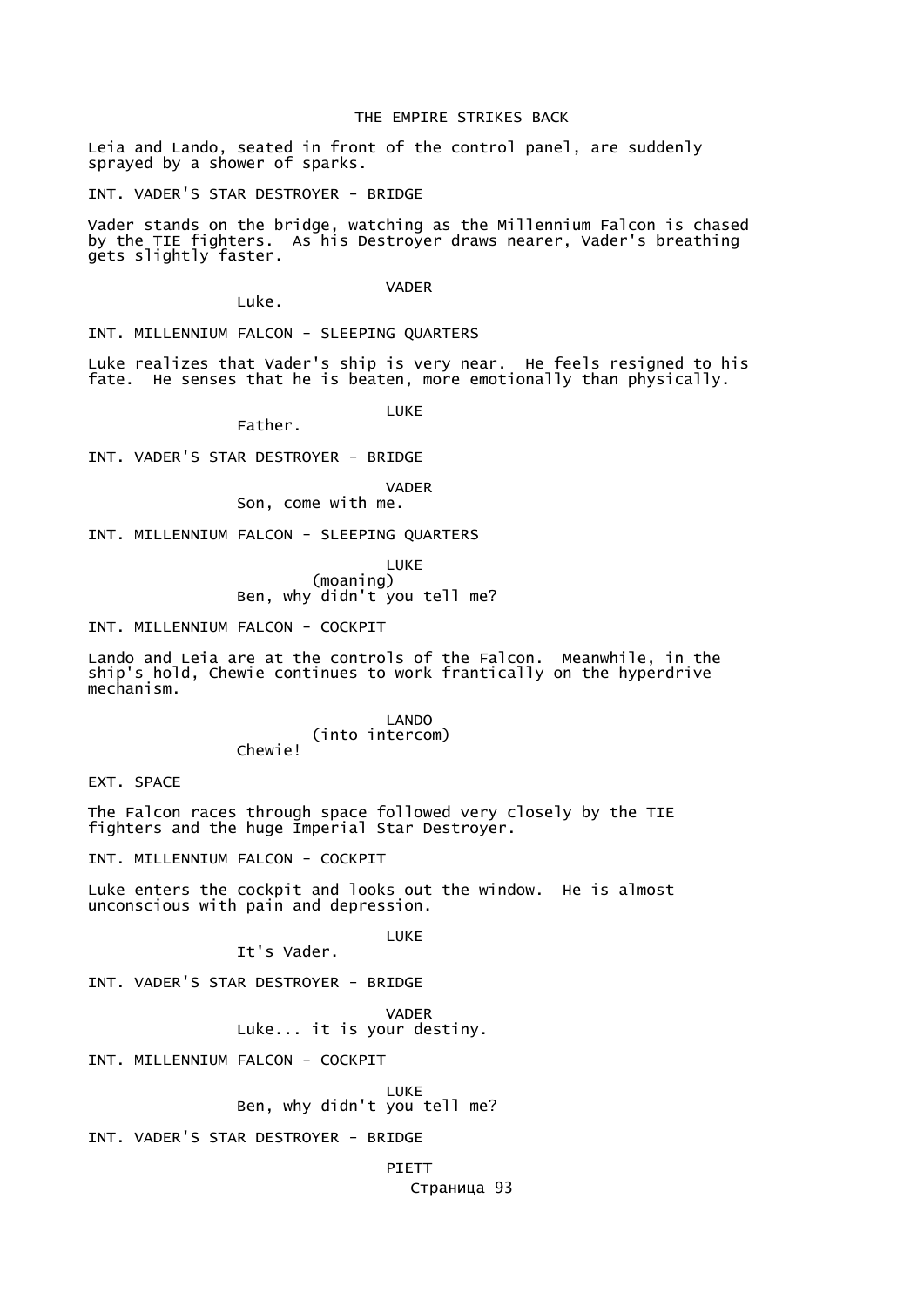THE EMPIRE STRIKES BACK Alert all commands. Ready for the tractor beam.

INT. MILLENNIUM FALCON - HOLD

Artoo races to a control panel and starts working on a circuit board. Furious, Threepio stands on one leg, yelling.

**THREEPIO**  Artoo, come back at once! You haven't finished with me yet! You don't know how to fix the hyperdrive. Chewbacca can do it. I'm standing here in pieces, and you're having delusions of grandeur!

Artoo moves a circuit on a control panel. Suddenly, the control panel lights up.

INT. MILLENNIUM FALCON - COCKPIT

Leia and Lando are thrown into their seats as the Millennium Falcon unexpectedly shoot into hyperspace.

INT. MILLENNIUM FALCON - HOLD

The ship tilts up and Artoo topples into the pit on top of Chewie.

 THREEPIO Oh, you did it!

EXT. SPACE

The Falcon soars into infinity and away from the huge Star Destroyer which seems, by contrast, to stand still.

INT. VADER'S STAR DESTROYER - BRIDGE

Admiral Piett and another captain glance at Vader in terror. Vader turns slowly and walks off the bridge, his hands held behind his back in a contemplative gesture.

EXT. SPACE - REBEL CRUISER

The Millennium Falcon is attached to a huge Rebel cruiser by a docking tube. Rebel fighters move about the giant cruiser, and a Rebel transport ship hovers near the fleet.

INT. MILLENNIUM FALCON - COCKPIT

you.

Lando sits in the pilot's seat as he talks into the comlink. Chewie busily throws a variety of switches in preparation for takeoff.

 LANDO (into comlink) Luke, we're ready for takeoff. **LUKE**  (over comlink) Good luck, Lando LANDO (into comlink) When we find Jabba the Hut and that bounty hunter, we'll contact